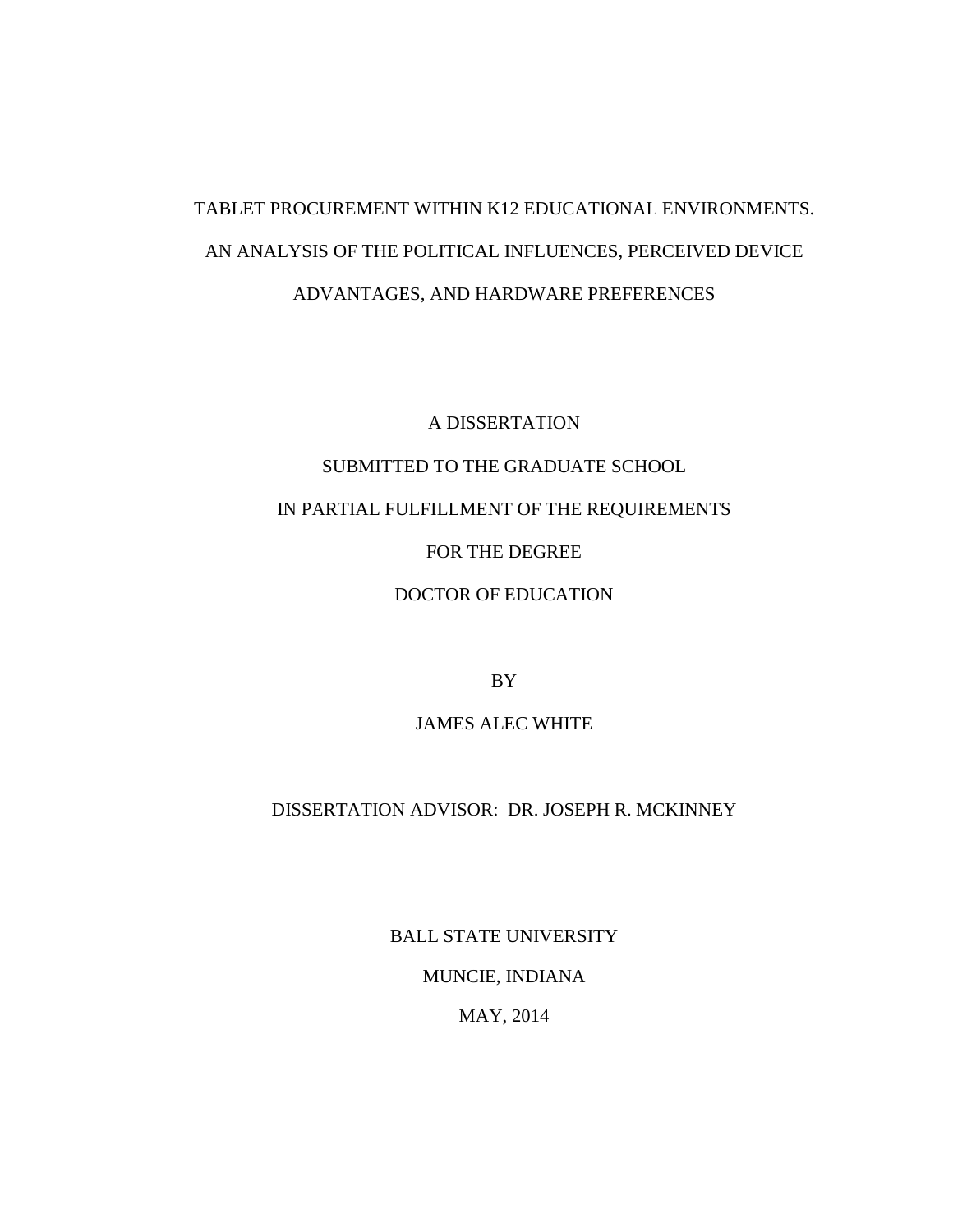#### Acknowledgement

<span id="page-1-0"></span>I owe a debt of gratitude to a multitude of individuals who have made it possible for me to complete this undertaking and regrettably will fail to acknowledge everyone's contributions.

I would be remiss, and perhaps homeless, if I neglected to thank my wonderful wife Susan for having the patience to allow me to undertake this quest and for her willingness to proofread pages upon pages of text over and over again. I also thank my daughter's Robyn and Raven for understanding when I was not always present, due to academic obligations.

I thank my fellow technology staff members both past and present who have often covered for me, encouraged me and listen to me rant endlessly about this journey. In addition, I thank all members of Clark-Pleasant Community School Corporation as I could have not completed this endeavor without their support.

I am appreciative to my chairperson Dr. Joseph McKinney for his encouragement and steadfast support throughout the process. Additionally, a special thanks to my committee members, Dr. James Jones, John Ellis and Dr. Lynn Lehman for their time and patience. Additionally, I extend thanks for Dr. Serena Salloum and Dr. Marilynn Quick for their extensive efforts to prepare and guide me though the dissertation process.

Lastly, I thank my mother Joann who demonstrated to me when she returned to school to complete her master's degree that education is a lifelong process. I can only hope that my academic endeavors have the same impact upon her grandchildren.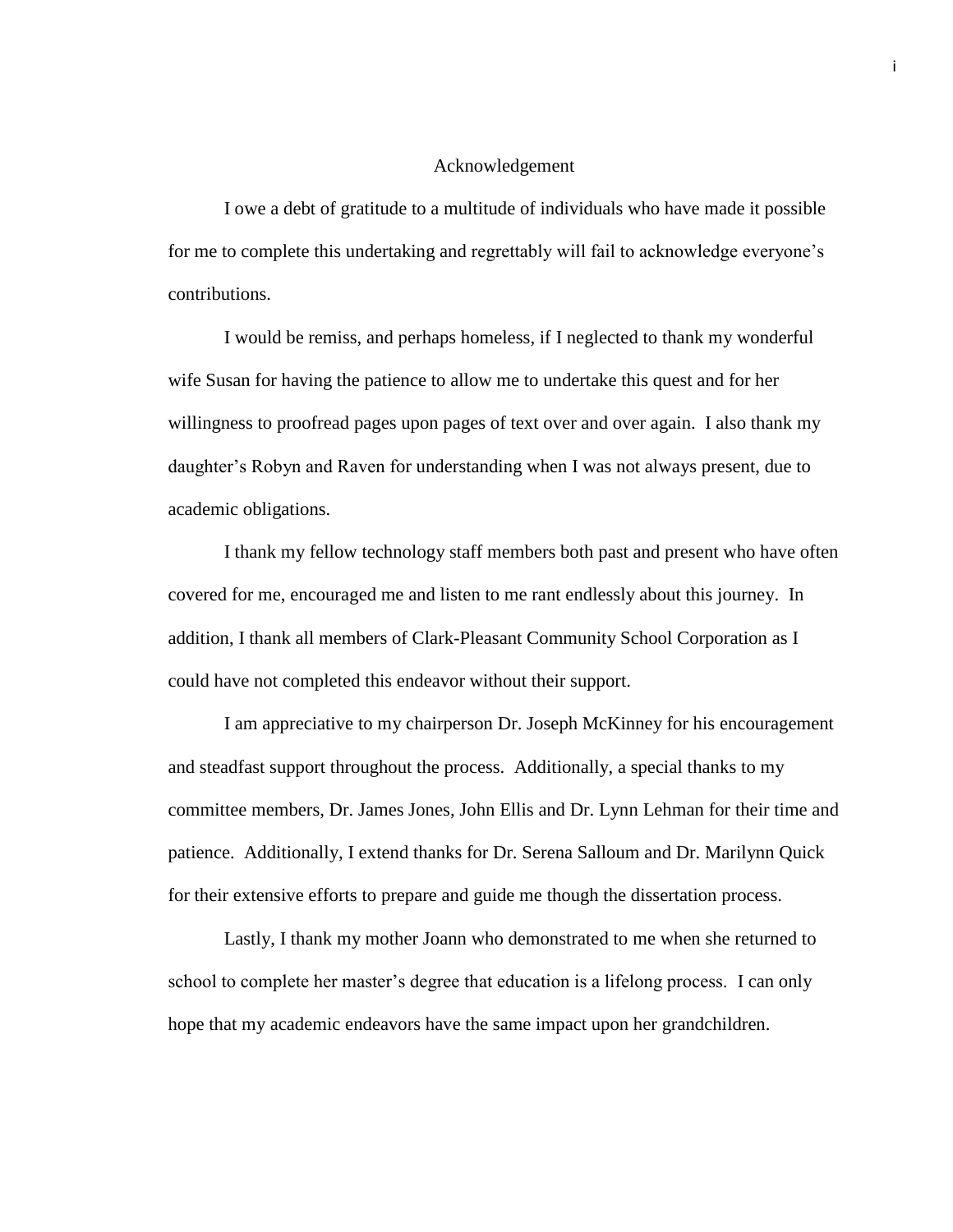# **TABLE OF CONTENTS**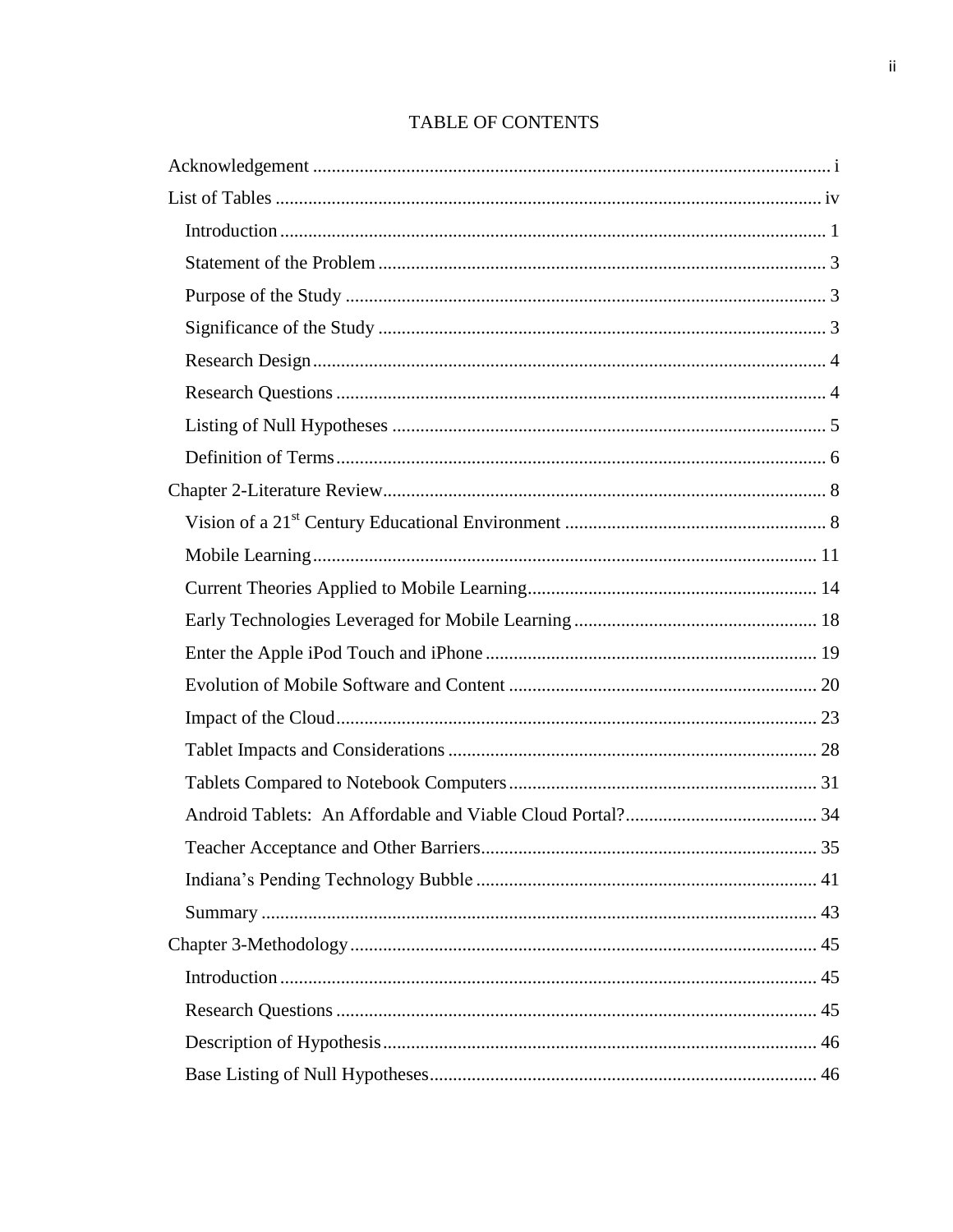| <b>Other Findings</b> | 76 |
|-----------------------|----|
|                       |    |
|                       |    |
|                       |    |
|                       |    |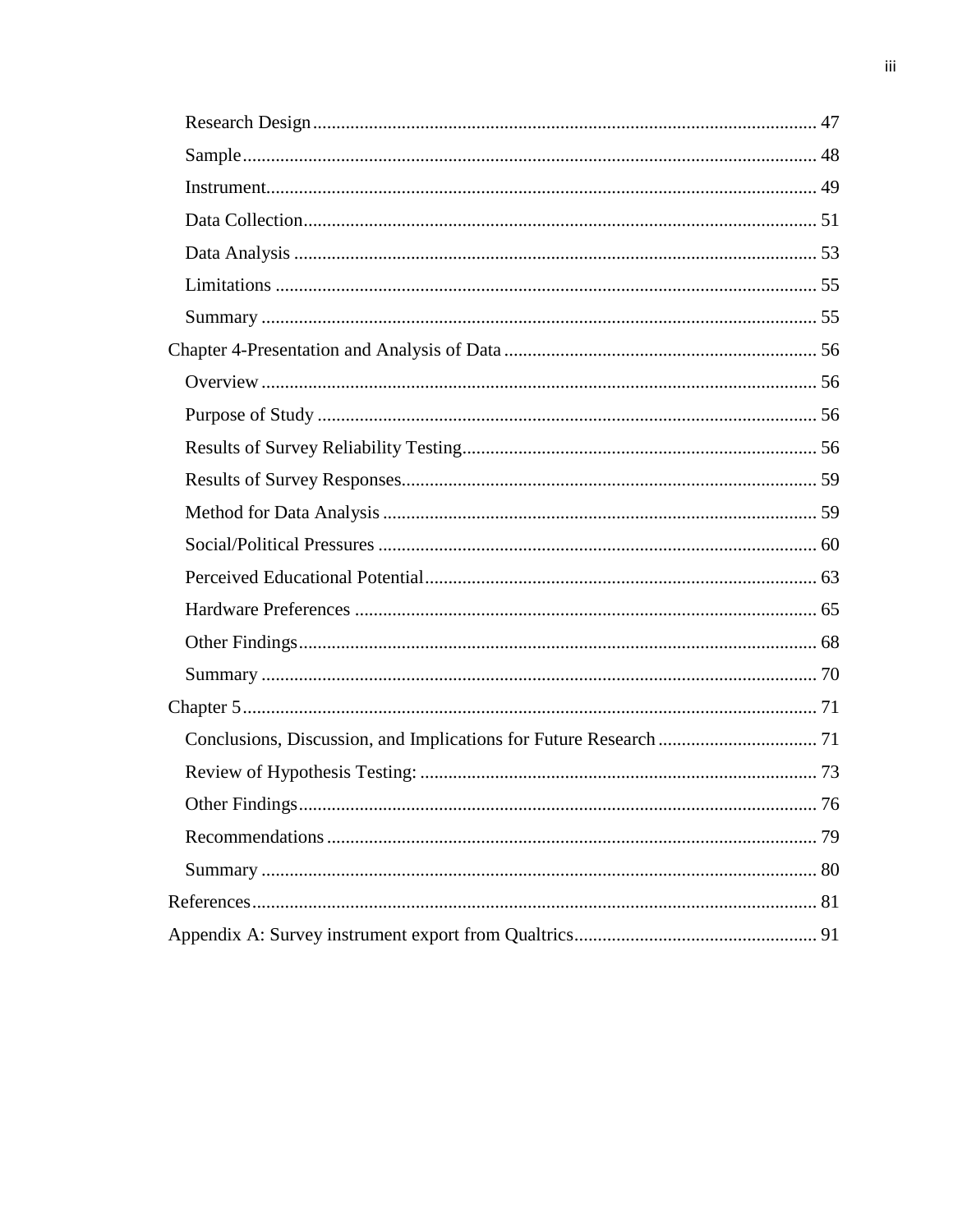# List of Tables

<span id="page-4-0"></span>

| Table 1. Learning Theories and Associated Mobile Learning Adaptations  16                                                                                 |
|-----------------------------------------------------------------------------------------------------------------------------------------------------------|
| Table 2. Listing and Description of Common Cloud Computing Terminology 26                                                                                 |
| Table 3. Full listing of instrument questions and associated Pearson r correlations  57                                                                   |
|                                                                                                                                                           |
| Table 5. Results of responses from all participants to question 3 regarding<br>perceived pressures influencing tablet purchases displaying or approaching |
| Table 6. Scheffé post hoc criterion for significance based upon corporation size  62                                                                      |
| Table 7. Results of all responses to question 4 perceived educational benefits                                                                            |
| Table 8. Results of all responses to questions 5 and 6 hardware preferences                                                                               |
| Table 9. Scheffé post hoc criterion for significance comparing hardware                                                                                   |
|                                                                                                                                                           |
|                                                                                                                                                           |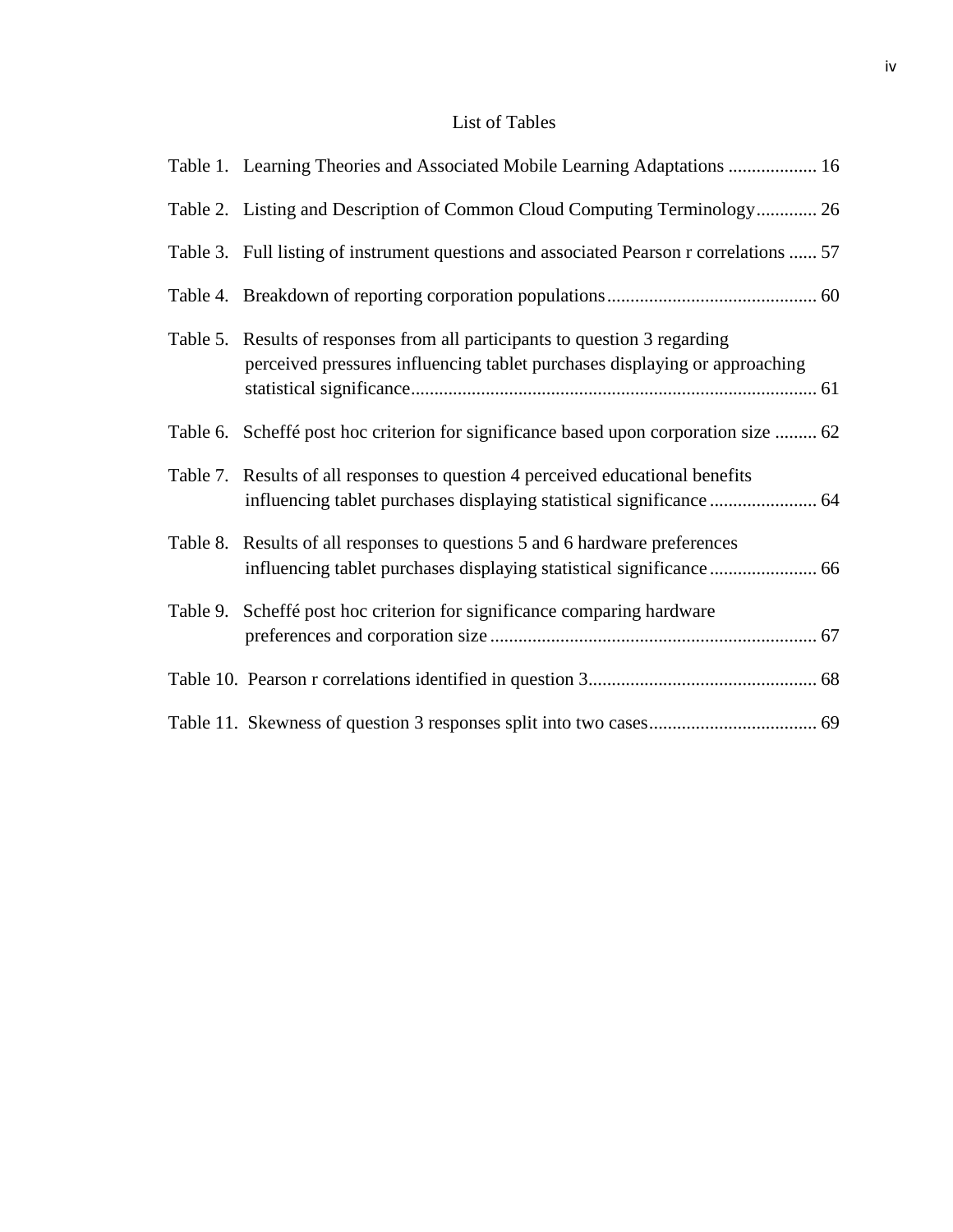#### Chapter 1

#### **Introduction**

<span id="page-5-0"></span>School reform has been a topic of continual discussion since the origins of the American public education system. Today's schools are a clear reflection of the vision of Horace Mann and his efforts to usher in the common school era. However, the tools and resources available to today's K12 institutions are vast and often divergent from the core curriculum of Mann's time when only writing and reading were required to be taught (Hinsdale, 1898). The role of technology within public education has been a topic of continuing discussion as well. Since their introduction, the promise of technological innovations within the classroom have gone largely unfulfilled despite most communities making their largest educational investments in state-of-the-art technology (Oppenheimer, 2007). Educators have too often found been subject to following trends without fully understanding the true motivations, costs, and outcomes of their efforts. The rapid pace of ever-changing technology exaggerates this phenomenon. Often, the emphasis on e-learning has led educators to place far too much emphasis on the "e" and not upon the actual learning which we are attempting to foster (Imel, 2002). As technology is adopted, it is imperative that educators have a comprehensive knowledge of both the technology being adopted, and where it fits into the pedagogical process.

The evolution of the personal computer led to the creation of the notebook computer and eventually, after years of searching, experimenting and tinkering, educators have encountered a device that many feel will change the educational landscape. This device, generically known as tablet computing devices, or tablets for short, have been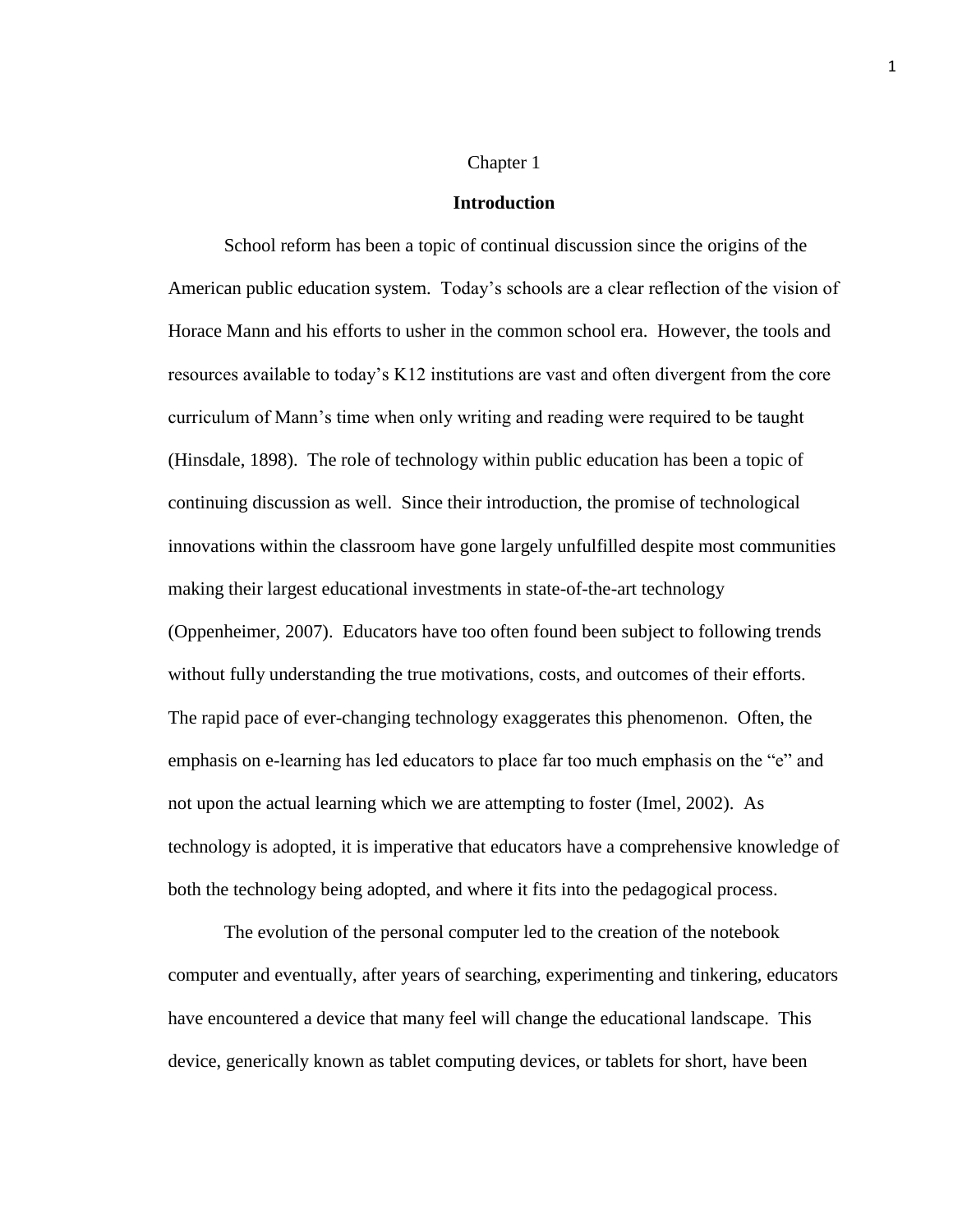introduced by a number of manufacturers in many differing sizes and capabilities. As a result of this diverse and highly competitive marketplace, a social buzz has rapidly developed that surrounds these devices. This social interest has shed light on possible uses for these products and cause many within the technology arena to believe that they will soon dominate the technology marketplace (Korkmaz, Christian, & Jean-Hubert, 2012). Following such market trends, tablet computing devices have been widely implemented in schools across Indiana. Implementations range from use within one to one environments where every student has their own tablet to the devices simply serving as value added technology within classrooms.

The future adoption and subsequent implementation of tablet devices within the K12 public education environment is undeniable. By the year 2017, mobile data traffic generated by tablet devices alone will exceed the total amount of data transmitted in 2012 by the entire global mobile network (Index, C.V.N, 2013). Acknowledging that schools will follow suit in the rapid expansion of these devices, it is important to more fully understand the factors that are leading educational technology leaders to follow, and often lead, this trend. The purpose of this research was to gain a better understanding of the social/political influences, the individuals driving these decisions, and the technological traits that have been driving the adoption process of tablet devices within the K12 landscape of public schools located in the state of Indiana. The intent was to better pinpoint the groups and individuals who have been influencing educational technology leaders to adopt tablet devices and to better understand the scope of influence in which each of these groups actually holds during the adoption process.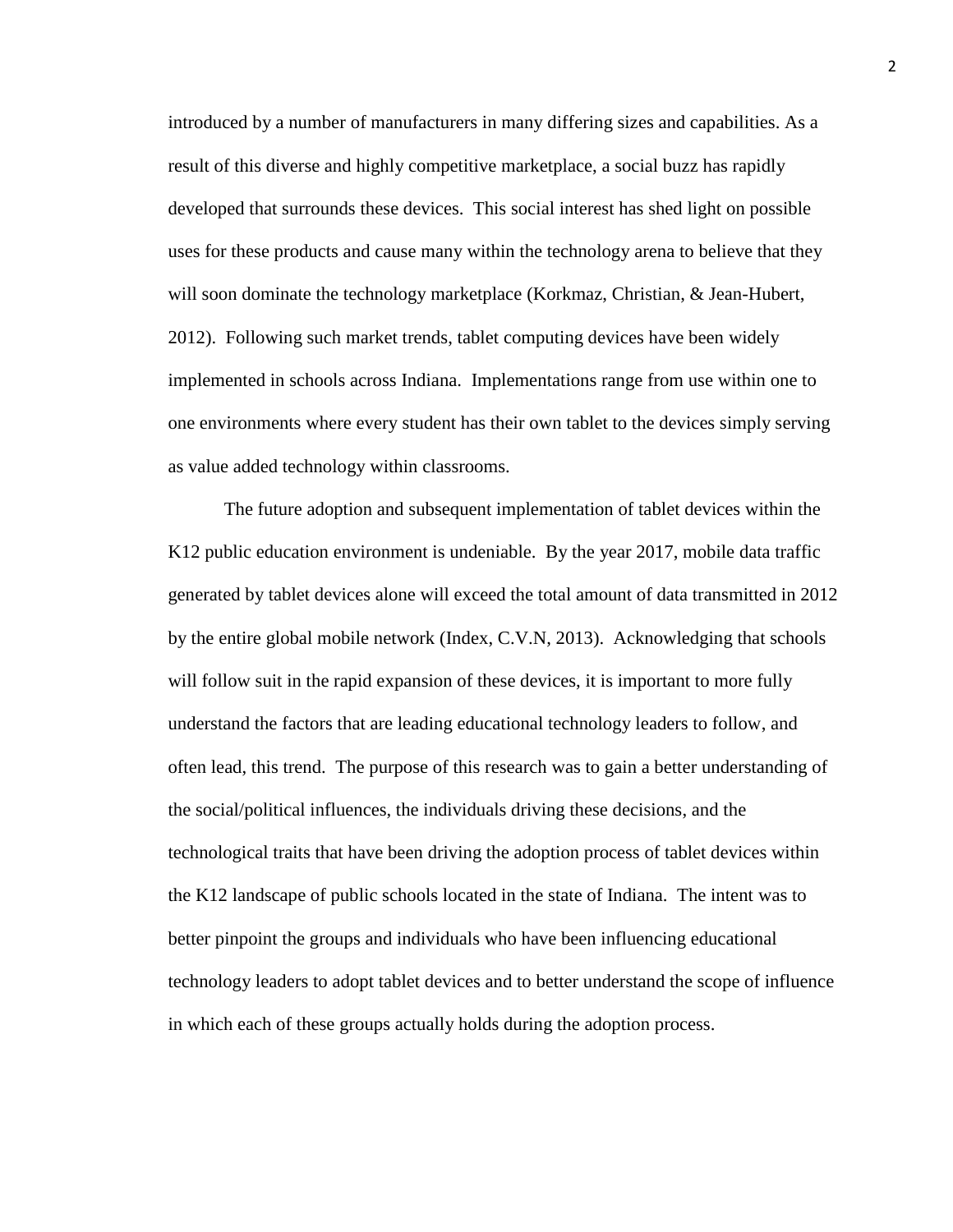#### **Statement of the Problem**

<span id="page-7-0"></span>Advocates of technology integration within public education have long strived to implement new technologies into the classroom. However, few are able to fully quantify the factors that are influencing these efforts. Historically, educators have followed trends without spending adequate time and effort examining the forces motivating and powering these movements (Fullan & Miles, 1992). The drive to create one to one learning environments leveraging tablet computing devices is no exception. Simply put, educators need to completely understand the factors that are influencing these purchase decisions beyond their obvious desire to expose students to the latest and greatest technologies.

#### **Purpose of the Study**

<span id="page-7-1"></span>The purpose of this study was to examine factors that may have influenced the decision to implement tablet technologies within classroom environments. These factors were grouped and limited to three distinct areas: social and political influences, perceived benefits of implementation, and influence of varying types of hardware, software and operating systems.

#### **Significance of the Study**

<span id="page-7-2"></span>Public education within the state of Indiana is currently grappling with the continued effects of the constitutional amendment that places caps on property taxes (Merrick, 2010). This has served to create disproportionate pockets of well and inadequately funded school districts. Given this, it is imperative that the available funds leveraged in favor of educational technology be used in the most prudent manner possible. The current trend toward mobile computing and tablet devices is a major shift in the historical manners in which educational technology has been implemented and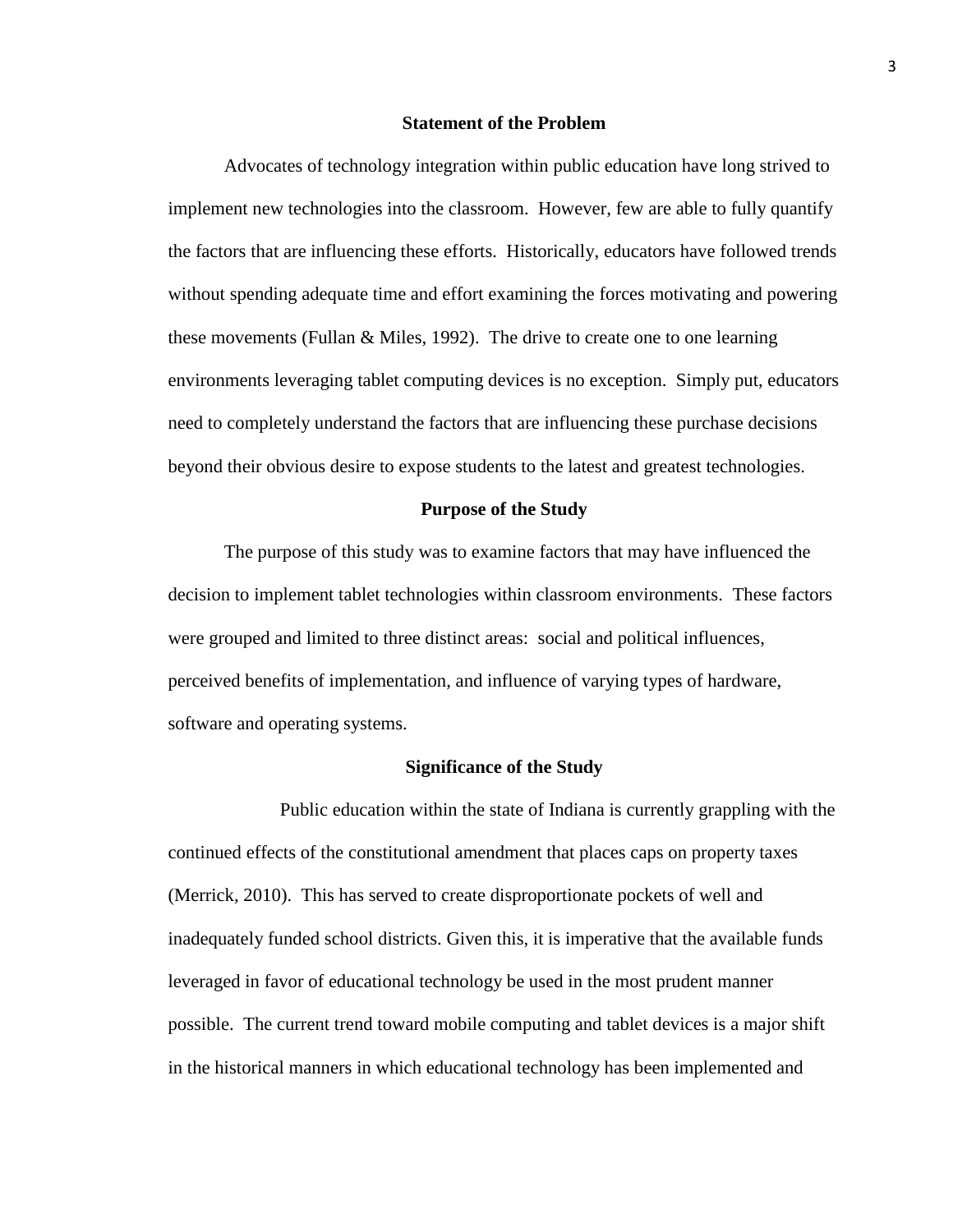leveraged within Indiana public school educational environments. Providing for a better understanding of the factors that have motivated this change can provide additional insight into the prudence of the overall movement. This study was intended to serve as an initial attempt to identify these factors to allow other researchers the opportunity to expand and evaluate the overall value of tablet devices within our public schools.

#### **Research Design**

<span id="page-8-0"></span>To complete this study, a descriptive quantitative method was selected. According to Roberts (2010), the quantitative method tends to offer the ability to generalize, be explanatory in nature and often leverages large samples. Accepting that the fundamental credence of quantitative research is that we live in a coherent world that we can understand and generalize about (Gay, Mills, & Airasian, 2006), this research was intended to better understand the influences stirring the growth of tablet acquisitions within K12 environments. To acquire the necessary data, a survey instrument was created to offer technology leaders from all Indiana public school corporations the opportunity to provide input.

#### **Research Questions**

- <span id="page-8-1"></span>1. What are the social and political factors influencing the decision to implement tablet technologies by district level decision makers?
- 2. What are the perceived benefits of implementing tablet technologies that are positively influencing the purchasing decisions of district level decision makers?
- 3. What are the preferred hardware characteristics of district level decision makers when selecting tablet technologies?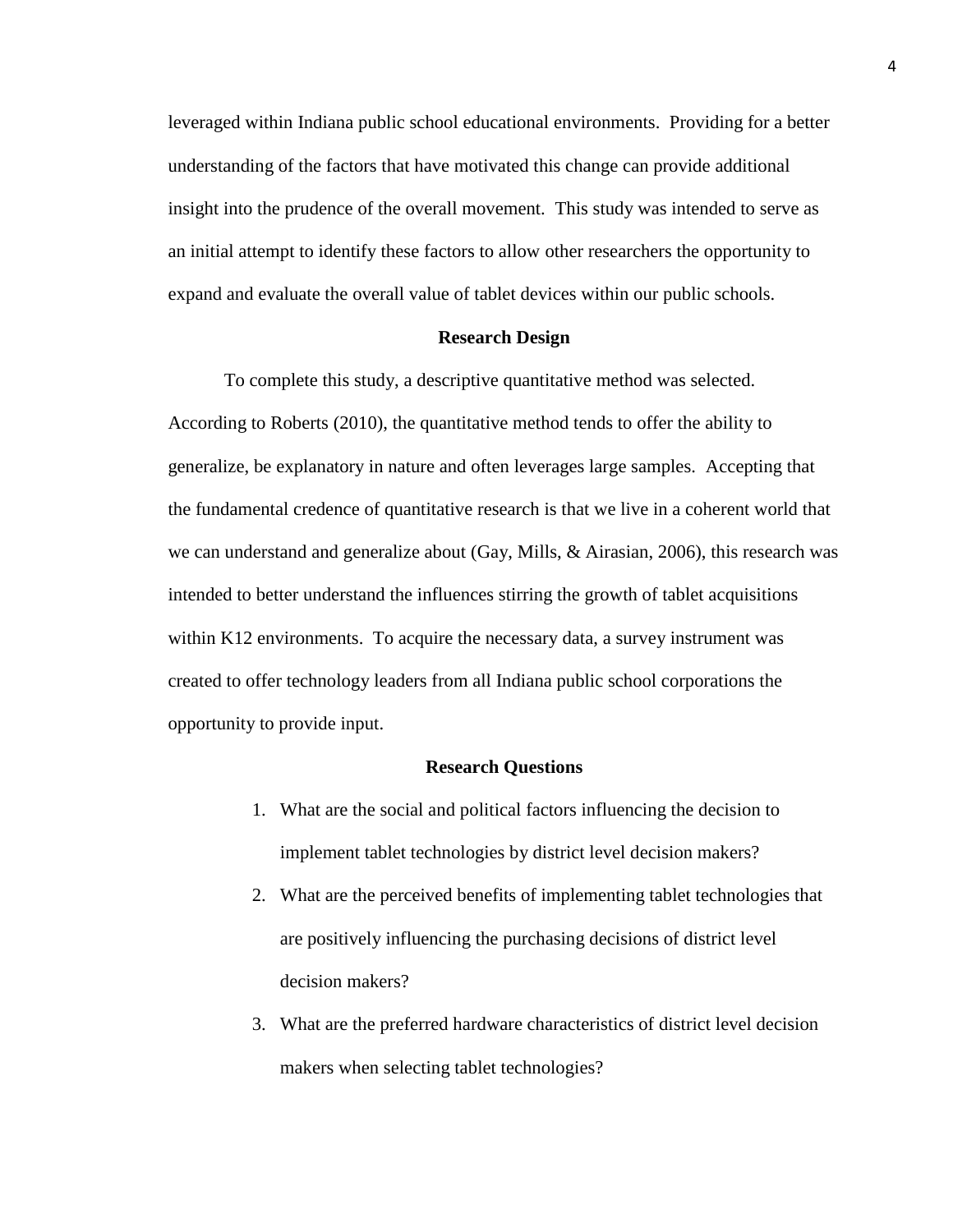Dependent Variable: The decision by K12 schools to implement tablet technologies. Independent Variables: The social and political influences, perceived educational benefits, and preferred hardware characteristics motivating the decision listed by the dependent variable. All three items will be determined through the use of a survey instrument which will target educational technology decision makers serving public school corporations within the state of Indiana.

#### <span id="page-9-0"></span>**Listing of Null Hypotheses**

H01 There is no significant difference between the attributes being cited as perceived pressure sources regarding purchase of tablet technologies.

H02 There is no significant difference between the attributes being cited as perceived pressure sources regarding purchase of tablet technologies when compared to corporation enrollment size.

H03 There is no significant difference between the attributes listed as educational reasons being cited as benefits of tablet technologies.

H04 There is no significant difference between the attributes listed as educational reasons being cited as the benefits of tablet technologies when compared to corporation enrollment size.

H05 There is no significant difference between the types of preferred hardware attributes listed.

H06 There is no significant difference between the types of preferred hardware attributes listed when compared to corporation enrollment size.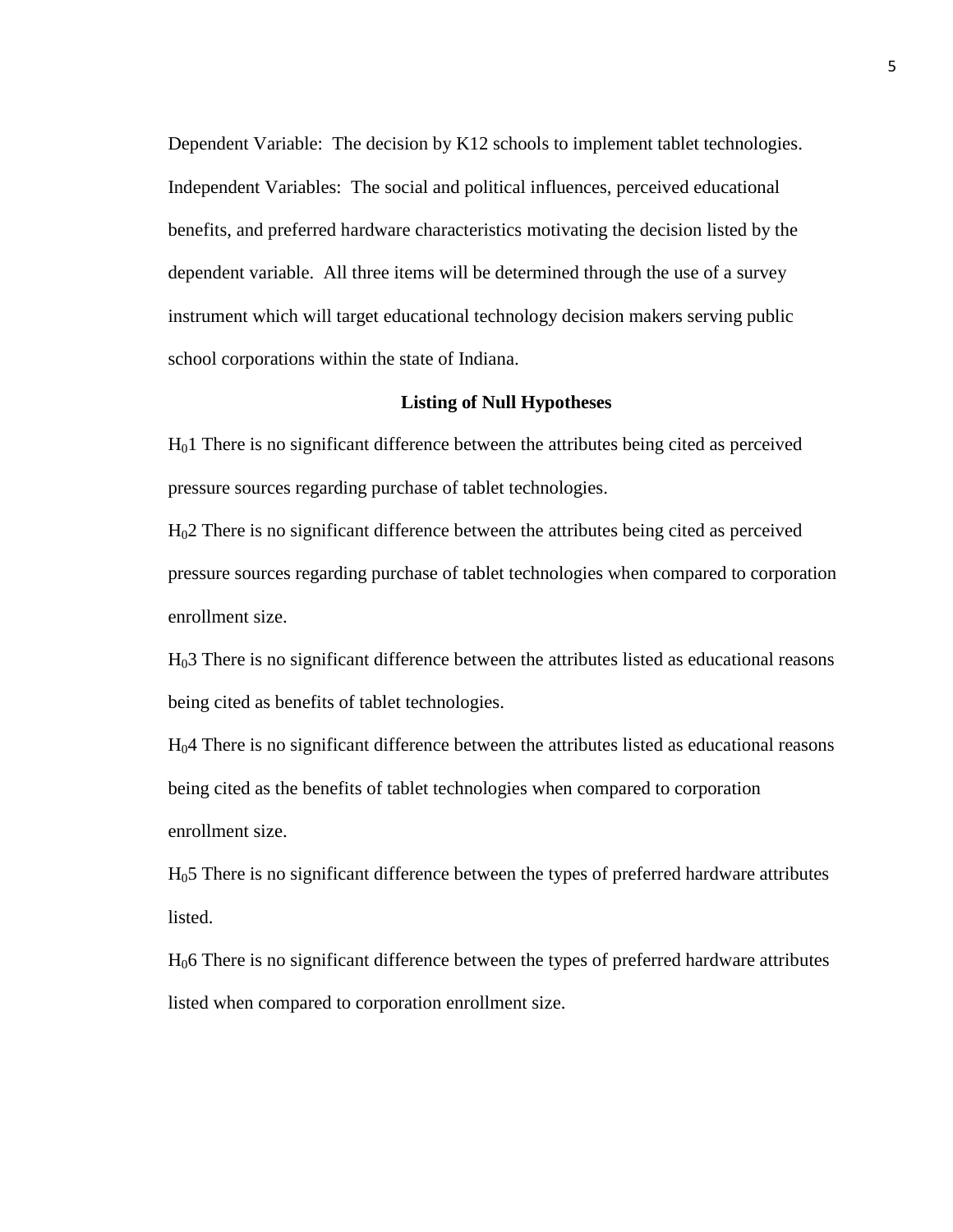#### **Definition of Terms**

- <span id="page-10-0"></span>1. Android - Operating system developed by Google to power mobile devices including smartphones and tablets (Perenson, 2012).
- 2. App Common term given to software that can be installed on tablet devices to enhance their functionality (Jeng, Wu, Huang, Tan, & Yang, 2010).
- 3. Cloud Computing Refers to set of services that are delivered over the Internet to expand and enhance a user's and device's capabilities (Mell & Grance, 2011).
- 4. HTML5 A web markup language used for structuring and presenting content for display on the Internet (Botelho, 2012).
- 5. IOS Operating system developed by Apple to power mobile devices including smartphones and tablets (Moren, Caldwell, Frakes, & Friedman, 2012).
- 6. iPhone/iPod A line of smartphones and intelligent music players designed and marketed by Apple Inc. Both are powered by Apple's iOS mobile operating system.(Ostashewski & Reid, 20100629)
- 7. LMS Learning management systems where students and instructors use a common software application to collaborate, distribute content, discuss and collect assignments (Hall, 2004).
- 8. Mobile Learning The term m-learning or "mobile learning", offers differing meanings among educators, however, they generally refer to a subset of elearning, educational technology and distance education that focuses on learning spanning multiple contexts leveraging mobile devices (Wu et al., 2012).
- 9. PDA Acronym standing for personal data assistant were a group of devices that served as a simple calendar, contact and sometimes web browsing devices. These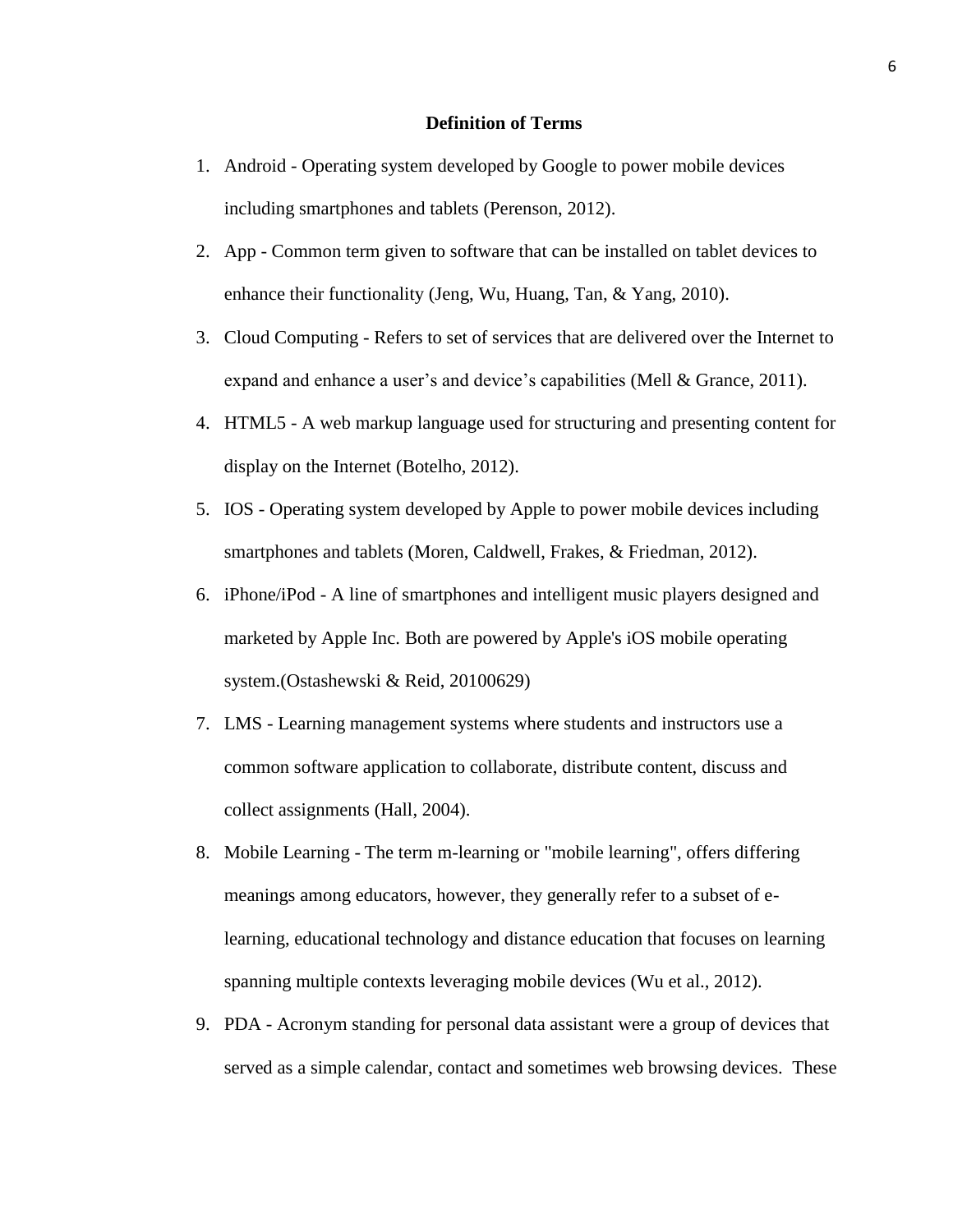devices often lacked the ability to be expanded through software as is common with modern smartphones (Latamore, 2006).

- 10. SMS Abbreviation for short message service which is commonly referred to as text messaging. (Ayabe, Chander, & Mizikovsky, 2000)
- 11. Tablet An electronic device that offers a touchscreen interface, onscreen keyboard and has the ability to be expanded through the installation of additional software applications (Cromity, 2011).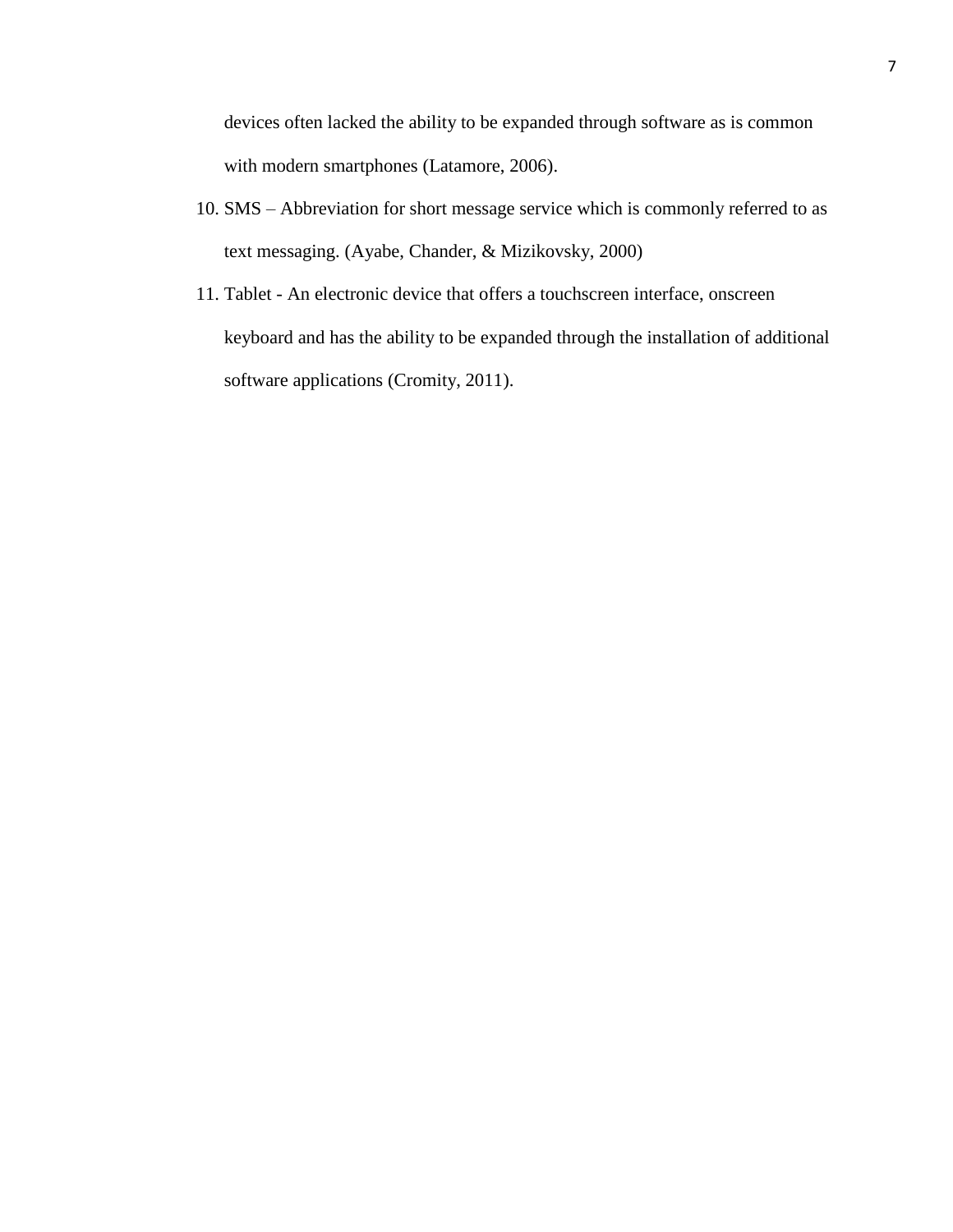#### Chapter 2-Literature Review

### **Vision of a 21st Century Educational Environment**

<span id="page-12-1"></span><span id="page-12-0"></span>It has been argued that for today's students to successfully develop and become tomorrow's workforce, they will need to be prepared to function within an ever changing world where the ability to consume and process information is the key to success. Furthermore, researchers have stated that students must develop the ability to become "expert thinkers" (Levy  $\&$  Murnane, 2004, p. 1) where they must demonstrate the ability to critically interpret information from multiple sources. Advocates of  $21<sup>st</sup>$  century learning environments have proposed that students who fail to learn these skills may find themselves falling to the bottom of the employment ladder, greatly limiting their career options and lifetime earnings. Additionally, limitations upon their career options will be a result of interconnectedness of our international economy that will demand that tomorrow's workforce possess the skills and competencies necessary to collaborate with coworkers bridging disciplines and geographic locations. Educational scholars have maintained that this will require students to have a deep understanding of their content areas, a commitment to interpersonal relationships, and the dedication necessary to tie the two together in a meaningful, productive manner (Sparks, 2012).

It is believed that to foster such learning environments, students will need unhindered access to the Internet as a research and productivity tool. It has been shown that developing the ability to validate the creditability of information, detect bias in arguments, and draw rational conclusions are primary skills to foster in such environments (Bjerede, Atkins, & Dede, 2010). Collaboration with peers has been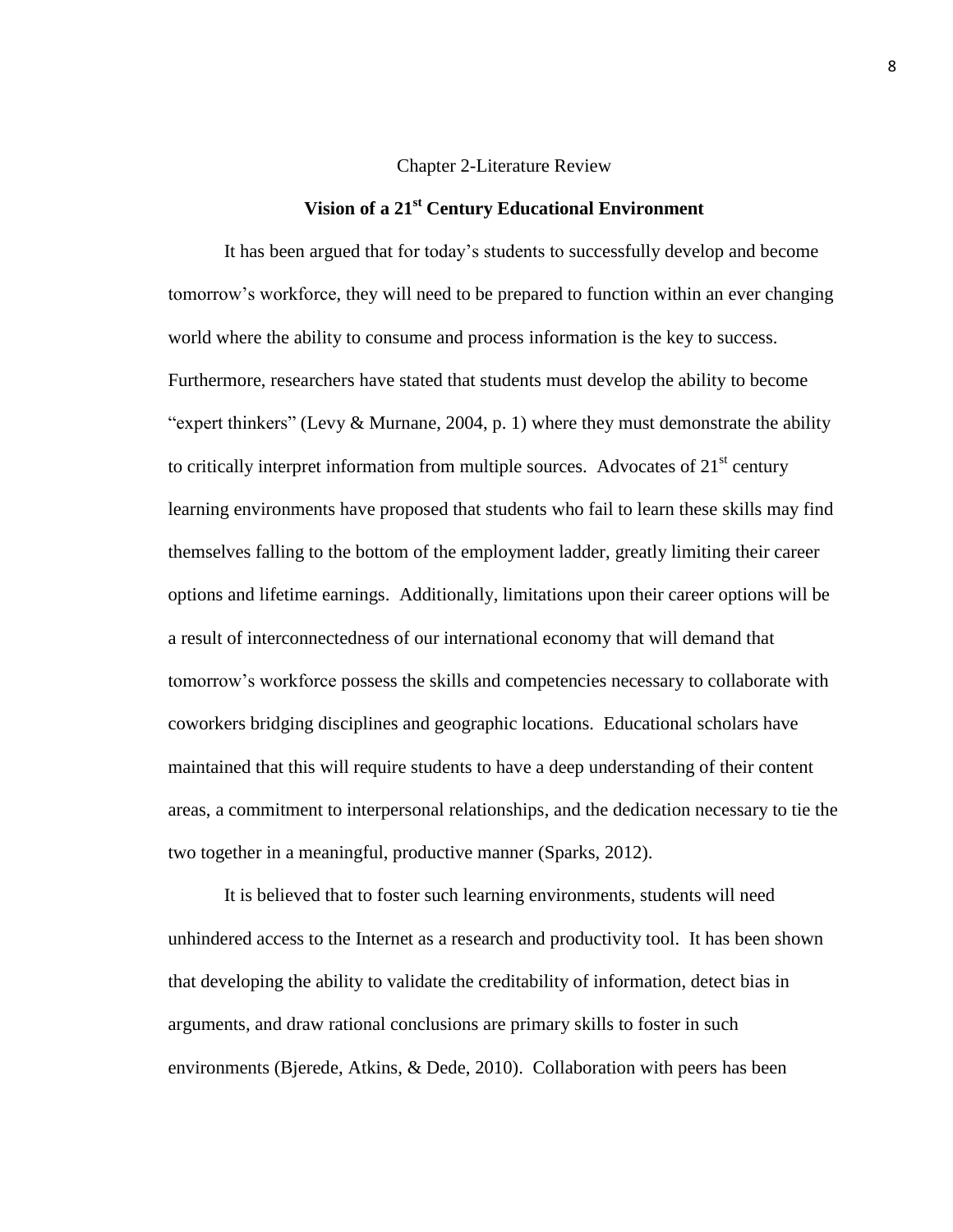promoted to be a chief component of acquiring such  $21<sup>st</sup>$  century skills. To facilitate such collaboration, instructors attempt to leverage tools like Edmodo<sup>1</sup> or My Big Campus<sup>2</sup>, websites that leverage a social media design similar to that found in the popular site Facebook.<sup>3</sup> These web services allow educators to provide students with learning channels that permitted them a secure place to collaborate, connect, and share content with one another. Instructors who have employed such environments have been able to post grades, assignments, and offered quizzes to students. Such environments allowed students to submit their homework assignments, view their grades, and participate in polls, discussion boards, and blogs. Having leveraged such tools, students are offered the opportunity to engage in peer critiques and publicly revise peers' projects in digital environments that are representative of the types of environments students will be asked to participate when they join the workforce. In other words, educators must teach a "remix of multiple literacies that fuse with tech tools and critical thinking skills to stimulate authentic, relevant learning opportunities for all learners anywhere, anytime" (River, 2010, p. 11).

Given these environments, it has been alleged that curriculum must evolve from static forms like textbooks, worksheets, and handouts into more immersive and interactive digital formats. Assertions have been made that a live curriculum offers the advantage of being updated continually, and that these new environments will allow for the hyperlinking of broad forms of information that will allow learners to dive deep into the topics in a non-linear approach that encourages individual exploration (Bjerede et al.,

 $\overline{\phantom{a}}$ 

 $<sup>1</sup>$  For additional information please visit http://www.edmodo.com/about/</sup>

 $^{2}$  For additional information please visit http://www.mybigcampus.com/tour

 $^3$  For additional information please visit http://www.facebook.com/facebook#!/facebook/info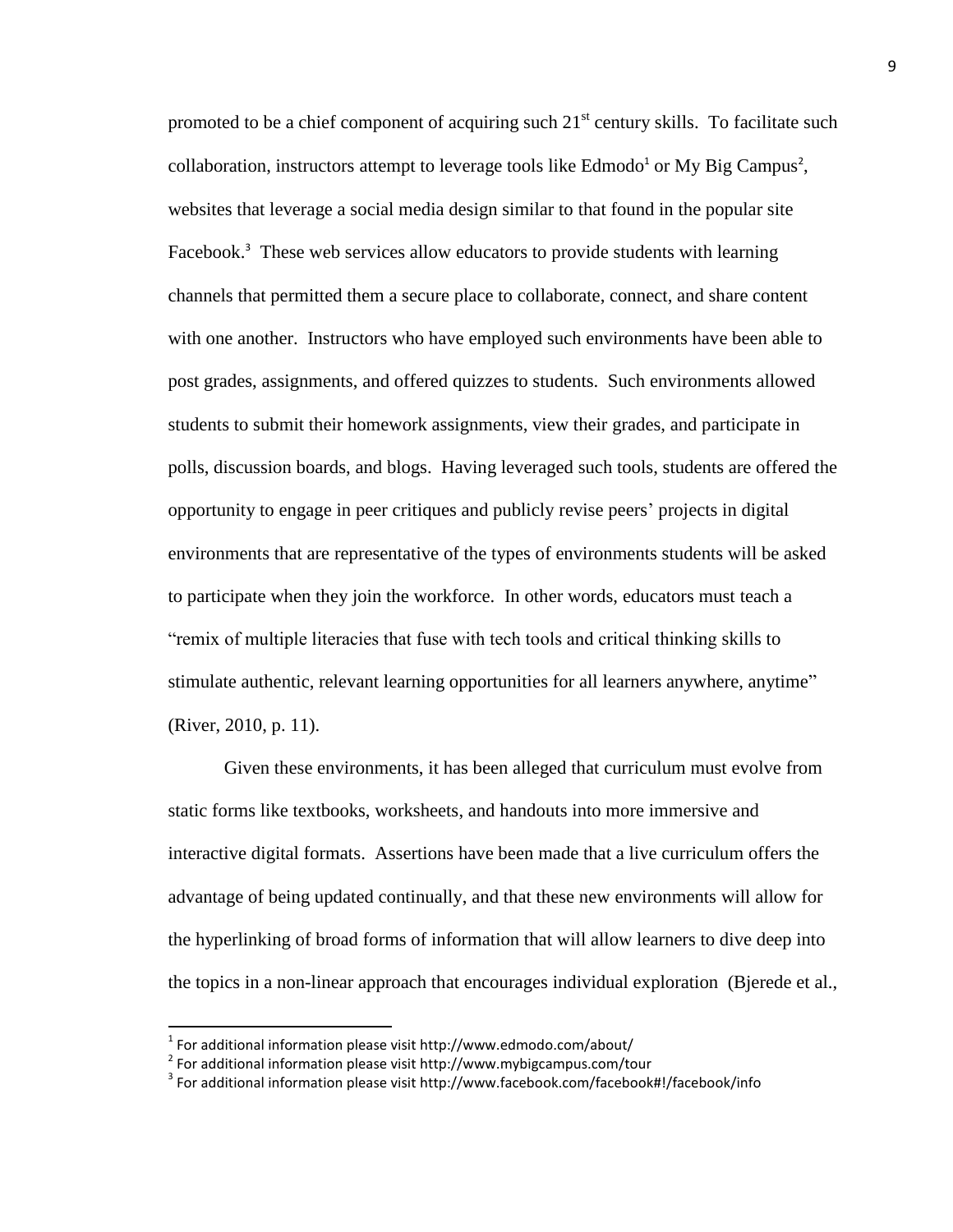2010). Proponents have maintained that these environments will require less direct student to teacher interaction as much of the basic levels of instruction will be driven by the digital curriculum. It has been asserted that instructors in such environments will be afforded the opportunity to work closely with students, despite possible geographic separation, to help foster higher-order skills that are often missed due to the time spent laying the groundwork for the base level of instruction.

Research has suggested that students often have a high level of support for the use of technology to supplement their learning. A survey of 2,000 first-year college students indicated that students were overwhelmingly supportive of the use of educational technologies (Gregor, Terry, Anna Churchward, Kathleen, & Kerri-Lee, 2008). In addition to directly stated support for technology integration, a study detailing motivation within a project based middle school science classroom revealed that students reported that their motivation levels were increased through the use of media rich curriculum and technology (Liu, Horton, Olmanson, & Toprac, 2011).

Assertions have been made that the digitalization of curriculum delivery also allows for a more personalized experience for the learner. Such personalization is thought to allow for formative assessments and learner growth that can be updated in real time providing educators with a data dashboard that accurately depicts student progress. Additionally, it has been emphasized that parents and guardians can have access to this information, strengthening the school to home ties (Bjerede et al., 2010). It is alleged that universal access to the curriculum will allow the school to extend the home environment allowing for parental involvement in the learning process. Through the use of new technologies, the extension of the school to home has been demonstrated to be a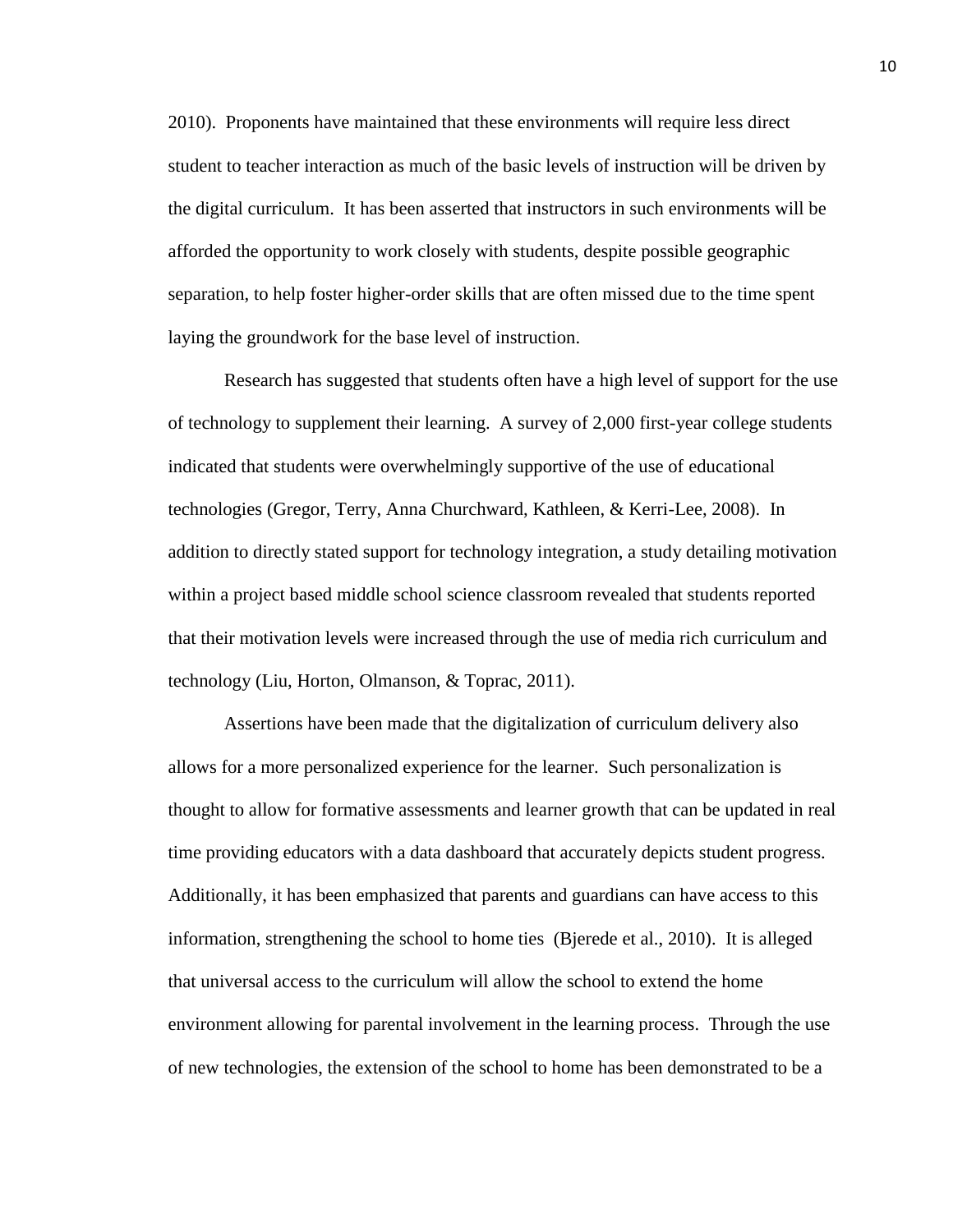realistic goal. Yet, without the proper curriculum and a method of delivering it to the appropriate devices, such ties have been marginally or completely ineffective (Oppenheimer, 2007). It is believed that to help prepare students for tomorrow's realities, educators must equip them with learning tools that will foster the development of tomorrow's skills while leveraging the resources available within their home environments. To accomplish this, at the most basic level it is necessary to provide students with devices that will facilitate the delivery of curriculum, enable collaborative communication, and help them develop the familiarity with technology necessary to be competitive in the workforce. Despite their relatively recent introduction to the marketplace, many educational technology decision makers have elected to introduce tablet computers to satisfy the hardware requirements necessary to facilitate  $21<sup>st</sup>$  century learning environments. The implementation of such devices creates the necessity to examine the overarching topic of mobile learning (M-Learning) and the role tablets may possibly serve when introduced into such environments. Additionally, it is believed to be prudent to examine the underlying reasons for adopting such technologies, the key individuals who are actually involved in the decision making processes, and the selection and acquisition methods being employed to justify these purchasing and curricular decisions.

#### **Mobile Learning**

<span id="page-15-0"></span>Mobile learning, or M-Learning, is a term that has been coined to describe a derivation of E-Learning that is facilitated through the use of a mobile device. As such, mobile learning has been defined as the transfer of information, knowledge, content and skills through the use of mobile devices that replace other forms of print and digital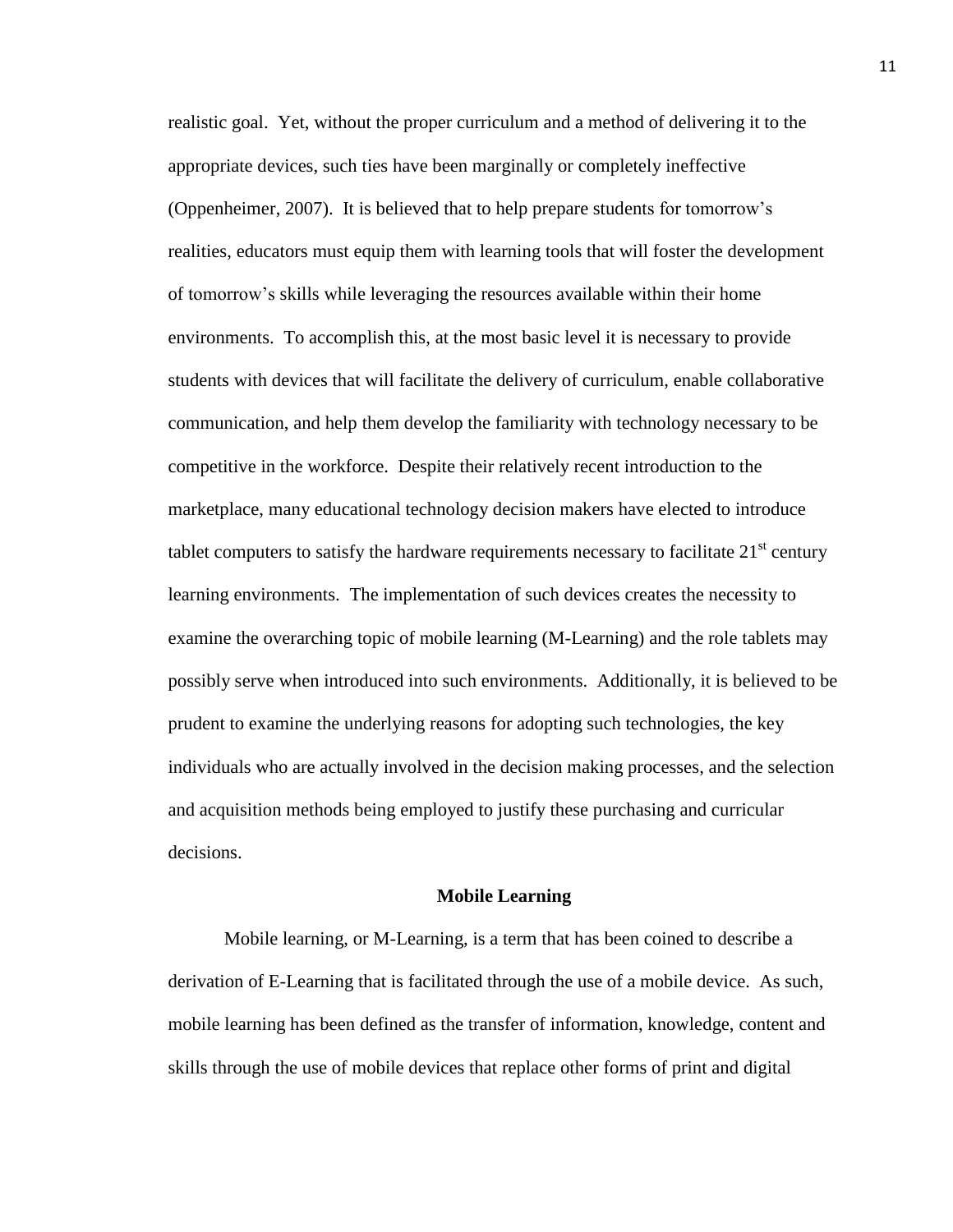media to facilitate the learning process. Mobile devices typically have included, but were not limited to, personal data assistants, tablet computers (Apple iPad, Google Android devices & Windows 8) and cellular phones, all running a gamut of operating systems.

Despite the diversity of manufacturers and versions of operating systems, mobile devices all share the ability to access content, either stored locally on the device or by way of a networked service. Additionally, a common attribute typically shared by these devices allow for learners to communicate and collaborate regardless of the students' physical locations. The two-way sharing of information and ideas while supporting each other within the learning environment have been thought to be a chief aspect of mobile learning environments. Research has asserted that utilizing mobile devices, M-Learning has generally been characterized as an unobtrusive and autonomous method of instruction since the mobile devices already play integral roles in the learner's everyday lives (Trifonova & Ronchetti, 2003). The area of mobile computing has been rapidly evolving due to the advancements made by the manufacturers of the mobile devices and the explosion of software, commonly referred to as "apps" which, while available on prior types of devices like the Palm Pilot and Windows CE personal data assistants, became front and center to the mobile marketplace with the introduction of the iPhone in 2007. Almost instantly, the expansion of the devices functions and the perceived value to the consumers purchasing them became intertwined with the availability of third-party software applications. To place this in perspective Trifonova and Ronchetti wrote that using a cell phone to read a book is a laughable idea. A decade later, such actions became common place with users being provided a wide selection of choices of reading materials available to view on their phones and mobile devices. Google Play and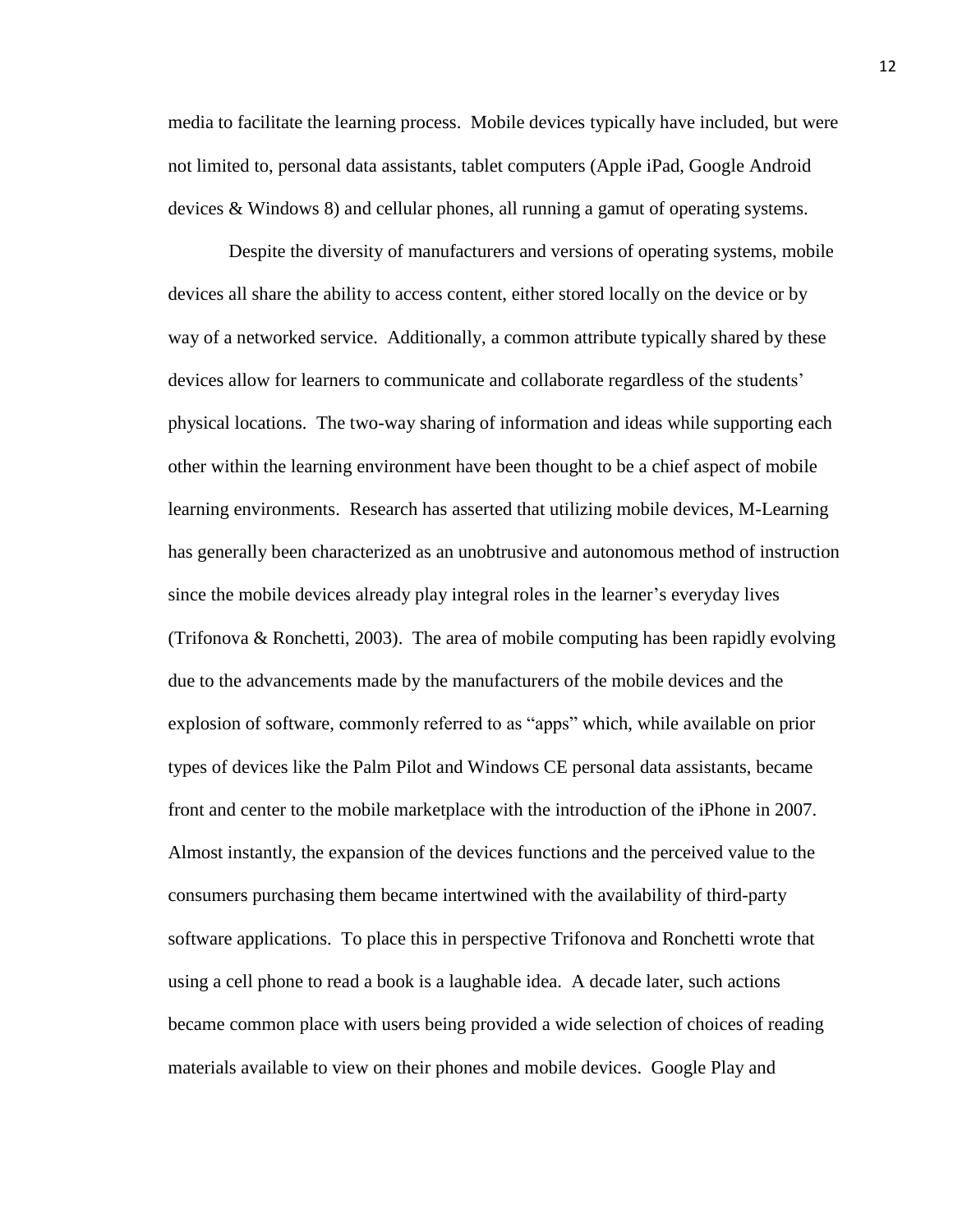Amazon have emerged as the two primary sources of e-books each offering a seemingly endless list of books, magazines and other publications. However, e-books alone do not allow for mobile devices to be leveraged as mobile learning devices. Historically, educators and courseware designers have lacked a comprehensive understanding of best practices that enable mobile courseware to be leveraged efficiently. Elias (2011) proposed a set of eight recommendations for universal instructional design in such mobile learning environments. These simple overarching principles include:

- Equitable use: Leveraging cloud-based storage for content delivery and resource management.
- Flexible use: Instructors must be willing to leverage unconventional assignment methodology and delivery options for learners to submit their assignments.
- Simple and intuitive: Through the use of minimalistic, user-centered open source software applications usability issues can be avoided and licensing errors will not invade the learning environment.
- Perceptible information: Ensuring that mobile learning environments offer multiple methods of reading key information due to device size limitations.
- Tolerance for error: Allowing students the freedom to post to community forums without the fear of losing credit due to spelling or typing errors commonly spawning from the input methods of mobile devices.
- Low physical and technical effort: Leveraging websites and software applications which have been authored to be easily accessed by mobile devices catering to the unique nature of these device's screens and input methods.
- Community of learners and support: Creating communities based upon a variety of factors including technical abilities and content knowledge.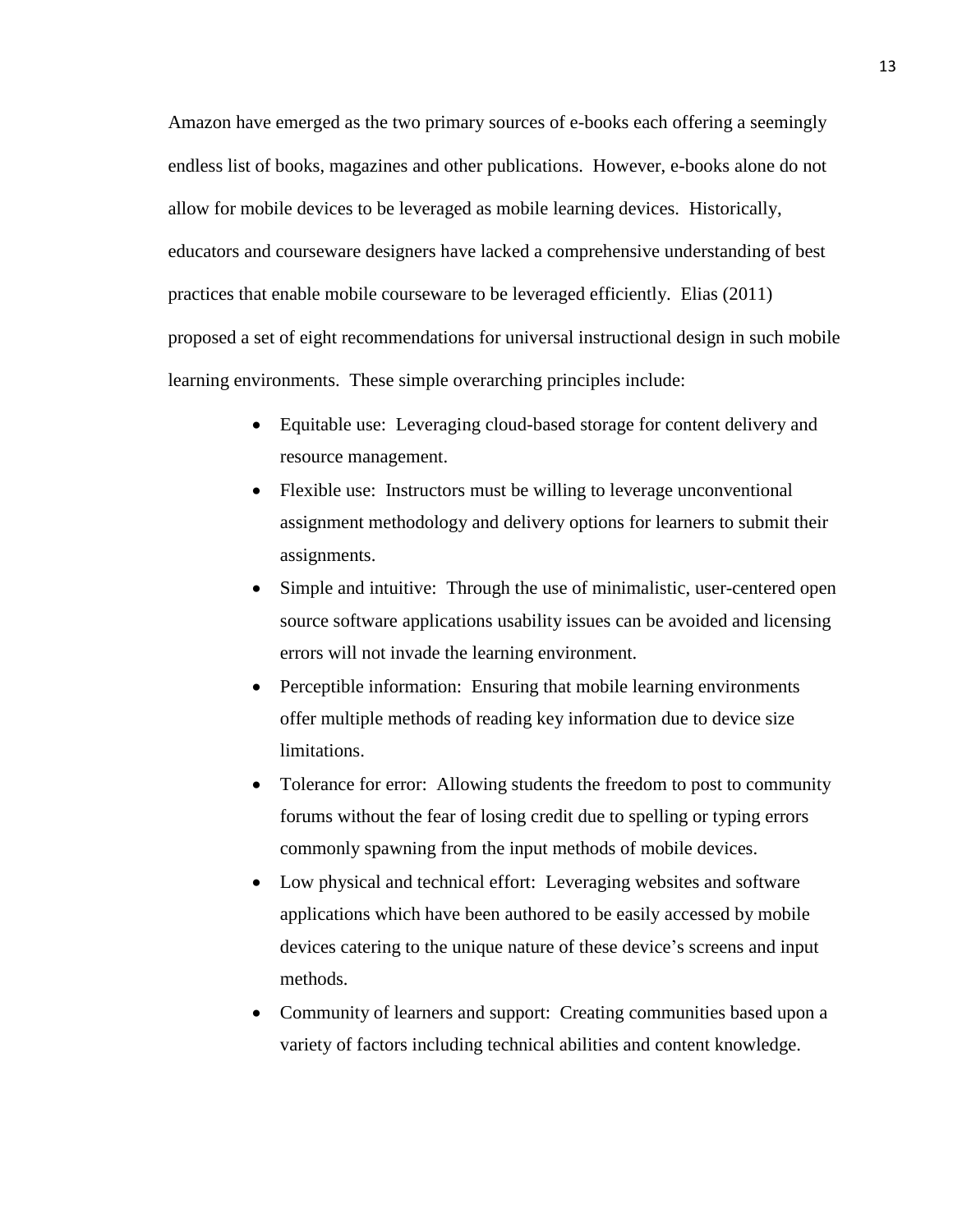Blending these areas will allow for cross support from each type of learner to others within the community.

• Instructional climate: Instructors of such hybrid learning environments must be available to learners through a number of methods. Text messaging, email, Skype, and others are prime examples of methods suited to mobile environments.

With an understanding of a few basic principles of mobile learning, it is possible to scaffold existing learning theories into the realm of this new technologically driven arena to attempt to better understand the power and potential of these learning environments.

#### **Current Theories Applied to Mobile Learning**

<span id="page-18-0"></span>Regardless of the philosophy of the educator, mobile learning can be molded to fit the theoretical forces driving the educational intent. For example, behaviorist theory, which included such researchers as Ivan Pavlov, Edward Thorndike, John Watson, and B.F. Skinner, holds that learning is the acquisition of new behaviors through conditioning (Mergel, 1998). Using operant conditioning as a model, mobile learners can practice skills and acquire knowledge through electronic feedback applications, also known as mobile response systems, where students can compete against one another in a simulated game show format. When leveraging electronic response systems, students are offered the opportunity to demonstrate their knowledge and depending upon their responses, either be reinforced or, conversely, punished through the loss of points or lowered status within the simulation (Fies & Marshall, 2006, p. 102).

Cognitivist theory, whose major influence came by way of Jean Piaget (McLeod, 2009), attempted to look beyond behavior as the primary method of learning. In doing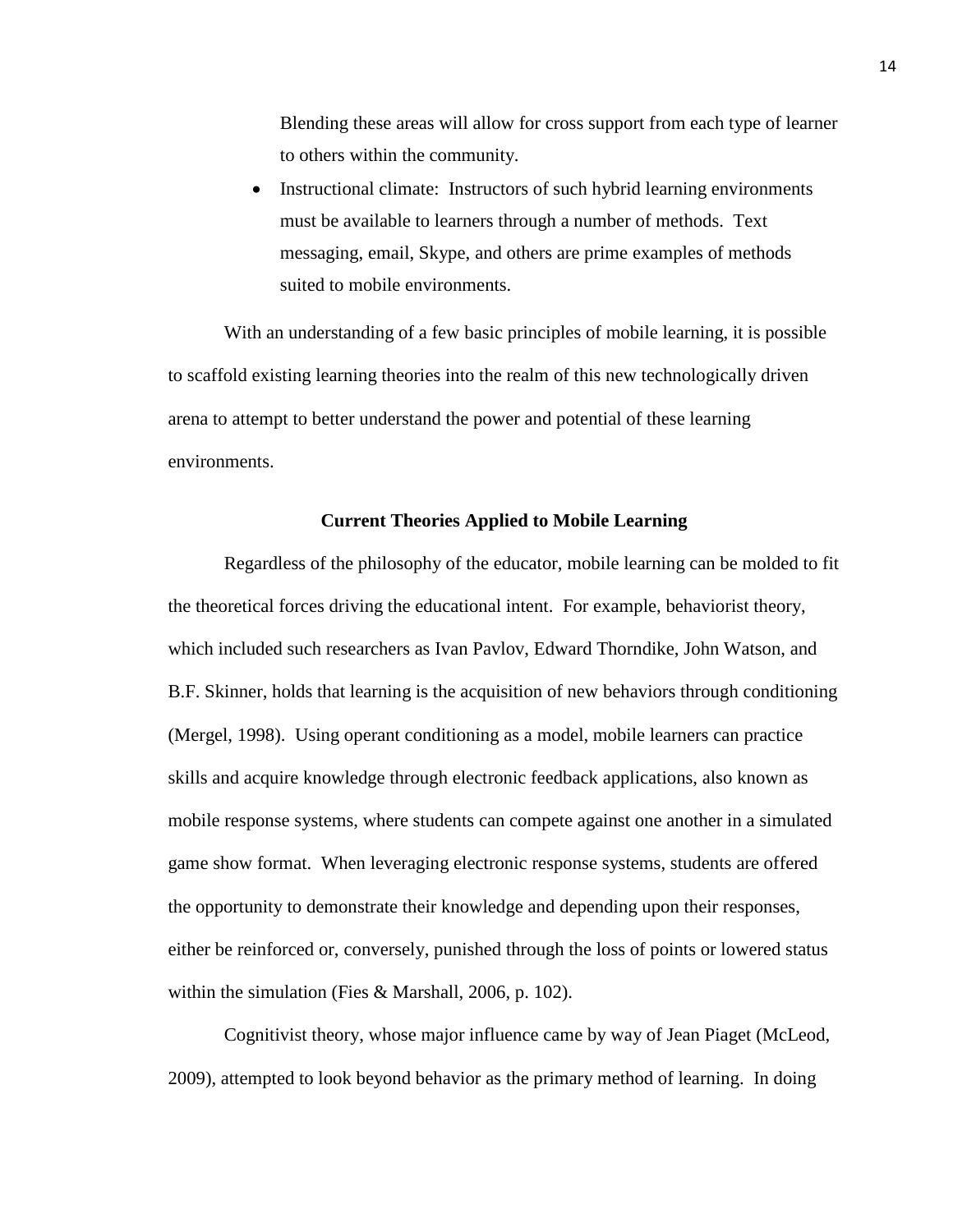so, it offered that the individual learner is critical to the learning process. Learner capacity is expanded through the use of internal mental processes including insight, memory, perception, etc. to build upon existing knowledge and expand cognitive development. Within a mobile learning environment, learners may be asked to participate in collaborative online research that allows for the individual learners to make active choices regarding the articles and assignments in which they read and complete. Additionally, through collaborative group experiences they can construct a shared exploration of the purpose and meaning of the assigned tasks.

Connectivitism, advocated by Stephen Downs and George Siemens, at times parallels that of a digital age computer network, holds that knowledge is distributed across a number of networked nodes of knowledge. Here the learner is asked to navigate multiple information sources while simultaneously creating, maintaining, and nurturing connections to foster a decision making process that is contextual to time and environmental shifts (Siemens, 2005). A simple example of this idea applied to mobile learning is the use of a wiki to allow students to expand upon topics through rich discussion and the sharing of drill down data links to support their assertions.

Some researchers have offered the suggestion that mobile devices allow nongeographic specific access to their instructors and learning materials (Rosell-Aguilar, 2007) while simultaneously allowing for the implementation of location based learning strategies. With location based learning, the learner is provided relevant information based upon the learner's physical proximity. Leveraging the global positioning technology available in most modern mobile devices, learners can be provided with information that enriches the learning experience of an independent field trip by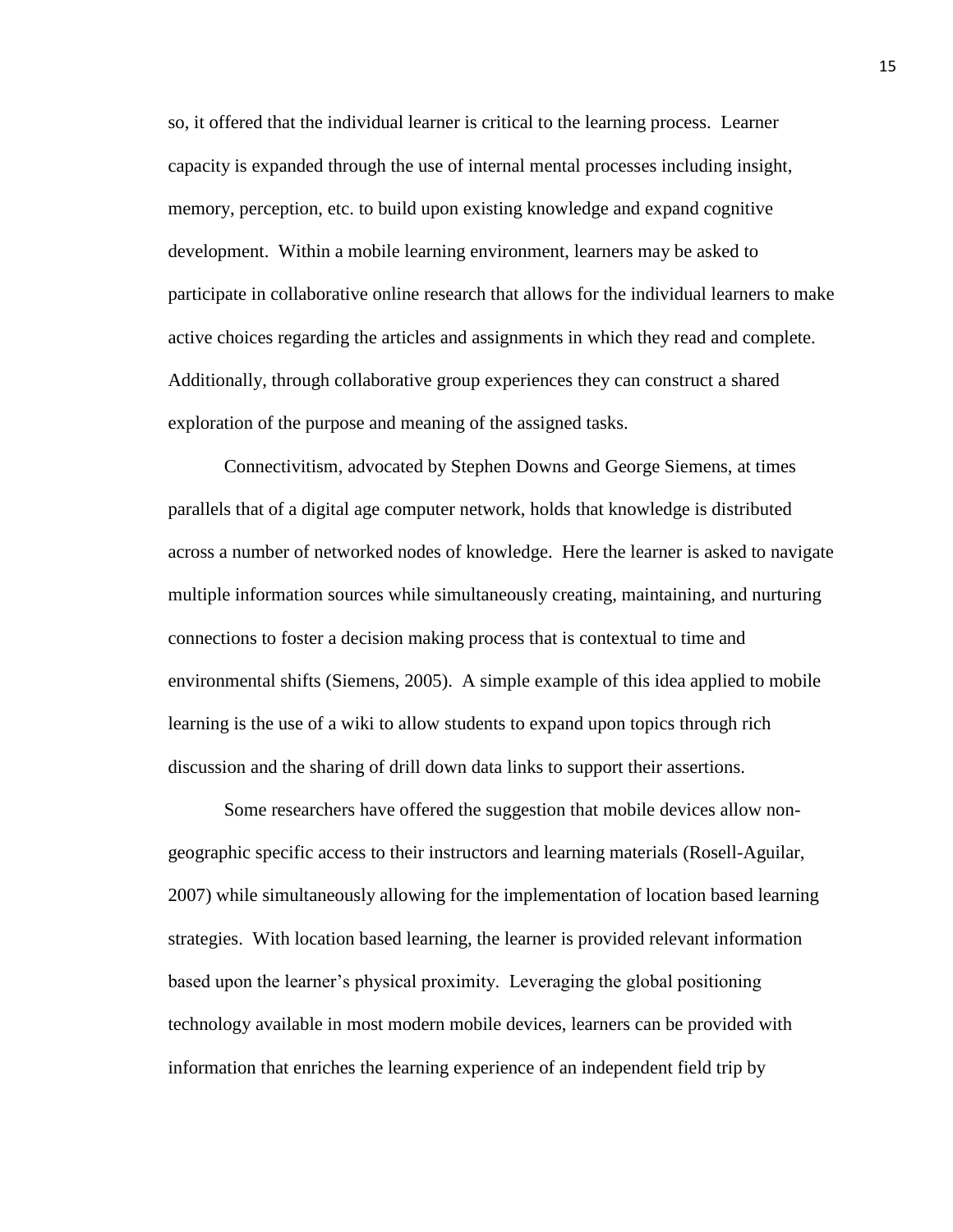providing available historical, environmental, social, or other form of information based upon the learner's location in a just in time format as the learner changes locations.

This application of theory to mobile learning could continue to touch nearly all methods of instructional theory. However, in the interest of brevity to allow for a better understanding of mobile learning, Table 1 contains a sampling of educational theories, associated descriptions and an example of implementation within the context of mobile learning

<span id="page-20-0"></span>Table 1

| Theory                           | Description                                                                                                                                                                                           | Mobile Learning Example                                                                                                                                                                                                                 |
|----------------------------------|-------------------------------------------------------------------------------------------------------------------------------------------------------------------------------------------------------|-----------------------------------------------------------------------------------------------------------------------------------------------------------------------------------------------------------------------------------------|
| Behaviorist                      | Learning that is shaped by<br>reinforcement between a<br>stimulus and a response<br>(Mergel, 1998)                                                                                                    | The use of drill and feedback<br>applications or mobile response<br>systems (Quizdom, Promethean, Poll<br>Anywhere, etc)                                                                                                                |
| Cognitivist                      | Information-processing theory<br>serves as a useful model to<br>describe the act of learning as<br>an internal process that<br>comprises of several stages<br>(Hew, Hur, Jang, & Tian,<br>2004)       | Collaborative online research and<br>learning designed to allow learners to<br>make choices as to the articles they<br>read and conduct a shared exploration<br>of the articles meaning (Ashcraft,<br>Treadwell, & Kumar, 2008)         |
| Constructive                     | Learners engage in<br>constructing products, ideas,<br>or concepts that are personally<br>meaningful to themselves or<br>to others around them based<br>upon past knowledge (Shaikh<br>& Khoja, 2012) | The use of collaborative interactive<br>simulations allowing the creation of<br>simulated communities, towns, or<br>even worlds which allow students to<br>explore the interconnected nature of<br>their choices during the simulations |
| <b>Problem Based</b><br>Learning | Learners are presented with<br>reflective problems to work to<br>a collaborative solution (van<br>der Veen, van Riemsdijk,<br>Jones, $& Collins, 2000)$                                               | Collaborative social interaction<br>through SMS and social media<br>systems to work to a collaborative<br>solution                                                                                                                      |

## *Learning Theories and Associated Mobile Learning Adaptations*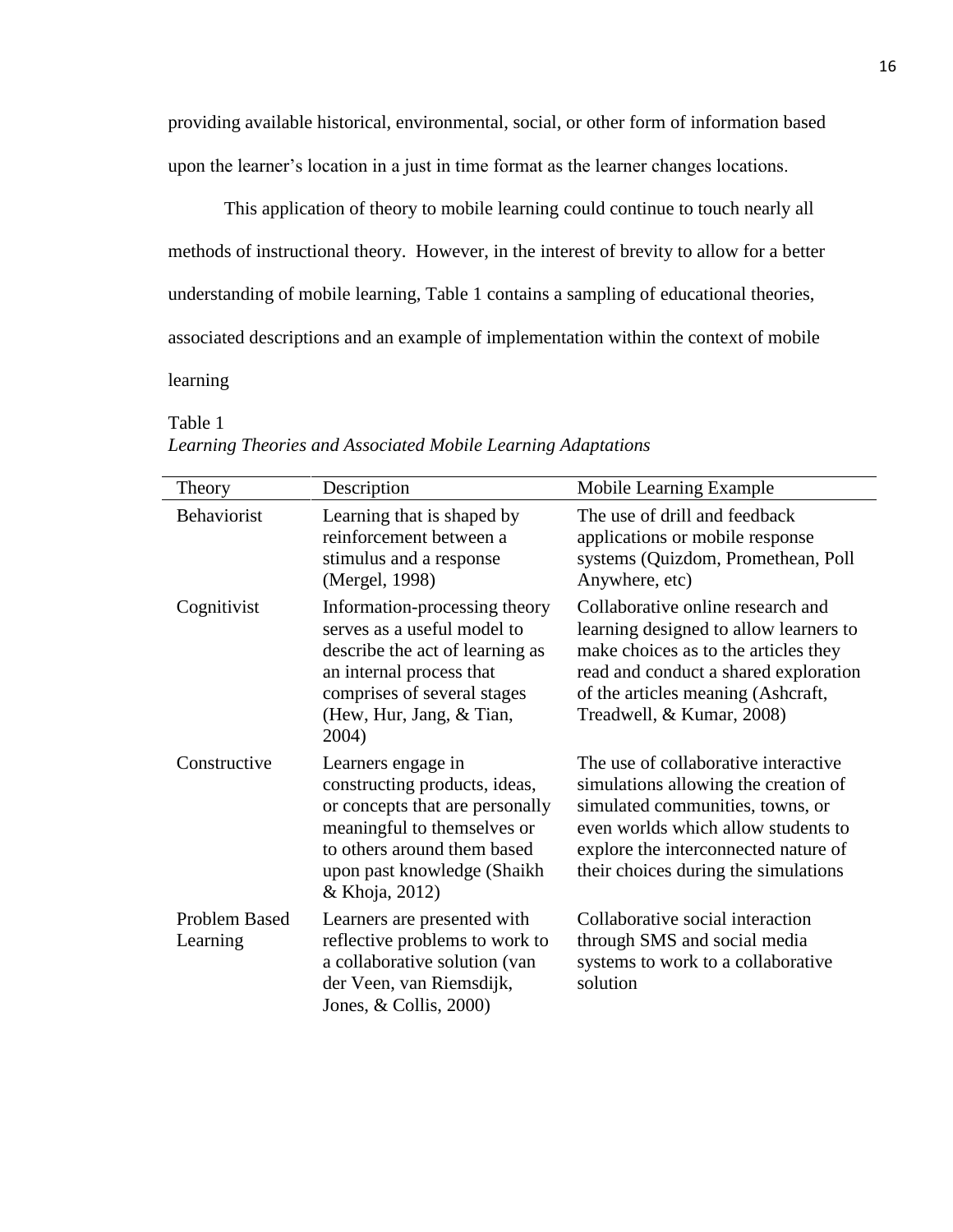| Context<br>Awareness  | Learning is mediated by the<br>context of the learner. This<br>may include the surrounding<br>environment or the computing<br>interface being presented<br>(Zheng, Li, Hiroaki, & Yano,<br>2005)                                         | The use of an interactive museum<br>tour that leverages location aware<br>software to present the learner with<br>information to enhance their<br>understanding of their surroundings |
|-----------------------|------------------------------------------------------------------------------------------------------------------------------------------------------------------------------------------------------------------------------------------|---------------------------------------------------------------------------------------------------------------------------------------------------------------------------------------|
| Collaborative         | Learning is generally depicted<br>when groups of students work<br>together to search for<br>understanding, meaning, or<br>solutions or to create an<br>artifact or product of their<br>learning (Warschauer, 1997)                       | Using tablet computers to create a<br>shared environment for educators to<br>interact solving mathematical<br>problems (Hunger & Hodges, 2009)                                        |
| Conversational        | Defined by how teachers and<br>students engage in a dialog<br>over a given concept and<br>identify differences in how<br>they understand it (Thomas,<br>1994)                                                                            | The implementation of question and<br>answer sessions through the use of an<br>electronic fieldtrip                                                                                   |
| Informal              | Learning that occurs<br>autonomously and<br>occasionally without the<br>presence of directed<br>instruction (Straub, 2009)                                                                                                               | Students watching YouTube videos<br>relating to their personal interests                                                                                                              |
| Connectivism          | Stems from the idea that<br>knowledge is distributed<br>across a network of<br>connections and, therefore,<br>that learning consists of the<br>ability to construct and bridge<br>those networked information<br>sources (Siemens, 2005) | The use of a wiki for students to<br>expand upon topics through rich<br>discussion and collaborative learning                                                                         |
| <b>Location Based</b> | Just in time learning that is<br>initiated by the use of the<br>learner's physical location<br>(Brown et al., 2010)                                                                                                                      | Using GPS information from cellular<br>phones or other mobile devices to<br>provide learners with on demand<br>lessons during a field trip (Sagers,<br>Kasliwal, Vila, & Lim, 2010)   |

As demonstrated by reviewing existing theory, it is possible for educators to find

adaptations for their existing methods and theoretical preferences to adapt their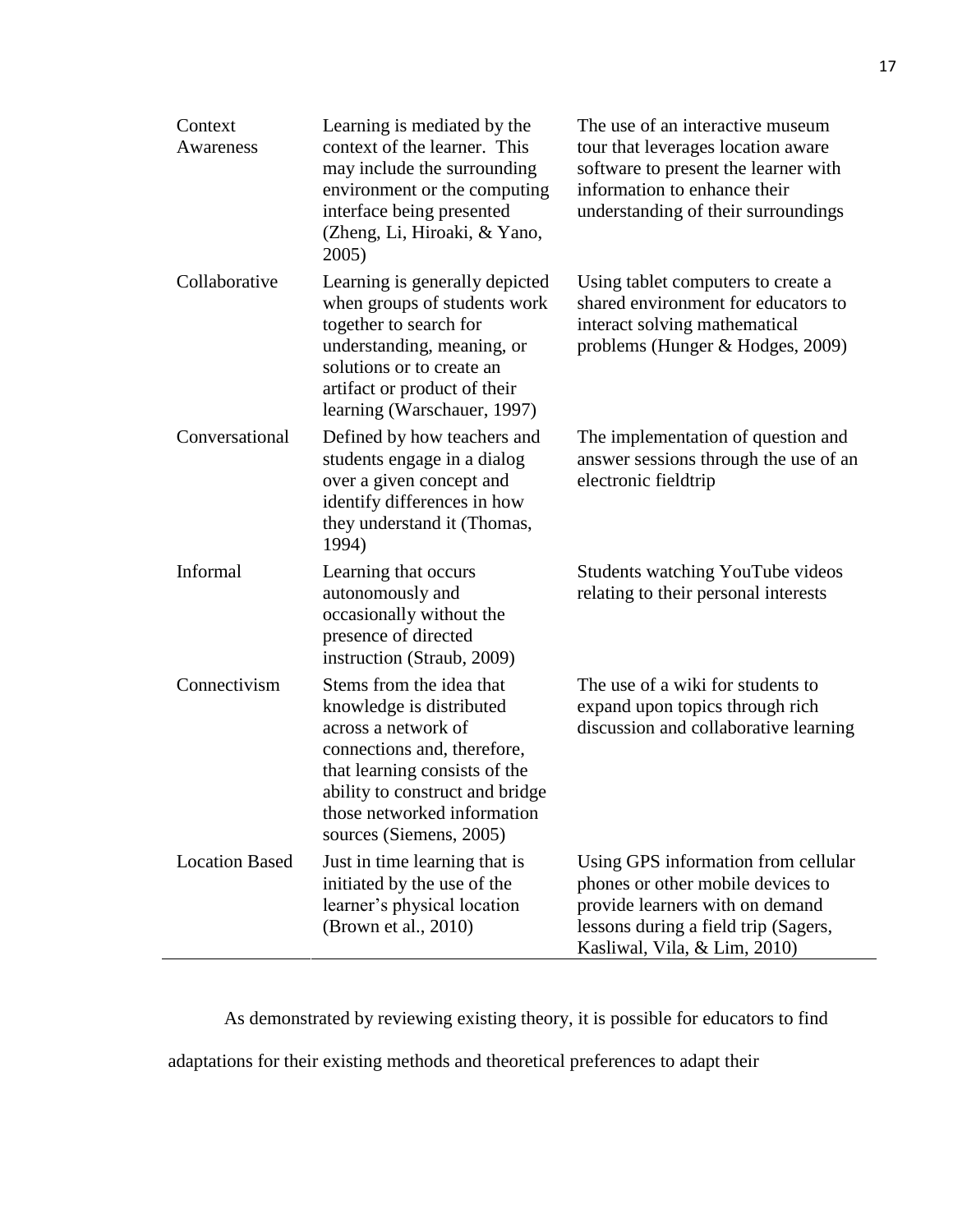classrooms to encompass a mobile learning environment. However, there appeared to be gaps in the literature regarding educational technology leaders' reasons for rapidly adopting mobile learning and tablet technologies. Additionally, while reviewing existing literature, there appeared to be a lack of a comprehensive rationale behind this shift in educational pedagogy. Despite the absence of a comprehensive rationale, the move to adopt mobile devices has moved forward rapidly. As such a review of the new forms of software and content which have been made available for these devices and environments is necessitated.

#### **Early Technologies Leveraged for Mobile Learning**

<span id="page-22-0"></span>Since the introduction of the personal data assistant (PDA), many forward thinking educators have dreamed of universal access to affordable electronic instructional devices. Chief among the devices that offered a glimpse into the next decade of development was the Apple Newton Messagepad 2100 first introduced in 1993 and discontinued four years later (Jensen Schau & Muñiz, 2006). This device offered the promise of inkwell technology that converted a user's handwriting into a method of text input. Unfortunately, the technology was very early in the design stage and rarely functioned as intended. However, the model of handheld mobile computing devices that easily provided for human computer interaction was a powerful concept for many educators. Following the Newton, various incarnations emerged, each having unique features and differing ranges of success. Examples of such include the Palm Pilot and the Compaq iPaq, which offered an early version of the Windows Mobile operating system. As these devices continued to develop and evolve, features such as device to computer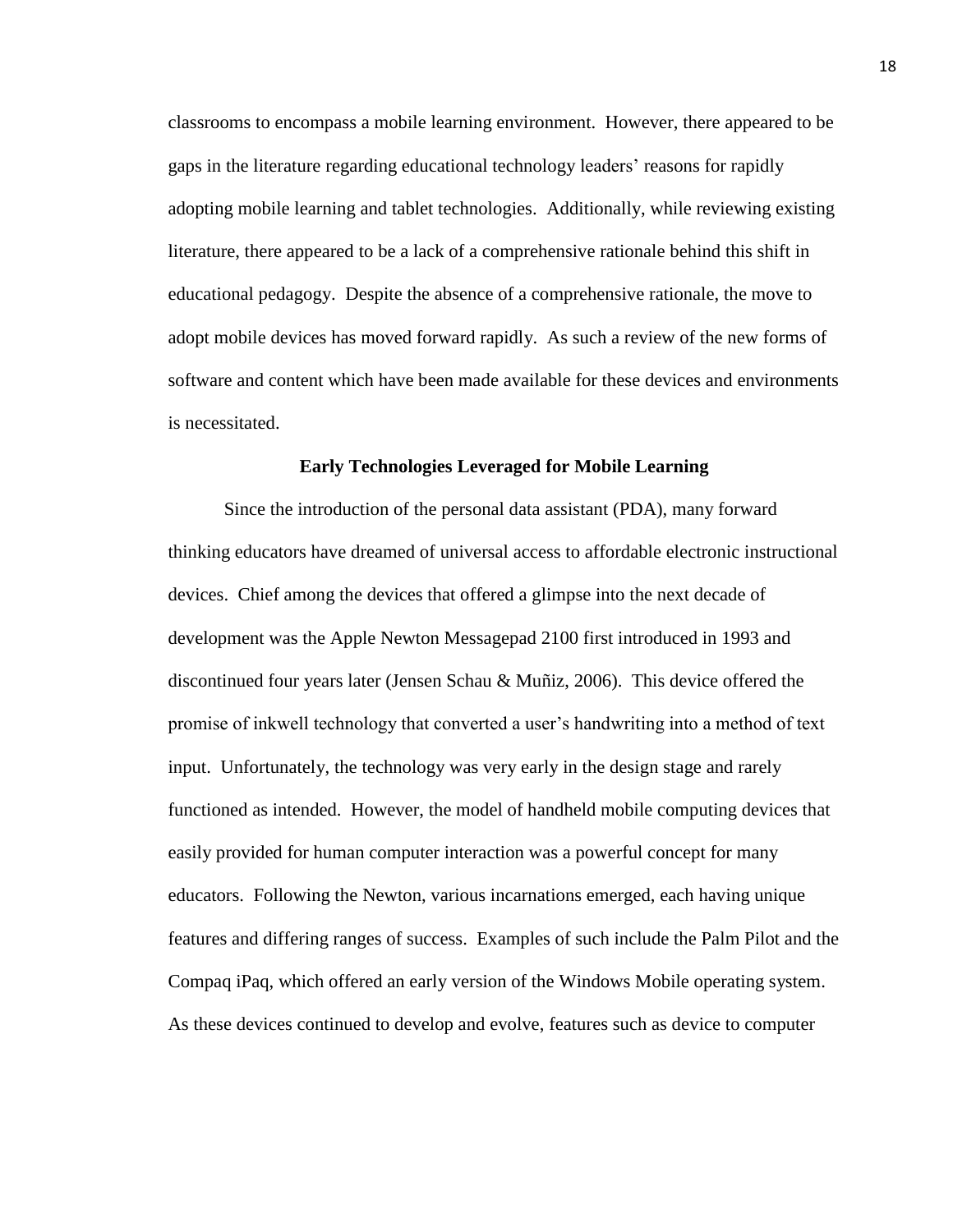synchronization, infrared data exchange, Wi-Fi data transfer, and cellular connectivity were added to augment the devices features.

In contrast to PDA development, e-readers were initially designed to serve the singular function of simply offering the user a method to read digitalized text on a portable electronic device. These devices followed behind the introduction of the first PDA devices initially introduced in 1998. Despite various incarnations, they did not achieve widespread popularity until the release of the Amazon Kindle in 2007 and later reinforced by the release of the Barnes and Noble Nook in 2009 (Kolakowski, 2009). These devices provided the opportunity for the user to purchase titles and have them delivered wirelessly to the devices. This allowed for the devices to serve as on demand libraries enabling the user to carry an unprecedented amount of reading material while also allowing access to a seemingly unlimited on demand library.

#### **Enter the Apple iPod Touch and iPhone**

<span id="page-23-0"></span>The iPhone was first made available for purchase on June 29, 2007 (Hamblen, 2008) and the subsequent release of the iPod Touch during September of 2007 (Oehler, Smith, & Toney, 2010) offered a glimpse into the future of human device interaction. While prior devices depended upon physical buttons for interaction with the underlying software, these two devices ushered in a new era leveraging onscreen input via touching and multi-touching the virtual display screen. Unlike the Blackberry, the leading smartphone of the time that utilized a physical keyboard, these devices presented the user with an onscreen virtual keyboard and offered haptic<sup>4</sup> and audible feedback. The multi-

l

 $^4$  Haptic technology is a tactile feedback technology which takes advantage of the sense of touch by applying forces, generally vibrations to enhance the user experience.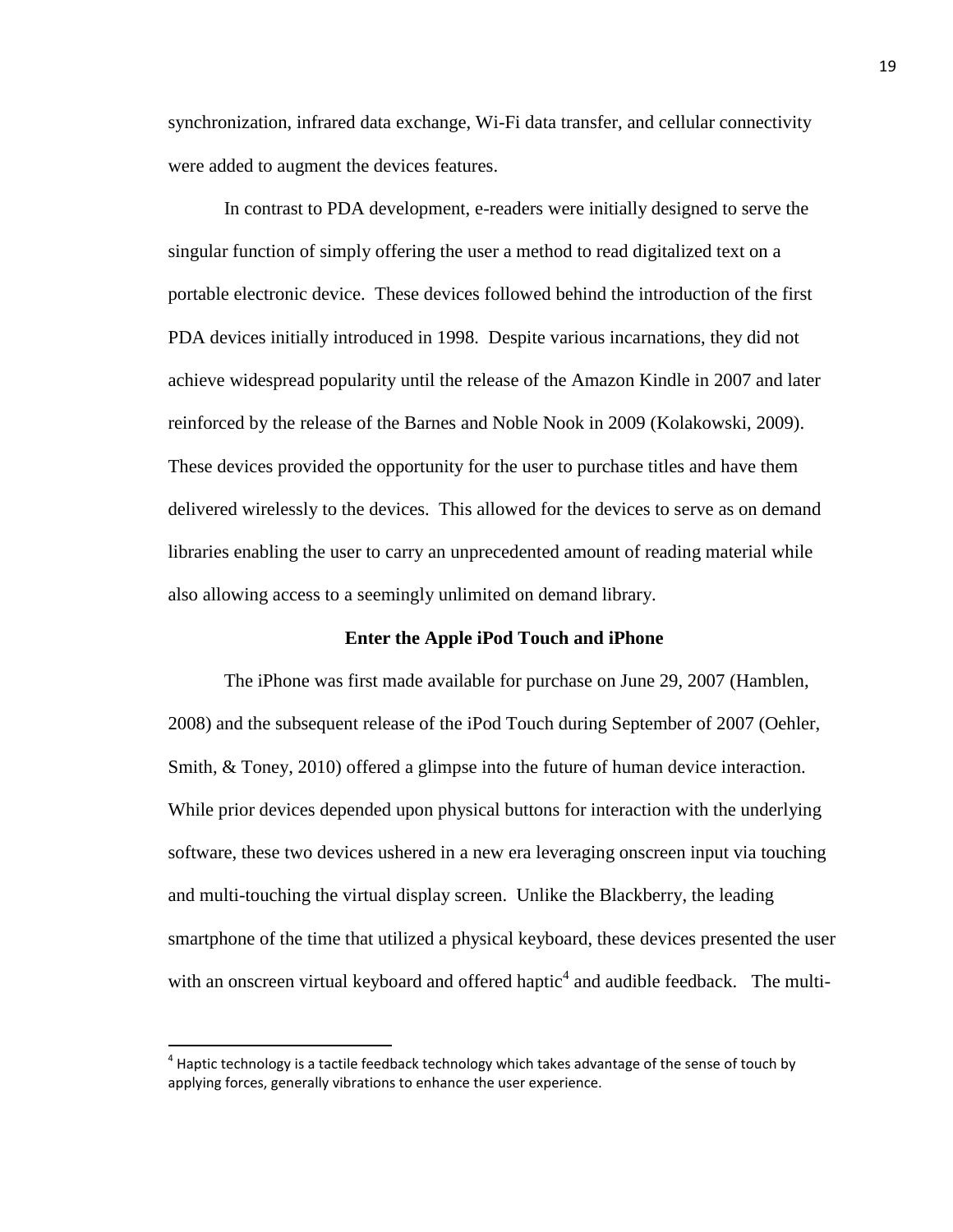touch screen also enabled the implementation of gestures including pinching, flicking, and stretching (Murray & Olcese, 2011). These gestures quickly ushered in a new set of expectations and skills for users. The novelty of the actions, such as flicking to scroll through a menu, coupled with the enhanced functionality they offer for a mobile environment laid the groundwork for wide spread user acceptance. Once in place, the stage was set for other devices to follow and expand upon this model of human device interaction.

The introduction of the iPhone and iPod Touch also brought about a revolution regarding expanding the devices through the installation of applications. Certainly, the older Palm PDA's and Blackberry devices had the ability to install additional software, yet they still required a computer attached to the device to do so. The introduction of the Apple App Store in July of 2008 rushed in the era of on demand expandability delivered wirelessly to the device (Young, 2011). Hosting a combination of free and paid applications, users quickly became enthralled with discovering the new capabilities their devices could accomplish.

#### **Evolution of Mobile Software and Content**

<span id="page-24-0"></span>Due to the relatively new nature of tablet devices, most of the information available focuses upon smaller handheld devices such as iPods and cell phones. As such, the focus of many early pieces of literature addressing the topics were more focused upon the consumption of content rather than the full nature of a rich interactive mobile environment. It is necessary to remember the rapid development and refinement mobile devices have undergone in just six years since the initial release. Mobile browsers have become increasingly sophisticated and productivity applications have been authored,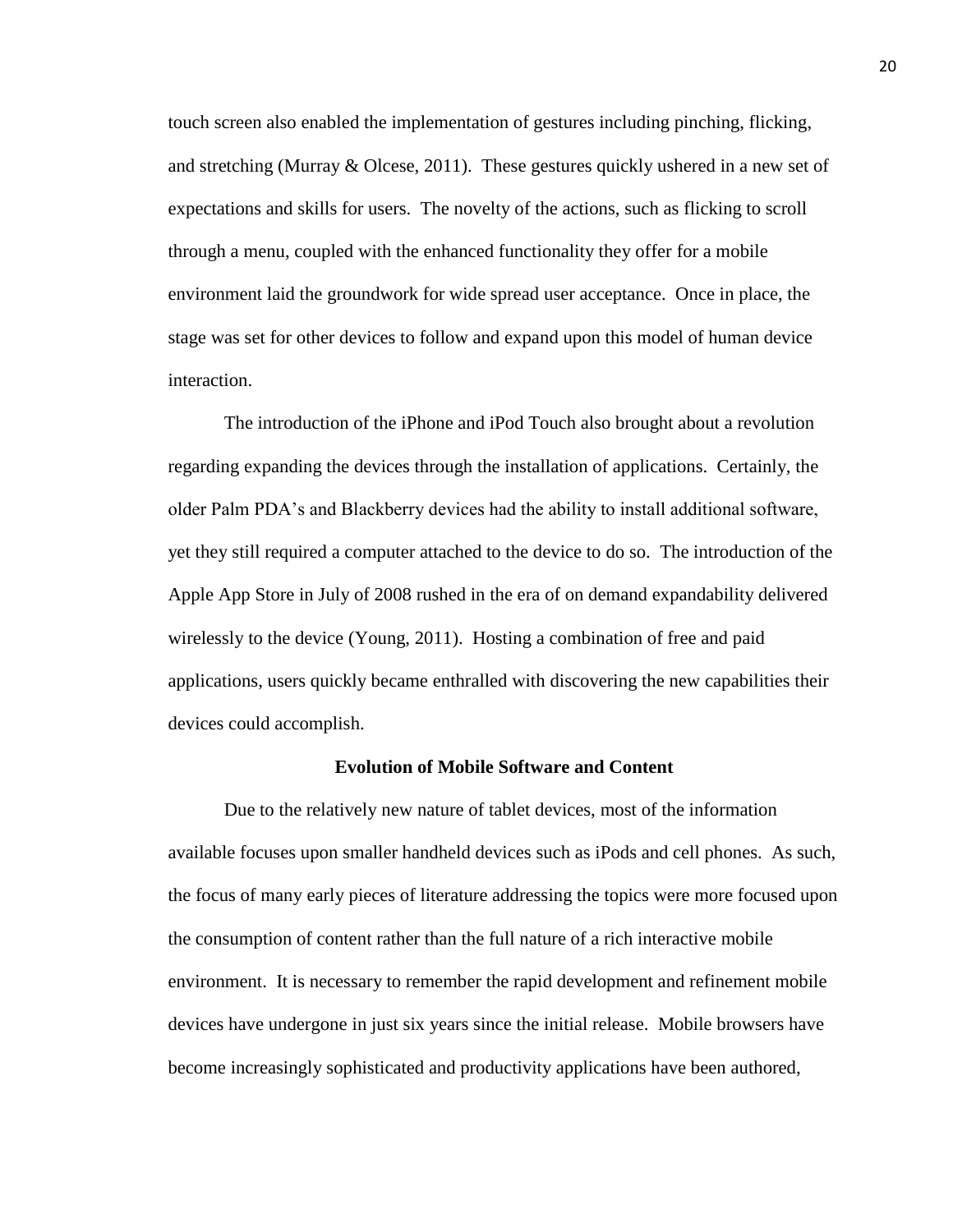greatly extending the devices potential as productivity devices. Early education articles generally discussed the methods of pod casting (using either audio or video presentations for purpose of instruction) and how to best implement such practices into the classroom (Rosell-Aguilar, 2007).

Regardless, these early articles addressed the immediate concern of providing content to mobile devices. Due to the early nature of the format and limited number of devices in which content was being authored, early articles omitted the idea of authoring to leverage the strengths of mobile devices. Early authors of multimedia content were simply focused upon being able to provide some form of content to the device. As such, they were not concerned with providing for underlying navigation, varying screen sizes, creating custom players, or any other aspect of usability outside of simply creating a multimedia content product. Regardless, pod casting and other presentation methods are still relevant to today's learners and educators, yet they are typically non-interactive presentation formats. As time has passed, more thought has been given to providing a comprehensive environment for mobile learning. Hassan, Hamdan and Al-Sadi (2012) offered three areas necessary for the comprehensive creation of mobile learning environments. Pod-casts served as an example of the first area of a three part mobile learning environment being non-interactive presentations that provide for the distribution of information, lectures, and ideas to mobile learners. The second area provided for the offering of collaborative learning activities in which  $SMS<sup>5</sup>$ , email, and social media outlets can be leveraged to enable learners to collaborate and share information. The third area was the need to offer quizzes and assessments that are closely tied to the

 $\overline{\phantom{a}}$ 

 $<sup>5</sup>$  SMS is often referred to as "text messaging"</sup>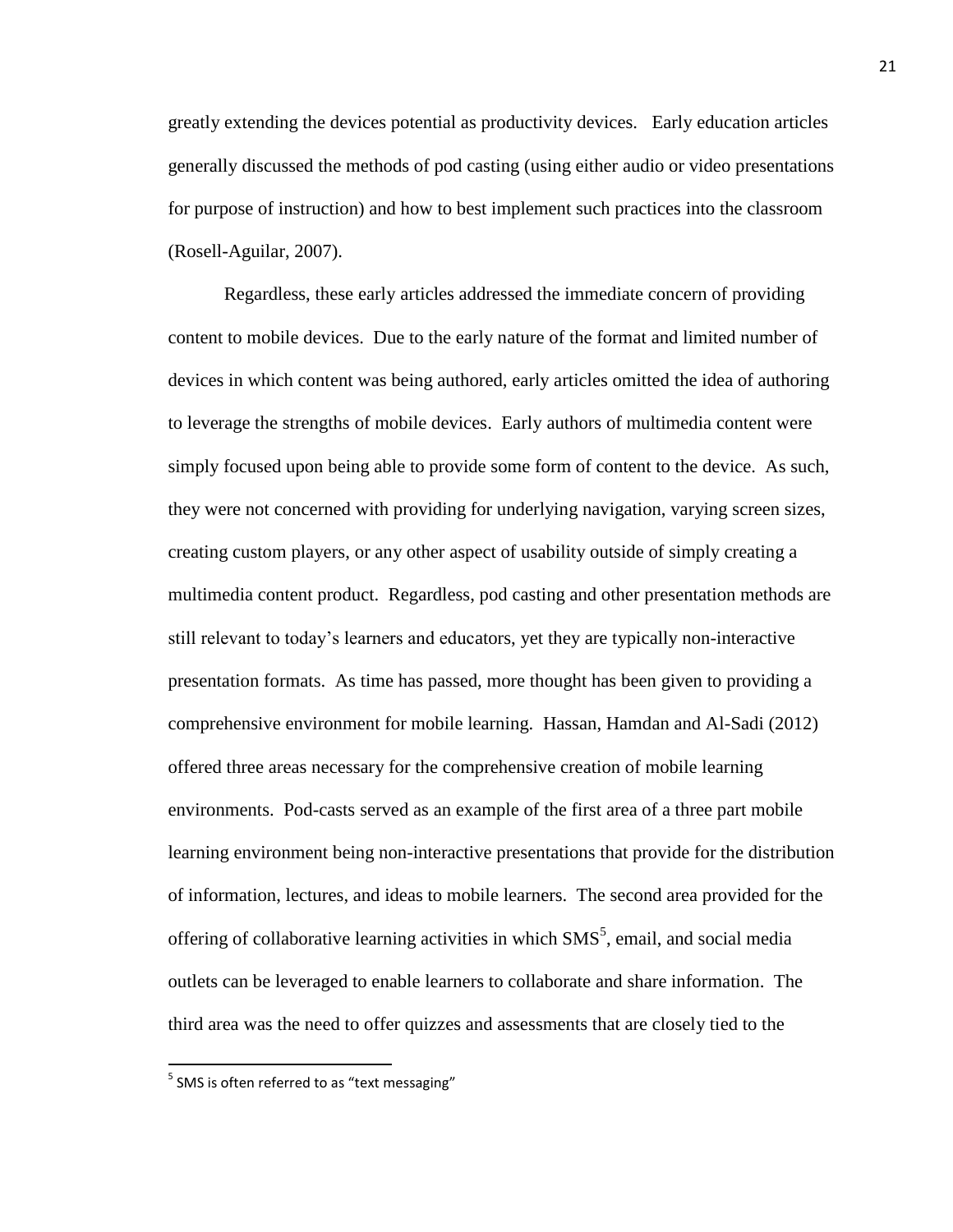learning objectives for the specific lesson and are designed and implemented in a method that allows for effective access and use on mobile devices (Hassan, Hamdan, & Al-Sadi, 2012). Throughout the literature offered, there has been relatively little attention paid to the use of mobile devices for completing assigned tasks (Ting, 2012). Certainly, Hassan, Hamdan and Al-Sadi (2012) illustrated the need for a multifaceted mobile learning environment, however, they failed to directly address the specifics of how to accomplish these tasks or offer best practices for educators working in classrooms attempting to implement the devices authentically into their curriculum and daily lessons.

Here was the first illustration of the need for instructors to be afforded the opportunity to develop a mobile mindset and, in doing so, begin to understand the strengths of mobile learning and mobile devices as well as the limitations of mobile devices when attempting to incorporate them into traditional learning activities. Additionally, after being afforded such experiences, it is unclear if these educators participate in the procurement of technology or if such training is simply an afterthought of the acquisition process.

Few studies focused primarily upon the devices themselves, ignoring the need for a comprehensive pedagogy guiding their use. The argument was offered that, if the focus of course design centered around the limitations of the devices, "the devices themselves only offer the advantages of anytime anywhere communication" (Ting, 2012). While the limitations of the devices may had led to the tendency to ignore the larger pedagogical structure, their existence was too influential upon the process to be ignored (Jeng et al., 2010). Screen size limitations, processing abilities, and the usability of the device all place limitations upon the learners' experiences. Yet, they simultaneously enhance the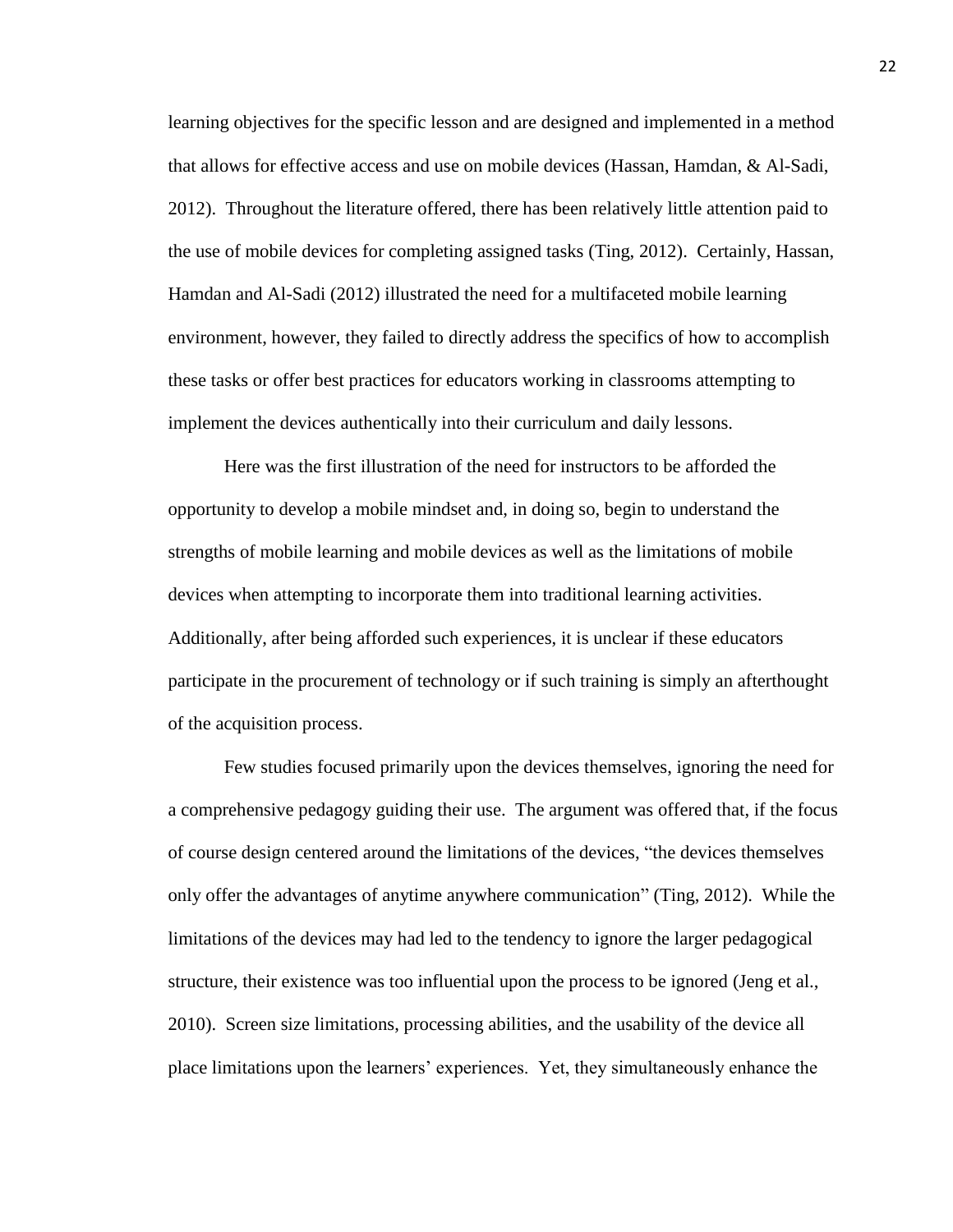ability of students in other areas of learning. Leveraging mobile devices, learners no longer need to be in front of televisions organized in orderly rows to consume video content. Modern mobile devices have demonstrated the ability to provide each learner with an independent media stream which is customized to their independent learning paths (Geist, 2011). This type of learning need not be confined to a specific classroom or contiguous geographic area. The processing requirements for tablet devices appear to be less than their heavier full featured predecessors. Tablets lend themselves very well to accessing cloud based services and thus expand their capabilities accordingly. Leveraging services, such as Google Drive, the learning process can be strengthened through communication and collaboration (Finkel, 2011).

#### **Impact of the Cloud**

<span id="page-27-0"></span>According to the National Institute of Standards and Technology, cloud computing has been defined as a "model for enabling ubiquitous, convenient, on-demand network access to a shared pool of configurable computing resources (e.g., networks, servers, storage, applications, and services) that can be rapidly provisioned and released with minimal management effort or service provider interaction" (Mell & Grance, 2011, p. 2). Depending upon the perspective of the reader or technical advisor, this definition of cloud computing can take a number of forms. Regardless, for the purpose of this discussion, the focus will remain on the communal resources of a shared, collective group of Internet services known collectively as cloud services which enable educators to further extend the bounds of mobile computing within the K12 educational environment. Eric Schmidt, Google's former CEO, once stated in an interview "that if you don't have a mobile strategy, you are no longer relevant." (Manyika, 2008) This can be extended to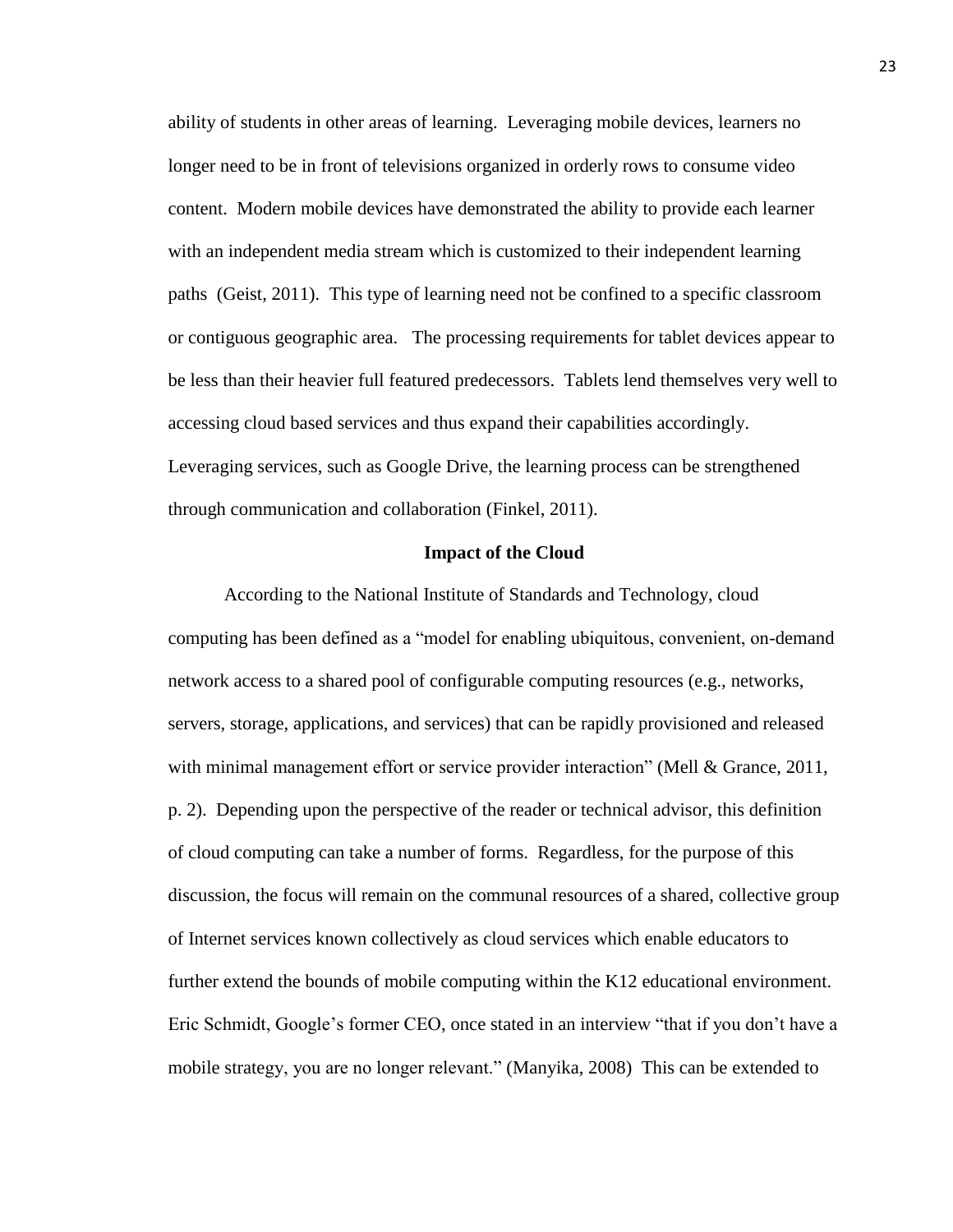the need to leverage cloud resources to successfully implement mobile computing initiatives. The concept of the cloud takes two simple forms. First, the cloud offers a number of services including shared storage, access to documents and files, methods to sort, organize and locate educational content, learning management systems (LMS), and a host of other items. The second concept is the portal in which the user leverages to gain access to the collection of cloud resources and services.

The smartphone has become the go to device that provides the most convenient untethered access to the cloud due to portable size and cellular data streams. However, tablets are also making a strong case as the device of choice for universal portal (cloud) access. Since many within the educational scene have grown accustomed to larger screen sizes, and the concept of a touch screen is highly intuitive, tablets are believed to be easier to input data and commands (Koulopoulos, 2012) and as such, perform better than smaller cellular counterparts serving as portal clients.

The cloud offers many avenues to serve as the placeholder for content that is delivered to learners in a just in time format. Leveraging disruptive patterns that were pioneered in the realm of higher education by institutions like The University of Phoenix, Kaplan University, Walden University and a host of others, learners can build understanding of the content to be mastered by drawing upon resources held within digital lockers while simultaneously providing for a deeper exploration of the topic and ideas being presented by leveraging device agnostic delivery to a multitude of portal devices (Koulopoulos, 2012).

The concept of the cloud offers educators with an infinite campus of everchanging services to better reach students in a highly individualized fashion. Leveraging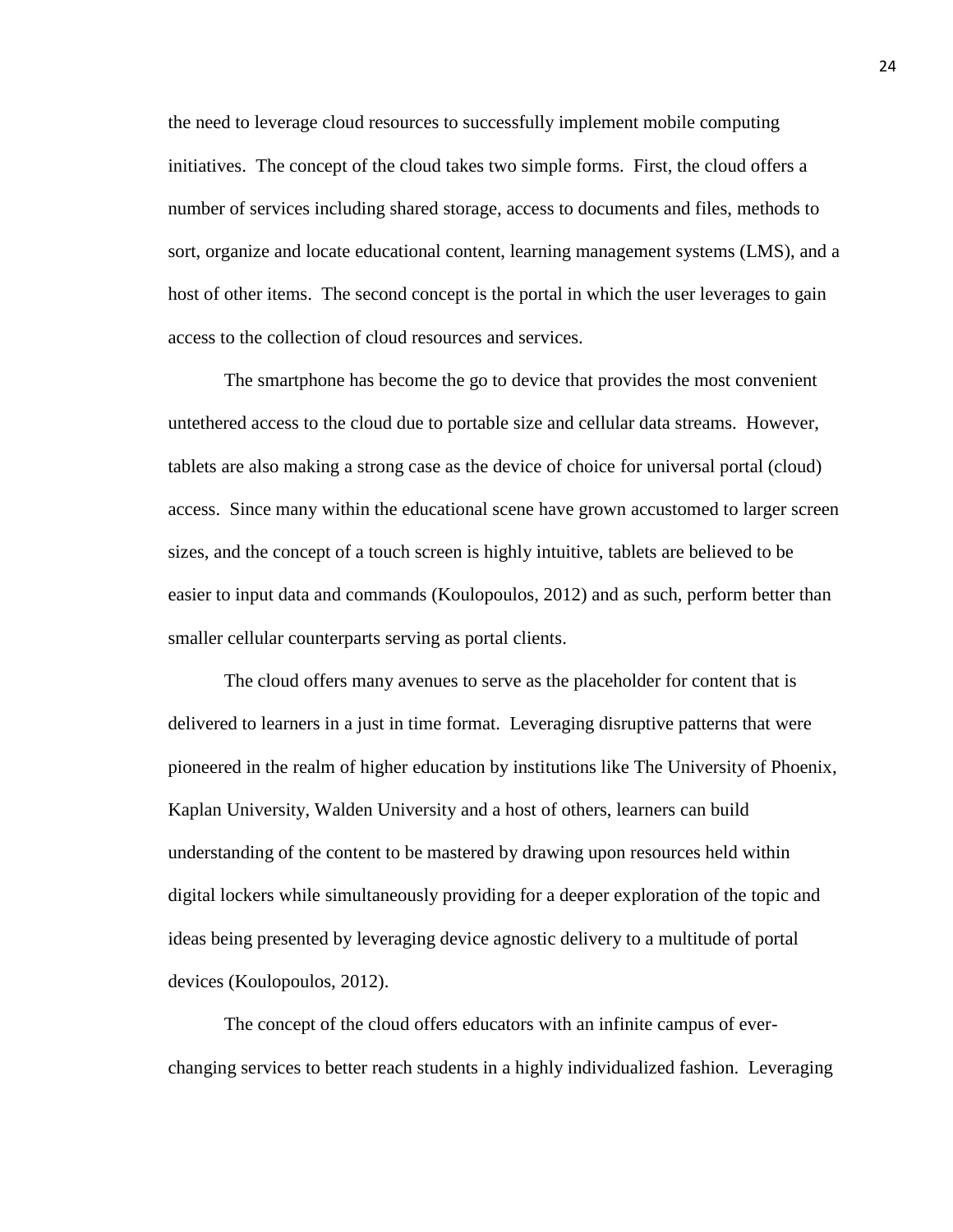cloud services, schools have begun to move beyond the traditional Macintosh versus Windows operating and hardware issues that have historically dominated technology adoption discussions. The cloud offers the promise of ubiquitous delivery of learning materials to any device that has the ability to connect to cloud services. The key to the success of the cloud concept is the continued standardization of cloud resources allowing equal access across any device. Standardized web languages may hold a key for this continued convergence. The HTML5 standard, when fully adopted by the Worldwide Web Consortium<sup>6</sup> in 2014, will be the first upgrade to the hypertext markup language (the scripting language in which web pages are created) since 1999. Historically, for developers to offer rich web experiences like Facebook or YouTube, it has been necessary to leverage technologies like Flash, JavaScript, and Java which are not native HTML to accomplish the task. HTML5 offers a chance to make such secondary technologies obsolete. Secondary technologies generally involved the installation of plugins to the standard web browser which often caused compatibility issues as the website was viewed across various operating systems and browsing platforms. Removing device dependent intermediaries that depend upon these technologies and allowing devices to natively understand the content being presented holds a great deal of promise and potential. Such environments enable developers to create one version of a website or application that will natively perform equally well across all platforms without the need for multiple device and operating system dependent versions. Table 2 provides a listing of a number of cloud computing terms and acronyms to help provide a better understanding of services which are available to schools, businesses and any other party

 $\overline{\phantom{a}}$ 

<sup>6</sup> For more information please visit http://www.w3.org/Consortium/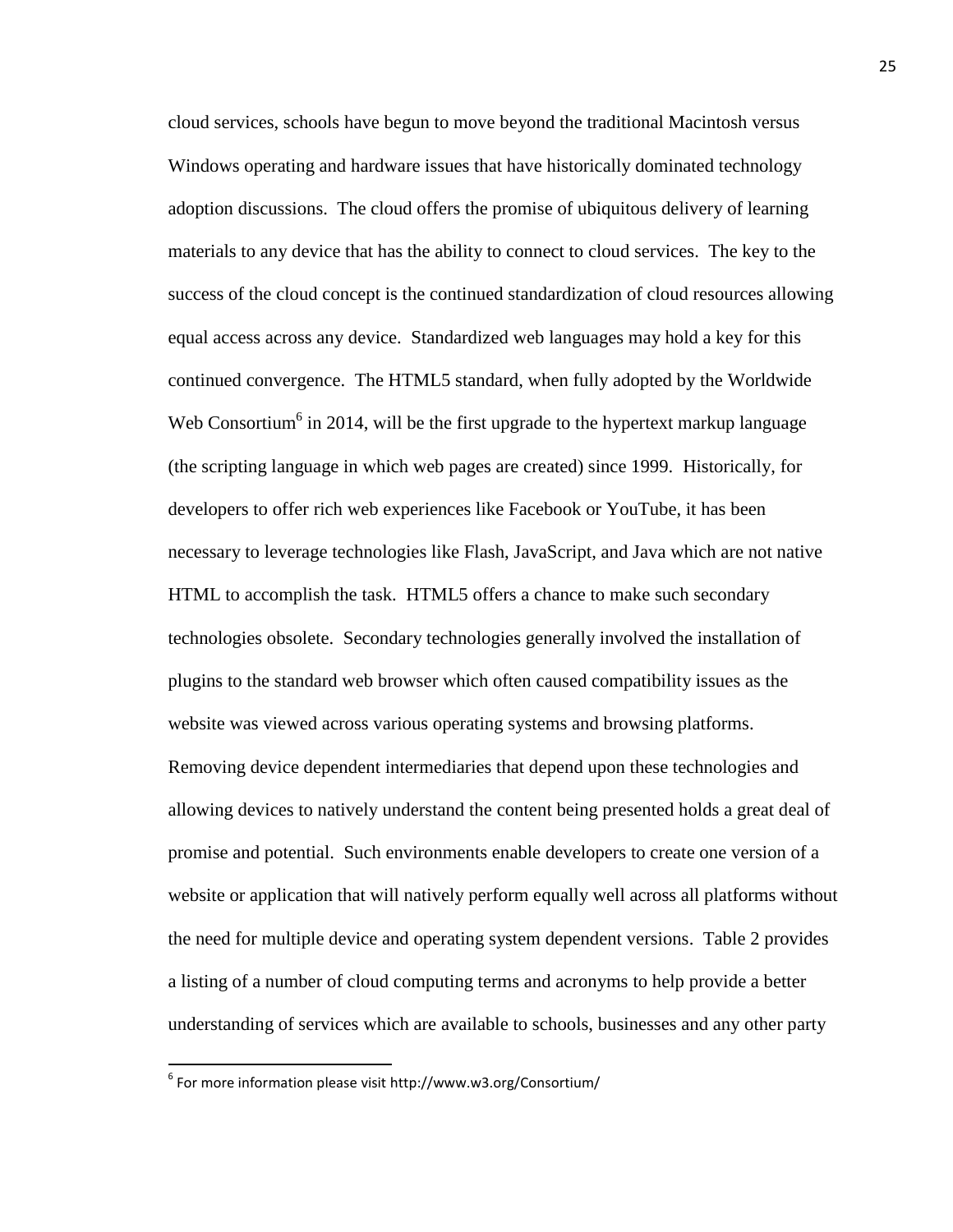willing to leverage such offerings.

<span id="page-30-0"></span>Table 2 *Listing and Description of Common Cloud Computing Terminology*

| <b>Cloud Resource Term</b>         | Description of Service                                                                                                                                                                                                                                                                                                                                                                                                                                                                                                          |
|------------------------------------|---------------------------------------------------------------------------------------------------------------------------------------------------------------------------------------------------------------------------------------------------------------------------------------------------------------------------------------------------------------------------------------------------------------------------------------------------------------------------------------------------------------------------------|
| Infrastructure as a service (IaaS) | Provides for a basic cloud service model<br>that delivers computers, either physical or<br>virtual, and other resources necessary for a<br>basic datacenter environment.                                                                                                                                                                                                                                                                                                                                                        |
| Platform as a service (PasS)       | These providers typically deliver packaged<br>services including operating system,<br>programming language execution<br>environment, database, and web server<br>networks, servers, storage and other<br>services. Generally, tools and automation<br>supplied to the consumer are more robust<br>than with the IaaS model. Many<br>organizations use Amazon Web Services as<br>a PasS provider to enable a saleable<br>infrastructure without the initial capital<br>outlay of establishing a corporation owned<br>datacenter. |
| Software as a service (Saas)       | Providers install and operate application<br>software in the cloud and cloud users<br>access the software from cloud clients. The<br>cloud users do not manage the cloud<br>infrastructure and platform on which the<br>application is running and generally the<br>service is delivered via a browser based<br>medium. Google Docs for Education is an<br>excellent example of such a service.                                                                                                                                 |
| Network as a service (NaaS)        | A category of cloud services where the<br>capability provided to the cloud service<br>user is to use network/transport<br>connectivity services. The use of Amazon<br>Web Services by NetFlix to leverage high<br>bandwidth is a working example of such a<br>service.                                                                                                                                                                                                                                                          |
| Desktop as a service (Daas)        | Users of this service can subscribe to a<br>virtual desktop system with an operating                                                                                                                                                                                                                                                                                                                                                                                                                                            |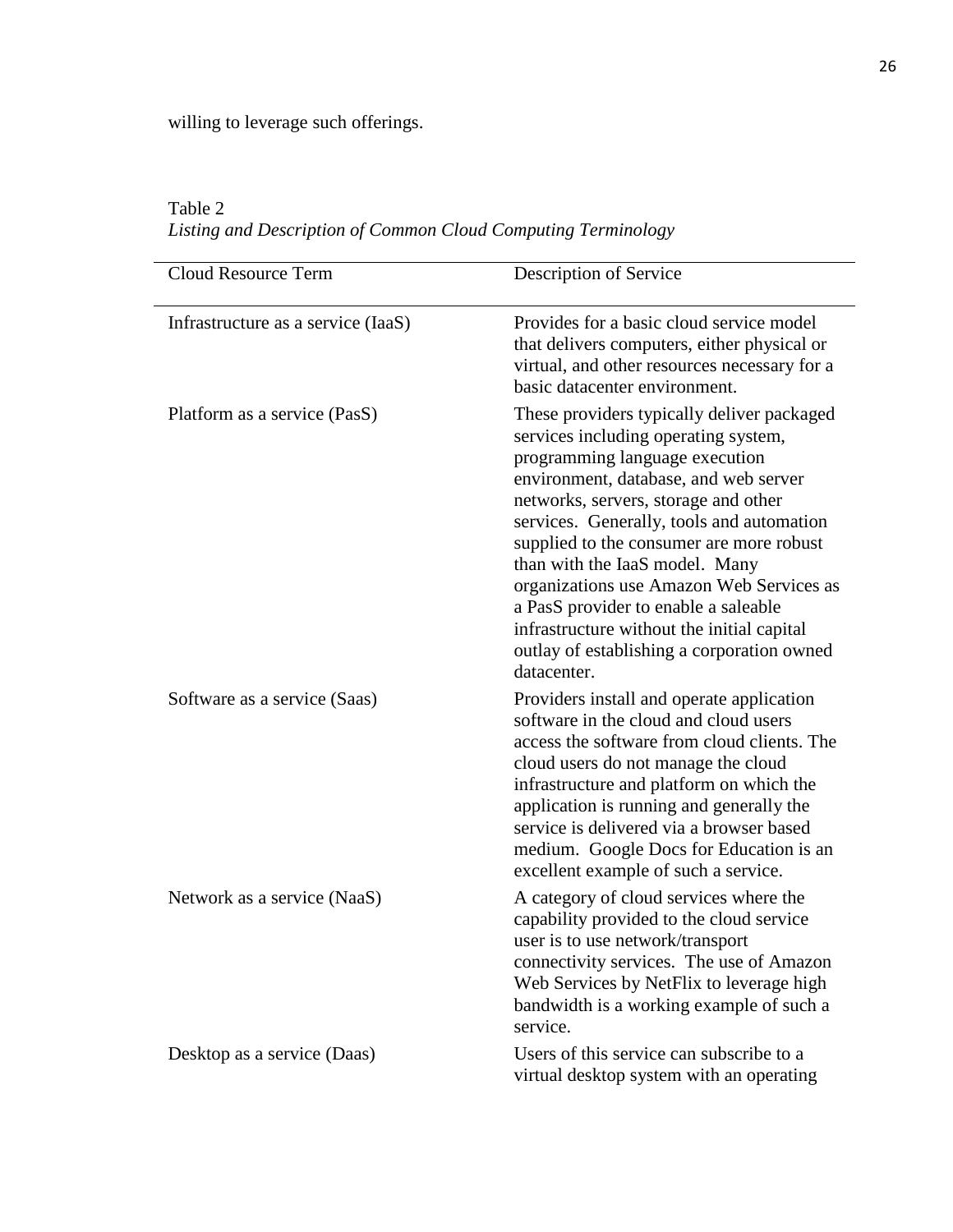|                              | system and software of their choice. The<br>virtual machine is hosted in a datacenter<br>and is accessed remotely by the subscriber. |
|------------------------------|--------------------------------------------------------------------------------------------------------------------------------------|
| Storage as a service (STaaS) | Model in which the service provider rents<br>space in their storage infrastructure on a<br>subscription basis.                       |

Within the educational environment, software as a service has emerged as the most prominently leveraged option. Within that category, the use of Google Docs for Education has become very pervasive within both K12 and colleges (Speelman, Gore,  $\&$ Catarino, 2012). This software is available free of charge and offers tools to create spreadsheets, word processing, and slide show presentations. Additional features include the ability to collaborate with a nearly unlimited number of people while simultaneously editing a shared document, shared calendar services, and a generous amount of storage for documents, photos, and other files which the user decides to archive. Another recent offering was launched by Adobe titled The Creative Cloud. Here, Adobe has made an effort to remove its presence completely from independent desktops and now offers subscriptions to their popular software titles (Illustrator, Dreamweaver, Photoshop, and Illustrator). This move allowed for users to leverage the software regardless of the device in which they find themselves using. Microsoft Office 365 is another offering within the world of SaaS provided by the Microsoft Corporation. Like Google Apps for Education, Office 365 offers rich collaboration and cooperation tools; however, in contrast to Google's offering, Office 365 is a feature rich package that more closely resembles the rich experience users have been accustomed to from using software packages that are locally installed to their individual machines (Kroenke & Nilson, 2011). As software as a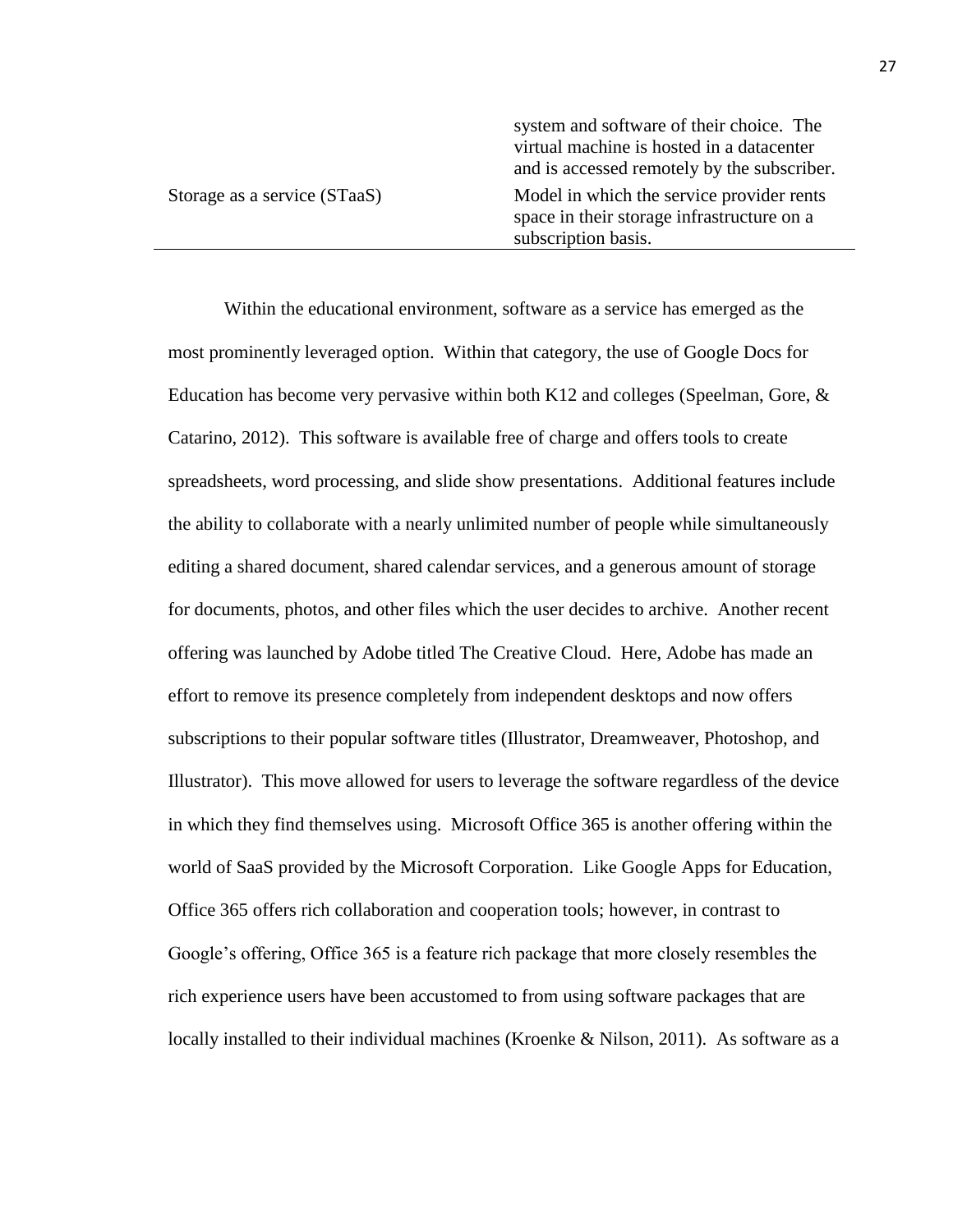service (SaaS) offerings become more feature rich and deeply integrated into mobile devices, the mobile cloud stands to become the ultimate utility within our daily lives. Scholars have stated that just as users have come to expect their cellular phones to work nearly everywhere they travel, they will eventually expect the same of our applications, data, and documents (Koulopoulos, 2012). Leveraging such cloud resources, tablets stand to be the ultimate portal of choice for educators seeking high portability and geographically diverse delivery of services.

#### **Tablet Impacts and Considerations**

<span id="page-32-0"></span>Since the release of the Apple iPad in early 2010, manufacturers introduced a host of Android and Windows 8 tablets that provided users with a multitude of device and platform options. As these devices continued to evolve, a convergence of features transpired that previously required multiple mobile devices for users to enjoy. The extensive software stores available for these devices have allowed for them to be customized allowing a wide array of tasks. As of the third quarter of 2012, both Google Play and the Apple App store offered over 600,000 applications (Fingas, 2012) . The number of software titles is impressive and, as stated previously, they expand the devices capabilities to almost unimaginable tasks. Applications leverage the devices' built in resources like global positioning system, Wi-Fi, camera, Bluetooth, accelerometer, and touch screen to allow for the device to complete tasks which the devices were not originally intended. For example, using geometric principles and the built in camera, in combination with the accelerometer, an application can allow for the device to accurately measure the distance or height of a nearby object. Due to the expansion of device capabilities, applications have emerged for nearly every level of education from primary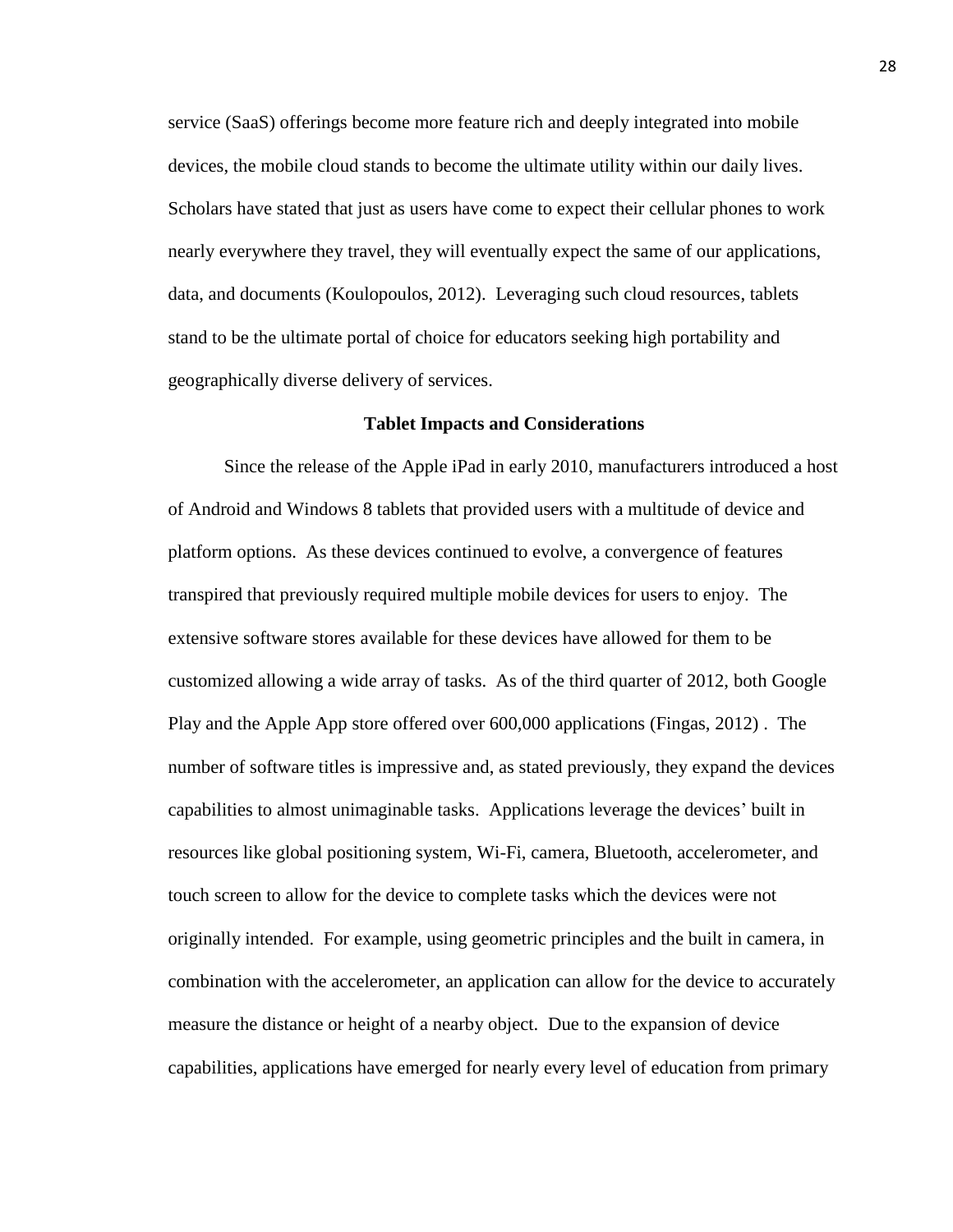to post-secondary and continue to expand into a wide range of curricular topics.

After being inundated for years with devices that find themselves limited in one fashion or another, many educators and technology specialists now believe that mobile computing has come of age and has become fully ready to emerge as a powerful influence in the K12 educational arena (Rapp, 2011). Other factors that have been driving educators to desire these tools include multi-touch displays, lower acquisition cost than full notebook computers, and nearly double the battery life of netbooks (McLester, 2012). Mobile devices are now not only a reality but are also beginning to replace iconic educational supplies such as textbooks and pens. Recently, South Korea announced that by 2015 no paper-based textbooks will be utilized by their students. This announcement proclaimed that all learners will have access to mobile devices that will present the necessary content to them (Norris & Soloway, 2011). A report issued by Cisco Systems Visual Networking Index Global Mobile Data Traffic Forecast, stated that by 2017 network traffic from wireless devices will exceed the traffic generated by wired devices (Index, C.V.N, 2013). This report also stated that by the same year, mobile connected tablets will generate more mobile traffic than the entire global mobile network did in 2012. Additionally, by 2017 two-thirds of the world's mobile data traffic will be consumed by video applications. Clearly, mobile devices have gained a strong foothold with today's consumers and will dominate the landscape in the years to come. It is critical that educators understand these trends and evaluate such devices' implementation into daily educational processes in a clear, defined, and planned manner.

As each generation of mobile device has increased the features and capabilities of the devices (Wi-Fi, Bluetooth, email, global positioning systems, sound recording, video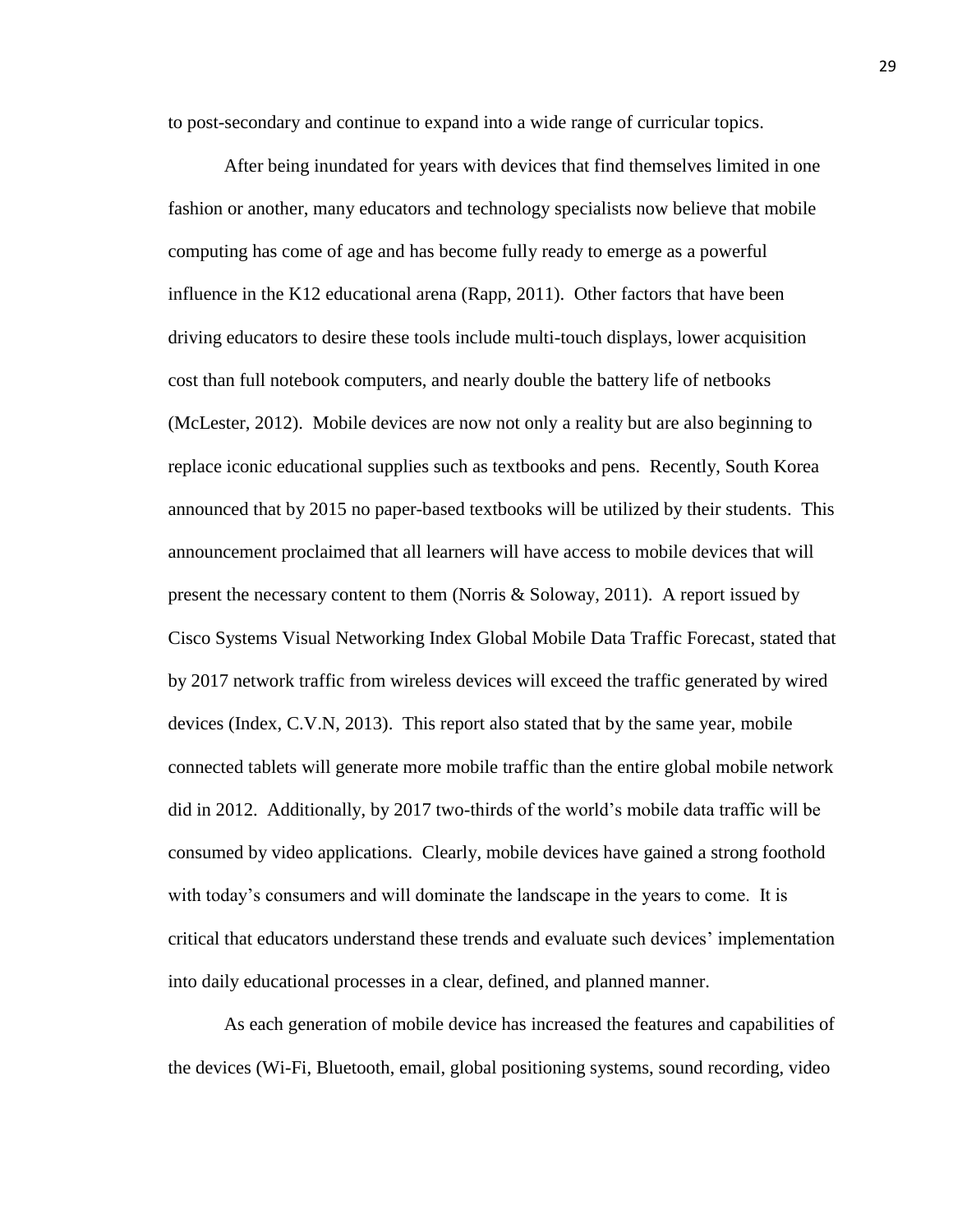recording, music playback and productivity software) educational researchers have been prompted to begin examining the pedagogical aspects required to develop curriculum offerings to leverage these devices (Wu et al., 2012). Researchers have coined terms to help quantify the concepts including mobile computing, ubiquitous learning, mobile learning, distance learning and a host of others. While each of these has offered a perspective regarding the use of tablet computers, they often fall short of describing exactly where tablet devices such as the iPad and Galaxy Tab fit within the educational technology spectrum. In *Technology and Education Reform*, Means proposed that educational technologies can take one of four forms: tutor, method for exploration, tool, and communicate (Means, 1994). Many educators have grown hopeful that tablets will be able to fill all four roles.

Tablet devices fall into a spot within the educational technology arena which is difficult to quantify. Given many of their features, they can easily serve as mobile learning devices. Mobile learning can be defined as any sort of learning that transpires when a learner is not at a static, predetermined location, and leverages the opportunities offered by mobile technologies. However, given their larger screen size (generally from seven to slightly over ten inches diagonally), expandability, and vast software libraries, they can also be thought of as nearly the same class as notebook computers which serve in the E-Learning continuum. Unlike their smaller cellular phone counterparts, tablets are a secondary device. Given their size, tablets have been demonstrated to be slightly less desirable than cellular phones as a carry everywhere device (Norris & Soloway, 2011). As such, adoption of these tablets ranges from classroom usage to completely autonomous learning settings but may not be the preferred device to leverage in either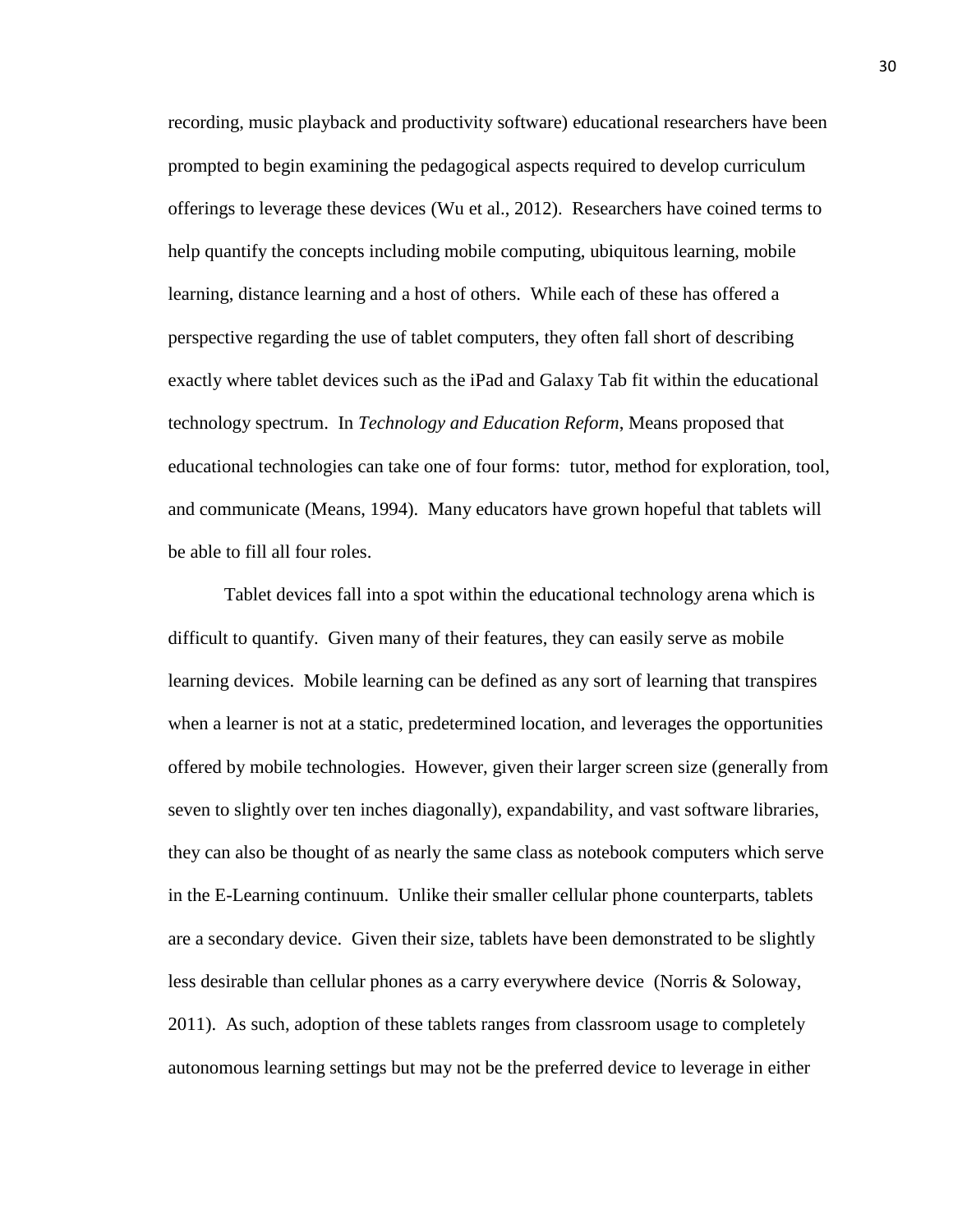setting. Since mobile learning has moved beyond fantasy and has become a viable platform for learning that bridges both formal and informal environments (Cochrane, 2010), tablets seem to fill the middle ground between both arenas. Many see tablets as the first practical device to grow beyond the limitations of handsets (cellular phones) and offer themselves as true mobile learning tools (Galagan, 2012). For the purpose of this literature review, the devices will be primarily examined utilizing a mobile learning perspective.

The deployment of new technologies has historically required a great deal of time and effort regarding the training of users. Tablet computers, whether Apple or Android based, leverage the prior experiences of the users. Given that students have grown to be familiar with mobile technology in the form of a cellular phone, many of these skills help to eliminate traditional technological barriers during adopting new devices (Norman, 2011).

Given the multitude of changes within the educational technology spectrum, it is imperative that educational technology decision makers completely understand the nuances that are associated with the implementation of notebooks and tablet devices. The following section examines the similarities and differences between tablets and laptop computers and attempt to offer a beginning knowledge as to why tablet expenditures are growing rapidly.

#### **Tablets Compared to Notebook Computers**

<span id="page-35-0"></span>To begin, notebooks (also commonly referred to as laptops), and tablet devices generally use two dramatically different interfaces to interact with the user. Tablets use multi-touch screens to allow the user to touch, type, select, and manipulate items on the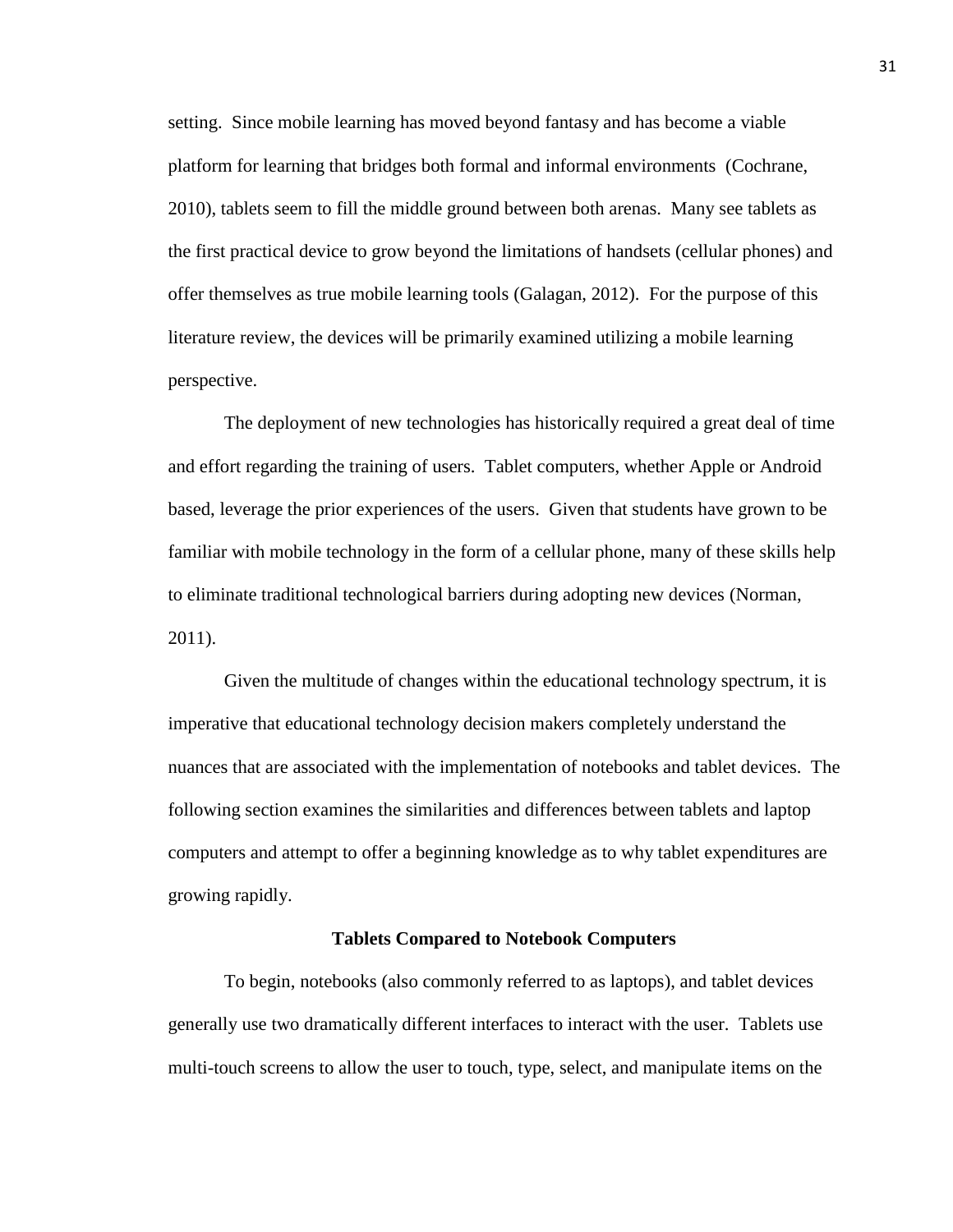screen with a pen or stylus. Notebook computers leverage more traditional operating systems that usually involve a mouse, trackball or touchpad to move a pointer to select and manipulate items. Additionally, notebooks use traditional physical keyboards. In contrast, tablet users must either type using a virtual on screen keyboard or use voice dictation software to compose on tablet devices. Many tablets also offer expandable options such as a keyboard dock, Bluetooth keyboard, or USB keyboard. However, these are generally secondary to the device and viewed as accessories and not standard equipment. Notebooks also boast larger screens, an internal hard drive that allows it to store more data locally than tablets, and have the ability to run full versions of desktop software. Many tablets have utilized cloud services like Google Drive or Office 365 to store documents. Cloud-based storage for tablets does present the limitation of requiring an Internet connection to access stored documents.

In contrast to notebooks, tablets have been demonstrated to be highly portable devices (Meister, Kaganer, & Von Feldt, 2011) . Their weight is generally listed in ounces or grams rather than in pounds or kilograms. Their physical size and lack of weight make them as portable as a single book. Mobile operating systems which power tablet devices offer an instant on/off feature that allows them to be turned on with just a few seconds notice rather than spending a full minute or more during the booting cycle of traditional notebook computers. Tablets also boast long battery lives that generally last for ten or more hours of continuous usage (Cromity, 2011). This long battery life, ease of transport, and instant on functionality<sup>7</sup> make the devices desirable for classroom usage.

l

 $^7$  Instant on functionality is the ability of the device to appear to power up instantly without displaying a prolonged boot cycle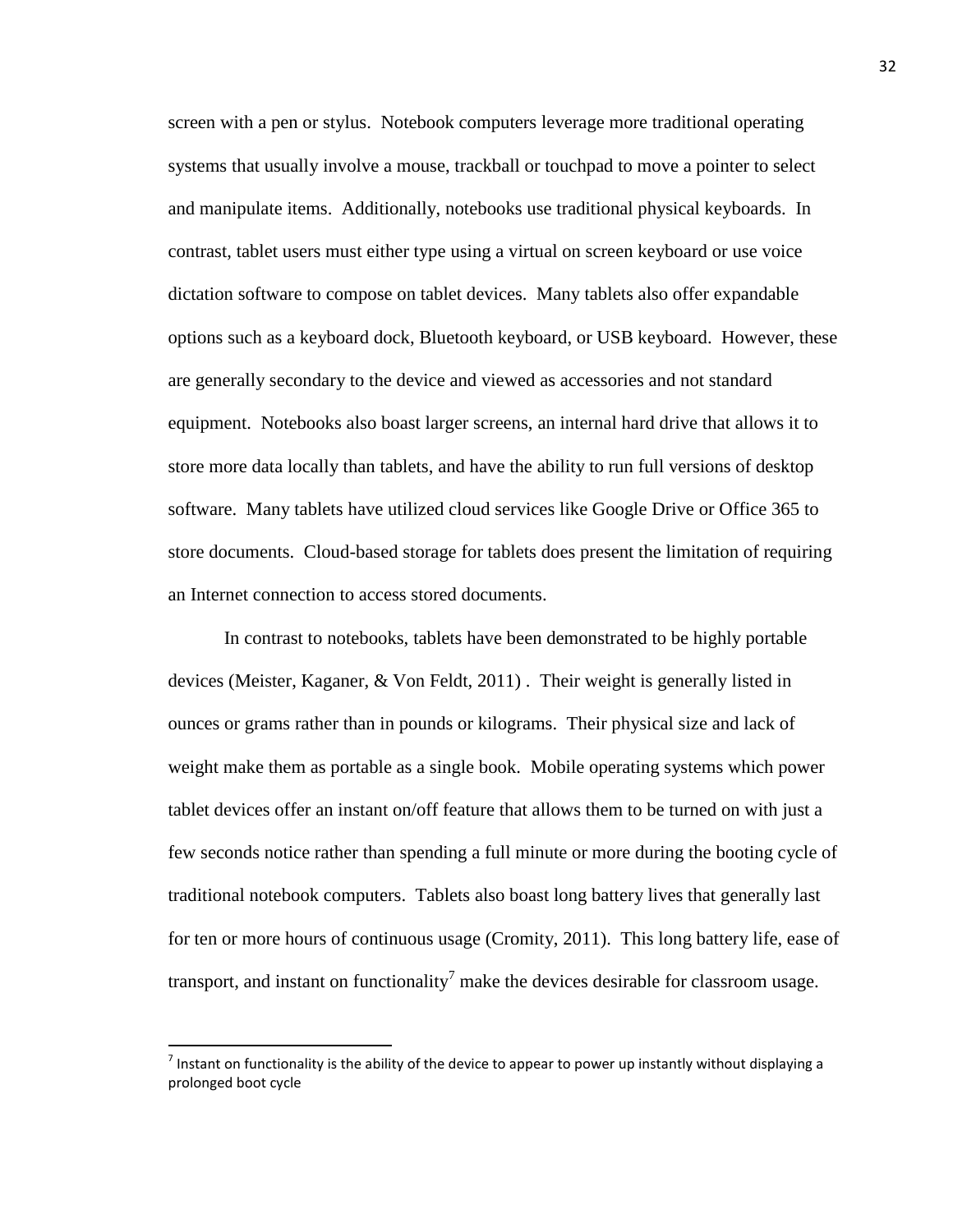In addition, the literature revealed that most tablets also host built-in features such as global position systems and have video, voice, and image capturing abilities which make them to be very versatile devices in and out of the classroom environment (Marie  $\&$ Tzaddi, 2012).

One advantage offered by tablets is that they have access to tens of thousands of free applications that are easily located in various application stores. Having these applications located in large repositories readily available for download makes finding them simple and installing them trouble free. Researchers have asserted that while many of these applications offer similar services or functionality, they allow for the users to pick the style of application that best suit their usage style for little or no cost (Nooriafshar, 2011). While these applications are not as robust as traditional software packages offered for personal computers, they are often very lightweight and target a specific skill or task at hand. Often, tablet users find themselves leveraging multiple applications to replace a single desktop application.

Depending upon the implementation method, arguments can be made in favor of either class of device. Regardless, it is safe to assume that over time, as hardware and software continue to evolve, the functionality gap between the two types of devices will continue to close. As that happens, trends favoring tablets will continue to accelerate. In fact, according to US News and World Report, sales of Apple's iPad sales were roughly double the sales of its MacBook for the second quarter of 2012 (Lytle, 2012). With schools rapidly embracing tablet technology, there is little doubt that the quantity and quality of software applications will continue to improve while further enhancing the allure of the technologies. Despite the projected increase in tablet adoptions, questions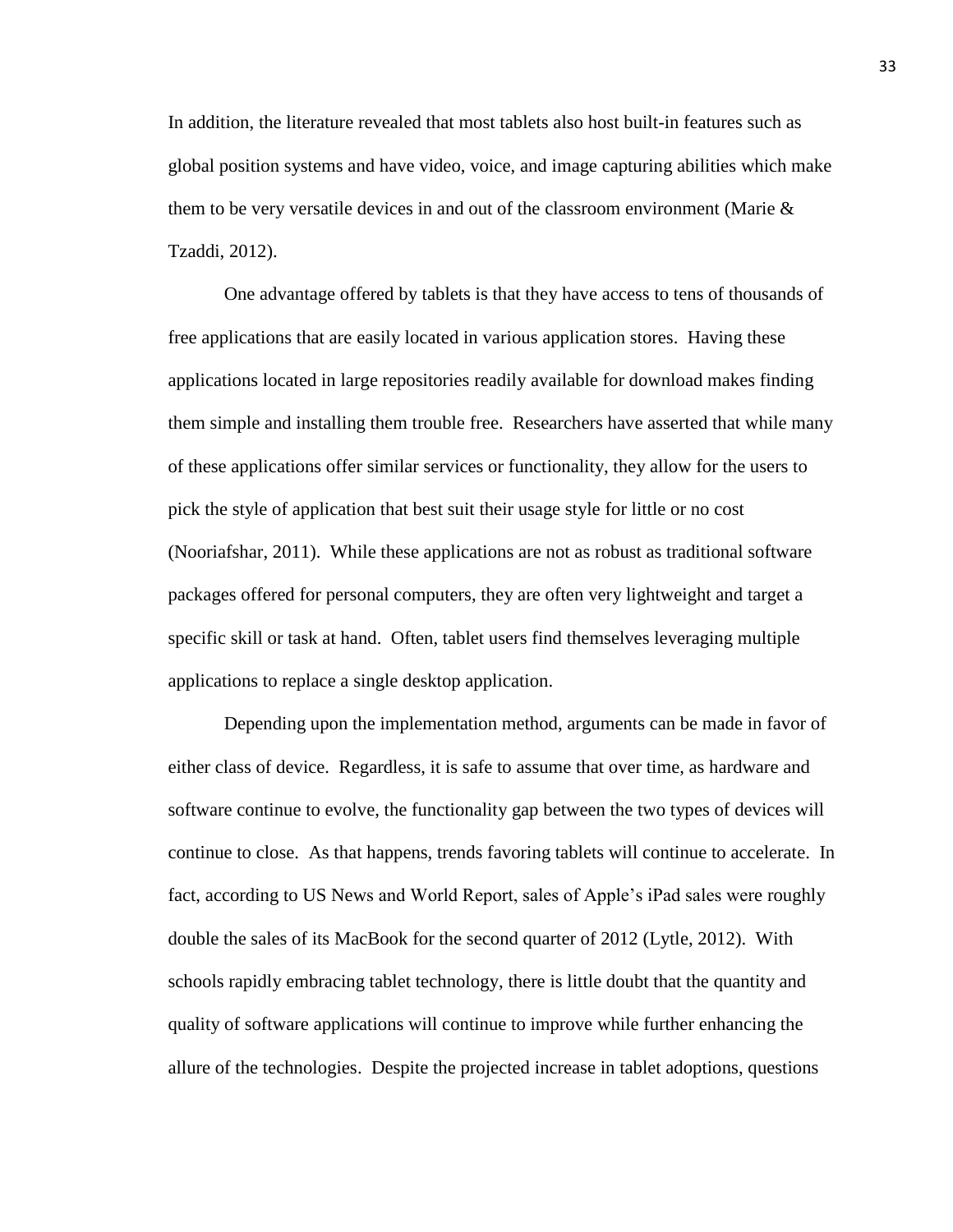remain regarding the specific comprehensive factors that are luring educators into selecting tablets over other traditional means.

# **Android Tablets: An Affordable and Viable Cloud Portal?**

With the sales of Apple's iPad now outpacing the sales of Apple's Macintosh sales to schools and students, it is clear that the landscape of the educational sales market is dramatically changing (Kerr, 2012). However, since the introduction of the original iPad in April of 2010, competitors have emerged offering many choices to the once irrefutable king of the tablet market. Google Android operating system was originally designed for use on cellular handsets. Early Android tablets were simply little more than marginally modified phones with large screens. However, with the release of the Honeycomb (Android version 3.1), Ice Cream Sandwich (Android version 4.0) and Jelly Bean (Android version 4.1) the operating system has evolved dramatically and now has the sophistication and maturity to compete feature for feature with Apple's products (Vaughan-Nichols, 2012).  $8$  Apple has historically dominated the K12 marketplace. However, the evolution of the Android operating system and the increased number of manufacturers competing for market shares have led to a growing number of tablets entering the marketplace in the \$150 - \$250 price range. Such devices that have recently appeared on the market within this range include the Amazon Kindle, Nook, Nexus 7, Galaxy Tab II 7, and a host of others too numerous to mention. A cursory search of the online retailer Newegg.com revealed forty-six Android tablets offered between the ranges of \$150 - \$300. With the price of the iPad starting at \$399 and ranging to nearly \$800, it

l

 $^8$  Google has assigned each version of the Android operating system build names that correspond to varying types of food treats.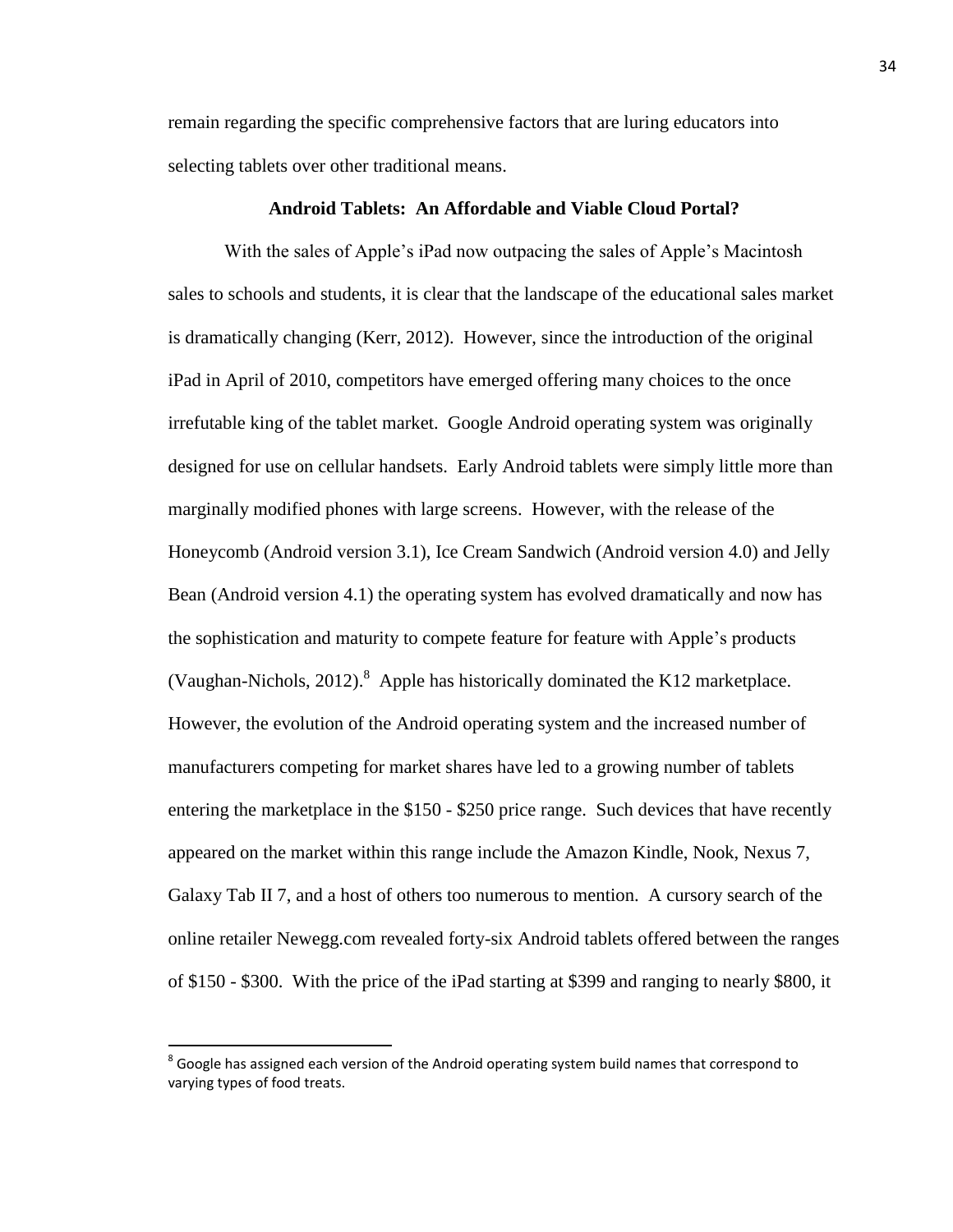takes little imagination to believe that the potential sales of Android devices could be anticipated to grow rapidly within the K12 marketplace.

As previously discussed, cloud services are changing the nature of human to technology interaction. Access to cloud services enables lightweight devices to accomplish a number of tasks which have historically required a full featured computer to accomplish. The literature suggested that as these services continue to evolve and become more device agnostic, inexpensive devices like the Amazon Kindle and others should become more attractive to institutions seeking to maximize their educational technology investments. However, without a better understanding of the motivation and processes driving education decision makers, such statements are simply conjecture. To better understand the educational technology market forces at work, more research is needed to help better quantify hardware related purchasing decisions including form factor, screen size and resolution, operating system, device management, vendor/manufacturer loyalty, and others.

# **Teacher Acceptance and Other Barriers**

Teacher acceptance of new technologies has historically hinged upon a number of factors. Many of these factors have been found to be intrinsic to the technology itself and others have stemmed from the vantage point of the user themselves. To begin to explore this relationship, researchers often conduct what are termed usability studies upon a given technology. In describing usability in devices, such as tablets, there are a number of standardized methods in which to gage such usability. While such studies are commonplace within the technology business arena to help refine and enhance products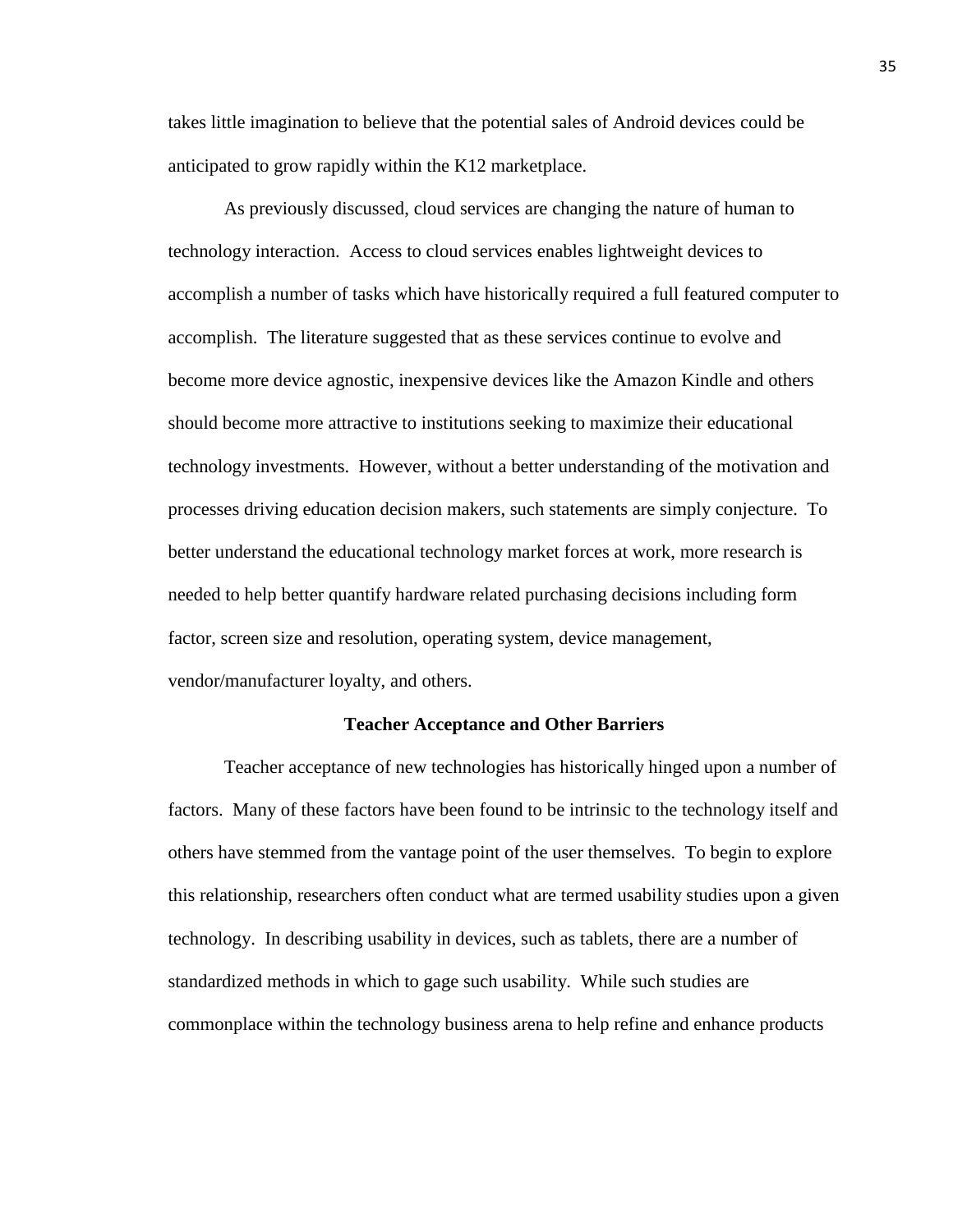for the marketplace, the use of such frameworks is relatively rare within K12 educational environments.

The Technology Acceptance Model (TAM) was introduced as an early theoretical framework to help understand how users come to accept, adopt, and utilize a given technology (Bagozzi, Davis, & Warshaw, 1992). Within this framework, the TAM attempted to measure the fit between the human and device interaction through four separate scores. These included the perceived usefulness of the device in question, specifically the degree to which the subject believes that using the technology would enhance his or her productivity. Next, the perceived ease of use was defined as the degree in which a person feels that using the technology will be free from effort or require as little effort as possible depending upon the given task or purpose of the device. Lastly, the user's attitudes towards using the device and the behavioral intention of the user to adopt and use such technologies in the future are also recorded. Typically, these indicators are measured through formal usability tests in which users are asked to complete a number of tasks while researchers note issues that are encountered by the subjects. It is necessary to note that during these tests, it is the device or technology that is being evaluated and not the user's ability to use it. Researchers carefully create the required tasks and simulations to ensure the focus on the testing remains honed steadfast upon the technology. Understandably, researchers have asserted that usability is of great importance within educational settings (Holden  $\&$  Rada, 2011). The differing ages, backgrounds, and skill levels of students, staff and instructors demand that technology acquisitions be as intuitive as possible.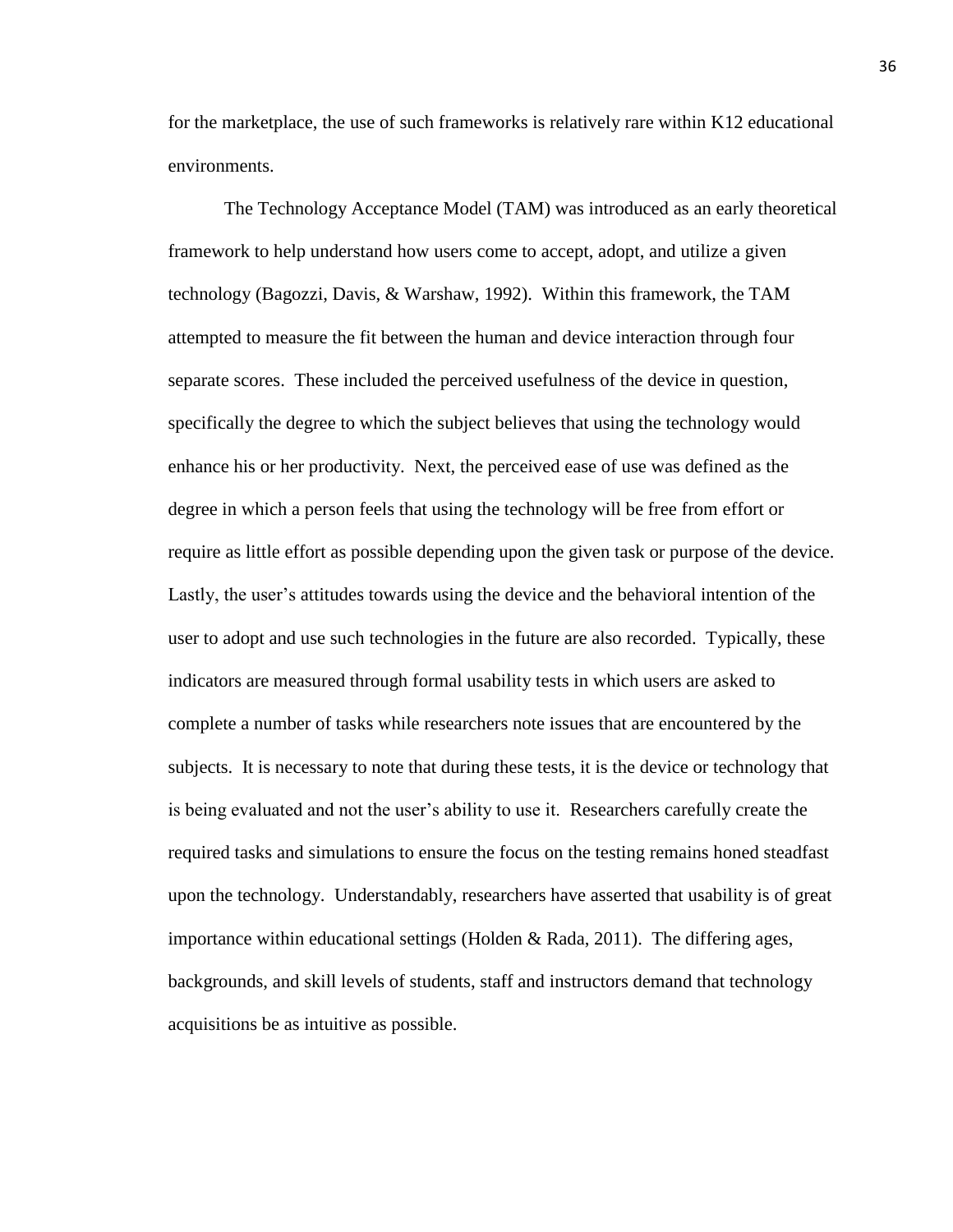Regardless of the needs of the educational technology community, the

Technology Acceptance Model was not designed to address a multitude of user-based psychological variables including personality, learning styles, demographics, and other related items. As researchers have discovered, these items are also strong indicators of users' acceptance of new technologies (Alavi & Joachimsthaler, 1992). Scholars assert that schools would be well-served to utilize such strategies to conduct structured research regarding potential technologies prior to purchase and to follow up with attempts to calculate or at least quantify the return on technology investments after purchases (Holden & Rada, 2011, p. 364). Unfortunately, within the arena of public education, there is often little time to plan, study, and craft strategic decisions regarding the future course of information technology acquisitions. Too often, educational leaders have found themselves to be accidental technology stewards where technology is knocking down their doors rather than simply knocking on them (White, 2007). Additionally, educators do very little advance planning to understand and determine the software needs of our classroom teachers and the students which they serve (Middleton, Flores,  $\&$ Knaupp, 1997). To allow for new technologies, like that of tablet computers, to be successful academically, technologically, socially, and politically, we need to begin to better examine the intentions and objectives driving technology purchases. Additionally, despite the claims of software publishers, software titles have often been found to be noninstructive and fall short of classroom curricular objectives (Lovell & Phillips, 2009). Clearly, the extension of the Technology Acceptance Model could serve to enhance the adoption of educational technologies across the learning and implementation spectrum. Application of such models could serve to enhance the selection of learning management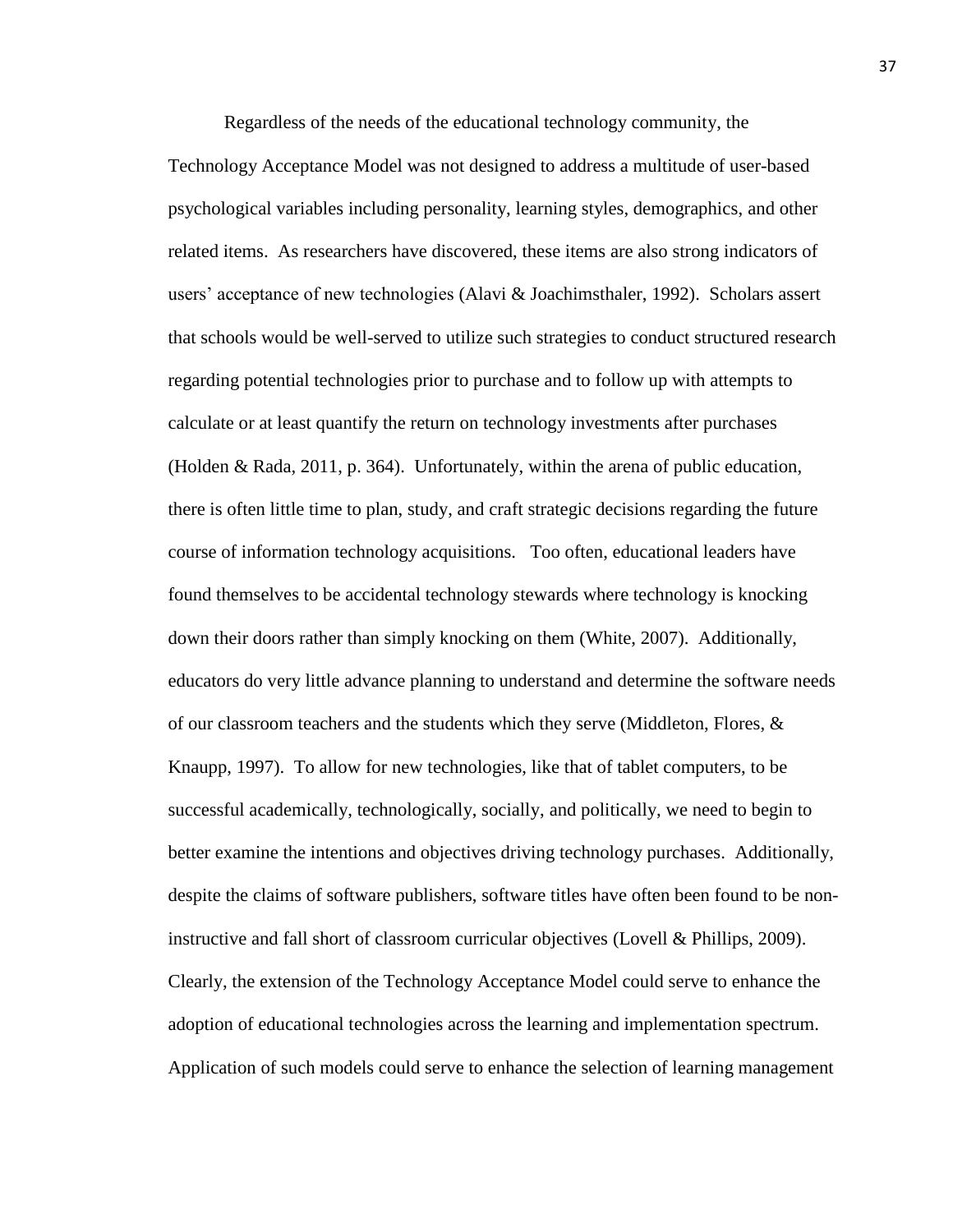systems, curricular software, computing devices, mobile learning processes and a multitude of other technologies that can be utilized to support the learning and instructional processes.

Despite the popularity of the devices, one has to question how tablets would score if they were subjected to a variation of the TAM model focusing on the device, the teachers' current skillsets, and the instructional needs of the classroom setting. Often, educators are lured into the adoption cycle by the marketing efforts of technology manufacturers which leads to a profound disconnect between the acquisition of the devices and their authentic use within the classroom. Offering a clear rationale for the purchase of such devices and ensuring a match between their capabilities, the state of mobile learning and the skill levels of the instructors attempting to leverage the devices appear to be an area necessary of more time, attention, and purposeful study.

Hew and Brush (2007) also acknowledged that teachers' attitudes and beliefs are major obstacles to the success of a given technology within the classroom. These authors also described a number of other barriers that oppose the successful adoption and implementation of new technologies. The most obvious barrier described cited is that resources or lack of them can be a major obstacle to technology adoption. When considering the adoption of new technologies, it is imperative for assessments to be made regarding support and sustainability. However, depending upon the technology, such assessments are often neglected. Having reviewed the available research, there appears to be a lack of research regarding the sustainability regarding tablet computing devices. It has been asserted that as many schools rush towards one-to-one implementations there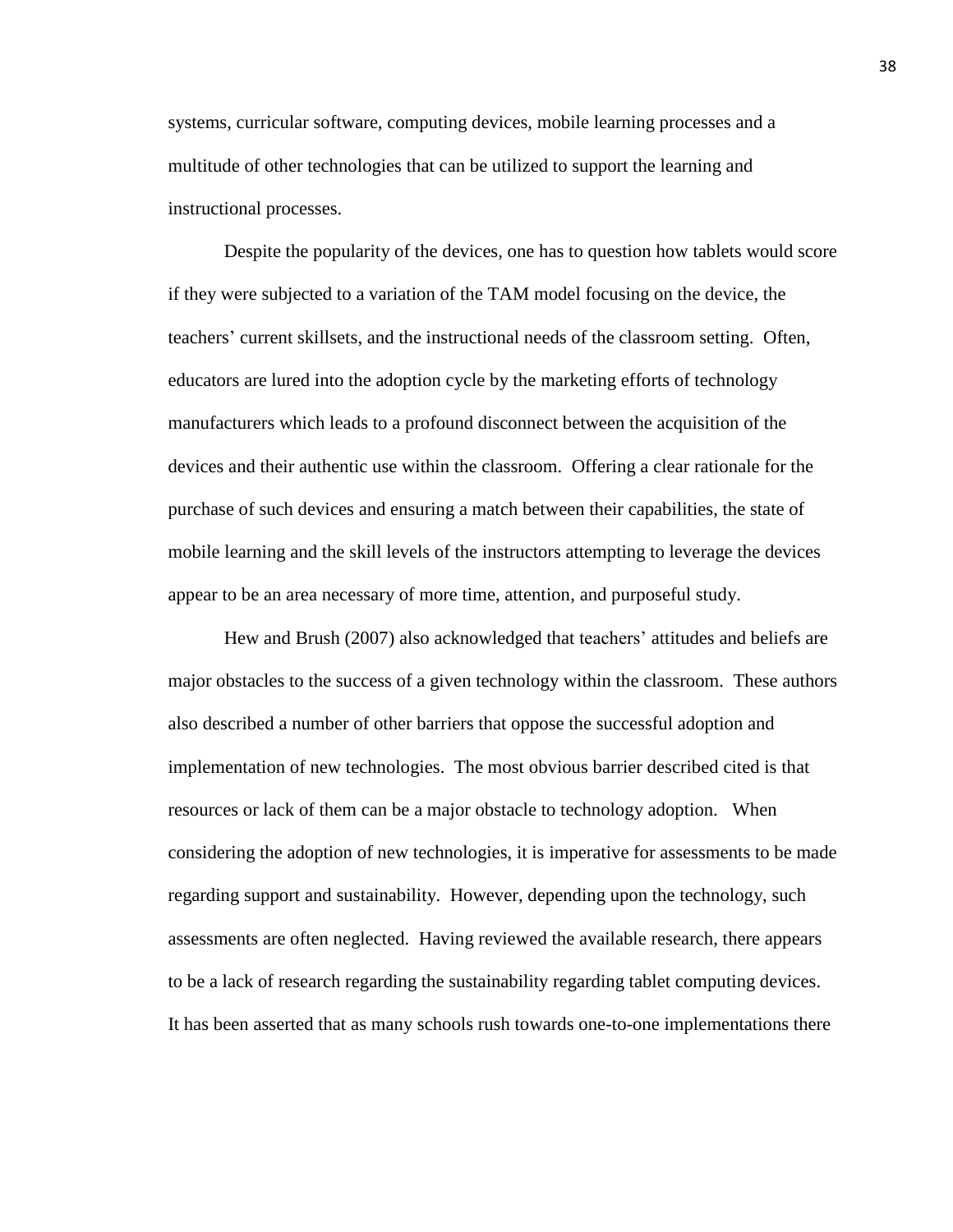is the risk that such initiatives will become \$1,000 pencil programs (November, 2013). Clearly, additional research is warranted.

The lack of specific knowledge and technological skills has also served as an impediment to the use of technology (Hew & Brush, 2007). Simply put, teachers have demonstrated a reluctance to integrate devices into their curriculum when they do not feel a high degree of confidence in their personal ability to use and leverage the devices' capabilities. The possession of an adequate to high degree of technical knowledge serves to foster positive teacher beliefs and encourages confidence in the devices themselves. It has been argued that the final decision whether to implement a given technology into a classroom environment ultimately depends upon the teachers themselves and their beliefs regarding the technology in question (Ertmer, 2005). Given the power that teachers hold in the final decision to implement technology and the nexus between technological skills and competency leads to an appreciation of the importance of teacher attitudes, beliefs and technology skills when adopting new technologies. However, evidence of teachers' roles in the selection and purchase of technology is limited. Here is where the need for a shared vision becomes evident. Educational technology advocates have stated that teachers, administrators and technology staff members need to possess a shared vision regarding technology and how to forge a symbiotic relationship between technology and the classroom curriculum (Staples, Pugach, & Himes, 2005). Realistically speaking, for technology to successfully enhance the curriculum and have a positive impact on student achievement, this vision must be a shared vision crafted and believed by all stakeholders. Again, a key ingredient of wide-scale technology implementations is the involvement and active participation of teachers. Given the prolific infusion of tablet technologies into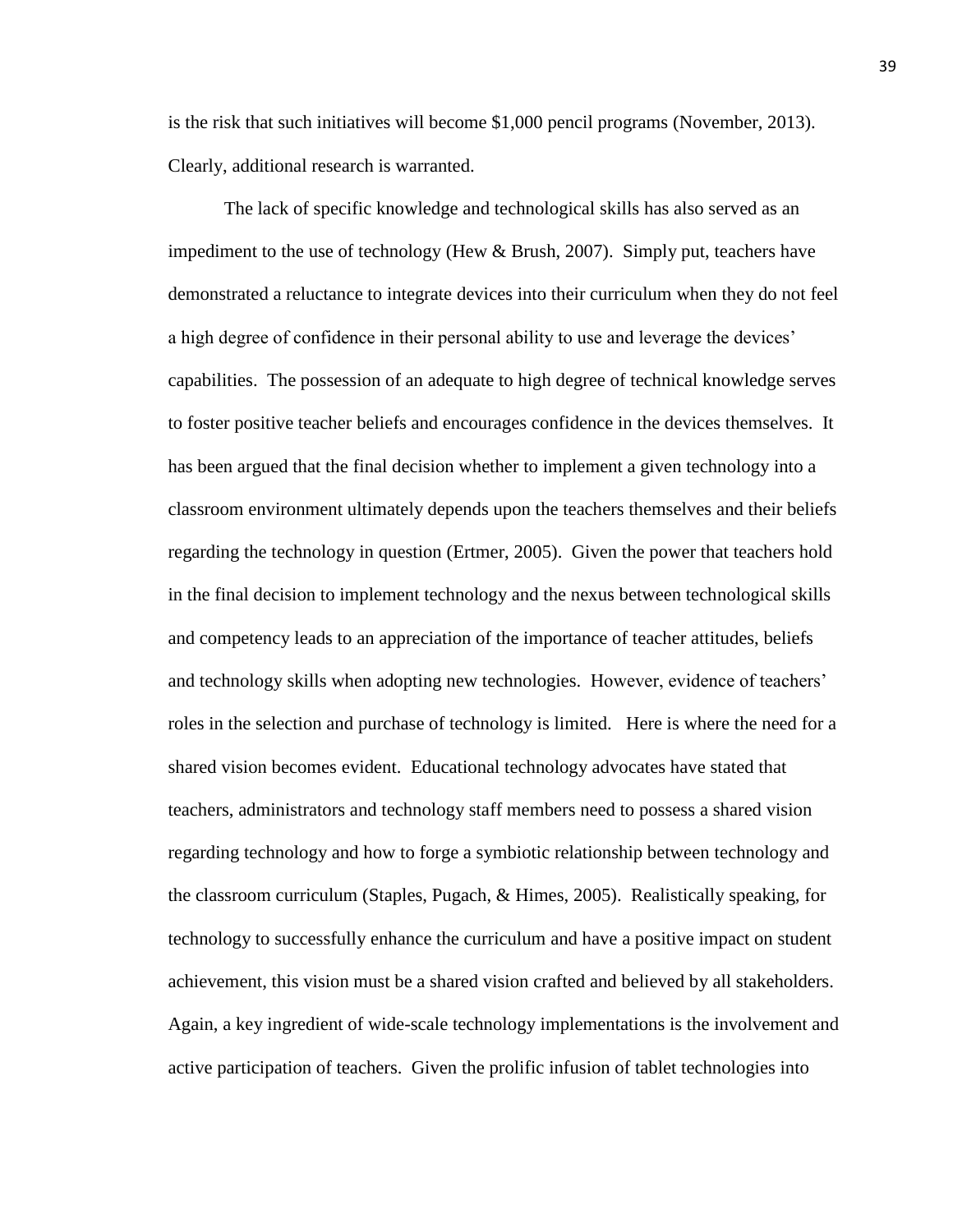schools at all levels, researching the level of input solicited from teachers' prior to the purchase of such devices may glean insight into creating more purposeful technology procurement programs and could serve as an indicator as to the relative success of such purchases.

Regardless of how inclusive the procurement process has been for teachers, there will always be a population of educators that require a high level of professional development to influence their attitudes and beliefs towards technology. Effective professional development focusing on technology adoption and integration must focus on content that provides skills, pedagogy, and classroom management strategies. Academics have indicated that teachers must be afforded opportunities for hands on experiences that are clearly consistent with their classroom goals, objectives, and curricular needs (Hew  $\&$ Brush, 2007). While researching the potential of any form of technology, a plan for professional development should also accompany such plans. However, it is clear that additional study would be beneficial to better understand if the linkages between procurement and professional development are being made at the time of technology selection or if professional development is being implemented after the purchase as what could be termed an obligatory exercise. It has been asserted that educational institutions should strive to recognize the value of innovation and adopt staff development strategies that put staff first by actively linking technological training to content and curriculum (Mainka, 2007). Researchers have emphasized that without such clearly defined expectations, technologies like tablet computers could be thought of as very expensive machines serving only rudimentary tasks such as games and note taking (Hubbell, 2011). Given this, it has been proposed that the acquisition of technology be treated not as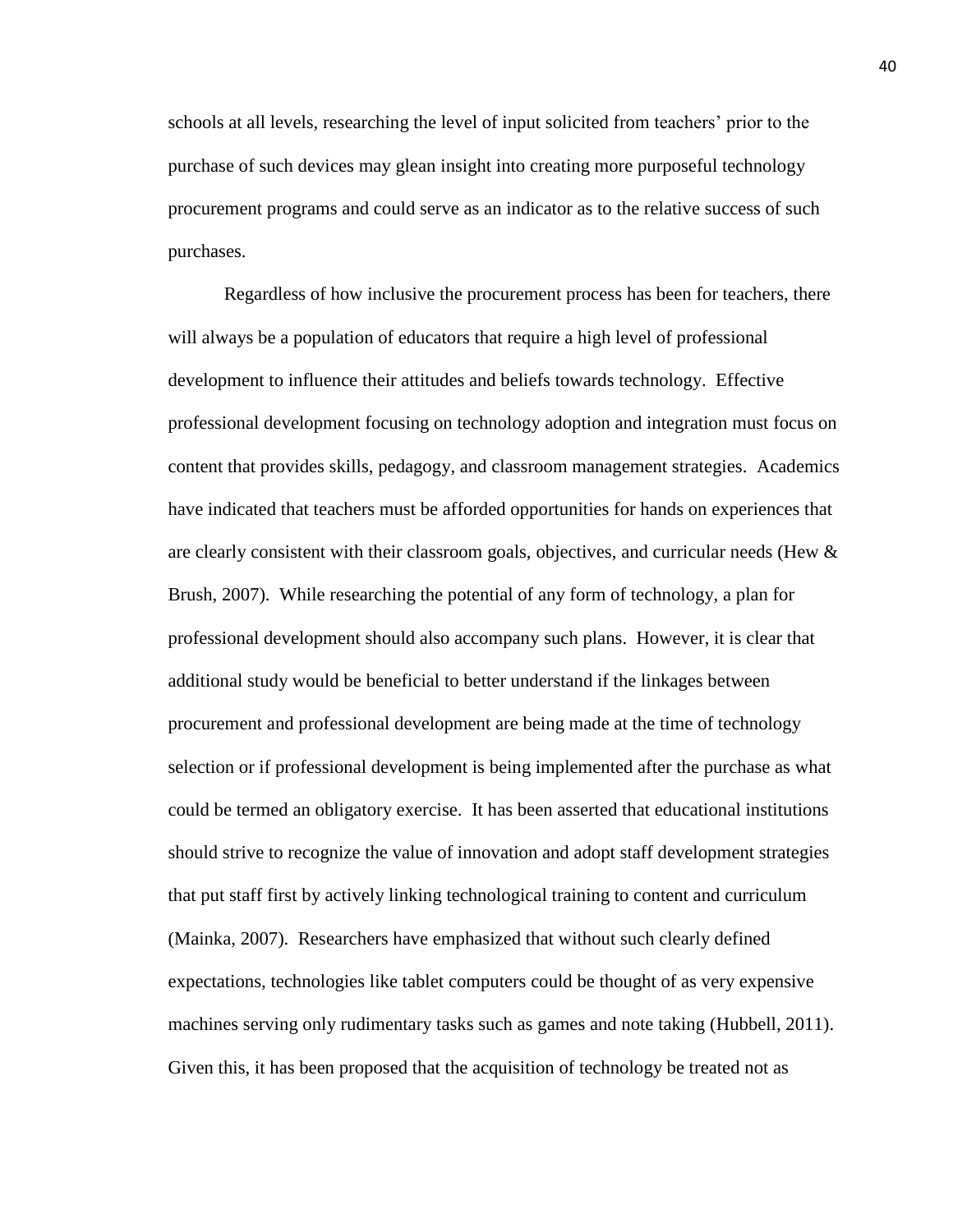another initiative, but as an integral component that serves to enhance and augment the curriculum (November, 2013). The importance of technology acquisitions, like tablet devices, is the added benefits which they bring to the culture of teaching and learning. When selecting such devices, there is a need for a clear vision that embeds staff development focused upon pedagogy and technology. In order to properly build broad based support for such implementations, the need for educator involvement in the selection of such devices is clear. However, little evidence is available that indicates that this is the practice within school districts.

# **Indiana's Pending Technology Bubble**

In 2010, Public Question 1 was approved by voters by a vote of 72% in favor and 28% against. With the passing of this constitutional amendment, the property tax rate for real property was capped at a maximum of 1% for an owner occupied residence, 2% for residential property that was not owner occupied and agricultural land. All remaining property, primarily business properties holdings, was set at a maximum of 3% of the properties assessed valuation<sup>9</sup>. As a result of this legislation, many schools and other local government agencies found themselves in competition for limited tax revenue. School corporations which had undertaken building projects and were carrying a high debt load prior to the implementation of the legislation found their other funds, capital projects, transportation, and bus replacement funds being squeezed due to these existing debt obligations. The revenue ceiling that was imposed due to the property tax caps forced many of these districts to dramatically alter their services and expenditures

l

<sup>&</sup>lt;sup>9</sup> For additional information please visit http://www.in.gov/dlgf/files/101202-\_Fact\_Sheet-2010 Circuit Breaker Caps.pdf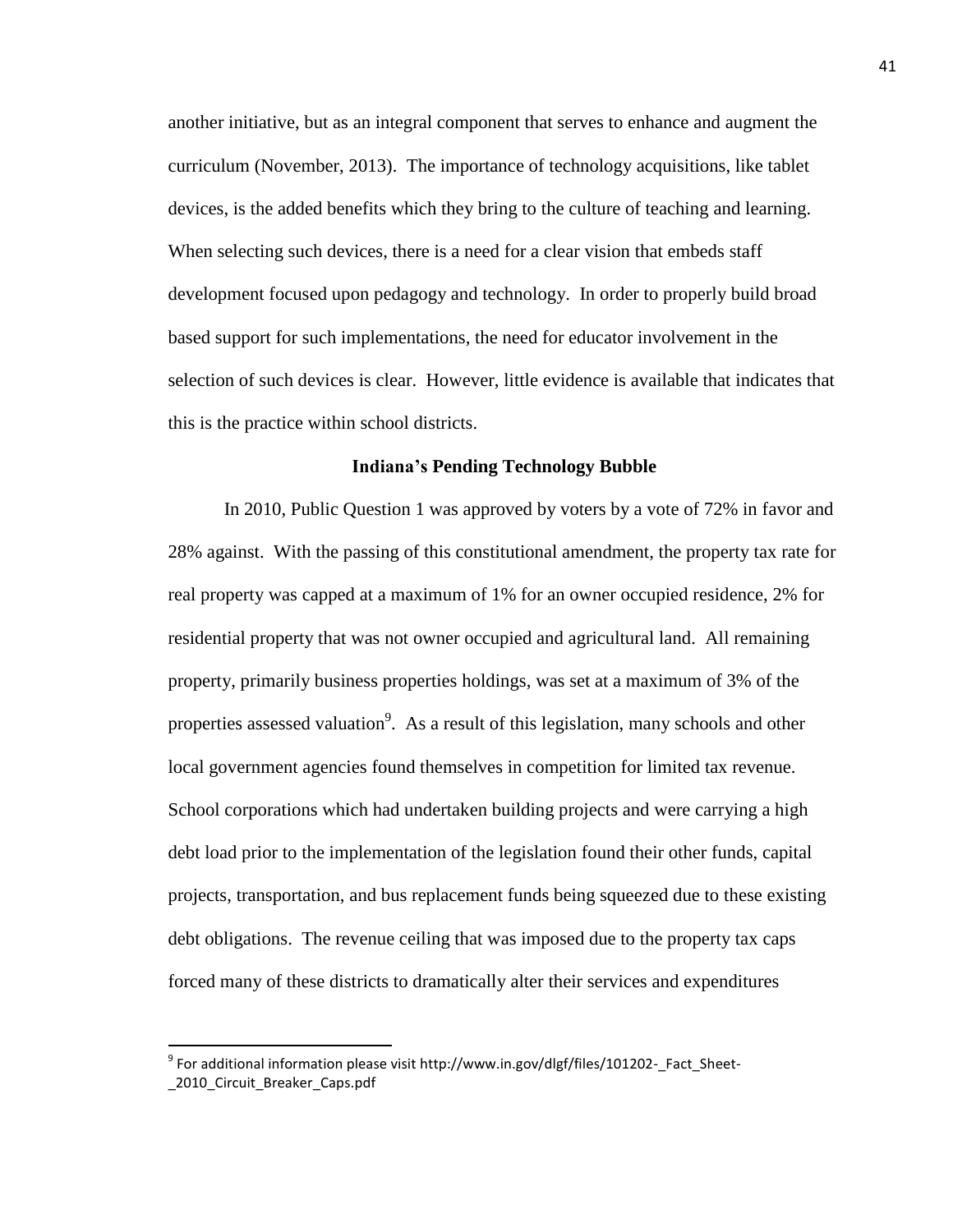causing potential inequities in educational expenditures (Stokes, 2012). A report issued recently by the Indiana Association of Public School Superintendents indicated that approximately 47 school corporations will lose local funding greater than 20% up to as high as 100% as a result of the current taxing environment<sup>10</sup>. As a singular example Clark-Pleasant Community School Corporation, located in Johnson County Indiana, is projected to lose a total of \$3,076,380 or 48.2% of its revenue within the capital projects, transportation and bus replacement funds. Since the capital projects fund is the primary, and often only, source of funding for educational technology, the impacts of the property tax caps will be profound for corporations with similar fiscal demographics. Conversely, Center Grove Community School Corporation, also located in Johnson County Indiana, is projected to experience a total loss of \$398,702 or  $4.7\%$ <sup>11</sup>. It is believed that the disproportional impact of the constitutional amendment will serve to create disproportional levels of spending on educational technology by local educational agencies (Stokes, 2012).

Delving deeper into the local budget reveals the impact which this holds for the local district. Examining the budget for technology acquisitions for Clark-Pleasant Community School Corporation, a startling truth is revealed. According to the district's business manager, Mr. Steve Sonntag, the district's total annual budget for technology maintenance, acquisitions, and support was set at a \$635,000 (personal communication, October 1, 2013). This number has been decreased \$200,000 from past levels to help accommodate circuit breaker issues. Sonntag asserted that the projected costs for simply

 $\overline{\phantom{a}}$ 

 $^{10}$  For more information please visit http://www.iapss-in.org

 $11$  For the complete report, prepared by Legislative Services Agency, please visit http://www.iapssin.org/subsite/dist/news/2013/03/20/circuit-breaker-loss-report-1307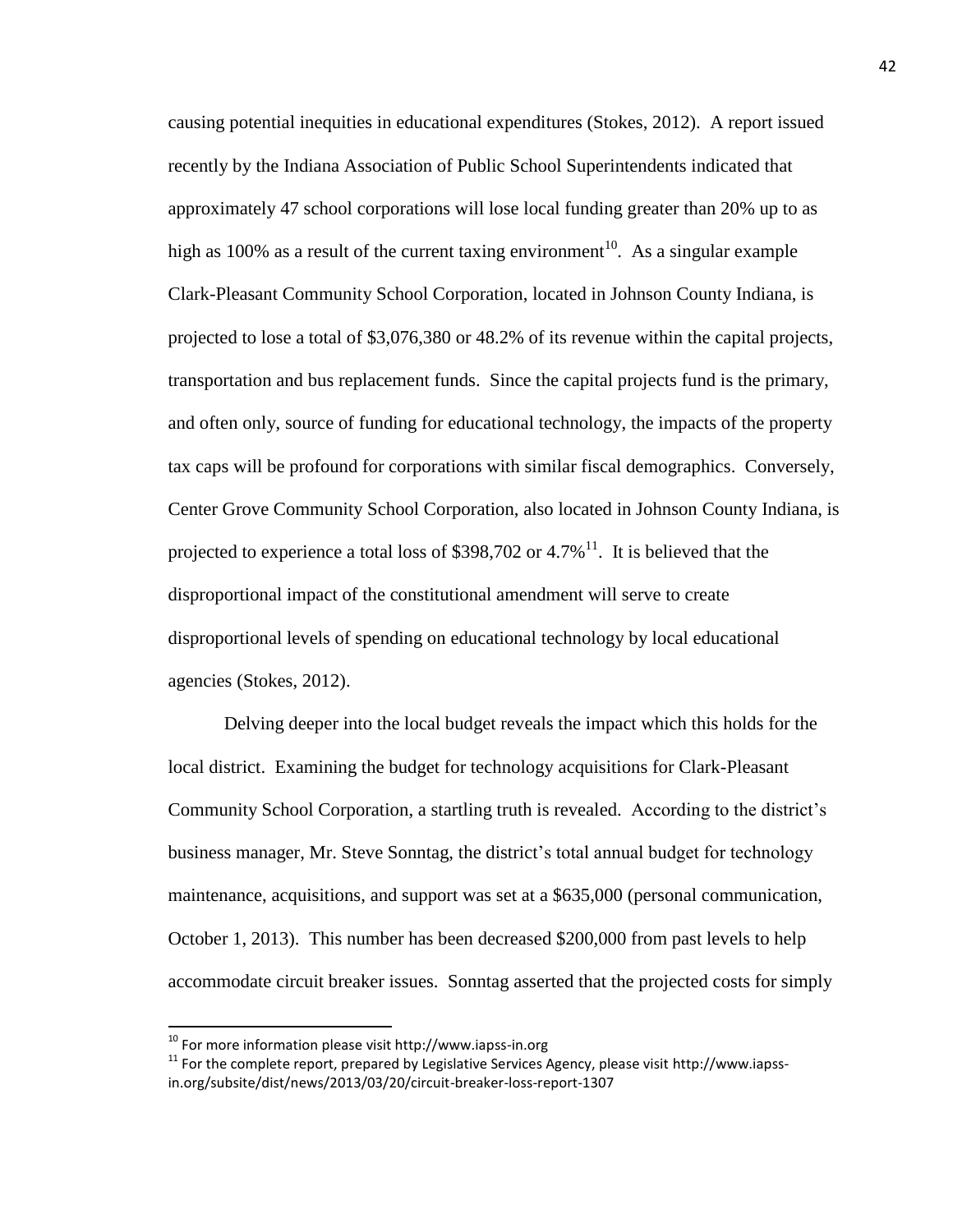maintaining the existing equipment and services that Clark-Pleasant offers their staff and students, and assuming a five year replacement cycle for technology equipment, will cost the district \$614,700 annually. Currently, the district is leveraging "Rainy Day Funds" to offset some of the circuit breaker impact; however, those funds will be exhausted within three years. Unless additional sources of revenue are found, the district's current technology funding levels are anticipated to be cut by as much as an additional fifty percent, leaving the district in a position where services will be cut and equipment will be forced to age in place far beyond the projected usable life span for such items.

Across Indiana, many districts are facing similar scenarios. As such, technology directors will find themselves pressured as to why other educators serving within differing school corporations have access to forms of technology that are unavailable to others. Tablet technologies could easily become an item that symbolizes the disproportionate resources between school corporations. As such, it is imperative that decision makers have a clear understanding as to why such technologies are being implemented and why they are indeed worthy of the investment. Shrinking budgets and political pressures are a ruthless combination of influence for the unknowledgeable decision maker.

#### **Summary**

Within this chapter the vision of a  $21<sup>st</sup>$  century learning environment was discussed in detail. To further enhance the understanding of such learning environments, a comprehensive review of mobile learning (m-learning) and its role in today's electronic classrooms was included. A historical review of the various types of hardware which have been leveraged for mobile learning classroom environments and the current types of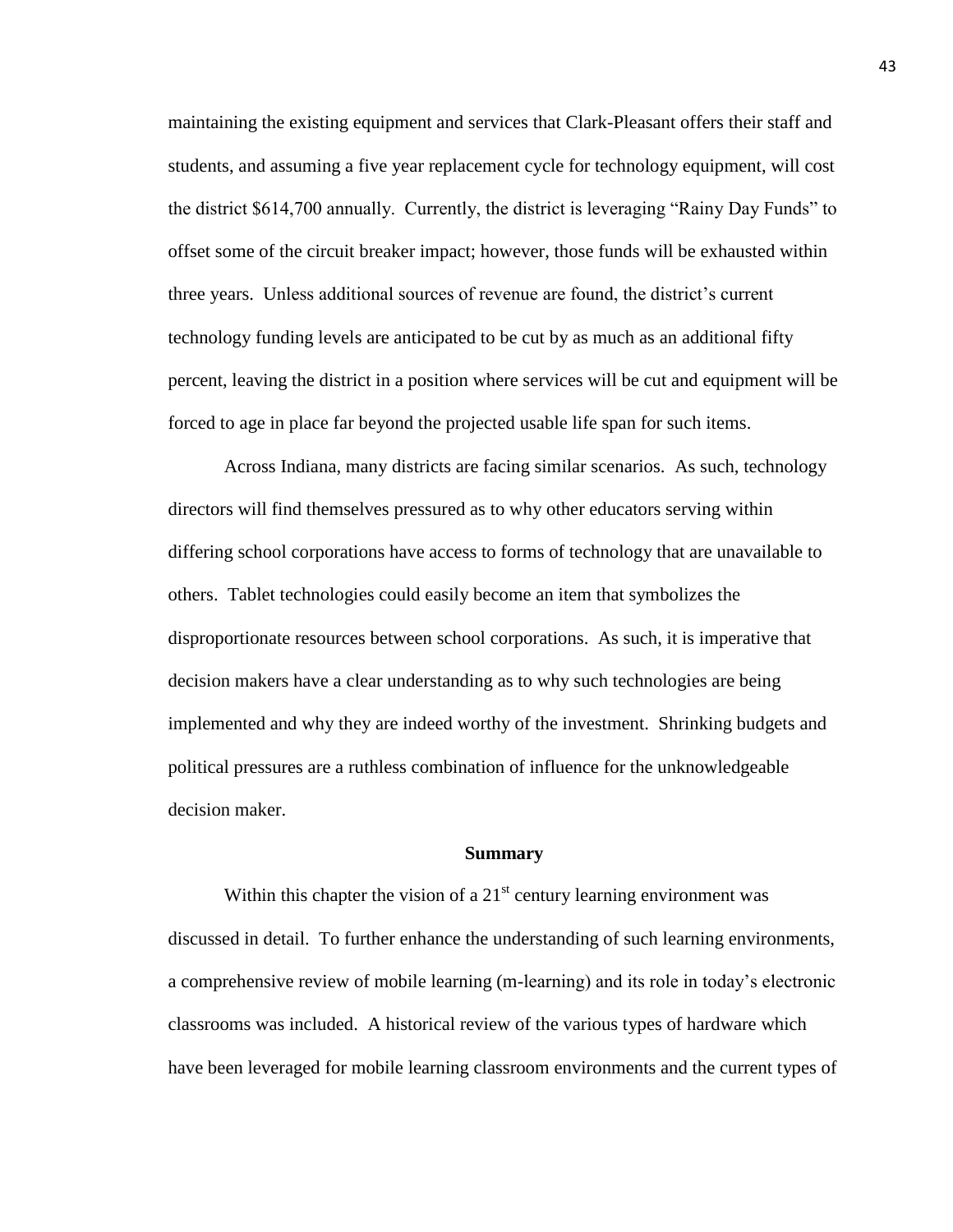tablet technologies emerging into classrooms was explored. To place mobile learning into perspective, a review of the prevalent educational theories matched with corresponding mobile learning applications was illustrated. Additionally, the synergistic impact in which cloud computing is having on the adoption of tablet devices was detailed including a review of cloud computing services which are emerging within educational environments.

The needs for teacher involvement during the selection, evaluation and adoption of technology were included and juxtaposed to a number of common human-centric barriers that are often experienced during technology deployments. Lastly, prevalent financial implications were revealed that serve to further fragment the implementation and development of modern learning environments within the state of Indiana.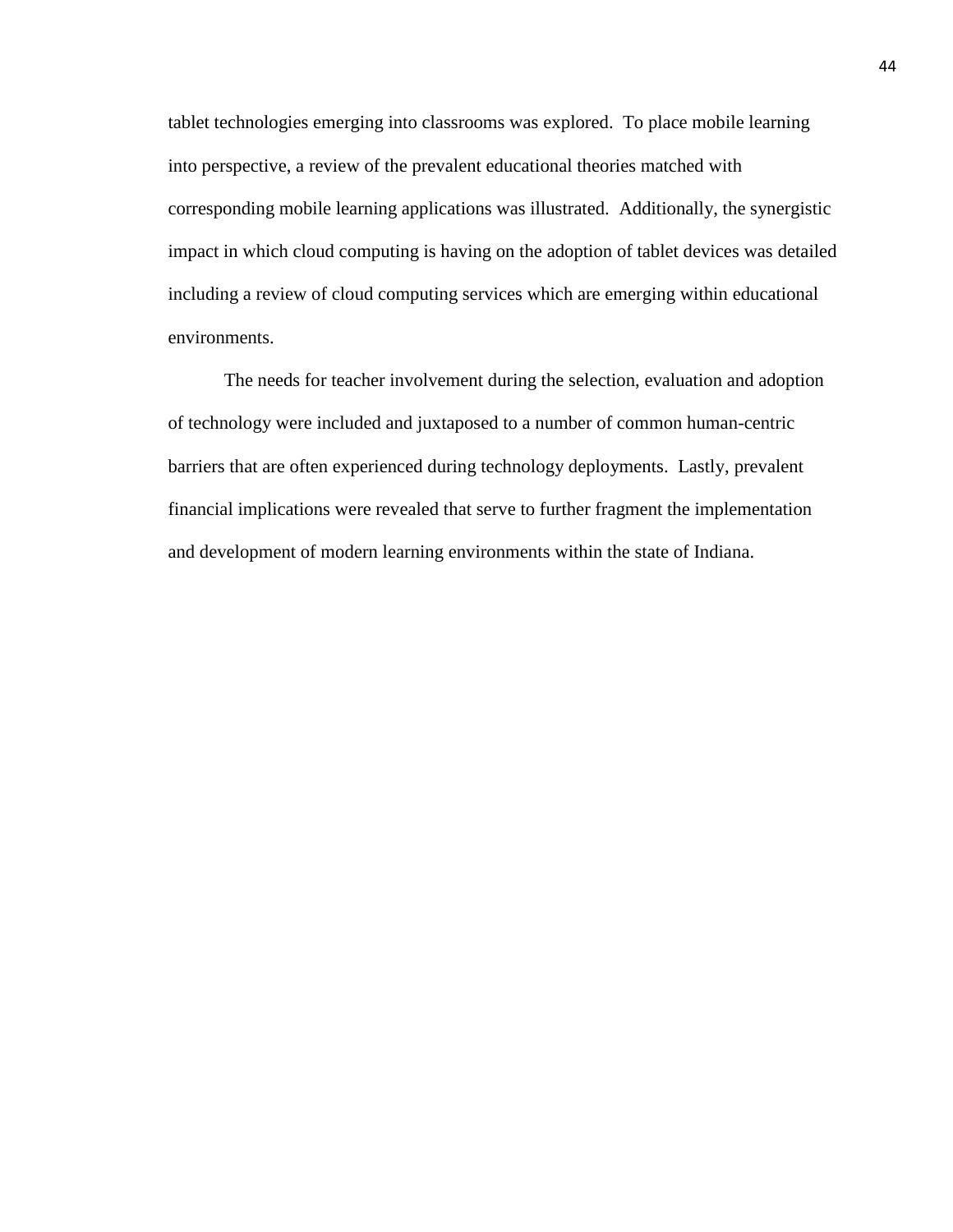#### Chapter 3-Methodology

# **Introduction**

This chapter describes the overall design of the method which was used to study the factors which influence the proliferation of mobile tablet devices into Indiana K12 public education environments. The overarching research design is discussed including the rationale for the use of the quantitative method, a review of the dependent and independent variables, and the methods utilized to present the results. A discussion of the intended sample population is reviewed at length including the characteristics which define this population as distinct and qualified to provide the information the instrument requests.

A discussion of the instrument is included, complete with the processes employed for its development and examination of its reliability and validity. Following the description of the survey instrument, a detailed section describes the steps undertaken to leverage the instrument and collect the necessary data. Within this section, there are also detailed estimates of anticipated return rates and final respondent totals. This chapter concludes with an explanation of the methods employed for the analysis of the returned data and the overarching limitations of the study.

#### **Research Questions**

- 1. What are the social and political factors influencing the decision to implement tablet technologies by district level decision makers?
- 2. What are the perceived benefits of implementing tablet technologies that are positively influencing the purchasing decisions of district level decision makers?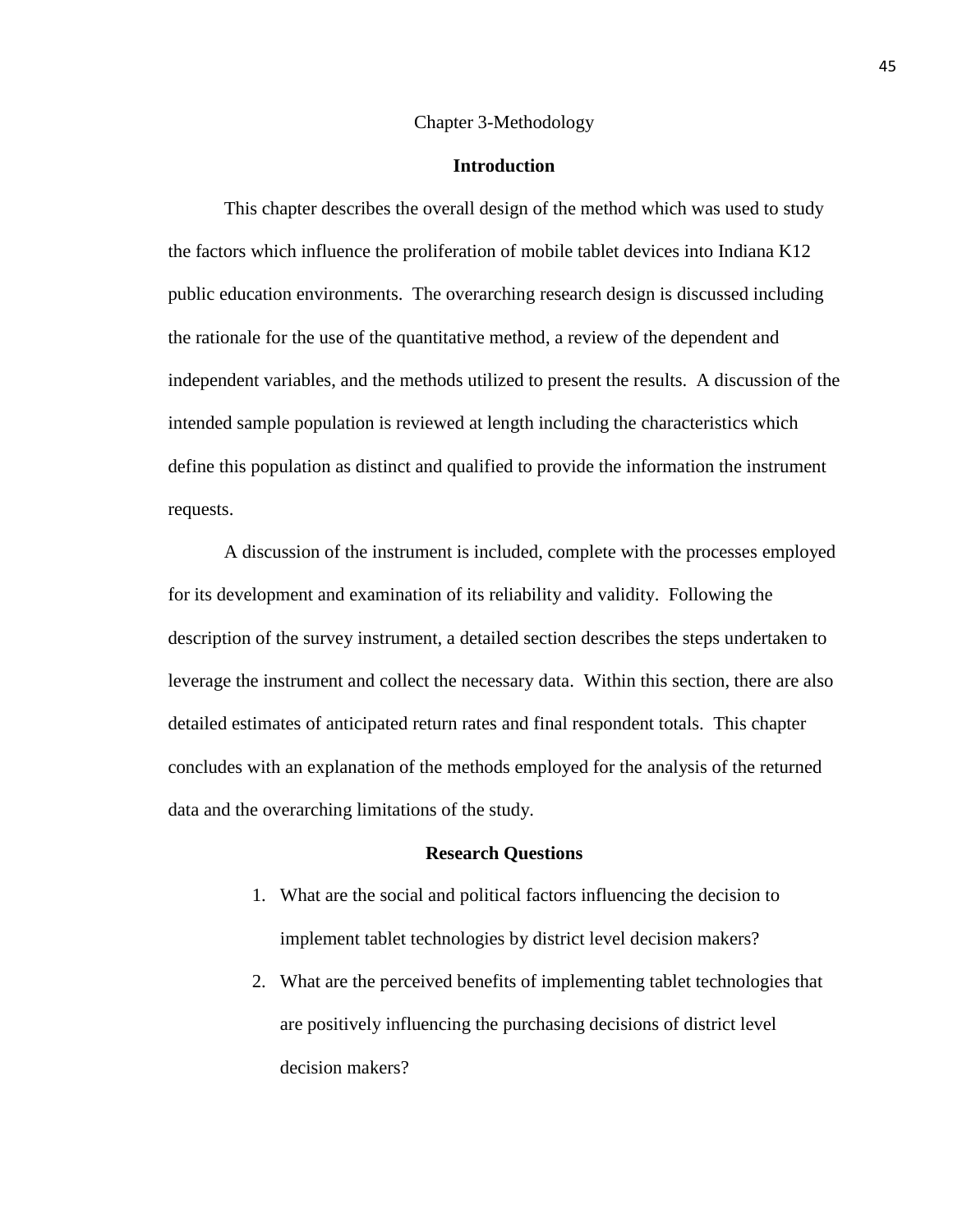3. What are the preferred hardware characteristics of district level decision makers when selecting tablet technologies?

Dependent Variable: The decision by K12 schools to implement tablet technologies. Independent Variables: The social and political factors, perceived benefits, and preferred hardware characteristics motivating the decision listed by the dependent variable.

# **Description of Hypothesis**

This study sought to determine if there were statistically significant differences between the individual responses to questions contained in the three grouping areas (social and political influence, perceived benefits, hardware/software/operating system). Additionally, due to the differences in school sizes and social economic makeup, this study was conducted utilizing hypotheses that these areas, when combined with the variables of size and social economic makeup (free/reduced lunch percentages), held the potential to also yield statistically significant differences between the school corporations contained in the sample population.

## **Base Listing of Null Hypotheses**

H01 There is no significant difference between the attributes being cited as perceived pressure sources regarding purchase of tablet technologies.

H02 There is no significant difference between the attributes being cited as perceived pressure sources regarding purchase of tablet technologies when compared to corporation enrollment size.

H03 There is no significant difference between the attributes listed as educational reasons being cited as benefits of tablet technologies.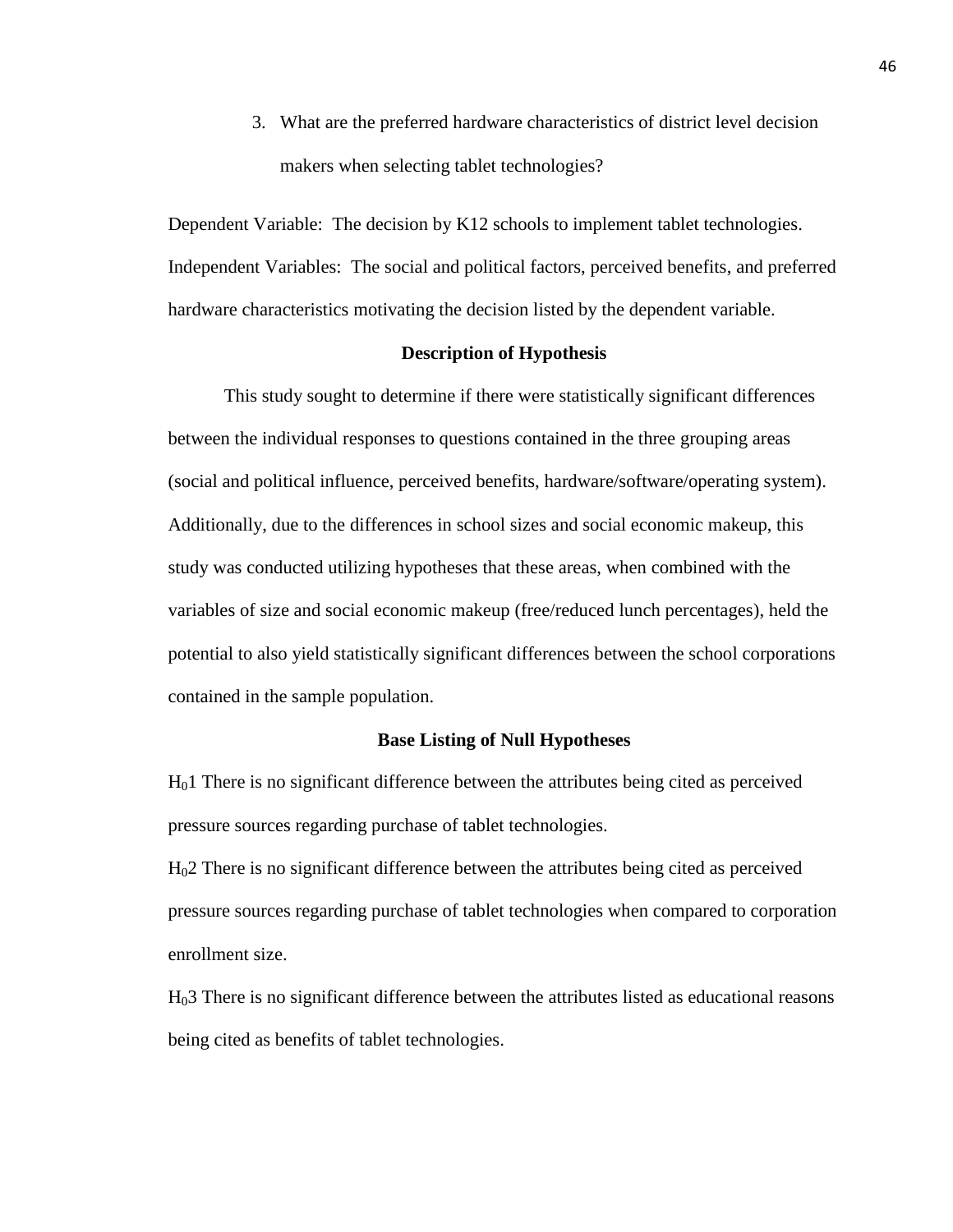H04 There is no significant difference between the attributes listed as educational reasons being cited as the benefits of tablet technologies when compared to corporation enrollment size.

H05 There is no significant difference between the types of preferred hardware attributes listed.

H06 There is no significant difference between the types of preferred hardware attributes listed when compared to corporation enrollment size.

#### **Research Design**

To complete this study, a descriptive quantitative method was selected. Roberts (2010) argued that the quantitative method tends to offer the ability to generalize, be explanatory in nature, and often leverage large samples. It has been offered that the fundamental credence of quantitative research is that we live in a coherent world that we can understand and generalize about (Gay et al., 2006). This research was intended to better understand the influences stirring the growth of tablet acquisitions within K12 environments. The use of the quantitative method allowed for the rich translation of data into easily quantifiable charts and graphs. Since the measurements of the items being studied were simplistic in nature, e.g. attitudes and beliefs, they imparted themselves well to graphical representations.

To collect the required data, a survey methodology was utilized. As the use of tablet devices within educational environments was relatively new and rapidly expanding, it was necessary to create this custom survey instrument. As such, an expert committee was formed that consisted of eight technology directors from central Indiana. In addition to this highly qualified group of professionals, Candice Dodson, Director of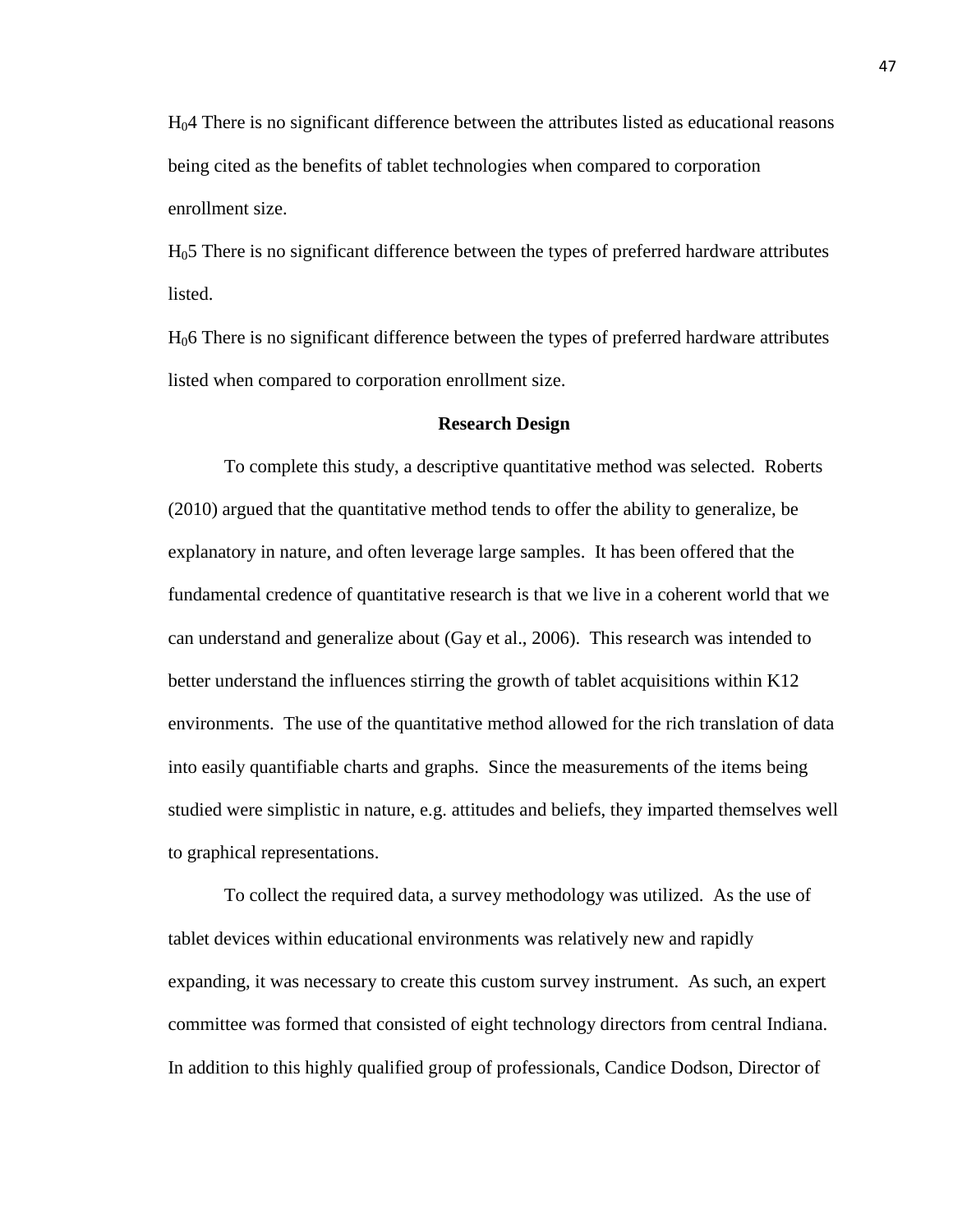eLearning Technologies for the Indiana Department of Education, also served as a committee member and resource.

The research question assumed that schools have made the decision on some level and scope to purchase tablet technologies for use within their classroom environments. As such, this decision to implement tablets served as the dependent variable within this study. The independent variables studied included the device specific factors (software, hardware, battery life), internal and external social/political influences (pressure from certified staff, administrative staff, parents, vendors), and adoption related influences (book rental, grade level of implementation, funding sources).

## **Sample**

The population that this survey targeted were the individuals who were ultimately responsible for the purchase of educational technology for public school corporations within Indiana. These individuals held a varying range of titles including Chief Information Officer, Director of Technology, Curriculum Director, Assistant Superintendent or even Superintendent. Regardless of the title, the members of the intended target population were those who possessed the final purchasing decision for instructional/educational acquisitions for their respective districts. Regarding this research, it was this group of individuals that appear to possess the most comprehensive knowledge of their district's procurement processes in regards to instructional technology. As such, they were also the individuals who were best suited to describe and rate the independent variables being tested within the survey instrument being offered.

According to the data extraction tool located on the Indiana Department of Education's website, there were 292 public school corporations within the state of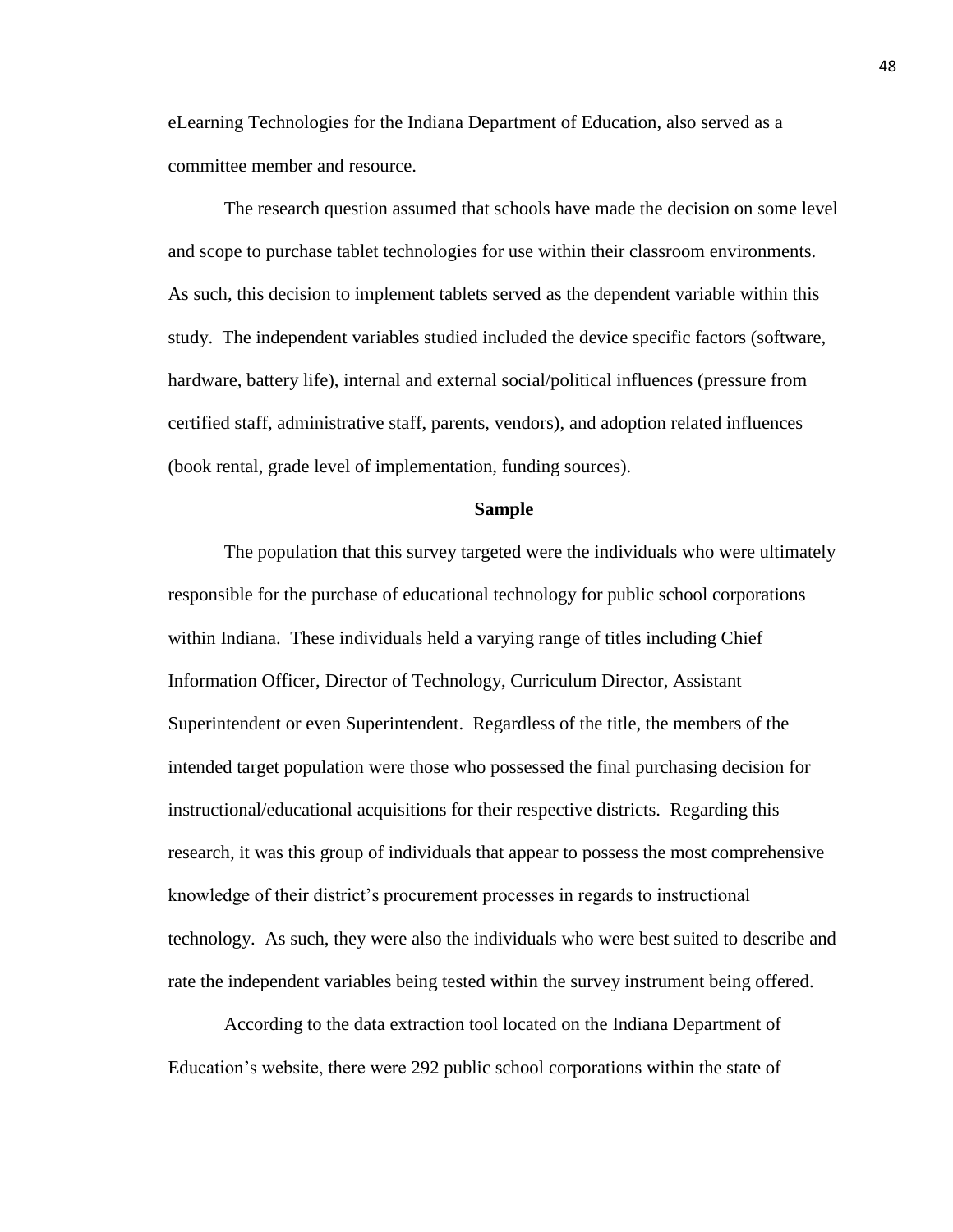Indiana. This figure excluded charter schools, service centers, educational cooperatives and the Hoosier Academy (virtual pilot school). It was the intention of this study to offer the survey to all 292 schools. Given that achieving a response from all 292 school corporations was highly improbable, a sample size of 73 respondents would have been necessary to achieve a confidence level of 95% with a high confidence interval of +/- 10. To bring the confidence interval into a more desirable +/- 5 margin of error, it would have been necessary to achieve a sample size of 166 respondents.

#### **Instrument**

The independent variables which were evaluated emerged from relatively new technologies, therefore existing instruments were found to be unsuitable for the purposes of this study. As a result, it was necessary to create a custom instrument to gather the information unique to this study. To provide for construct validity, an expert panel was assembled to help craft the instrument. This group of experts was selected based upon their experience within the field of educational technology. Included in this group were: Julie Bohnenkamp, Director of Technology for Center Grove Community School Corporation; Matt Sprout, Director of Technology for Franklin Community School Corporation; Rebecca Rinehart, Director of Technology for Greenwood Community School Corporation; Bob Straugh, Director of Technology for Edinburgh Community School Corporation; Chuck Bujarsky, Director of Technology for Shelbyville Central Schools; Greg Rollo, Director of Technology for the MSD of Martinsville; Brandi Rund, Technology Integration Specialist for Clark-Pleasant Community School Corporation and board member for the Hoosier Education Computing Coordinators; and Candice Dodson, Director of eLearning, Indiana Department of Education. This group boasted over ninety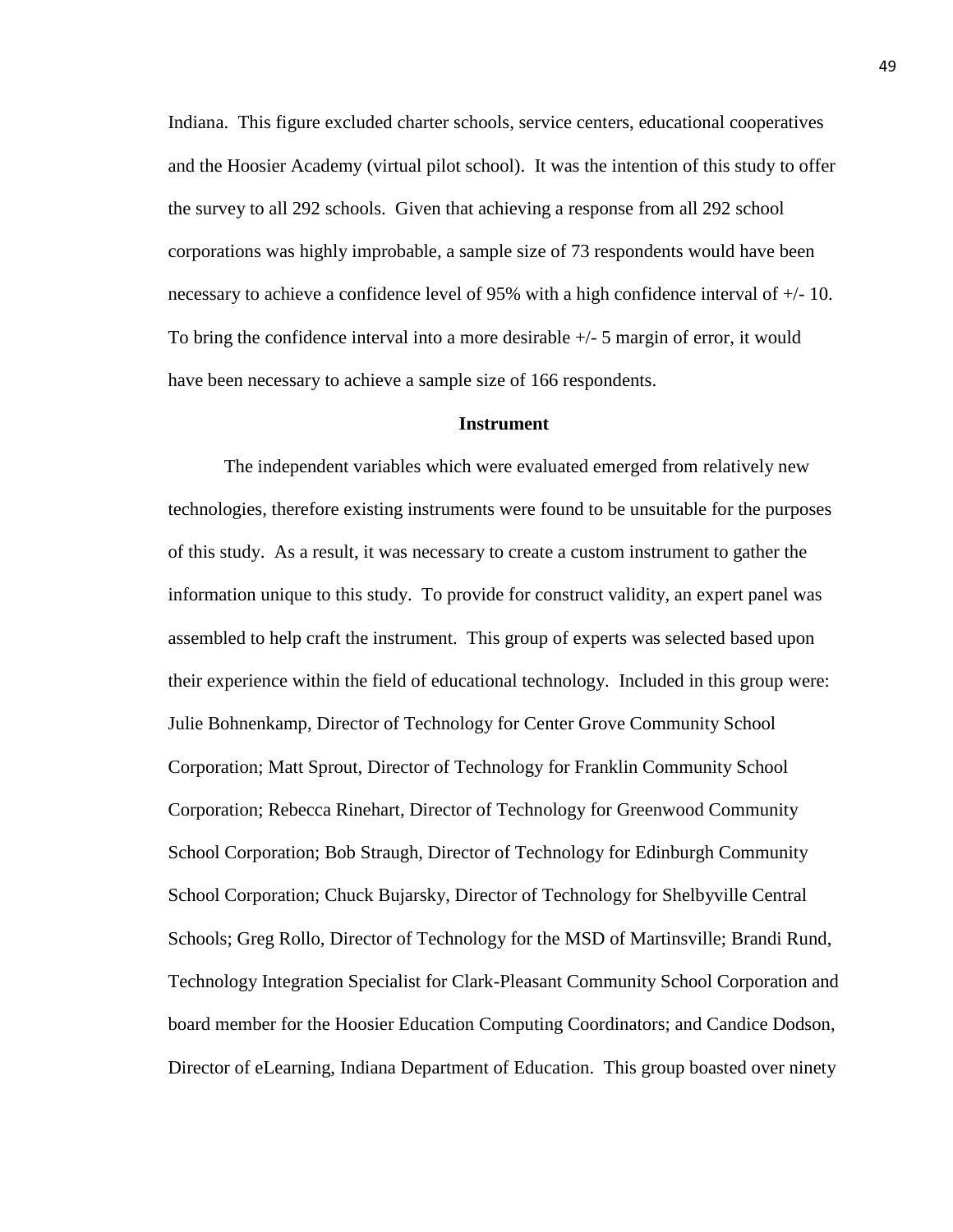years of combined experience implementing, evaluating, purchasing, and managing nearly all aspects of educational technology found within the typical K12 public school environment beginning with the first appearance of the Apple II product line and continuing to the present. As a group, these individuals held a unique perspective regarding educational technology that was tempered by personal successes and failures regarding attempted technology integration into instructional environments. This committee repeatedly reviewed, refined, and modified the content of the instrument to help focus it on the specific factors influencing the adoption and implementation of tablet technologies. After repetitively reviewing the instrument leveraging their perspectives as long-term instructional technology leaders, the validity of this instrument was deemed by the committee to be adequate for the purpose of this study.

To ensure that this instrument was reliable enough for the purpose of this study, a test-retest methodology was utilized. Instead of utilizing the expert group who created the instrument, a collection of their technology assistants were utilized as subjects to perform the reliability testing. This set of individuals was very familiar with the information which was being measured by the survey instrument. Leveraging these individuals held two distinct advantages. First, they were locally available allowing for a rapid return of the results and data. Second, leveraging this population allowed for the instrument to be tested for reliability without exposing it to the limited population in which it was intended. Given that there at the time of this study, there were a total of 292 school districts available to study and that the return rates were expected to be low, preserving as much of this population for study was of paramount importance.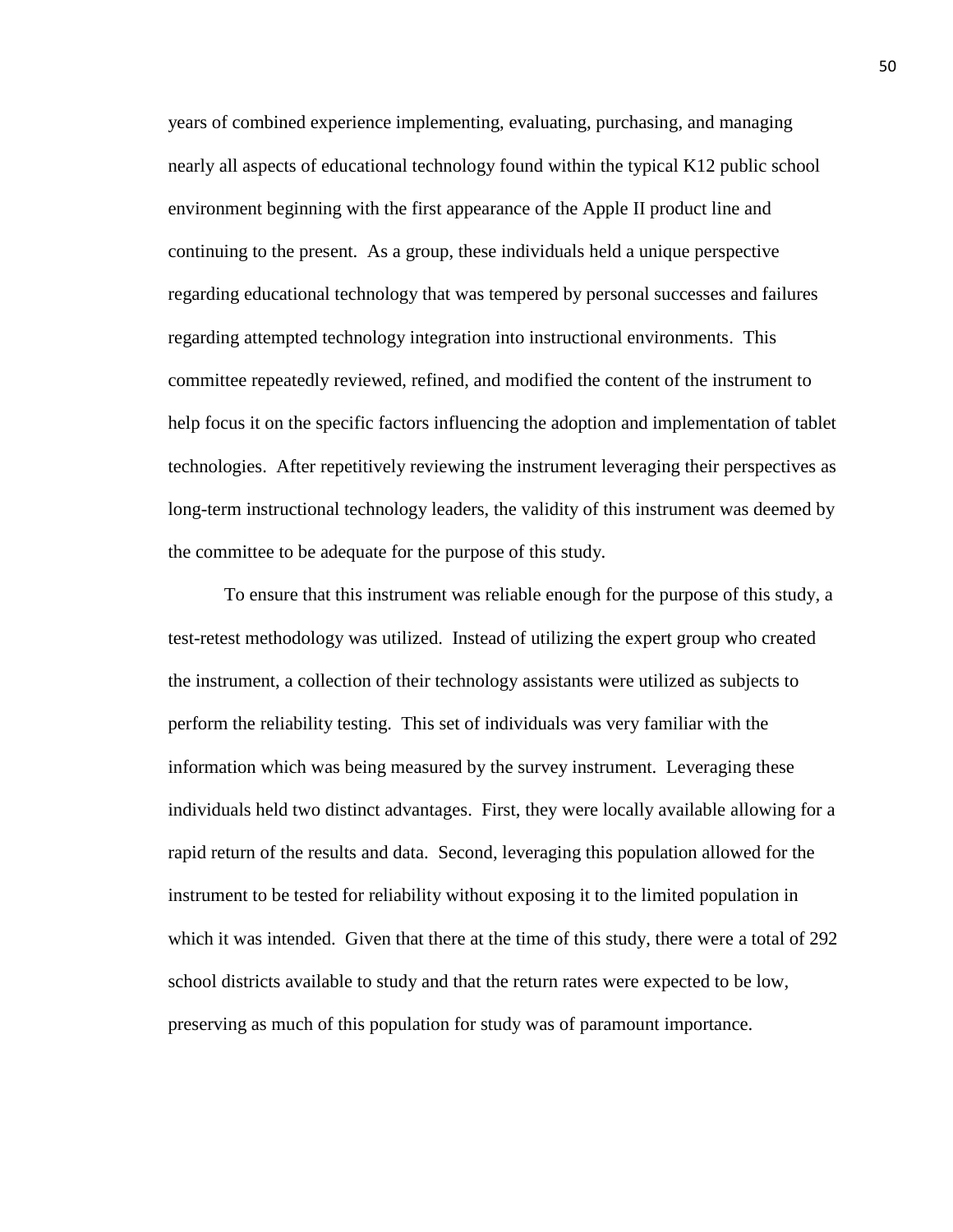Leveraging the secondary technology decision makers for reliability testing preserved this population while providing a knowledgeable population for testing.

The test population was asked to complete the survey instrument and, two days later, retake the exact same battery of questions. As studies have shown, there is little statistical difference between two days and two weeks regarding test-retest reliability (Marx, Menezes, Horovitz, Jones, & Warren, 2003), as such, the smaller time window was selected in order to move the progress of the project forward. Following the second administration of the instrument, the correlation between the two exams was calculated utilizing the Pearson r method. Since the instrument being examined utilized a response system based upon an interval, being one to ten, the use of the Person r method was appropriate. Additionally, the method allowed for the inclusion of every score in both incarnations of the reliability testing experience. The results of this test are available in the results section (chapter 4) of this document.

In summary, each item analyzed demonstrated a strong correlation of reliability. As such, the instrument was demonstrated to be both valid by way of the expert panel and reliable through the test-retest process.

# **Data Collection**

To collect data for this study, several sequential methods were utilized to maximize the number of completed instruments. To begin, the Hoosier Educational Computing Coordinator's list server and the Indiana Department of Education's Learning Connection were utilized to make initial contact with potential participants. The HECC and Learning Connection list servers were leveraged to distribute emails which contained a description of the research, a bit of background information that described the purpose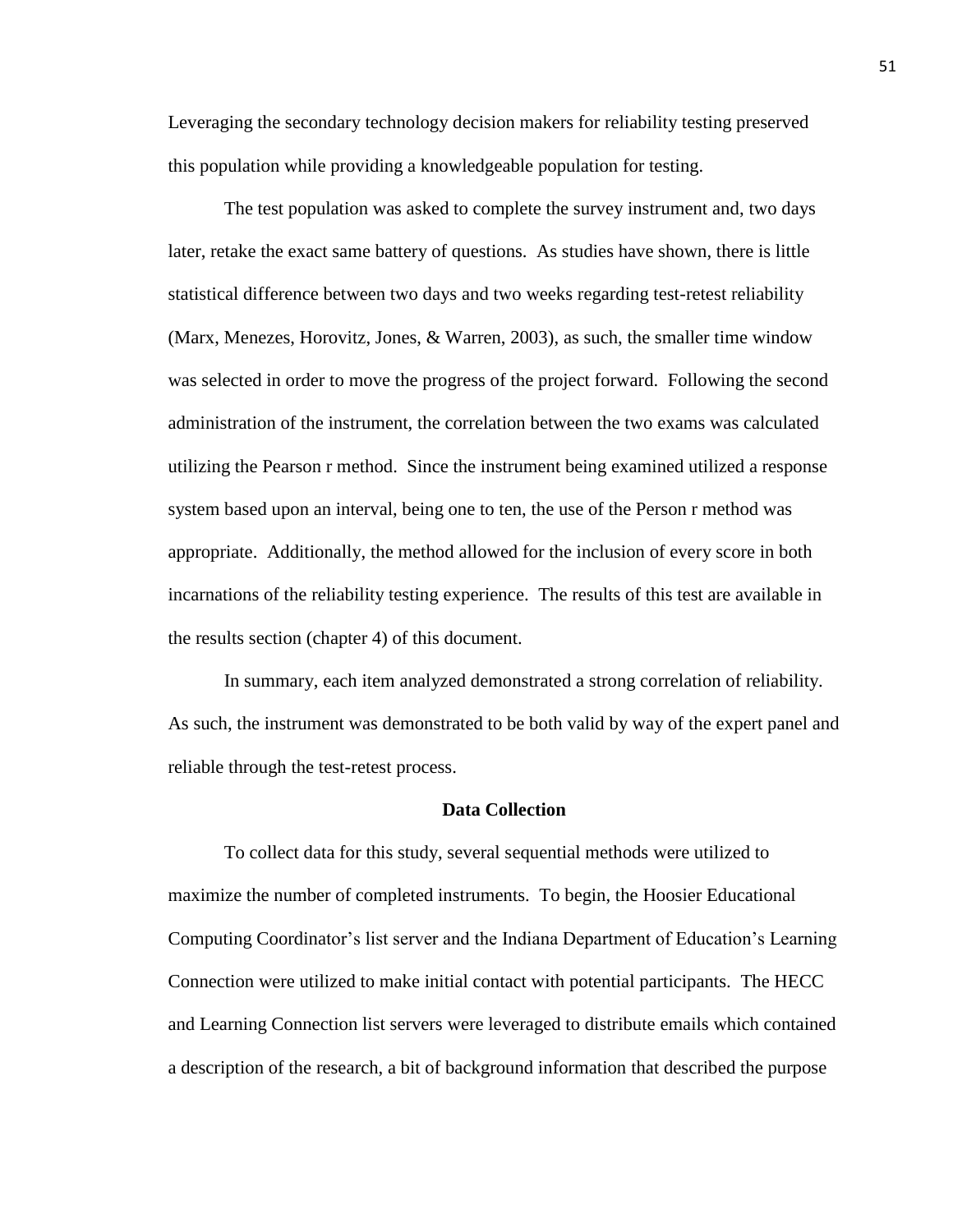of the study, and the logistical details regarding how and when the survey was to be delivered. The intention was to make as many individuals aware of the pending research as possible. As technology leaders, the target population of this survey has been historically bombarded by requests for sales and other forms of survey data. This initial contact served as an attempt to demonstrate the request for assistance as legitimate, noncommercial, and relevant to the K12 community. At the time of distribution, the HECC database of individuals allowed for instant notification of slightly over 50 percent of Indiana's technology directors and the Department of Education's Learning Connection community approached 100 percent of all target participants. However, given the historical volume of messages that have stemmed from these servers, messages from these sources have been generally overlooked or ignored (Chang, Rizal, & Amin, 2013). Having leveraged both of these resources, a robust method to provide general information regarding the research project was achieved.

A database of schools was created from an export of information that was available from the Indiana Department of Education's school data website that contained addresses and contact information that allowed for implementing a mass mailing and email campaign. Following shortly behind the initial notification of the two communities, the sample population of technology leaders was emailed directly. This email included a description similar to the initial list server messages and a custom hyperlink to the location of the survey.

It has been asserted that first mailings of surveys result in a return rate of 30 to 50 percent and second mailings often increase those numbers by an additional 20 percent (Gay et al., 2006). It was initially assumed that due to its electronic nature, responses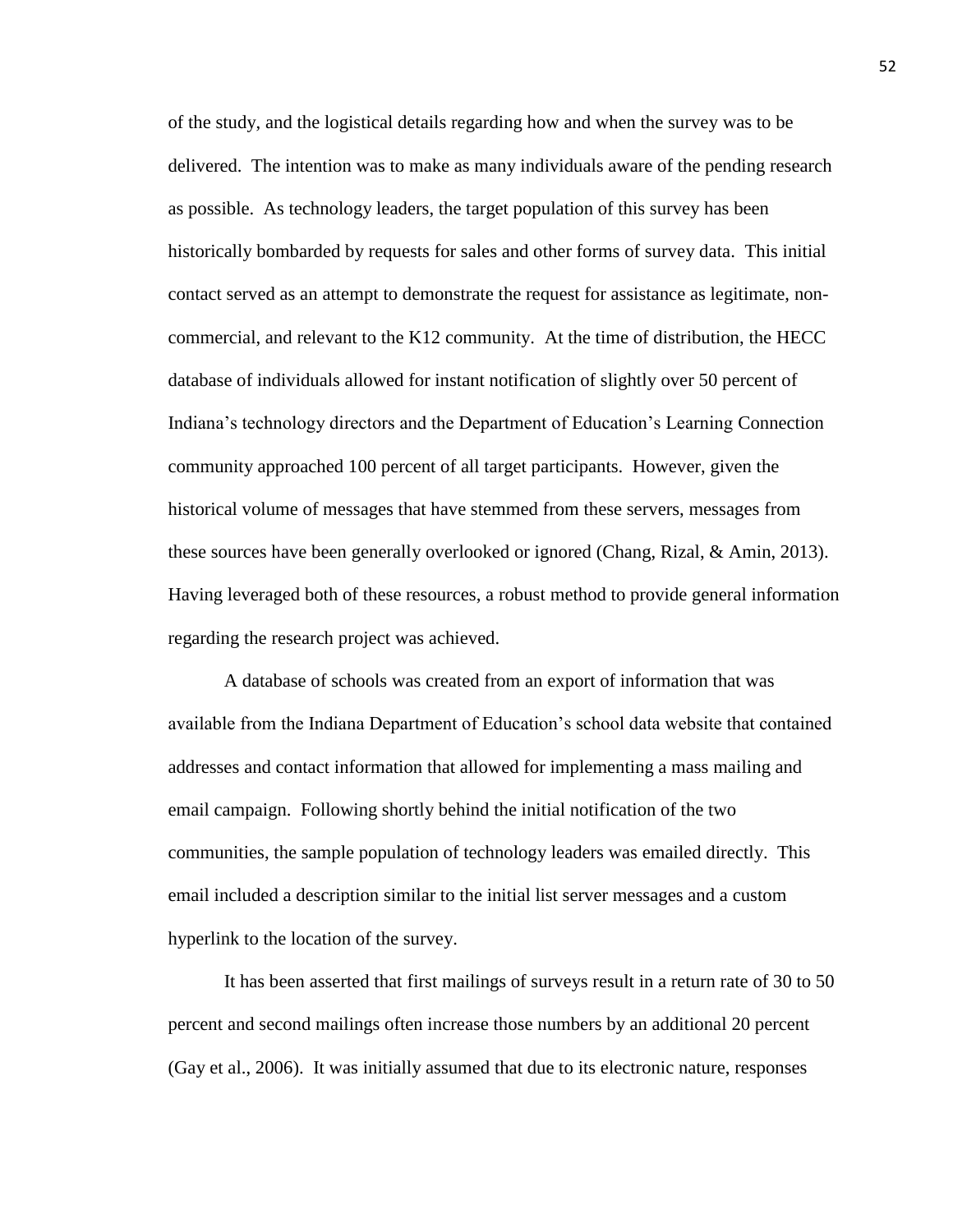from the direct email campaign would have been below those suggested rates of return. As such a 20 percent return rate on first contact attempts was predicted to produce roughly 59 completed responses, which would have been well short of the minimum goal of 73 to produce a confidence interval of  $\pm$ /-10%. As a result, a second set of email notifications and reminders were planned to be sent to the districts that failed to respond to the request for information. It was assumed that these numbers would have been comparable to a second mailing and should have increased the response rate by an additional 20%. That would have produced an additional 47 possible responses bringing the total number of responses to 106. At this point, enough responses should have been collected to satisfy a number necessary to produce  $a +/-10\%$  confidence interval.

Following the initial email, 83 responses were obtained. The follow-up email produced an additional 55 responses bringing the total responses to 138. This number was believed to be substantial enough to represent the entire population of technology directors. As such, the use of distribution methods beyond electronic methods was not required.

#### **Data Analysis**

To begin the review of survey results, parametric statistical techniques were employed to explore the results as the data collected by the survey was based upon an interval scale. Initially, an analysis of the mean and standard deviation for each item was calculated. These basic statistical items provided the information necessary to begin a review of the questions on a variable by variable (question by question) basis. Additionally, this information provided for a base to begin reviewing the data and discovering additional trends and paths to explore further. After reviewing each of the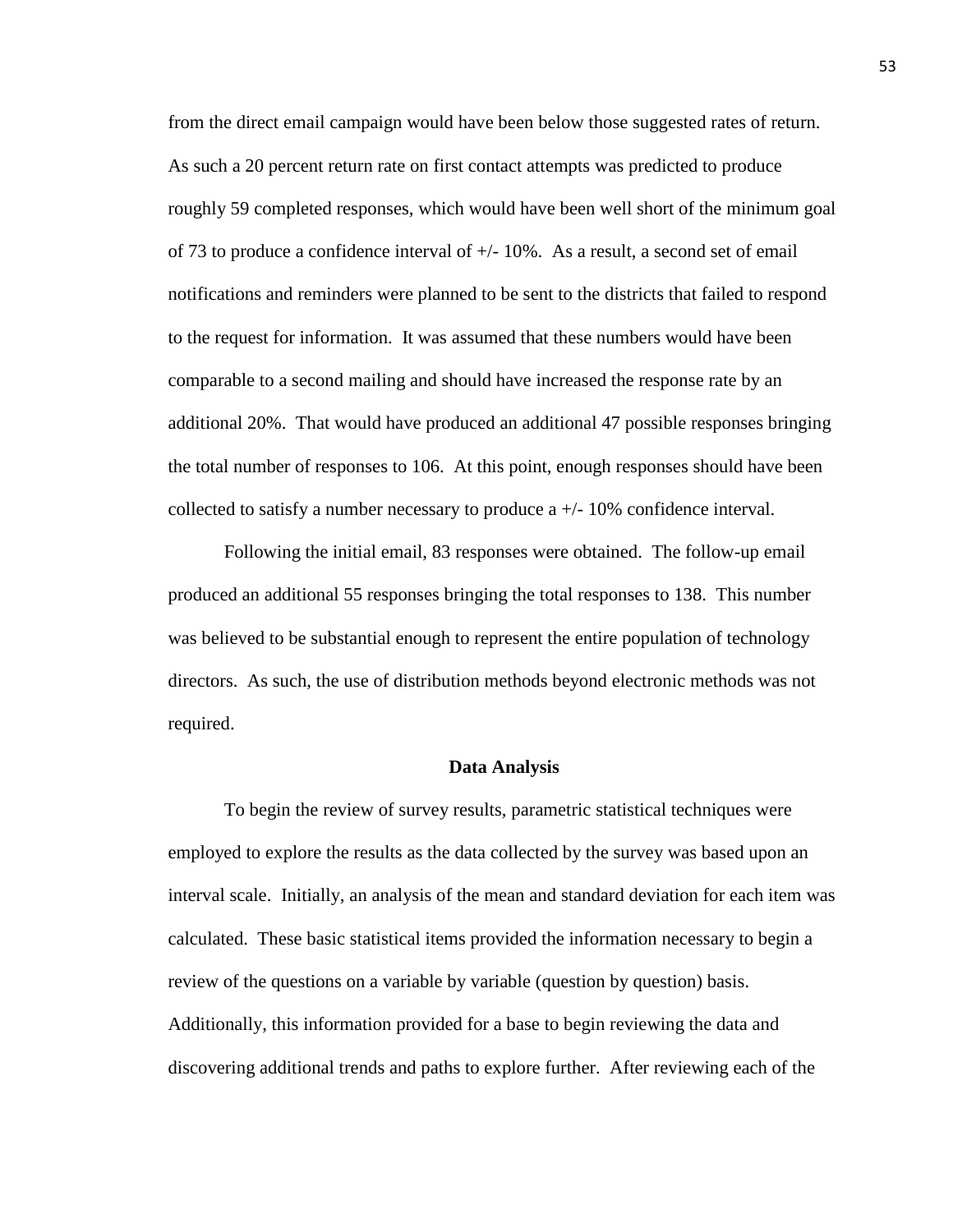variables independently, it was determined that the only re-coding that was necessary was to modify the breakdown of school corporation size from three to four groups. Many of these results were examined using simple frequency distributions that visually displayed the set of categories and the number of cases in each category. Additionally, the visual review of this data was extended to include percent distributions of each category.

Once the initial analysis was conducted, additional analysis was processed to further explore possible relationships between the reported corporation enrollment and the responses to the battery of questions contained in questions three, four, and five. To accomplish this, an additional data field was coded within SPSS that grouped the responses into four categories, very small, small, medium, and large depending upon the reported corporation enrollment. This allowed for the comparing of means by way of a one way ANOVA process. Once items of significance were detected, the Sheffe' Post Ad Hoc test was implemented to determine the statistical significance between the likely unequal group sizes. This was possible for the items contained within questions three, four, and five on the survey instrument as they were presented as ordinals all with congruent scales of measurement.

Leveraging these methods afforded a simplistic, straightforward method to examine the independent variables in a single and combined format to better understand the information presented. It was believed that such information would serve to assist those purchasing mobile technologies for the K12 environment to make more informed decisions regarding the factors which they may, or may not, be cognizant.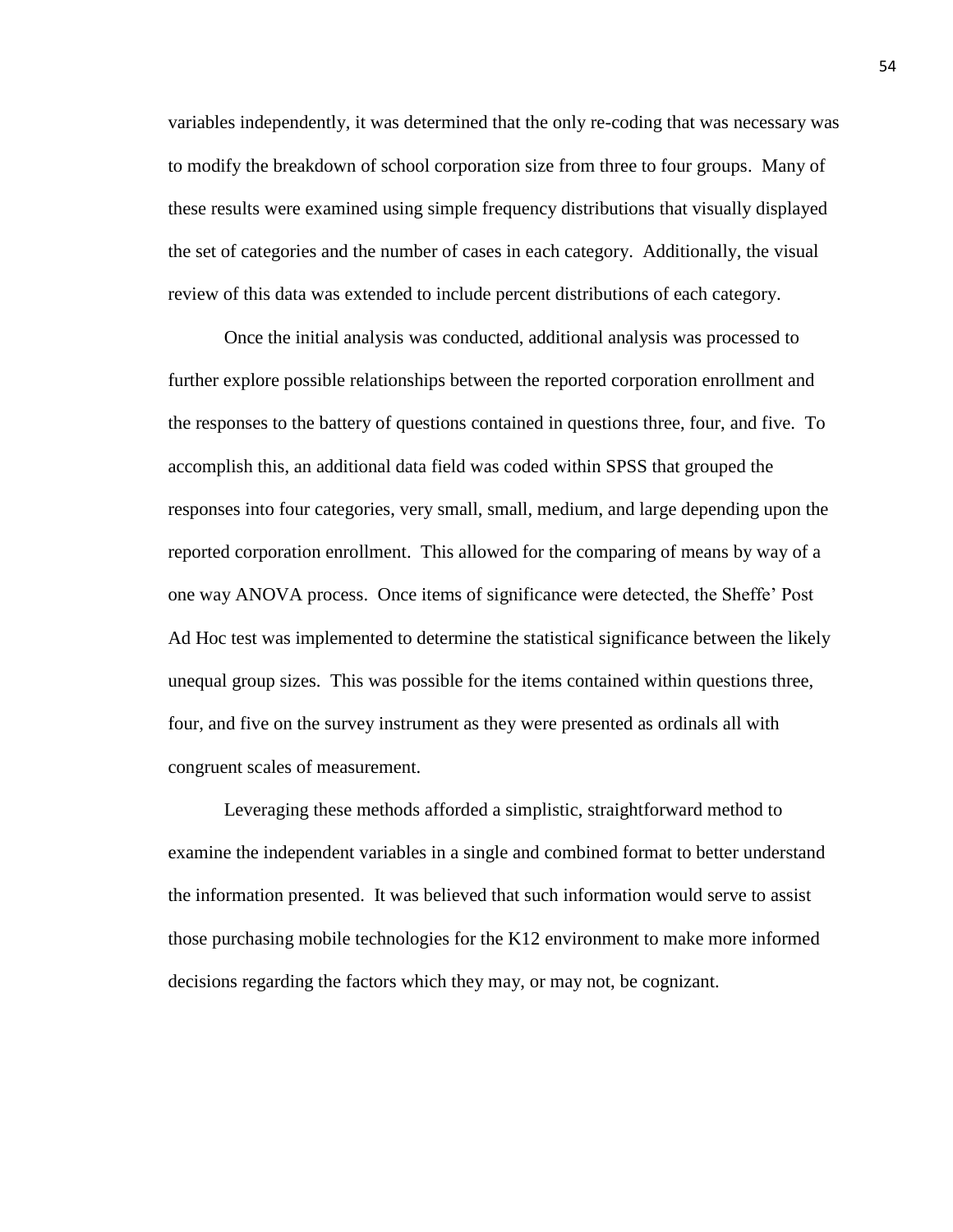# **Limitations**

The independent variables examined within this study are highly dependent upon the work done by the expert panel in designing the survey instrument. While every effort was made to include all conceivable possibilities, the need for brevity within the survey mandated the need to truncate the original list in favor of those believed to be the most influential in the purchasing process.

The responding population is also a limitation of this study. While effort was made to include all 292 district-level K12 educational technology leaders, it was simply not possible to achieve responses from the entire population. As such, the results, while within the prescribed level of statistical confidence, are not representative of every voice within the research's target sample population.

#### **Summary**

In this chapter the design of the study was discussed including the introduction of the study and a description of the quantitative nature of the research. The methods for data collection were introduced and the sample population being targeted by the survey instrument was described including the introduction of the dependent and independent variables associated with this study. A detailed description documenting the creation of the survey instrument and the methods utilized for providing for reliability and validity testing were also documented. Lastly, a discussion of the data analysis methods to be utilized was presented detailing methods to display the resulting data findings.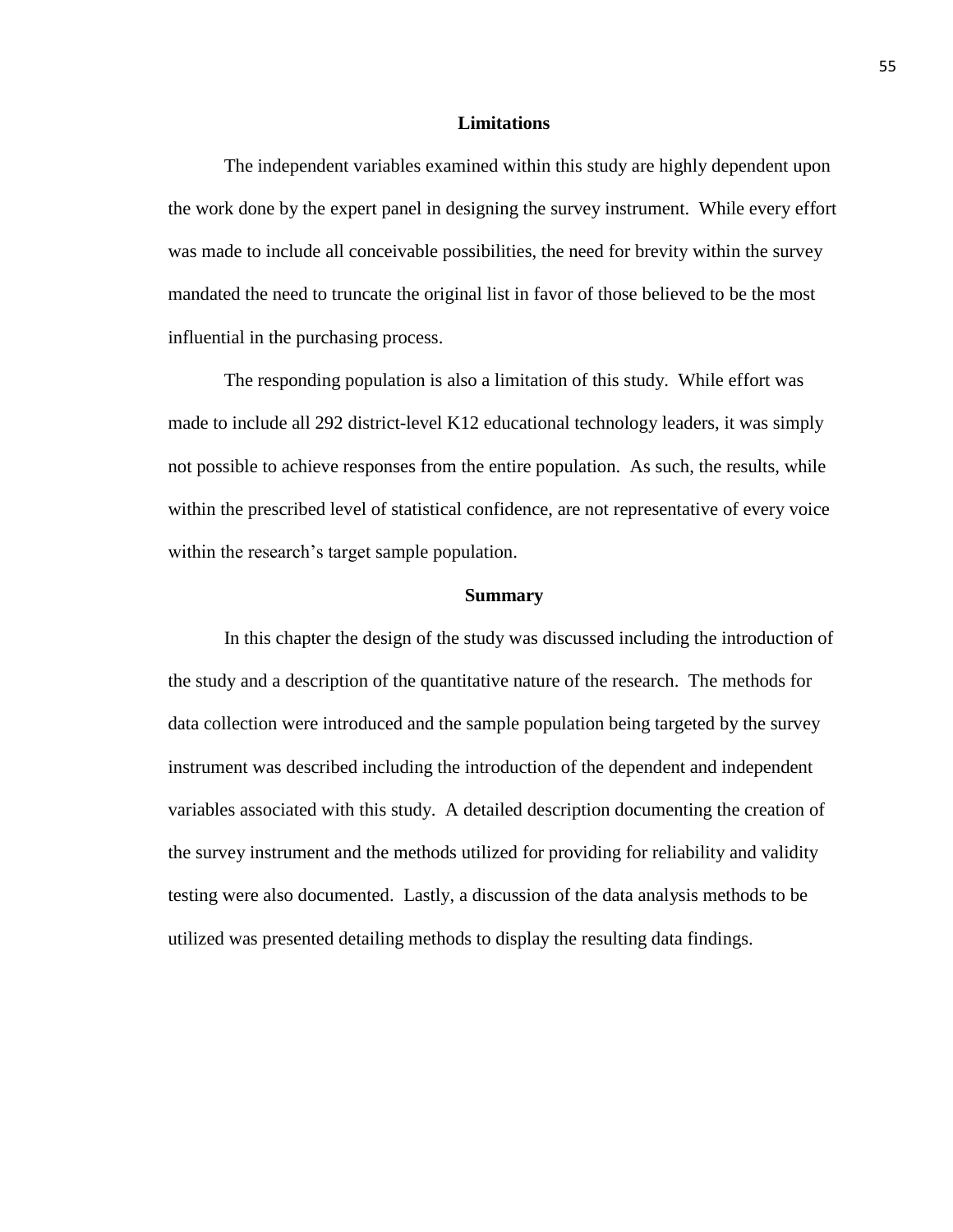#### Chapter 4-Presentation and Analysis of Data

# **Overview**

This chapter provides a detailed review regarding the intent and purpose of this study. Additionally, the results of both the test-retest reliability testing of the survey instrument are detailed. The results of the survey are analyzed in regards to the social/political influences, perceived educational benefits, and hardware preferences as reflected by the survey responses. Additionally, these areas are reexamined based upon corporation size. Lastly, other findings are discussed.

# **Purpose of Study**

The purpose of this study was to explore the social/political pressures, educational potential and hardware preferences of tablet computing devices which have influenced public school officials to purchase such devices. This study explored these factors and compared them with corporation student enrollment in an attempt to expose trends from the resulting data. The intent of this analysis was to provide a better understanding of the influences leading to the purchase of tablet devices and provide this information to assist with future purchases of such mobile technologies.

# **Results of Survey Reliability Testing**

To illustrate the reliability of the survey instrument created for use with this study, a test-retest methodology was utilized. Instead of utilizing the expert group who created the instrument, a collection of their technology assistants were utilized as subjects to perform the reliability testing. This set of individuals each have first-hand experiences regarding the perceived pressures and benefits of tablet technologies which were being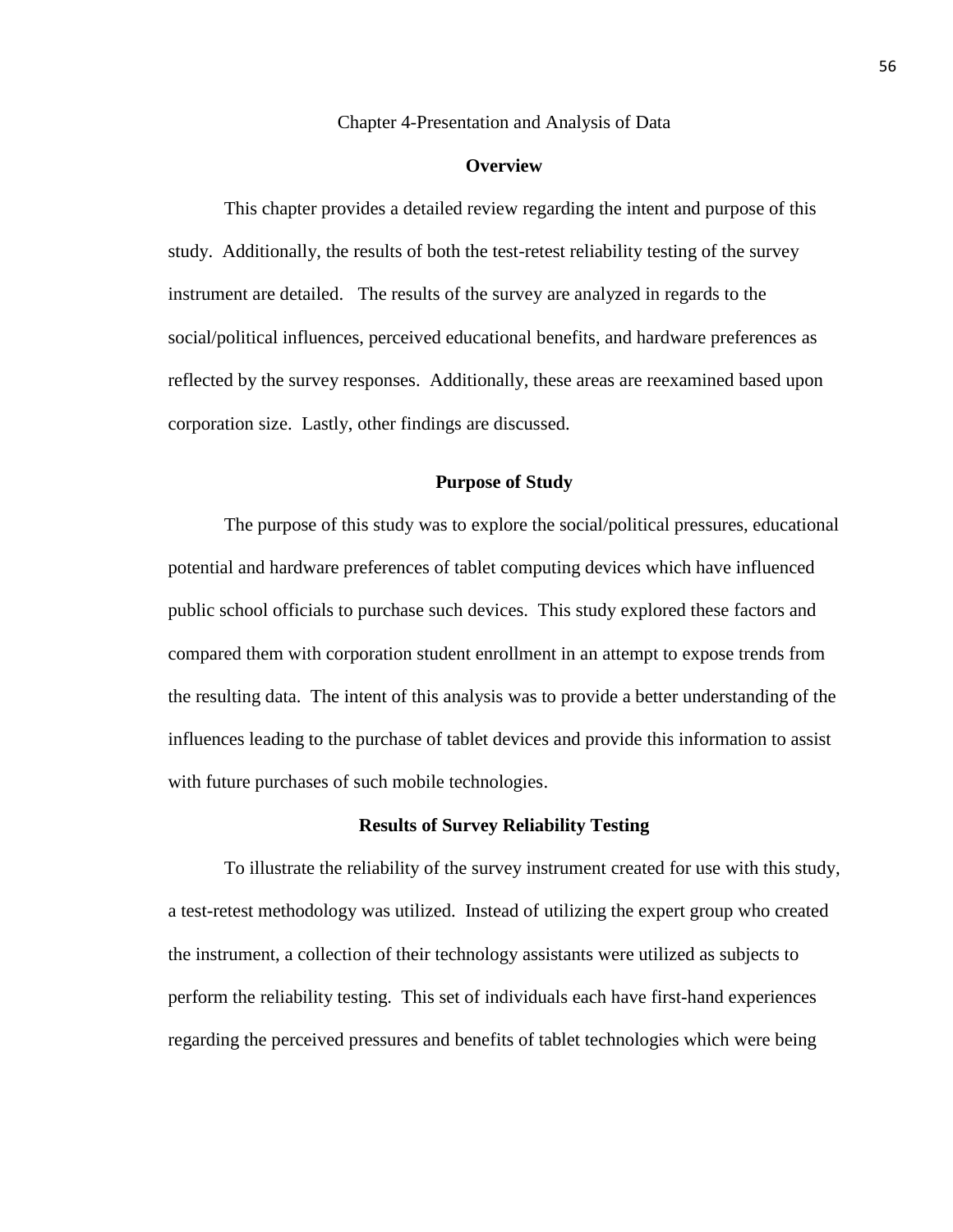measured by the survey instrument. Additionally, these subjects also perceive similar influences as their supervising counterparts. Leveraging these individuals held two distinct advantages. First, they were locally available allowing for a rapid return of the results and data. Second, leveraging this population allowed for the instrument to be tested for reliability without exposing it to the limited population in which it was intended. Given that there were a total of 292 school districts available to study and that the return rates were expected to be low, preserving as much of this population for study was of paramount importance. Removing ten local participants who were assured to provide responses was not in the best interest of the study.

A group of ten such educational technology workers from local districts completed the survey and four days later completed an identical survey. The results of all surveys were then grouped and then compared item by item using the Pearson r method of correlation. Table 3 holds the results of the initial analysis.

| Question                | r    | Question      | r    |
|-------------------------|------|---------------|------|
| <b>Corporation Size</b> | 1.00 | Question 4.11 | 0.67 |
| <b>USF Discount</b>     | 1.00 | Question 4.12 | 0.89 |
| Question 3.1            | 0.97 | Question 4.13 | 0.69 |
| Question 3.2            | 1.00 | Question 4.14 | 1.00 |
| Question 3.3            | 0.97 | Question 4.15 | 0.73 |
| Question 3.4            | 0.93 | Question 4.16 | 0.61 |
| Question 3.5            | 0.80 | Question 4.17 | 0.80 |
| Question 3.6            | 0.96 | Question 4.18 | 0.94 |
| Question 3.7            | 0.89 | Question 5.1  | 0.97 |
| Question 3.8            | 0.96 | Question 5.2  | 0.87 |
| Question 3.9            | 0.92 | Question 5.3  | 0.93 |
| Question 3.10           | 0.96 | Question 6.1  | 0.93 |
| Question 4.1            | 0.90 | Question 6.2  | 0.89 |
| Question 4.2            | 0.80 | Question 6.3  | 0.59 |
| Question 4.3            | 0.87 | Question 6.4  | 1.00 |

Table 3 *Full listing of instrument questions and associated Pearson r correlations*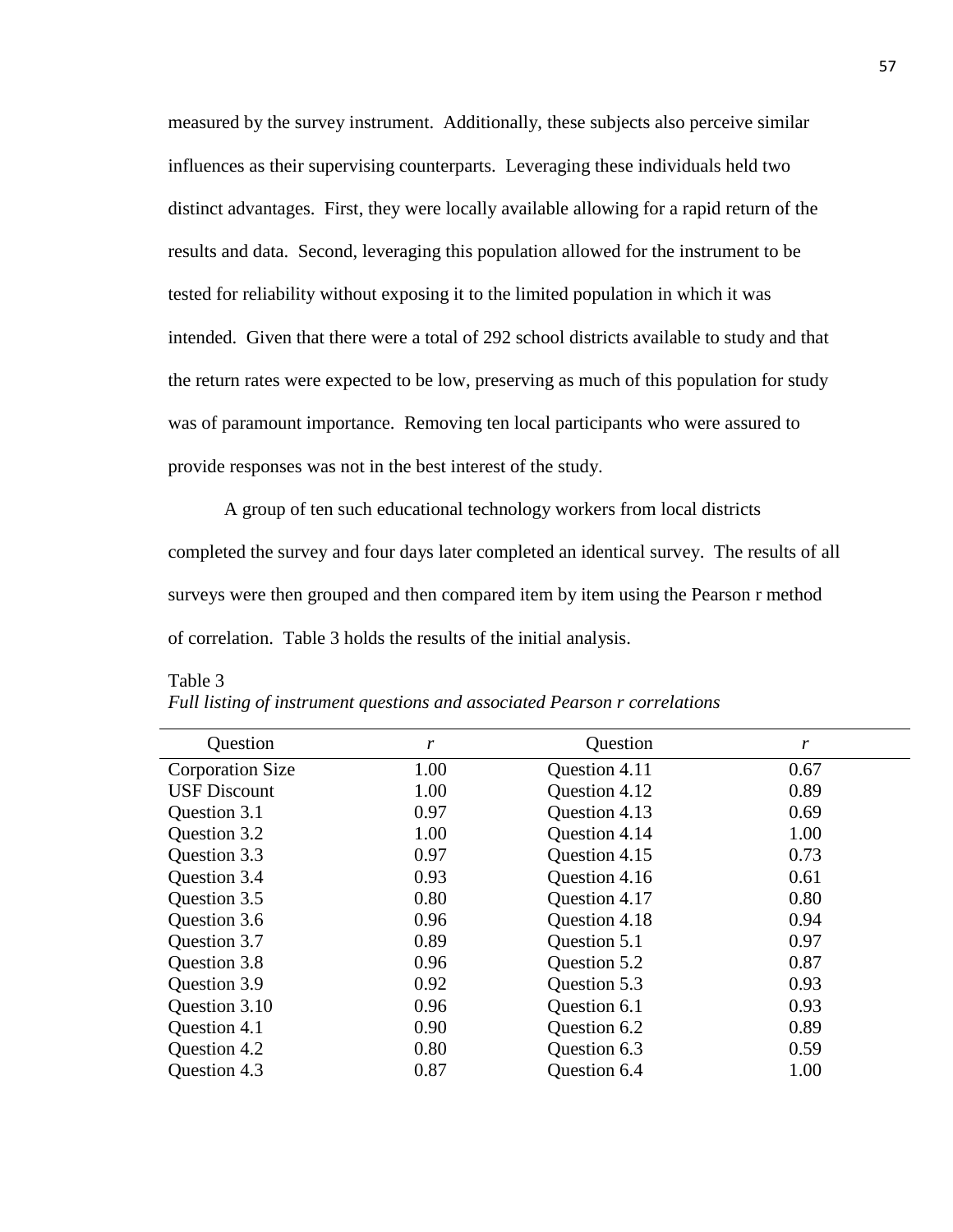| 0.97 |
|------|
| 0.67 |
| 0.20 |
| 0.50 |
| 0.98 |
| 0.59 |
| 0.81 |
|      |

While most items displayed very strong test-retest correlations, five items did not yield the anticipated results regarding reliability. Regarding these, questions 4.16, 6.3, and 6.9 each were impacted by a single outlier from one single respondent who appeared to completely reverse their answers from the first to the second survey. Removal of these perceived anomalies allowed each of these questions to produce strong statistical correlations (.80, .71 and .89 respectively).

The final items of question 6, items 8 through 11, were found to be erroneously labeled showing memory size of a device in MB instead of the intended GB. This appeared to cause issues with the reliability of these items. However, despite this issue, the items still produced fairly consistent results. Given the small sample size of this test  $(n=10)$ , this trial run of the survey was very sensitive to singleton responses which caused the Pearson r values to be out of the range of the desired correlations between the items. To help address the issue and provide for stronger results, questions 6.7 and 6.8 were combined, eliminating one choice for storage size. Additionally, this provided for consistency between the phrasing of the two surviving questions and helped shorten the survey lowering the likelihood of respondent fatigue. However, given the means of the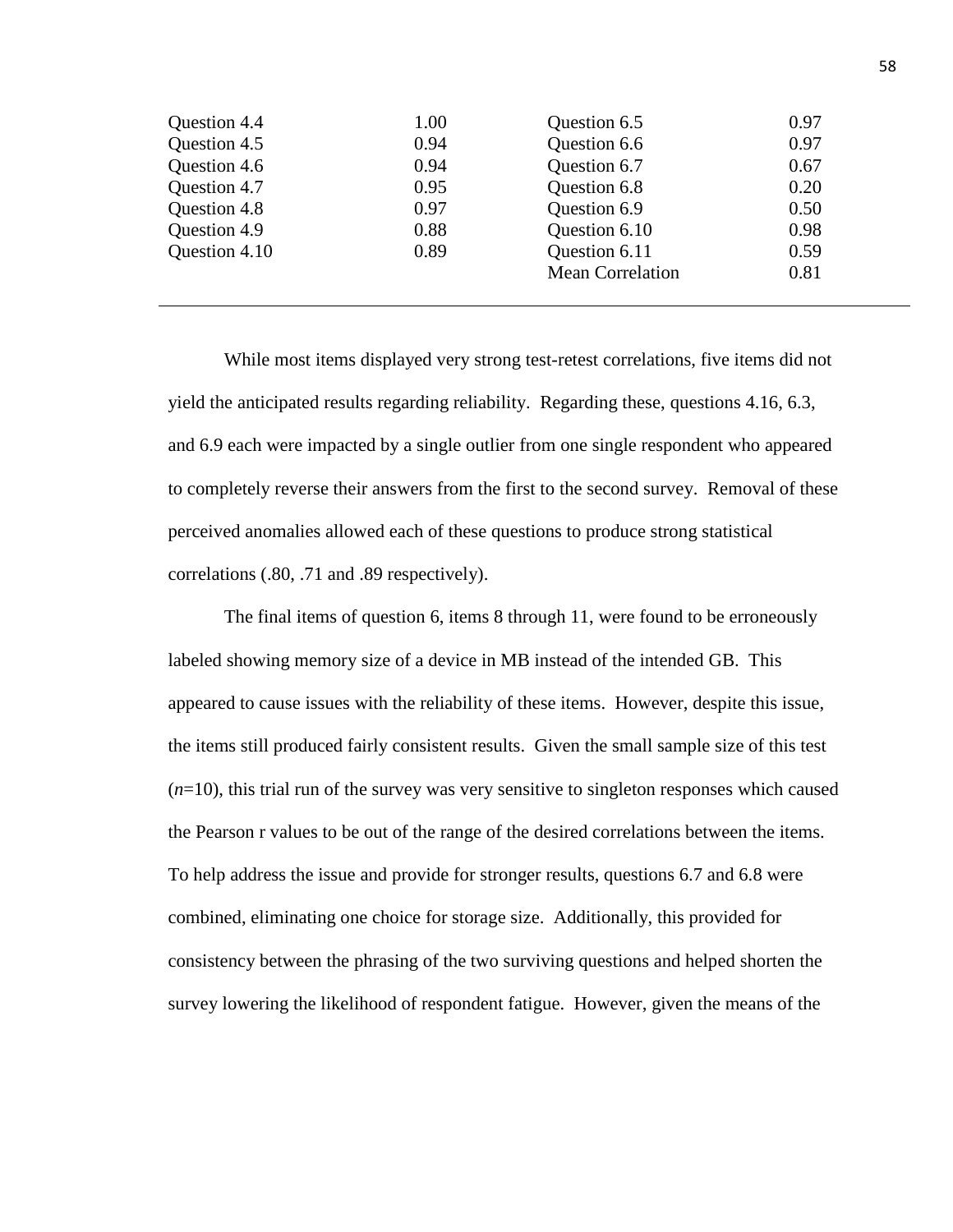data were very consistent and the strong overall correlation average of (0.88) it was determined that the instrument was capable of providing consistent, reliable responses.

#### **Results of Survey Responses**

The survey produced a total of 138 completed responses. This data was subsequently entered into SPSS and a frequency analysis was conducted on each group of questions based upon the three areas listed within the null hypotheses (social/political pressures, educational potential, and hardware preferences). It is important to note that four of the respondents did not provide a total district student enrollment and were omitted when corporation size analyses were completed leaving summative totals of 134 participants.

#### **Method for Data Analysis**

To review and process the survey data, each item was examined in terms of mean, standard deviation, and skew. This allowed for a visual representation of each individual question and allowed for the determination of whether it was being positively or negatively skewed. Based on the construction of the survey items, being positively skewed indicates that respondent responses indicate that the item in the question was not a pressure (or factor) which they encountered regarding tablet technologies. Conversely, a negative skew of responses indicates that the item in the question was a pressure (or factor) which they encountered regarding tablet technologies. Understanding that these *z* scores can be compared against values that would be produced simply by chance, a *z* score was calculated (dividing the measure of skewness by the standard error of skewness) in order to assist with the acceptance or rejection of the null hypotheses. Known values for normal distribution indicate that a value (*z* score) greater than the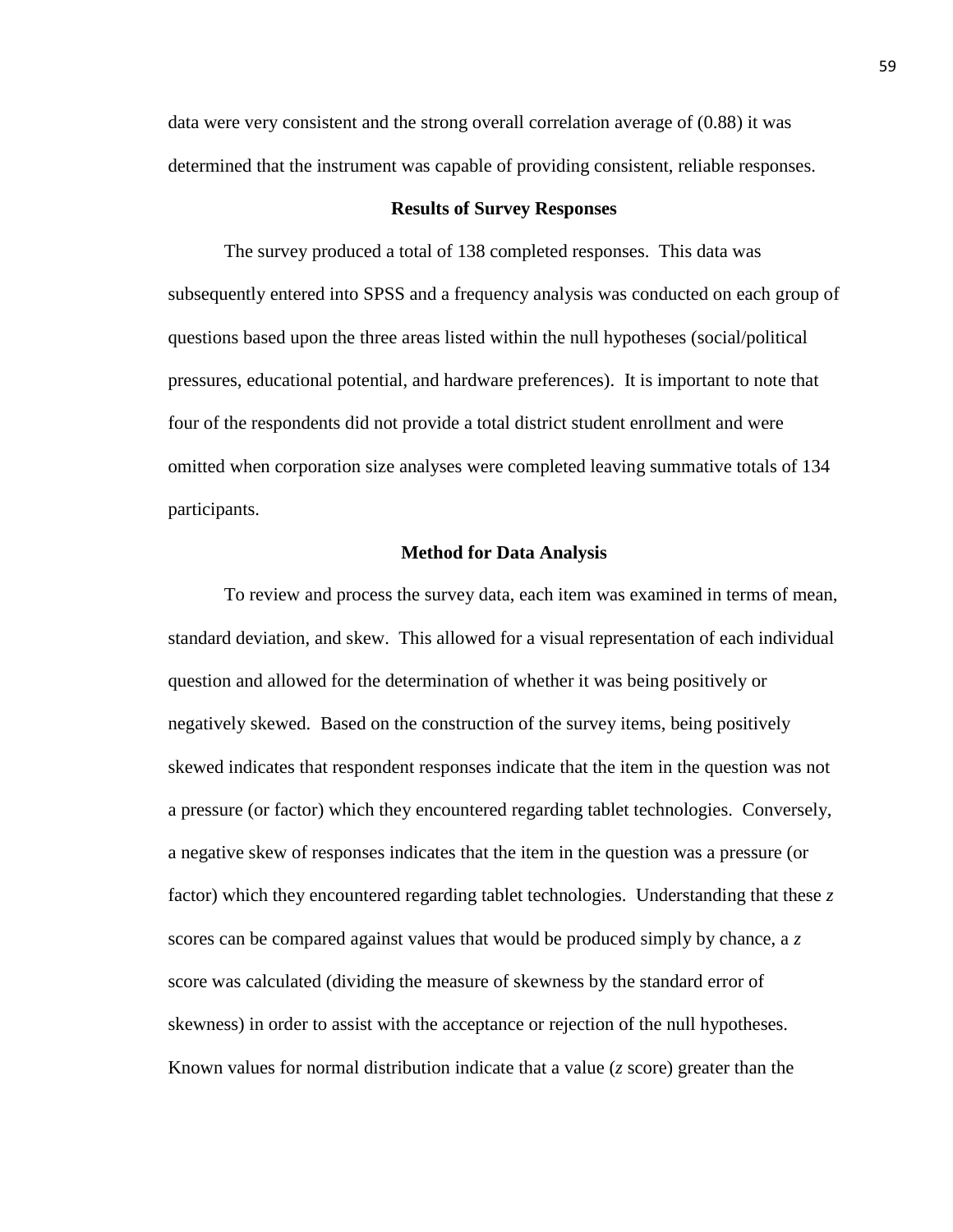absolute value of 1.96 is significant at  $p < .05$ . As such, this threshold was adopted as the threshold of significance to accept or reject the null hypotheses.

This methodology was then extended by coding an additional grouping field into the dataset based upon the corporation size. The additional coding allowed for corporations to be grouped into one of four groups consisting of schools reporting less than 1,500 students (very small), 1,500 to 2,999 students (small), 3,000 to 5,999 students (medium) and, lastly, a total student enrollment of 6,000 and over (large). Leveraging these groups, a comparison of the means was conducted using one way ANOVA. If statistical differences between the groups was found, a post-hoc analysis using the Scheffe' test was preformed due to the unequal sizes of the resulting group populations. The results from the ANOVA testing allowed for the null hypotheses to be accepted or rejected accordingly.

| Name              | Size Range     | n              |
|-------------------|----------------|----------------|
| No Reported Size  | N/A            | $\overline{4}$ |
| <b>Very Small</b> | < 1,500        | 50             |
| Small             | 1,500 to 2,999 | 36             |
| Medium            | 3,000 to 5,999 | 24             |
| Large             | 6,000 and over | 24             |
|                   |                |                |

Table 4 *Breakdown of reporting corporation populations*

# **Social/Political Pressures**

Reviewing these results, the survey did not determine any definitive source of pressure to purchase tablet devices. The results of the analysis of question 3, illustrated in Table 5, indicated that responses regarding parents as well as the influence of school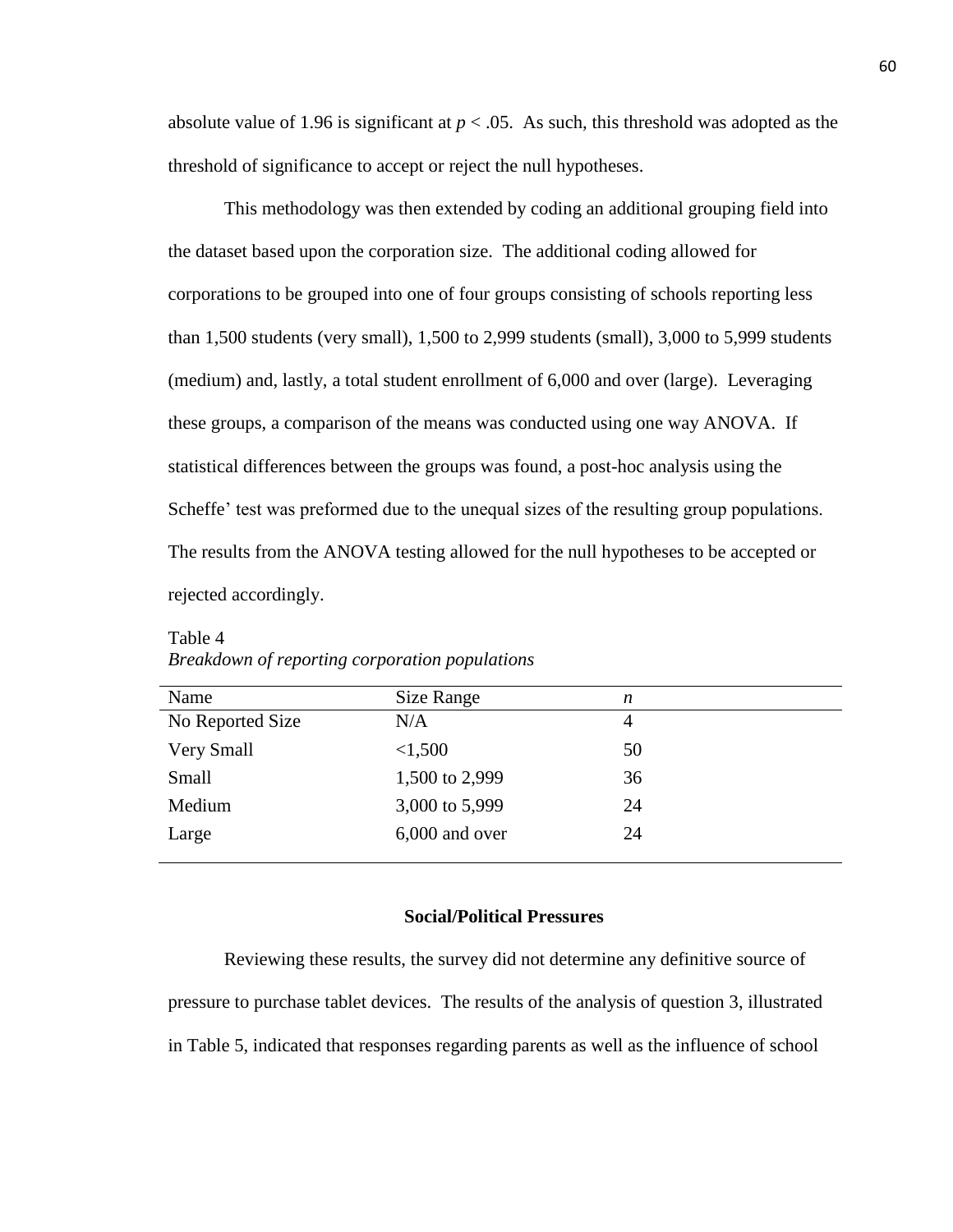board members were positively skewed. As such, these items achieved statistical significance as respondents felt that they were not influences on the decision to purchase tablet technologies. Additionally, the influence of students was positively skewed and approached statistical significance  $(z=1.90)$ . While other items did show measures of being negatively skewed, none of their associated *z* scores resulted in showing statistical significance. Of all the tested factors, pressure from building administrators was the closest to being demonstrated as a social/political factor of statistical significance with a *z*  score of -1.18. It is important to note that the Likert scale for this question presented respondents with six options including strongly disagree, disagree, somewhat disagree, somewhat agree, agree, and lastly strongly agree.

# Table 5

*Results of responses from all participants to question 3 regarding perceived pressures influencing tablet purchases displaying or approaching statistical significance*

| To what degree do you agree with<br>the following statements:                    | N   | M    | SE M       | <i>SD</i> | Sk   | SE Sk | Z.   |
|----------------------------------------------------------------------------------|-----|------|------------|-----------|------|-------|------|
| I perceived pressure from students to<br>implement tablet devices                | 138 | 3.01 | .12        | 1.44 .39  |      | 21    | 1.90 |
| I perceived pressure from parents to<br>implement tablet devices                 | 138 | 2.58 | $\Box$ .11 | 1.28      | .70  | 21    | 3.41 |
| I perceived pressure from school<br>board members to implement tablet<br>devices | 138 | 2.95 | 13         | 1.56      | - 59 | 21    | 2.84 |

Null Hypotheses One  $(H_0I)$  was formulated as follows: There is no significant difference between the attributes being cited as perceived pressure sources regarding the purchase of tablet technologies. Because three items tested achieved statistical significance, the research data supported the rejection of *H01*.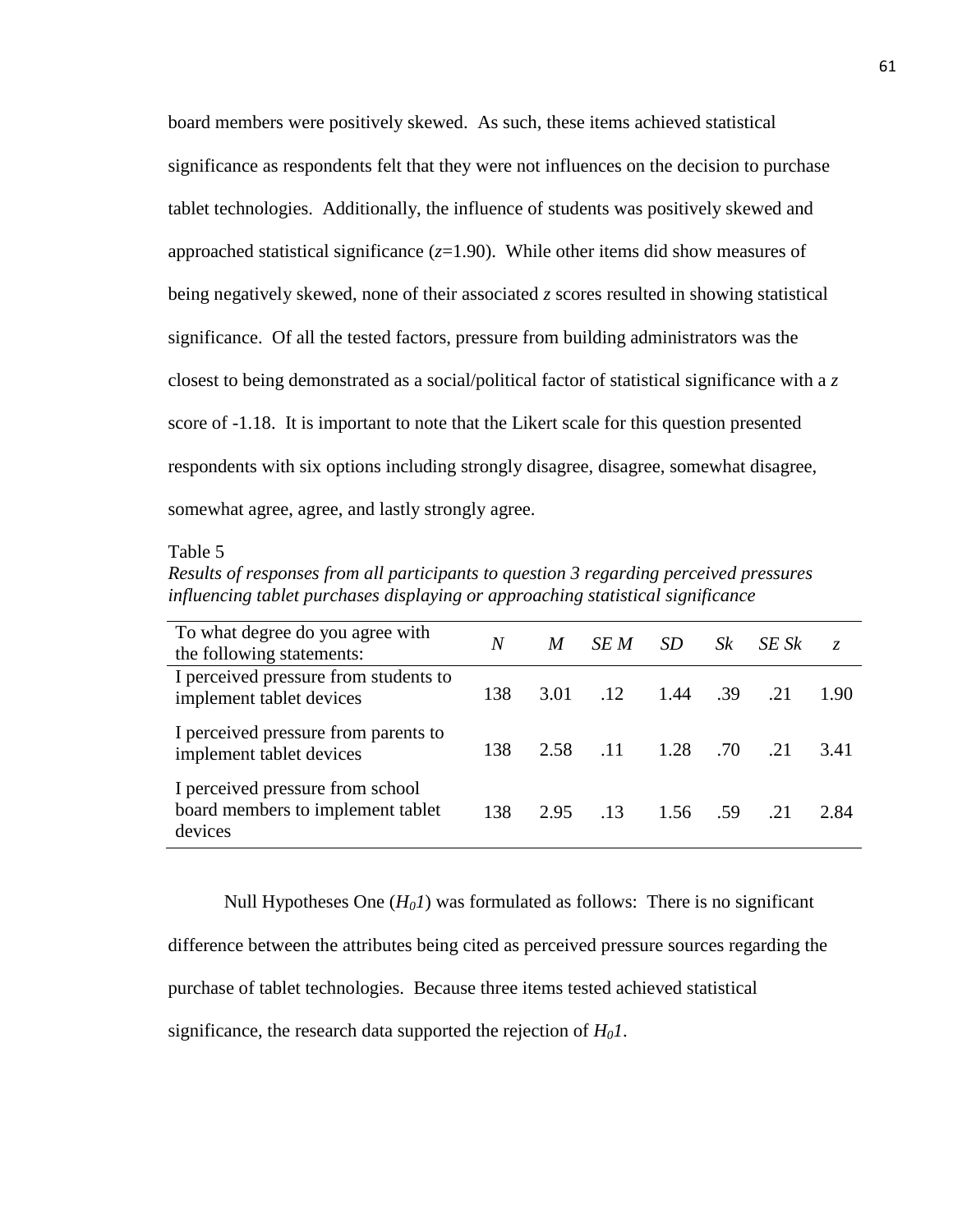The data received in response to question 3 (Social/Political Influences) was then examined based upon four groupings consisting of schools reporting less than 1,500 students (very small corporations), 1,500 to 2,999 students (small corporations), 3,000 to 5,999 students (medium corporations) and, lastly, a total student enrollment of 6,000 and over (large corporations). As indicated in Table 6, the ANOVA and Scheffe' post hoc tests revealed that there were statistically significant differences between groups in questions 3.7 and 3.10 when comparing responses using corporation size as an independent variable.

|                                                     |            |            |                      |      | 95%        |        |
|-----------------------------------------------------|------------|------------|----------------------|------|------------|--------|
|                                                     |            |            |                      |      | Confidence |        |
| To what degree do                                   |            |            | Mean                 |      | Interval   |        |
| you agree with the                                  |            |            | Difference           |      | Lower      | Upper  |
| following statements:                               |            |            | $(I-J)$              | SE   | Bound      | Bound  |
|                                                     | Very Small | Small      | $-0.89$              | 0.32 | $-1.80$    | .03    |
|                                                     |            | Medium     | $-0.36$              | 0.37 | $-1.41$    | .69    |
|                                                     |            | Large      | 0.46                 | 0.38 | $-.60$     | 1.53   |
|                                                     | Small      | Very Small | 0.89                 | 0.32 | $-.03$     | 1.80   |
| I perceived pressure                                |            | Medium     | 0.53                 | 0.39 | $-.58$     | 1.63   |
| from school board<br>members to<br>implement tablet |            | Large      | $1.35^*$             | 0.40 | .23        | 2.47   |
|                                                     | Medium     | Very Small | 0.36                 | 0.37 | $-.69$     | 1.41   |
|                                                     |            | Small      | $-0.53$              | 0.39 | $-1.63$    | .58    |
| devices                                             |            | Large      | 0.82                 | 0.43 | $-.41$     | 2.06   |
|                                                     | Large      | Very Small | $-0.46$              | 0.38 | $-1.53$    | .60    |
|                                                     |            | Small      | $-1.35$ <sup>*</sup> | 0.40 | $-2.47$    | $-.23$ |
|                                                     |            | Medium     | $-0.82$              | 0.43 | $-2.06$    | .41    |
|                                                     |            |            |                      |      |            |        |
|                                                     | Very Small | Small      | $-1.03$ <sup>*</sup> | 0.34 | $-2.00$    | $-.05$ |
|                                                     |            | Medium     | 0.21                 | 0.39 | $-.90$     | 1.32   |
| I perceived pressure                                |            | Large      | 0.46                 | 0.40 | $-.67$     | 1.59   |
| from my                                             | Small      | Very Small | $1.03^*$             | 0.34 | .05        | 2.00   |
| superintendent to                                   |            | Medium     | $1.24$ <sup>*</sup>  | 0.42 | .06        | 2.41   |
| implement tablet                                    |            | Large      | $1.49*$              | 0.42 | .30        | 2.68   |
| devices                                             | Medium     | Very Small | $-0.21$              | 0.39 | $-1.32$    | .90    |
|                                                     |            | Small      | $-1.24$ <sup>*</sup> | 0.42 | $-2.41$    | $-.06$ |

*Scheffé post hoc criterion for significance based upon corporation size*

Table 6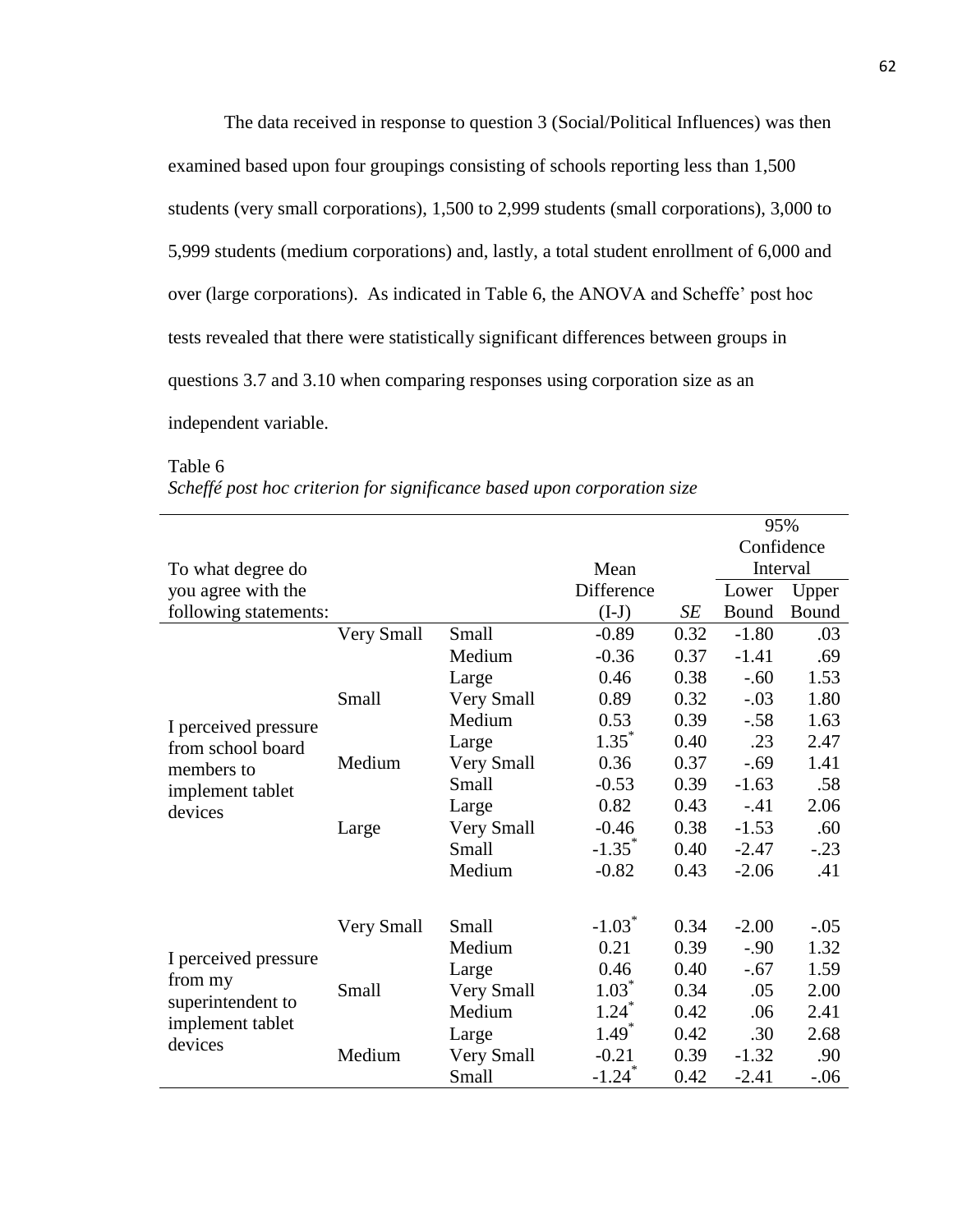|       | Large      | 0.25                 | 0.46 | $-1.06$ | 1.56   |
|-------|------------|----------------------|------|---------|--------|
| Large | Very Small | $-0.46$              | 0.40 | $-1.59$ | .67    |
|       | Small      | $-1.49$ <sup>*</sup> | 0.42 | $-2.68$ | $-.30$ |
|       | Medium     | $-0.25$              | 0.46 | $-1.56$ | 1.06   |
|       |            |                      |      |         |        |

 $*$  *p* <0.05

Null Hypotheses Two  $(H<sub>0</sub>2)$  was formulated as follows: There is no significant difference between the attributes being cited as perceived pressure sources regarding purchase of tablet technologies when compared to corporation enrollment size. Because three of the items tested achieved statistical significance, the research data supported the rejection of  $H<sub>0</sub>2$ .

# **Perceived Educational Potential**

The contents of question 4 explored the perceived educational benefits of tablet devices as viewed by educational decision makers. A review of the results exposed 11 items of statistical significance with 10 of those providing for negative skew and one being positively skewed indicating that it is statistically illustrated to not be an educational benefit as viewed by information technology professionals. The results of this data are summarized in Table 7. Among the 10 items perceived to be benefits were:

- Improvement to classroom instruction
- Increase in differentiation of instruction
- Lowered printing costs
- Improvement of teacher-student communication
- Enhanced student collaboration
- Better student classroom involvement
- Positive public response to the technologies
- Essential to the adoption of digital textbooks
- Enhancement of student learning outside of school hours
- Devices are well suited to consume media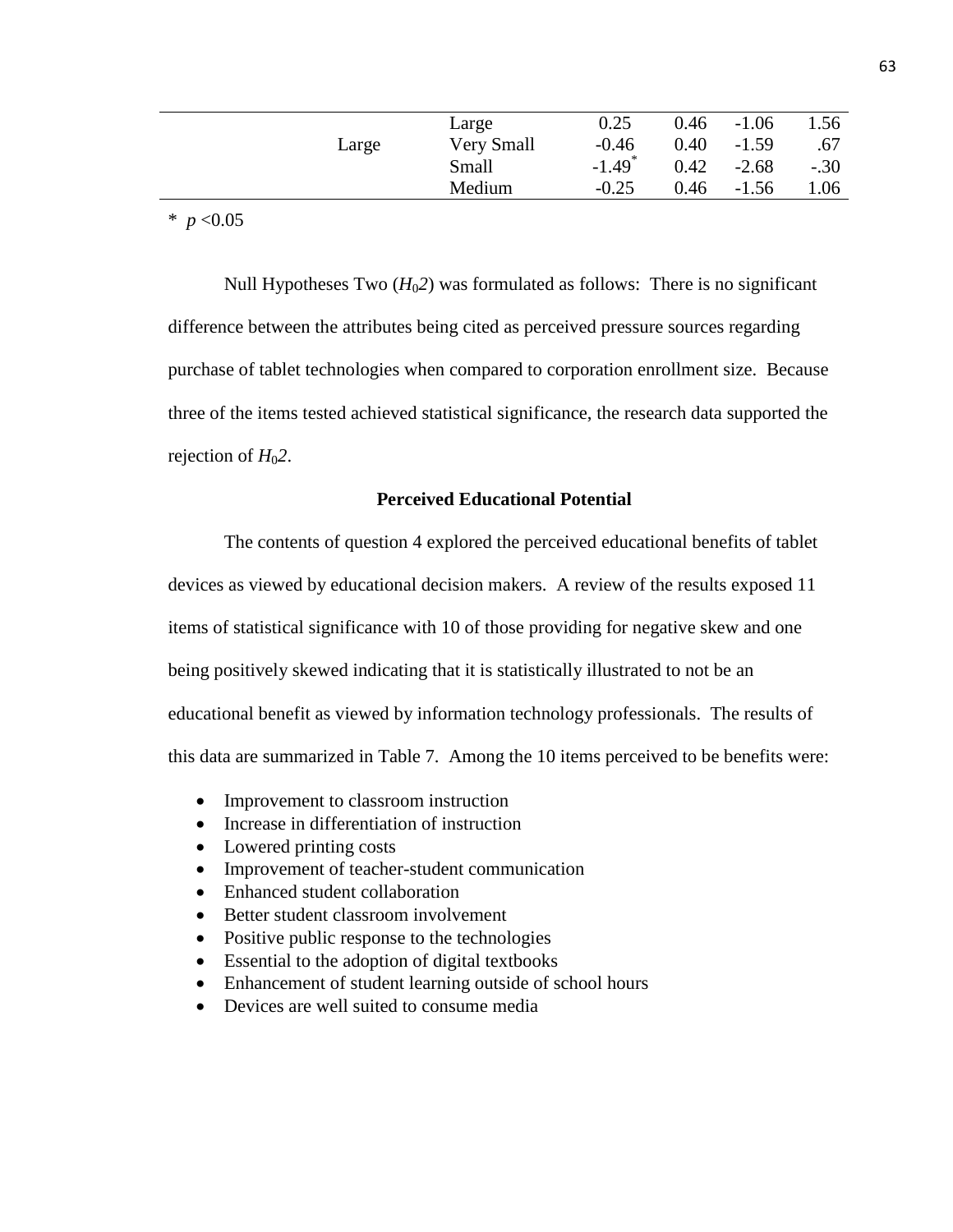# Table 7

*Results of all responses to question 4 perceived educational benefits influencing tablet purchases displaying statistical significance*

| To what degree do you agree<br>with the following statement:                                                                                                 | $\boldsymbol{N}$ | $\boldsymbol{M}$ | SE M | SD   | $S_k$       | SE<br>Sk | Z,      |
|--------------------------------------------------------------------------------------------------------------------------------------------------------------|------------------|------------------|------|------|-------------|----------|---------|
| Tablet technologies improve<br>classroom instruction                                                                                                         | 138              | 4.17             | .09  | 1.00 | $-.43$      | .21      | $-2.09$ |
| Tablet technologies increase the<br>differentiation of instruction                                                                                           | 138              | 4.50             | .10  | 1.12 | $-.64$ .21  |          | $-3.10$ |
| Implementing tablet<br>technologies lowers printing<br>costs                                                                                                 | 138              | 4.07             | .11  | 1.30 | $-.46$ .21  |          | $-2.25$ |
| Implementing tablet<br>technologies improves teacher-<br>student communication                                                                               | 138              | 4.17             | .10  | 1.16 | $-.42$ .21  |          | $-2.02$ |
| Implementing tablet<br>technologies improves student<br>collaboration                                                                                        | 138              | 4.45             | .10  | 1.17 | $-.80$      | .21      | $-3.89$ |
| Implementing tablet<br>technologies increases student<br>involvement in classroom<br>activities                                                              | 138              | 4.50             | .09  | 1.10 | $-.80$      | .21      | $-3.86$ |
| Implementing tablet<br>technologies lowers district<br>expenditures on technology                                                                            | 138              | 2.51             | .12  | 1.36 | .86         | .21      | 4.18    |
| Tablet technologies receive<br>positive public responses                                                                                                     | 138              | 4.14             | .09  | 1.00 | $-.87$      | .21      | $-4.23$ |
| Tablet technologies are<br>essential to the adoption of<br>digital textbooks                                                                                 | 138              | 3.96             | .12  | 1.40 | $-.42$      | .21      | $-2.04$ |
| Tablet technologies increase<br>student learning outside of<br>school hours                                                                                  | 138              | 4.05             | .10  | 1.17 | $-.62$ .21  |          | $-3.02$ |
| Tablet technologies are well<br>suited to student tasks regarding<br>the viewing of media and basic<br>research (examples: watching<br>videos, web browsing) | 138              | 4.73             | .10  | 1.12 | $-1.33$ .21 |          | $-6.45$ |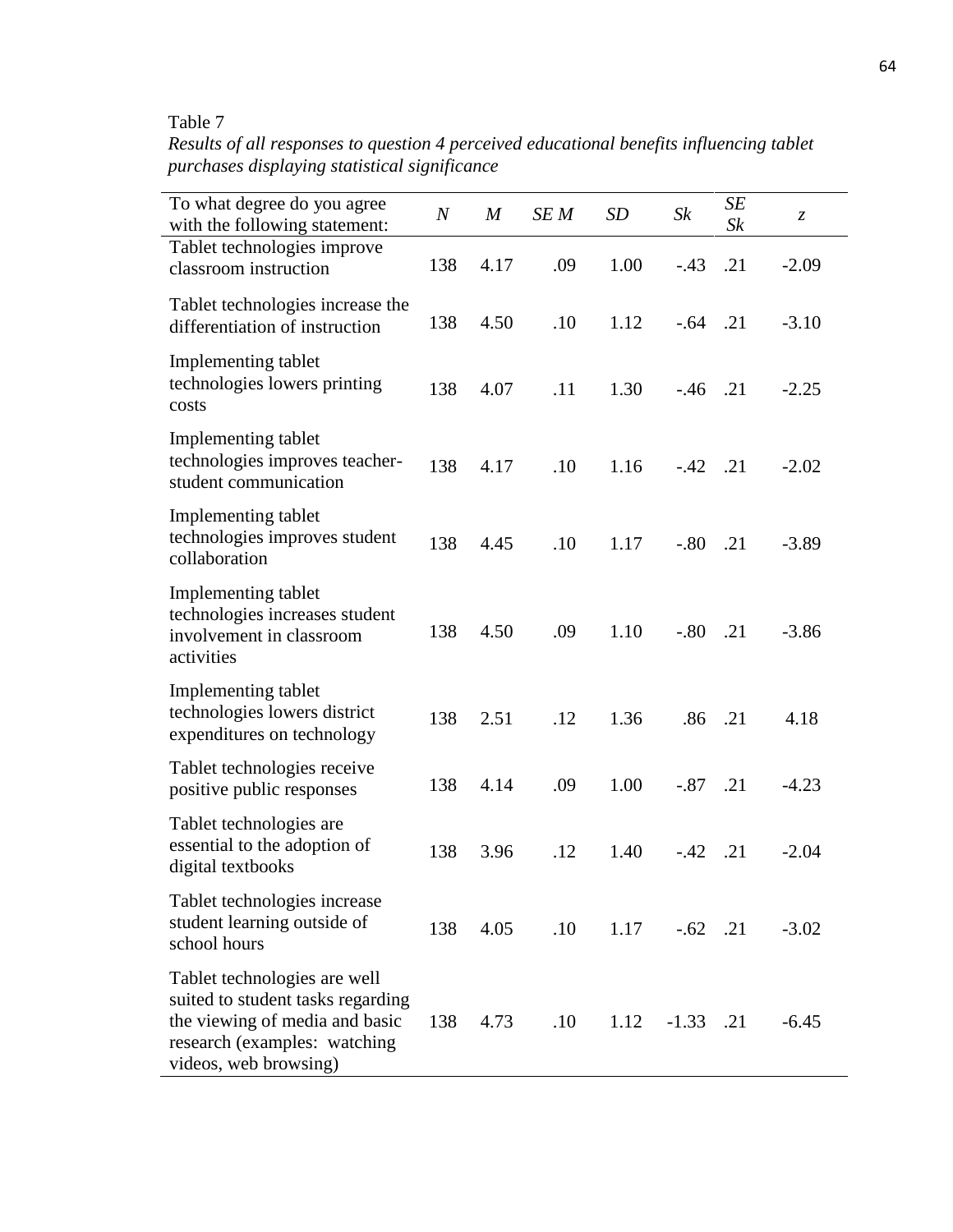Null Hypotheses Three  $(H_03)$  was formulated as follows: There is no significant difference between the attributes listed as educational reasons being cited as the benefits of tablet technologies. Because nine of the items tested achieved statistical significance, the research data supported the rejection of  $H_03$ .

The data received in response to question 4 (perceived educational benefits) was then examined based upon four groupings consisting of schools reporting less than 1,500 students (very small corporations), 1,500 to 2,999 students (small corporations), 3,000 to 5,999 students (medium corporations) and, lastly, a total student enrollment of 6,000 and over (large corporations). Processing ANOVA tests on the results did not return any items of statistical significance. As such, the Scheffe' post hoc tests were unnecessary as there was no statistical significances found between the four groups.

Null Hypotheses Four  $(H_0A)$  was formulated as follows: There is no significant difference between the attributes listed as educational reasons being cited as the benefits of tablet technologies when compared to corporation enrollment size. Because no items tested displayed statistical significance, the research data supported the acceptance of *H*<sup>0</sup>*4*.

## **Hardware Preferences**

The contents of questions 5 and 6 explored the hardware preferences of educational technology decision makers when selecting tablet devices. Reviewing results from all 138 respondents exposed eight items of statistical significance with six of those providing for negative skew indicating a preference for hardware which are all detailed in Table 8. Additionally, two were positively skewed statistically showing these items to not be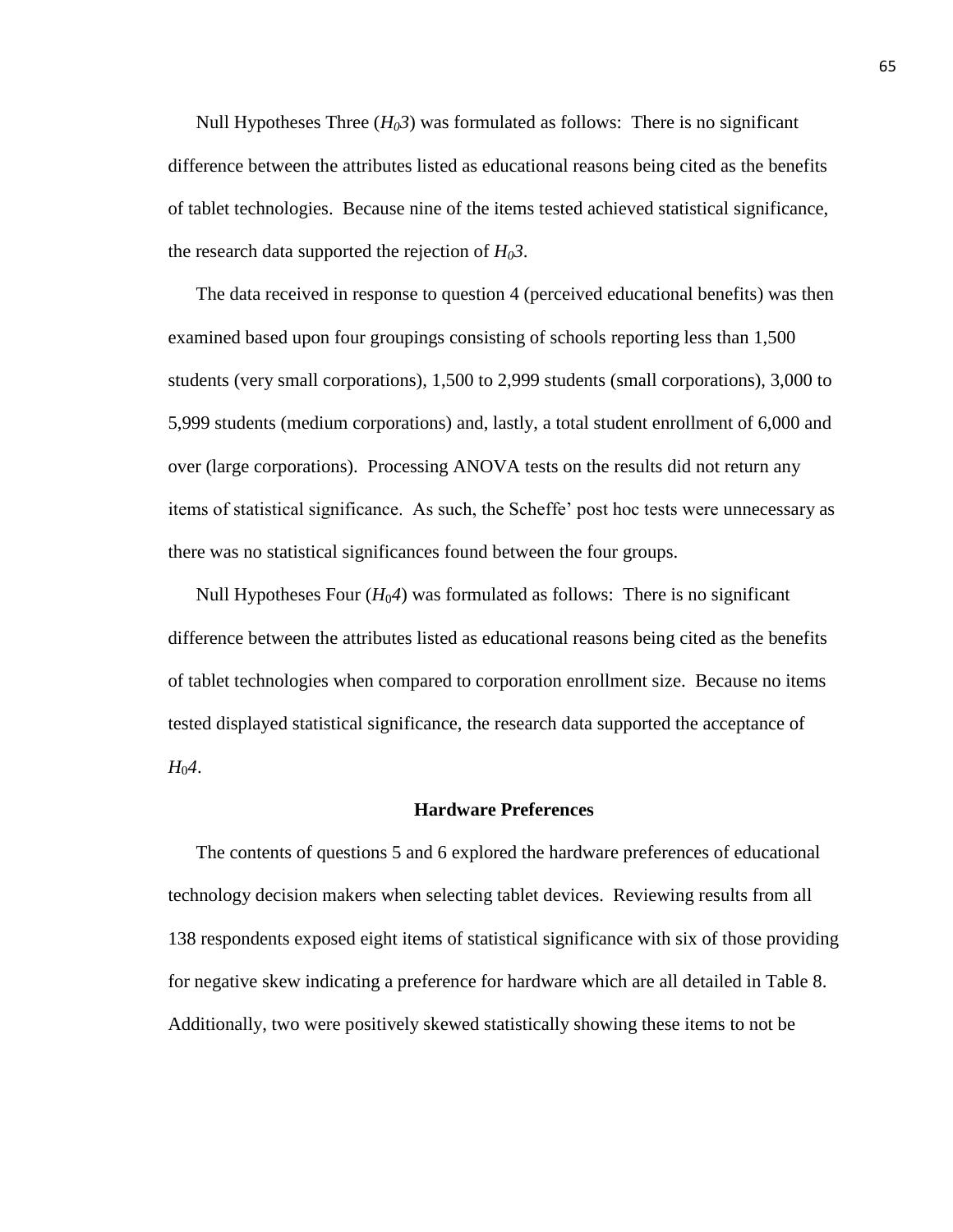hardware preferences of information technology professionals. Among the six items

perceived to be preferences were:

- Processor speed
- $\bullet$  Battery life between 4-8 hours
- Battery life 8 hours and over
- IOS (Apple) based products
- 32 Gb or more of internal storage
- Screen size of 10 inches or over

# Table 8

*Results of all responses to questions 5 and 6 hardware preferences influencing tablet purchases displaying statistical significance*

| Reflecting on the purchasing<br>process, to what degree do you<br>agree with the following statement: | $\overline{N}$ | $\boldsymbol{M}$ | SE M | SD   | $S_k$   | SE Sk | $\mathcal{Z}$ |
|-------------------------------------------------------------------------------------------------------|----------------|------------------|------|------|---------|-------|---------------|
| Public perception of the brand of<br>tablet device influences my purchase<br>decisions                | 138            | 2.91             | .12  | 1.38 | .44     | .21   | 2.15          |
| Processor speed of the tablet device<br>influences my purchases decisions                             | 138            | 4.17             | .09  | 1.08 | $-.53$  | .21   | $-2.57$       |
| Device's battery life being less 4<br>hours                                                           | 138            | 1.41             | .05  | .61  | 1.21    | .21   | 5.85          |
| Device's battery life being between<br>4-8 hours                                                      | 138            | 2.99             | .08  | .97  | $-.47$  | .21   | $-2.29$       |
| Regarding tablet technologies,<br>would you consider purchasing:                                      |                |                  |      |      |         |       |               |
| Device's battery life being 8+ hours                                                                  | 138            | 4.39             | .06  | .66  | $-1.25$ | .21   | $-6.04$       |
| IOS based (Apple) tablets                                                                             | 138            | 3.64             | .09  | 1.09 | $-.48$  | .21   | $-2.33$       |
| Tablets with 32 Gb or more of<br>internal storage                                                     | 138            | 3.52             | .09  | 1.02 | $-.52$  | .21   | $-2.52$       |
| Tablets with a screen size greater<br>than 10 inches                                                  | 138            | 3.64             | .09  | 1.00 | $-.72$  | .21   | $-3.47$       |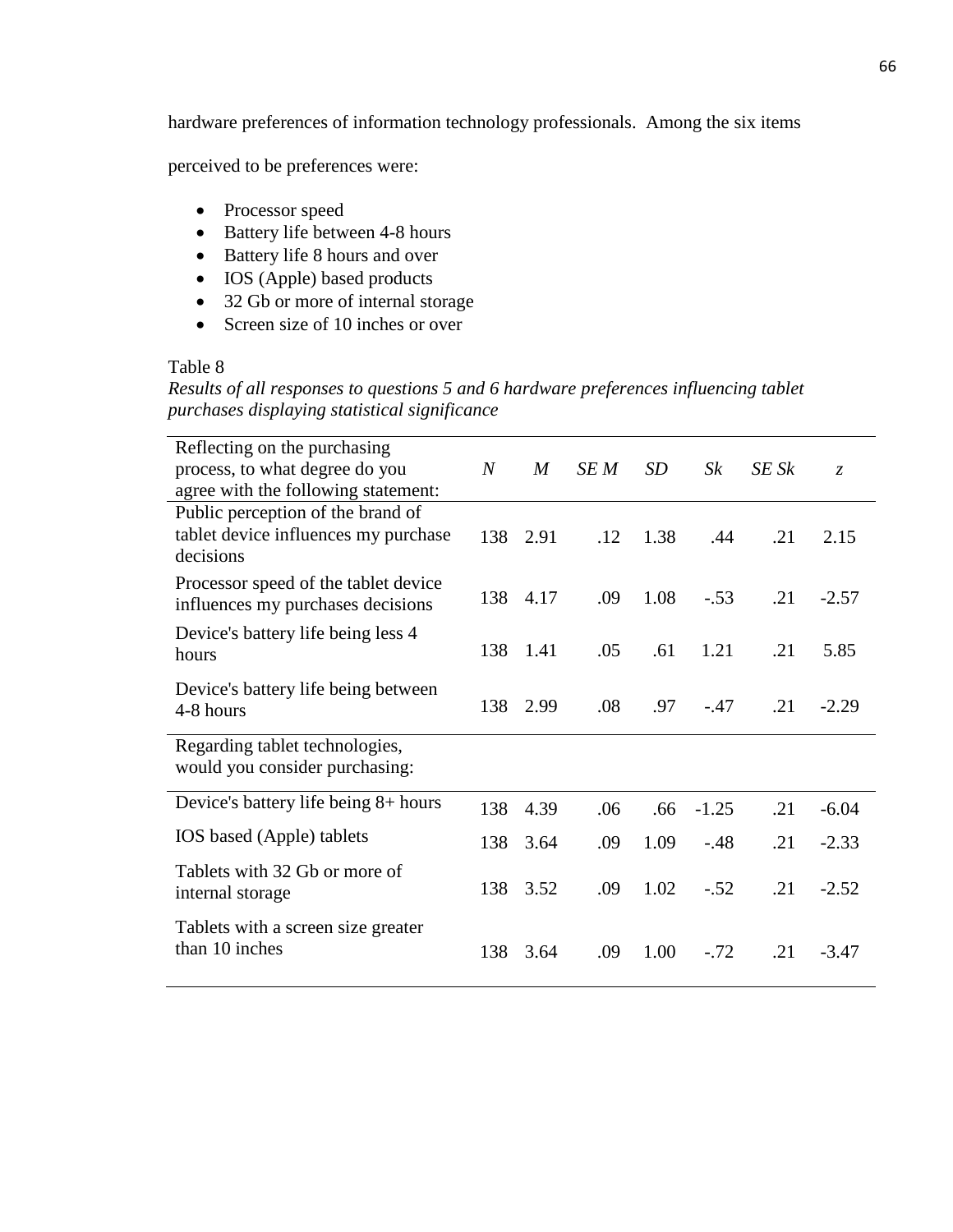Null Hypotheses Five  $(H_0 5)$  was formulated as follows: There is no significant difference between the types of preferred hardware attributes listed. Because three of the items tested achieved statistical significance, the research data supported the rejection of *H*0*5*.

The data received in response to questions 5 and 6 (Hardware/Software/OS influences) were then examined based upon four groupings consisting of schools reporting less than 1,500 students (very small corporations), 1,500 to 2,999 students (small corporations), 3,000 to 5,999 students (medium corporations) and, lastly, a total student enrollment of 6,000 and over (large corporations). As indicated in Table 9, the ANOVA and Scheffe' post hoc tests revealed that there were statistically significant differences between groups in questions 5.1 and 5.3 when comparing responses using corporation size as an independent variable.

| n<br>۱<br>٠. |  |
|--------------|--|
|              |  |

| Scheffé post hoc criterion for significance comparing hardware preferences and |  |  |  |
|--------------------------------------------------------------------------------|--|--|--|
| corporation size                                                               |  |  |  |

|                                               |            |            |                      |         |         | 95% Confidence |
|-----------------------------------------------|------------|------------|----------------------|---------|---------|----------------|
| Reflecting on the purchasing process, to what |            |            | Mean                 |         |         | Interval       |
| degree do you agree with the following        |            |            | Difference           |         | Lower   | Upper          |
| statement:                                    |            | $(I-J)$    | <b>SE</b>            | Bound   | Bound   |                |
|                                               | Very Small | Small      | $-0.91$ <sup>*</sup> | 0.29    | $-1.74$ | $-0.07$        |
| Small<br>Public perception<br>of the brand of | Medium     | $-0.58$    | 0.34                 | $-1.54$ | 0.37    |                |
|                                               |            | Large      | $-0.41$              | 0.34    | $-1.38$ | 0.55           |
|                                               |            | Very Small | $0.91^*$             | 0.29    | 0.07    | 1.74           |
|                                               |            | Medium     | 0.32                 | 0.36    | $-0.68$ | 1.33           |
| tablet device                                 |            | Large      | 0.49                 | 0.36    | $-0.53$ | 1.51           |
|                                               | Medium     | Very Small | 0.58                 | 0.34    | $-0.37$ | 1.54           |
| influences my<br>purchase decisions           |            | Small      | $-0.32$              | 0.36    | $-1.33$ | 0.68           |
|                                               |            | Large      | 0.17                 | 0.40    | $-0.95$ | 1.29           |
|                                               | Large      | Very Small | 0.41                 | 0.34    | $-0.55$ | 1.38           |
|                                               |            | Small      | $-0.49$              | 0.36    | $-1.51$ | 0.53           |
|                                               |            | Medium     | $-0.17$              | 0.40    | $-1.29$ | 0.95           |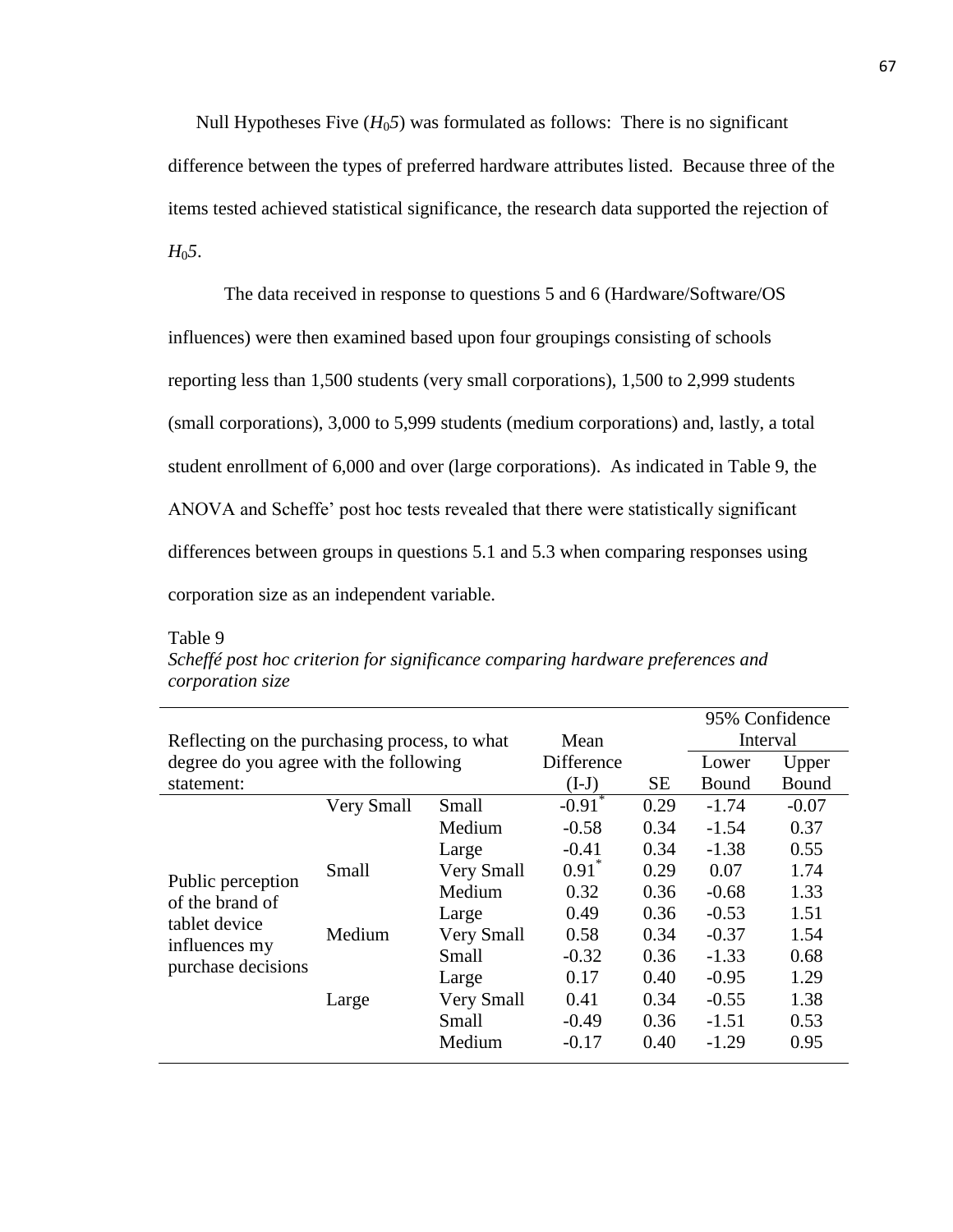$*$  *p* <0.05

Null Hypotheses Six  $(H_0)$  was formulated as follows: There is no significant difference between the types of preferred hardware attributes listed when compared to corporation enrollment size. Because one item tested achieved statistical significance, the research data supported the rejection of  $H_0$ 6.

# **Other Findings**

The responses from question 3 were analyzed for bivariate correlations using the Pearson r method of calculation. Question 3.1 examined the level of pressure educational technology professionals experienced to implement tablet devices to keep pace with other school corporations. As displayed in Table 10, all questions within this section displayed correlations to question 3.1 at a .001 significance level.

Table 10 *Pearson r correlations identified in question 3*

| To what degree do you agree                                                        | I perceived pressure to "keep up"<br>with other corporations"<br>regarding tablet implementation |     |
|------------------------------------------------------------------------------------|--------------------------------------------------------------------------------------------------|-----|
| with the following statements:                                                     | r                                                                                                | N   |
| I perceived pressure from certified staff members to<br>implement tablet devices   | $0.48***$                                                                                        | 138 |
| I perceived pressure from building administrators to<br>implement tablet devices   | $0.63***$                                                                                        | 138 |
| I perceived pressure from the curriculum department to<br>implement tablet devices | $0.42$ **                                                                                        | 138 |
| I perceived pressure from students to implement tablet<br>devices                  | $0.30^{**}$                                                                                      | 138 |
| I perceived pressure from parents to implement tablet<br>devices                   | $0.40^{**}$                                                                                      | 138 |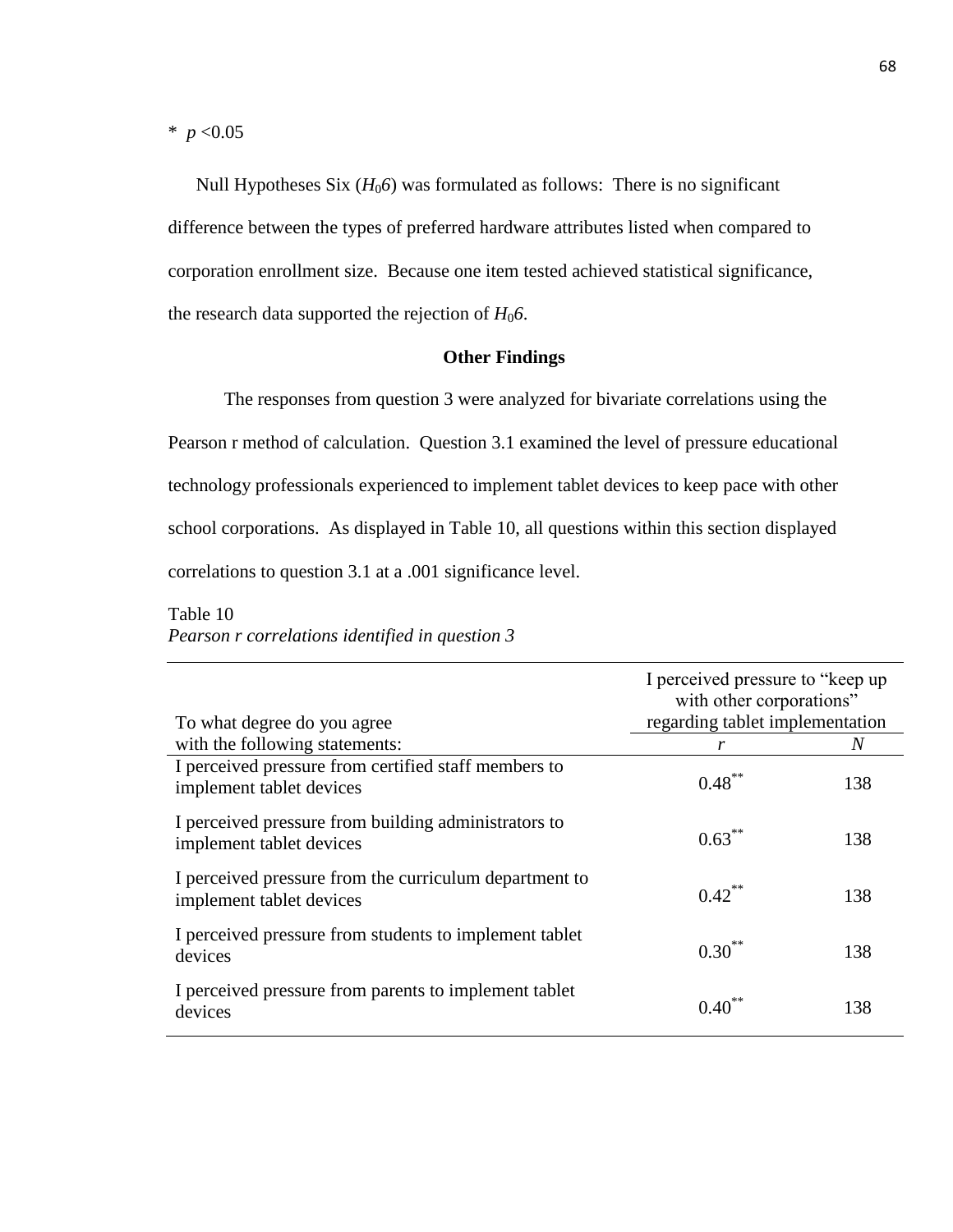| I perceived pressure from school board members to<br>implement tablet devices                | $0.52$ ** | 138 |
|----------------------------------------------------------------------------------------------|-----------|-----|
| I perceived pressure from the Indiana Department of<br>Education to implement tablet devices | $0.46***$ | 138 |
| I perceived pressure from Advocates for Special Education<br>to implement tablet devices     | $0.37***$ | 138 |
| I perceived pressure from my superintendent to implement<br>tablet devices                   | $0.58***$ | 138 |

\* Correlation significant at the 0.01 level (2-tailed)

The frequencies of question 3 were then examined based upon the responses from question 3.1. These responses were split into two groups, by respondents who answered agreed (response coding 4,5,6) to perceiving pressure and those who disagreed (response coding 1,2,3) to the same questions. Here there were a total of 138 valid responses with *n*=81 (agreeing) and *n*=57 (disagreeing). This revealed a split in the responses of key areas. Responses of question 3.2 (pressure from certified staff members) and question 3.3 (pressure from administrators) displayed polar opposite *z* scores both of statistical significance. In addition, responses to questions 3.5 (pressure from students) and 3.6 (pressure from parents) displayed statistical agreement that these groups were not sources of pressure or influence when adopting mobile technologies regardless of responses to question 3.1. This data is represented in Table 11.

Table 11 *Skewness of question 3 responses split into two cases*

|                                                   | Disagreeing $(1,2,3)$ n=57 |    |      |  | Agreeing $(4,5,6)$ n=81 |    |      |  |
|---------------------------------------------------|----------------------------|----|------|--|-------------------------|----|------|--|
| To what degree do you<br>agree with the following |                            |    |      |  |                         |    |      |  |
| statements:                                       | M                          | Sk | SE k |  | M                       | Sk | SE k |  |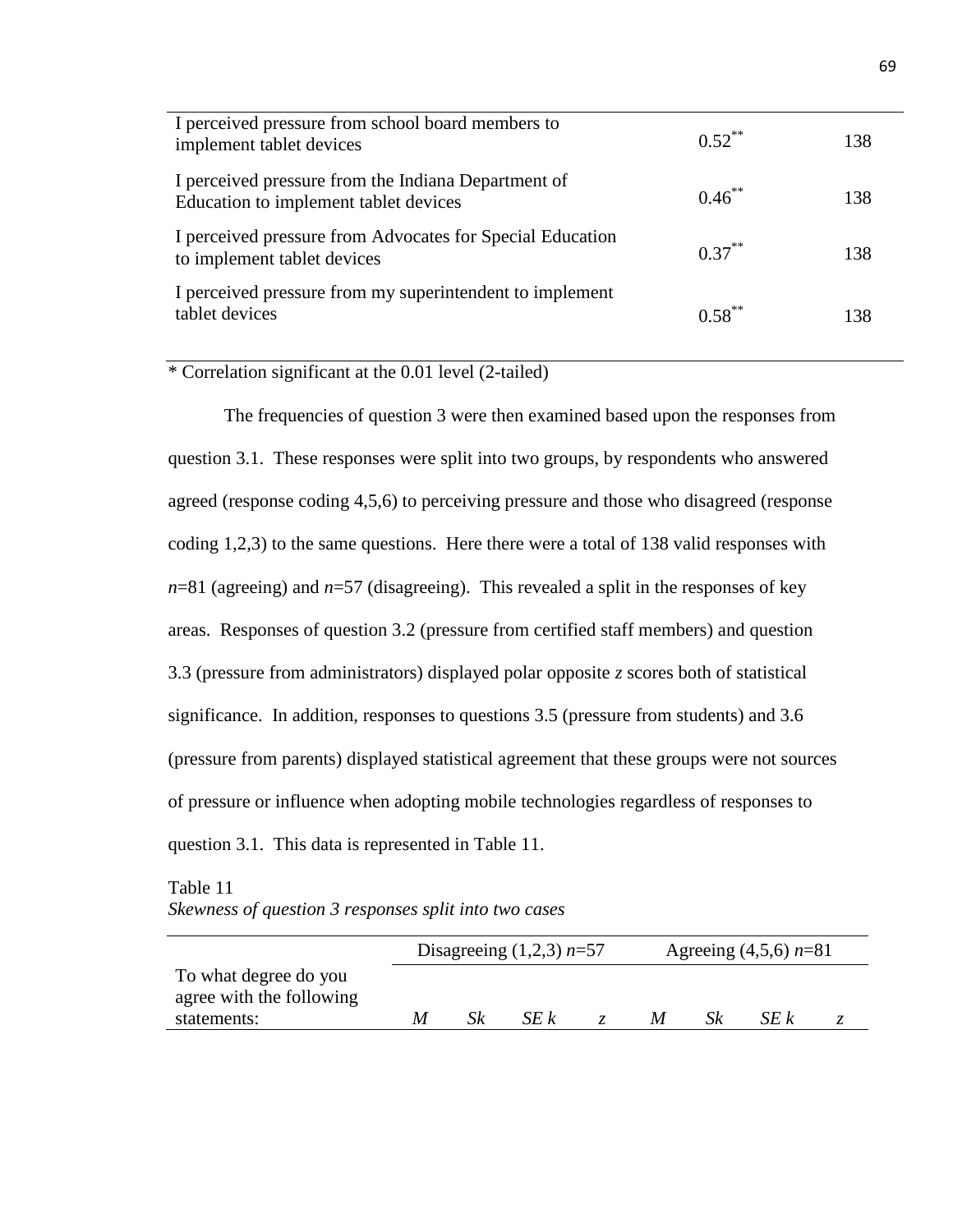| I perceived pressure to<br>"keep up with other"<br>corporations" regarding<br>tablet implementation | 2.04 | $-.05$ | 0.32 | $-0.20$ | 4.8  | .35    | 0.27 | 1.33    |
|-----------------------------------------------------------------------------------------------------|------|--------|------|---------|------|--------|------|---------|
| I perceived pressure from<br>certified staff members to<br>implement tablet devices                 | 2.74 | .60    | 0.32 | 1.90    | 3.9  | $-.39$ | 0.27 | $-1.45$ |
| I perceived pressure from<br>building administrators to<br>implement tablet devices                 | 2.82 | .51    | 0.32 | 1.60    | 4.4  | $-.52$ | 0.27 | $-1.96$ |
| I perceived pressure from<br>students to implement<br>tablet devices                                | 2.47 | .65    | 0.32 | 2.06    | 3.38 | .36    | 0.27 | 1.34    |
| I perceived pressure from<br>parents to implement tablet<br>devices                                 | 2.09 | .92    | 0.32 | 2.91    | 2.93 | .63    | 0.27 | 2.35    |

# **Summary**

Frequency analysis was applied to all null hypotheses *H01, H02, H03, H04,* 

 $H_0$ 5, and  $H_0$ 6 to determine the perceived factors influencing educational technology decision makers when purchasing mobile tablet technologies. The only hypothesis that was supported was *H04*. The data was grouped by corporation size and tested using ANOVA. Lastly, bivariate correlations, using the Pearson r method of calculation, were completed revealing additional nuances of the responses.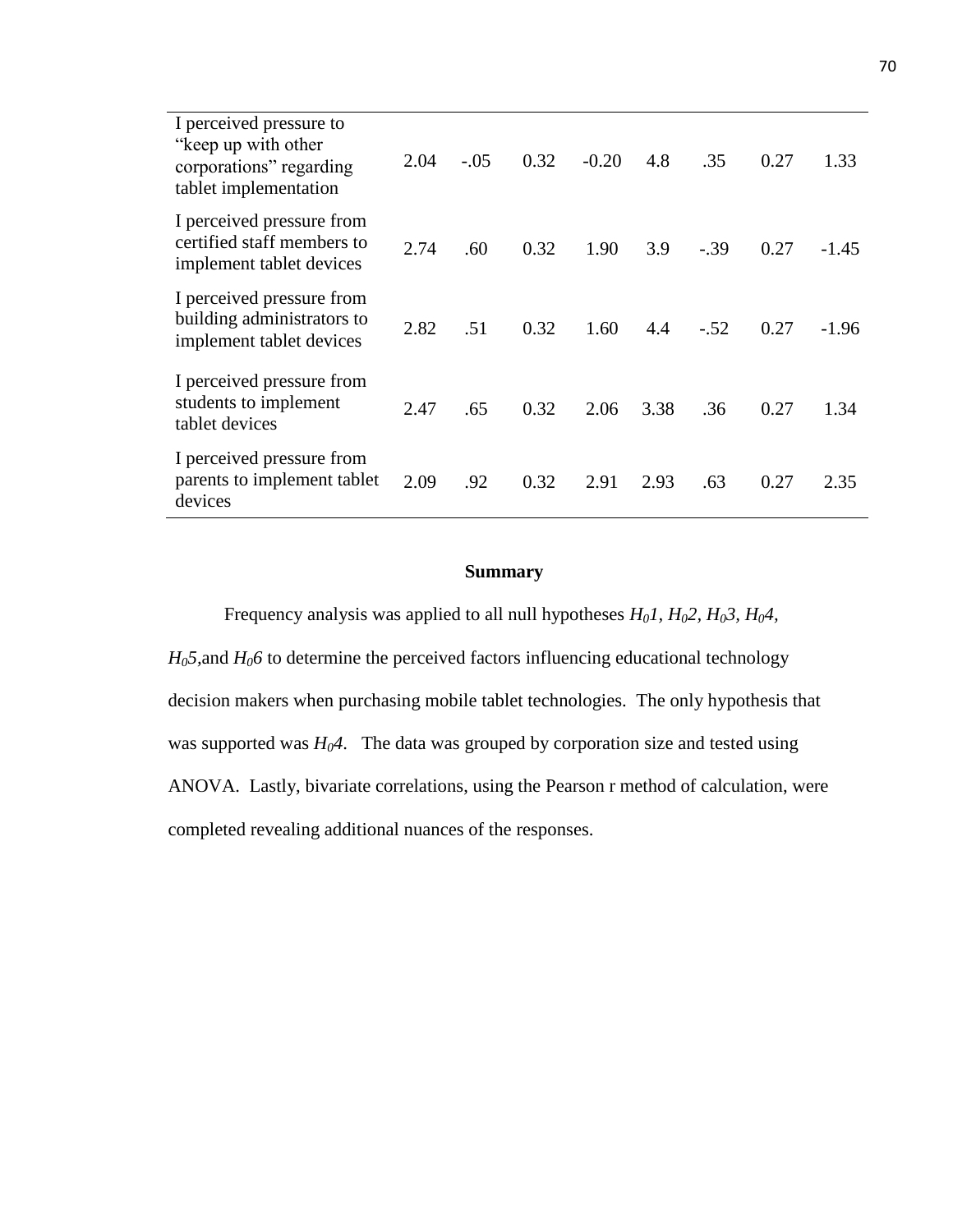#### Chapter 5

### **Conclusions, Discussion, and Implications for Future Research**

As noted within the contents of chapter two, the use of mobile technologies will continue to expand in the foreseeable future. As the review of literature indicated, the movement to electronic curriculum has increased the need for student access to affordable electronic devices capable of providing appropriate methods to access these forms of curricular media. Additionally, with the migration to electronic curriculum, the literature indicates that there is a strong desire to utilize mobile learning environments and devices to fill these needs. Mobile learning environments are characterized by the use of mobile devices such as tablets (iPads, Android Tablets, Windows 8 tablets) and smart cellular phones (iPhones, Samsung Galaxy, etc.) as client devices to access websites, video, discussion boards, and other supporting instructional resources. These devices typically offer a lower acquisition cost when compared to traditional notebooks and offer other advantages including being highly portable, long battery lives which often double those of notebook computers, and highly intuitive touch interfaces. Despite these advantages, the literature also revealed several limitations to these devices capabilities. Chief among these is the lack of a physical keyboard. While the touch screen interfaces utilized by tablet devices are generally considered to be highly intuitive, they do not lend themselves well to the act of touch typing. This often hampers the potential of these devices causing them to generally be considered better suited for the consumption of resources including viewing videos and websites rather than the act of higher-order skills like the synthesis of original projects, term-papers, or the creation of any other product demonstrating mastery of the content being studied. Despite these limitations and lack of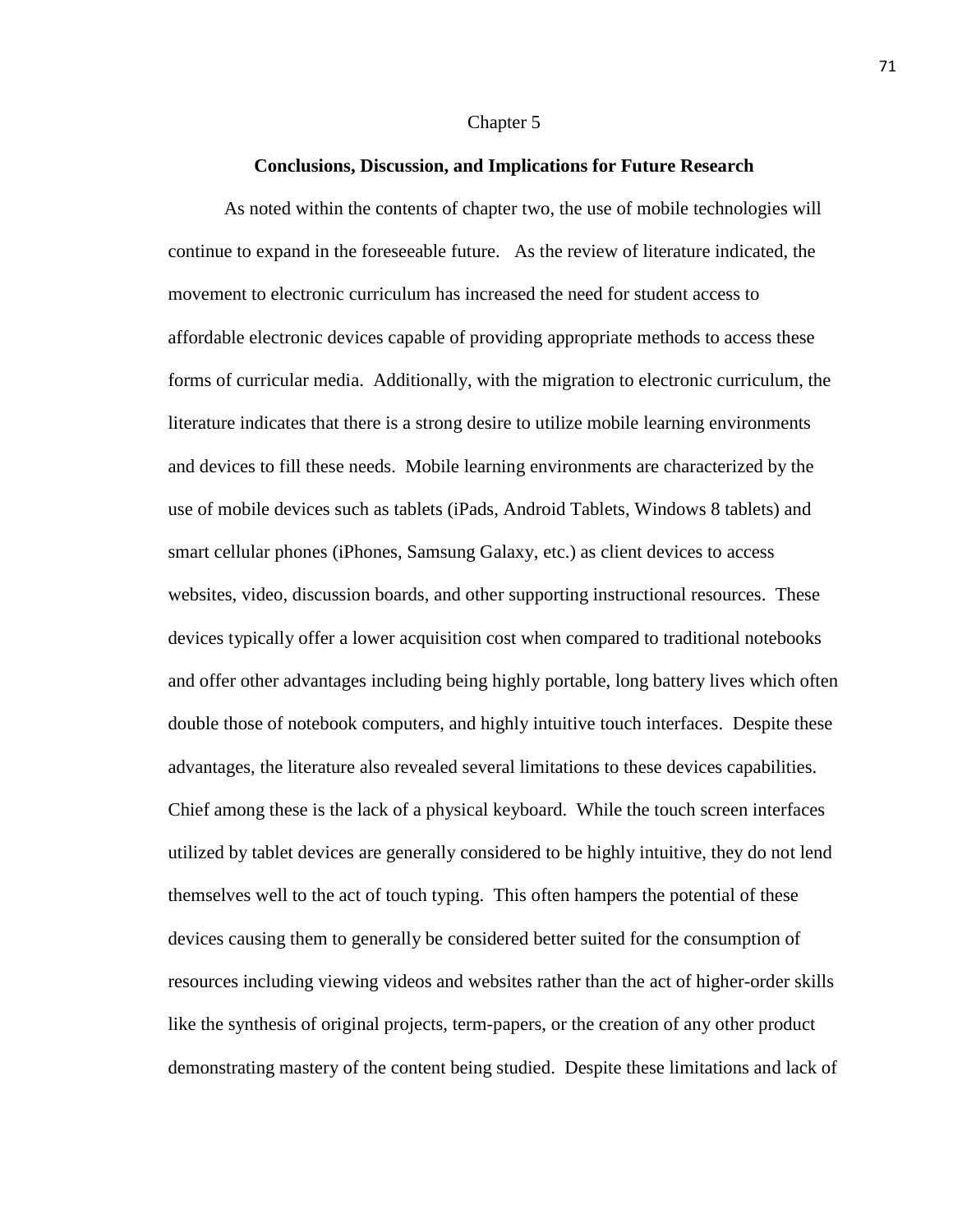a proven success regarding the implementation of such devices, many schools within Indiana have made substantial investments into tablet technologies of one form or another. As indicated by the review of relevant literature, the general consumer trends indicate high rates of growth regarding the adoption of mobile devices. However, regardless of market based trends in consumer behavior, schools within Indiana are also facing budget constraints due to the continuing effects of the constitutional amendment to cap taxes at 1% for residential, 2% for farm, and 3% for commercial properties. For many districts, the decision to implement mobile tablet technologies is often a difficult choice from a financial perspective as these caps place limitations upon the revenue generated within the capital projects fund, which is the common source of educational technology funding. These limitations in funding often cause the purchase of mobile technologies to be in direct competition with traditional notebooks, computer labs, and other traditional technology investments. Compounding the adoption issues, many of the newly introduced mobile devices are not compatible with Indiana's current method of distributing the I.S.T.E.P student assessment tests. As such, it is imperative that educational technology leaders have a better understanding of the factors that are motivating them to select and invest in such technologies. The purpose of this study was to better understand the factors influencing educational technology leaders to implement tablet technologies. In an attempt to categorize the factors prompting educational leaders' decisions, the influences were divided into three groups including political/social perspectives (pressure from certified staff, administrative staff, parents, and vendors), perceived benefits of tablet technologies (increased student motivation, easier access to courseware, collaboration, communication options) and hardware and software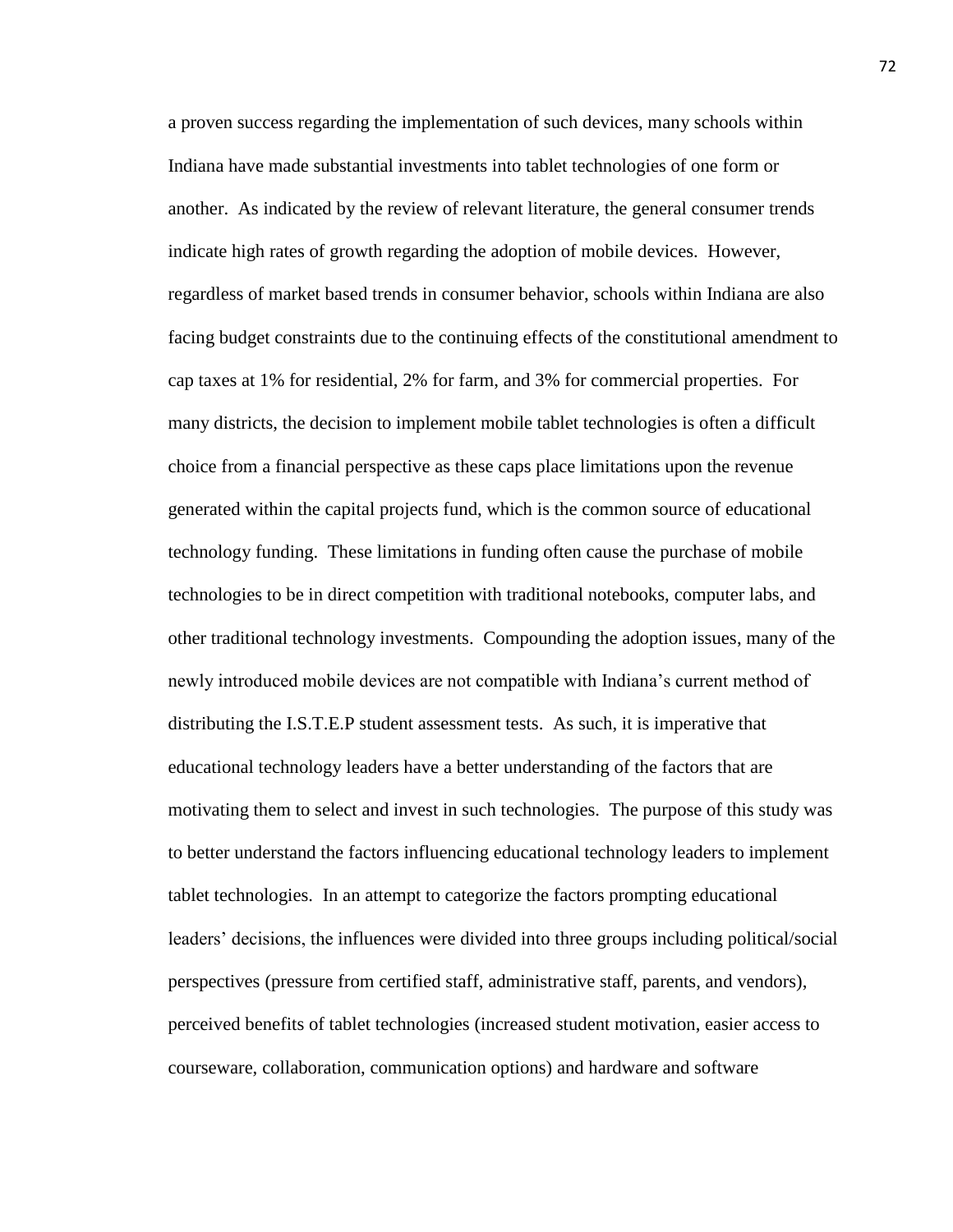preferences (available software, hardware capacities, battery life). Surveys were sent to all technology coordinators of public school districts within the state of Indiana (an estimated population of 292) with 138 members of the available population choosing to complete the survey.

# **Review of Hypothesis Testing**

When testing the null hypotheses against corporation size four examined groupings were utilized consisting of schools reporting 1,500 or fewer students (very small corporations), 1,500 to 2,999 students (small corporations), 3,000 to 5,999 students (medium corporations) and, lastly, a total student enrollment of 6,000 and over (large corporations).

*H01*. There is no significant difference between the attributes being cited as perceived pressure sources regarding purchase of tablet technologies.

Here, perceive pressure from students  $(z=1.90)$ , perceived pressure from parents (*z*=2.41), and perceived pressure from school board members (*z*=2.84), displayed or neared statistical significance. Given that each of these items was positively skewed, while allowing for the rejection of the null hypothesis, the results indicated that these were not factors influencing the purchase of tablet technologies. As such, the research supported the rejection of  $H_0I$ .

*H02*. There is no significant difference between the attributes being cited as perceived pressure sources regarding purchase of tablet technologies when compared to corporation enrollment size.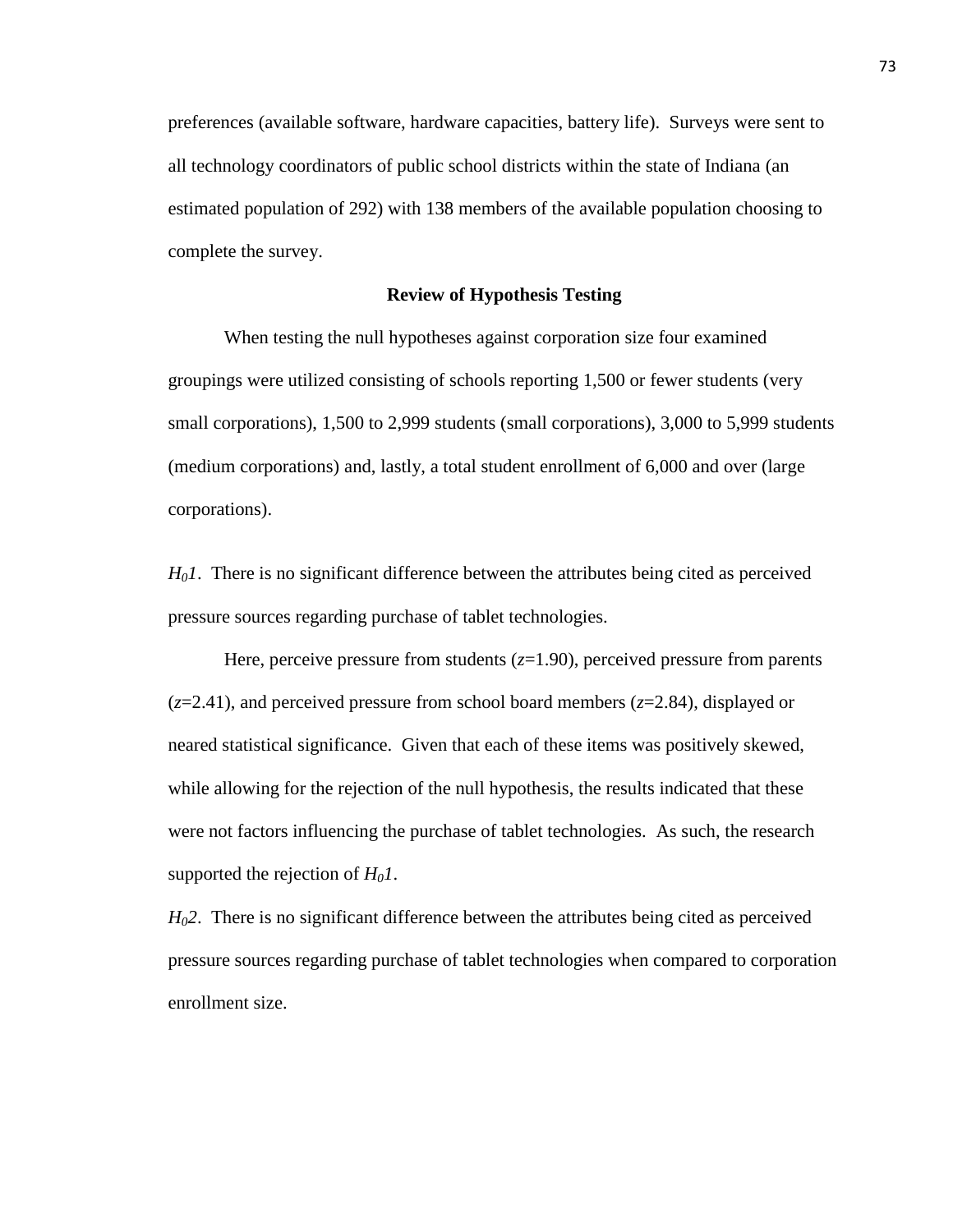These comparisons revealed that there were statistical differences between small and large corporations regarding the pressure perceived from school board members to implement tablets with the means producing a difference of 1.35. Here it is possible to extrapolate that technology leaders from small corporations reported more perceived pressure than their counterparts responding from large corporations. Additionally, perception of pressure from the superintendent was shown to be statistically significant between small districts and all other sizes, and between medium and large districts. Here the differences of the means all indicated that technology leaders in small districts reported perceiving higher levels of pressure from their superintendents to implement tablet technologies. As such, the research supported the rejection of  $H_02$ .

 $H_0$ 3. There is no significant difference between the attributes listed as educational reasons being cited as benefits of tablet technologies.

Many responses to this battery of questions achieved statistical significance. Among the ten items perceived to be benefits were:

- Improvement to classroom instruction
- Increase in differentiation of instruction
- Lowers printing costs
- Improvement of teacher-student communication
- Enhanced student collaboration
- Better student classroom involvement
- Positive public response to the technologies
- Essential to the adoption of digital textbooks
- Enhancement of student learning outside of school hours
- Devices are well suited to consume media

As such, the research supported the rejection of  $H_0$ 3.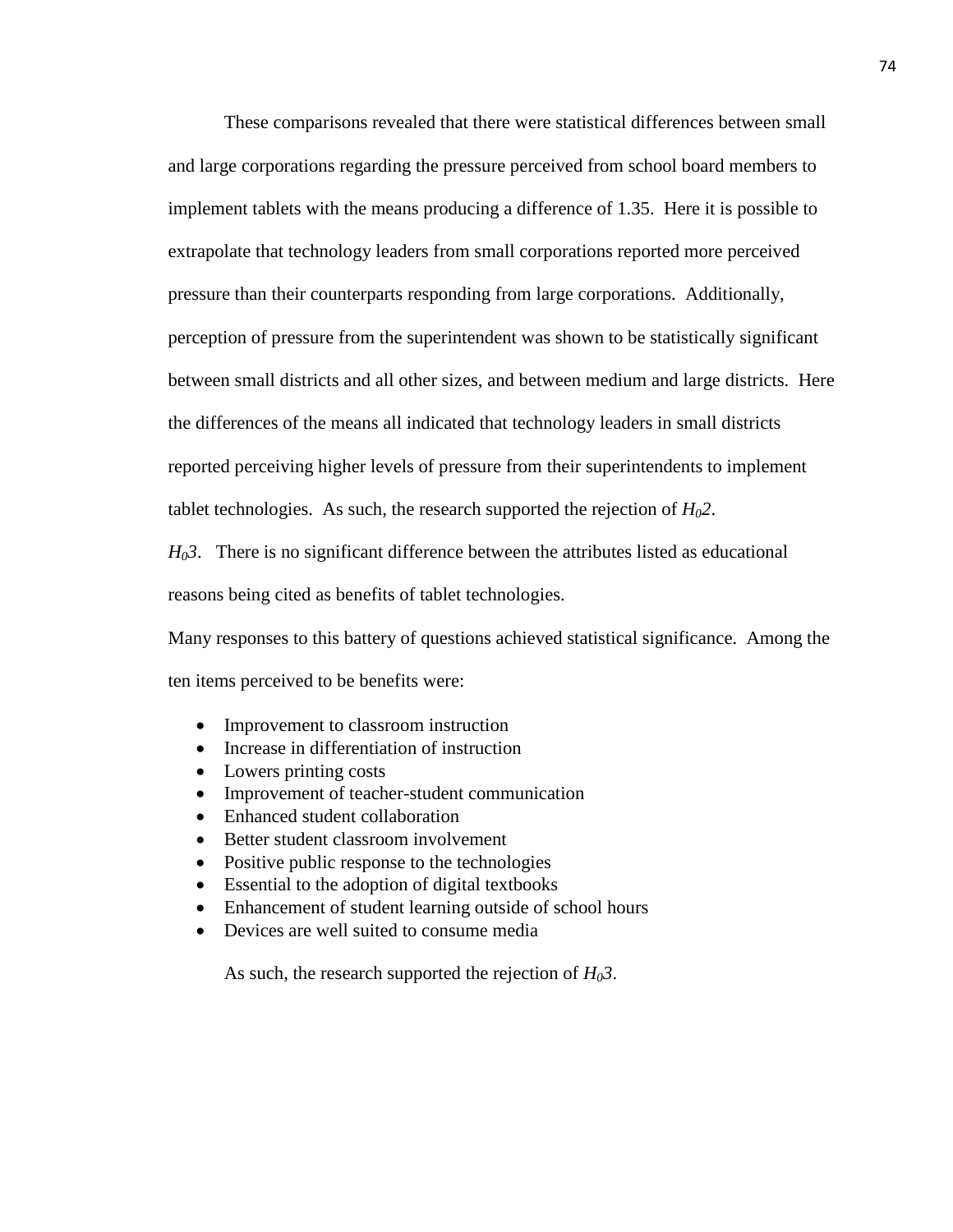$H_0A$ . There is no significant difference between the attributes listed as educational reasons being cited as the benefits of tablet technologies when compared to corporation enrollment size.

Comparing the responses measuring perceived benefits to the four groups of school size produced no items differing in statistical significance. Here, across the range of corporation sizes educational leaders appear to agree with the perceived benefits of tablet technologies. As a result no items tested displaying statistical significance, the research supported the acceptance of *H04*.

*H05*. There is no significant difference between the types of preferred hardware attributes listed.

Many responses to this battery of questions achieved statistical significance. Among the six items perceived to be preferences were:

- Processor speed
- Battery life between 4-8 hours
- Battery life 8 hours and over
- IOS (Apple) based products
- 32 Gb or more of internal storage
- Screen size of 10 inches or over

As such, the research supported the rejection of *H05*.

*H06*. There is no significant difference between the types of preferred hardware attributes

listed when compared to corporation enrollment size.

Here it was determined that there was a difference of statistical significance

between very small and small districts providing a mean difference of -.91 indicating that

small districts were more likely to report that the perception of the brand of tablet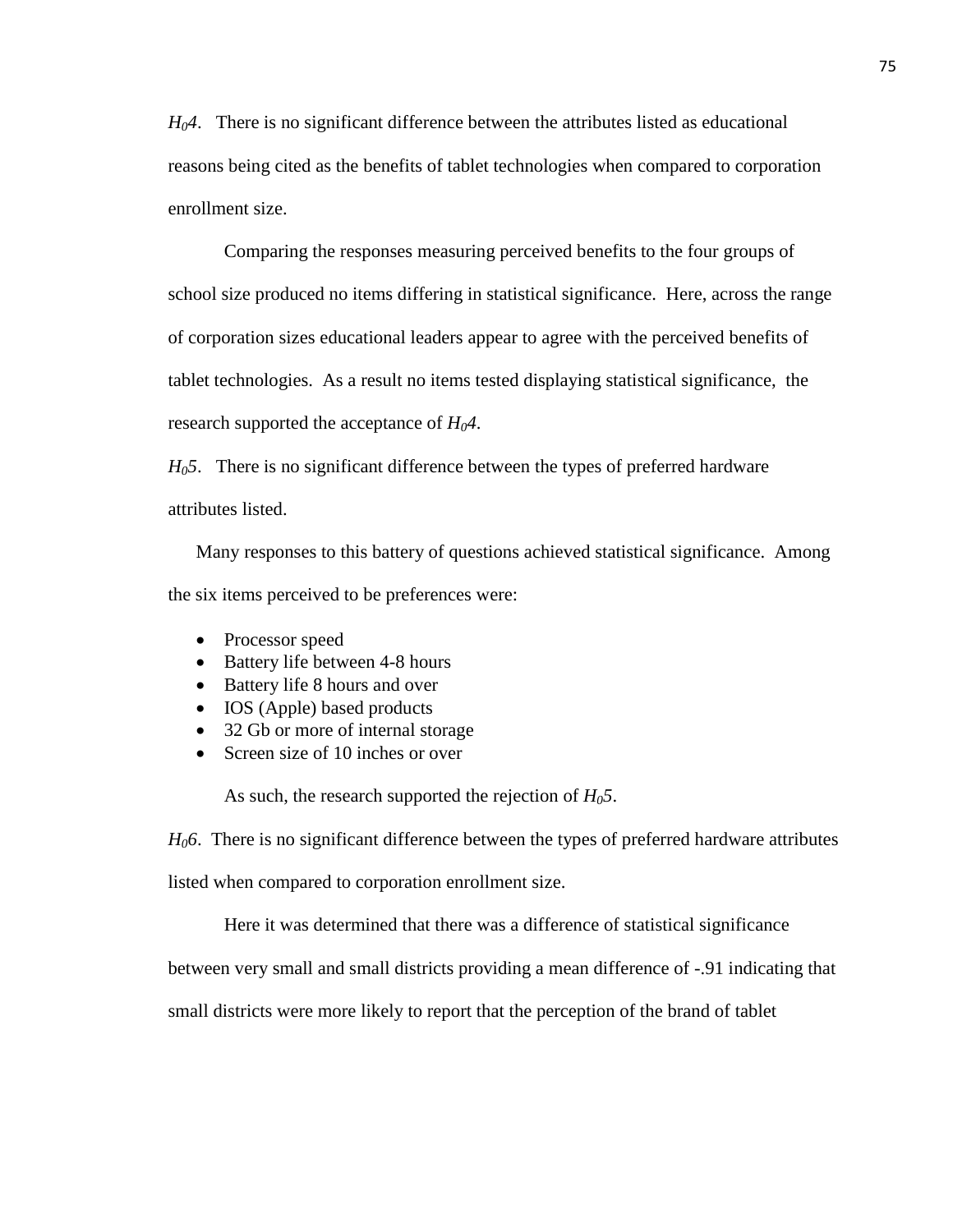influenced their decision when compared to very small districts. As such, the research supported the rejection of  $H_0$ 6.

#### **Other Findings**

As indicated by the review of available literature, students often have a high level of support for the use of technology to supplement their learning. Technology has been shown to increase student interest and increase student motivation levels. Given this level of interest, it was intriguing to discover that student demands for table technologies were not demonstrated by the survey to be a social/political factor influencing the adoption of mobile technologies. Parallel to that revelation, parents were also found to not be an influence driving tablet adoptions. In addition to the lack of perceived influence from parents and students, school board members were revealed to not hold any significant influence regarding tablet acquisitions. The results of the study did not return any social/political factors that educational technology leaders felt were of significance when explored statistically. Despite the absence of statistical proof of parent, student, and school board influence, respondents overwhelmingly (81.7%) indicated that the implementation of tablet technologies receive positive public responses.

As previously discussed, the review of the literature indicated that mobile technologies offer a great deal of educational promise, but are also often limited in capabilities and functionality when compared to traditional technologies. This is especially pronounced when examining higher order skills associated with the writing process. As the literature indicates, mobile devices (including tablet technologies) are often found to be too cumbersome and are not currently well suited for crafting narratives and creating presentations. Despite this indication from the literature, respondents to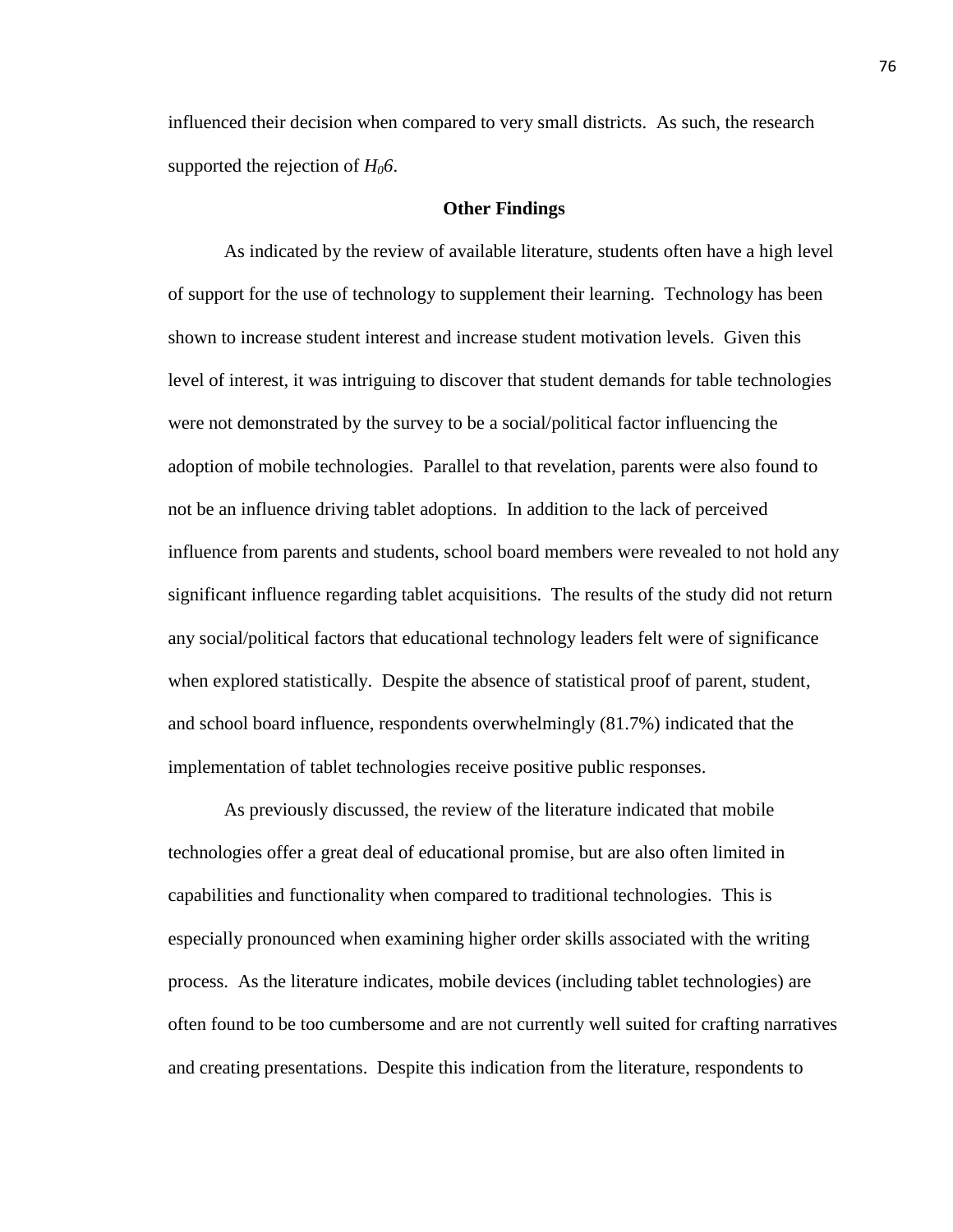question 4 item 18, which essentially asked respondents if they felt tablet technologies were suited for the completion or demonstration of higher-order thinking skills, demonstrated a split disagreement in the results obtained. Responses to this question produced a mean of 3.26 with a standard deviation of 1.45 from all participants ( $N=138$ ) with a possible range of answers from 1-6. These responses demonstrated that 57% concurred with the available research while 43% held opinions to the contrary and when examined graphically, these responses were bimodal in nature with no responses falling in the middle categories. While this data was skewed slightly positive (.028) it is apparent that not all educational technology leaders concur with the general assessment of the literature available. In contrast, responses to question 4 item 17 were nearly unanimous with 89% indicating that tablet technologies were well suited to basic research tasks including consumption of video, audio, and web browsing. Clearly, responses to these two items tentatively agree with the established body of research, yet it is possible that the bimodal split demonstrated in question 4 item 18 could be one possible factor that is causing some school corporations to invest heavily in tablet technologies while others do not.

One of the missing pieces of literature is definitive proof that mobile technologies actually improve classroom instruction. Regardless, the results of this study show that a majority (82%) of educational technology leaders responding believe that tablet technologies do improve classroom instruction. Additionally, 117 of respondents (85%) believe that tablet technologies serve to increase the differentiation of instruction within classrooms. In addition, 84.8% of those responding believe that the implementation of tablet technologies increase student involvement in classroom activities. Unfortunately,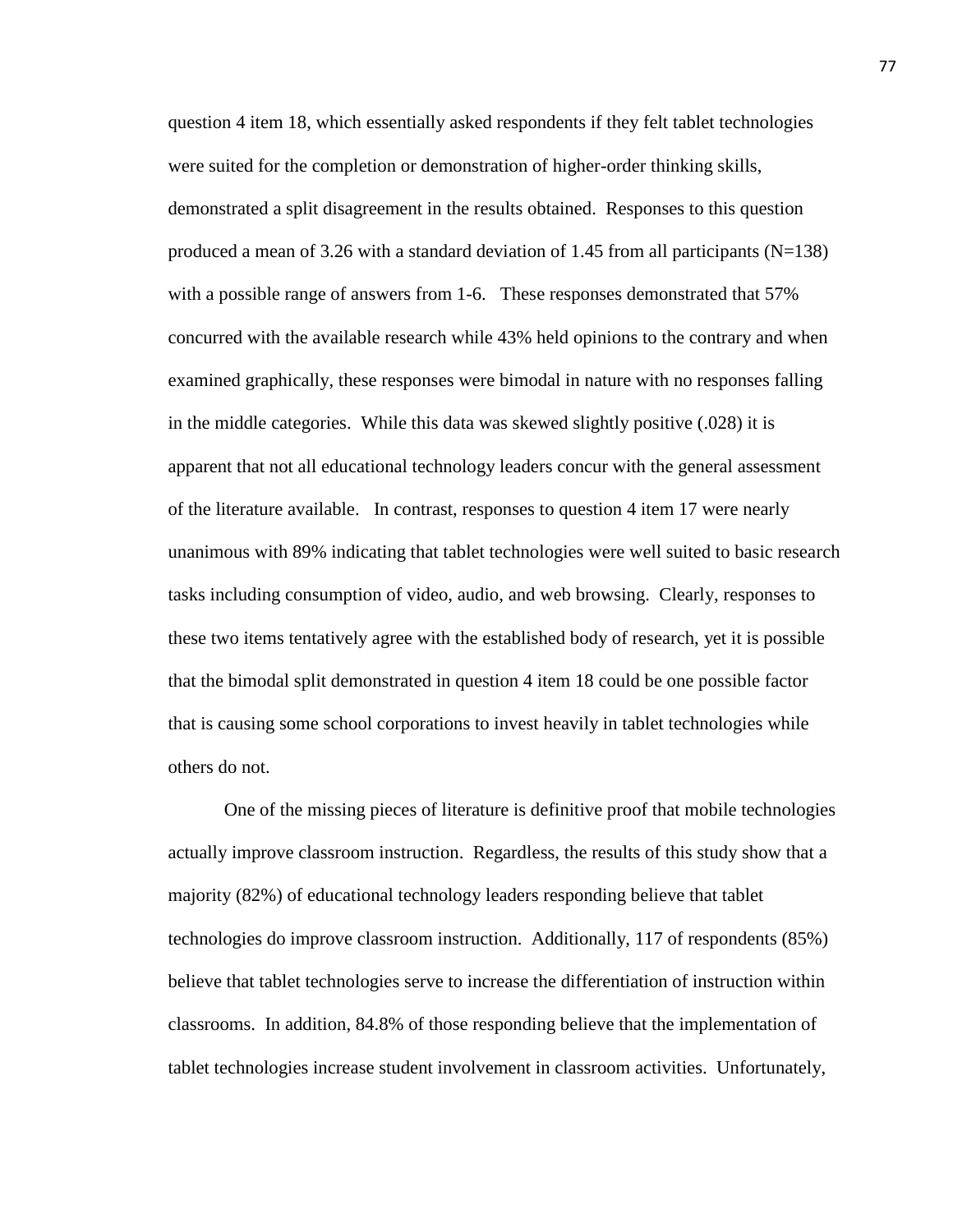this study did not provide for a method to determine causality for the reason that instruction is believed to be improved due to the presence of tablet technologies. Contrasting these responses, when asked if they believe that tablet technologies improve student test scores a slim majority (55%) did not feel that test scores are improved by the presence of tablet technologies. More information beyond the scope of this study could prove beneficial as intuition would lead one to believe that if instruction is improved test scores would increase as a result of that improvement.

Looking at the hardware preferences, respondents prefer the specifications of hardware, including screen size, internal storage capacity and battery life that coincide with Apple products. Additionally, when specifically asked, 87% indicated they would consider implementing Apple products into their environments. Contrasting this, only 60% of respondents indicated that they would consider implementing Android based tablets. Clearly, the preference of the Indiana educational technology leaders of public school districts is for the implementation of Apple (IOS based) products.

There were some variations between the three base hypotheses when compared by corporation size. However, the overall trends remained the same as the respondents indicated a preference towards Apple products. Social/political and perceived benefits also showed some slight differences, however, they did not reveal a stark contrasting pattern of preferences or influences.

Responses to question 3 item 1 asked respondents to indicate whether they perceived pressure to keep up with other corporations regarding the adoption of tablet technologies. These responses were split into two groups, those indicating they perceived some form of pressure  $(n=81)$  and those who did not perceive pressure  $(n=57)$ .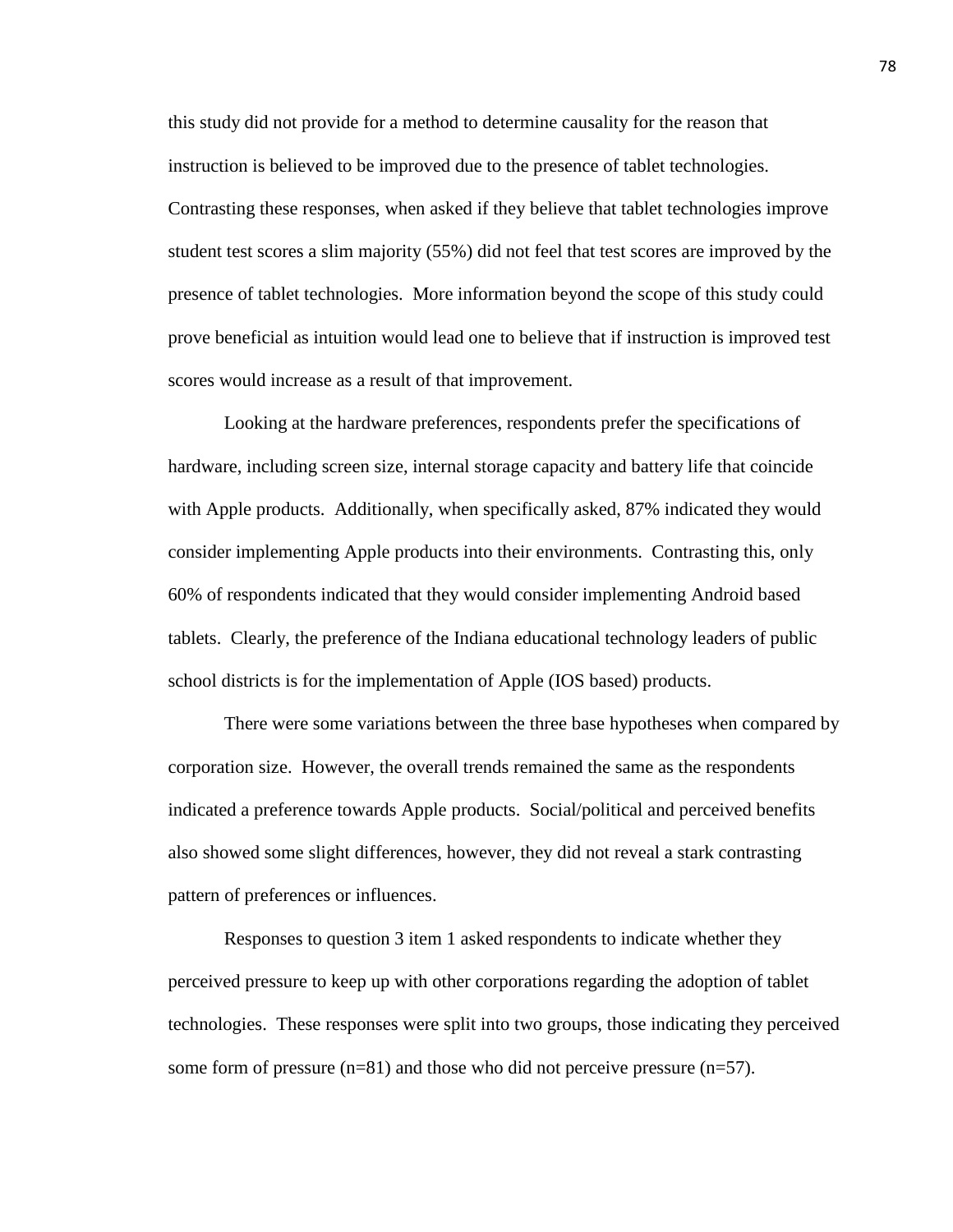Interestingly, this item, when compared to the remaining social/political factors of question 3 did reveal a trend. Those reporting pressure to keep up with other corporations were much more likely to indicate that they felt pressure from certified staff members and administrators than those who were did not. Here is an area where the inclusion of an additional question would have allowed participants to indicate whether they were the source of motivation to adopt tablet technologies or if they felt the motivation was from external sources. It is possible that the link between item 1 and the remaining social/political factors is a manifestation of such a difference, however, without further study a correlation between is not possible.

## **Recommendations**

One item that was found to be missing from this study was that the survey neglected to inquire whether participants were self-motivated to recommend the purchase of tablet technologies. This is an obvious piece of data that is missing from this study which would help give better insight into the social/political factors. It might be discovered that if educational technology leaders were in and of themselves the sources of social/political pressures, then they may not report other forms of external pressures as they would find such factors to be congruent with their own beliefs.

Given the divide between educational technology leaders regarding the appropriateness of tablet devices when attempting higher order skills such as writing, another study could be performed focusing on implementation successes and failures in such environments.

While Apple products appear to be the devices of choice among public schools, the actual reason for this preference still remains unclear. Further studies could explore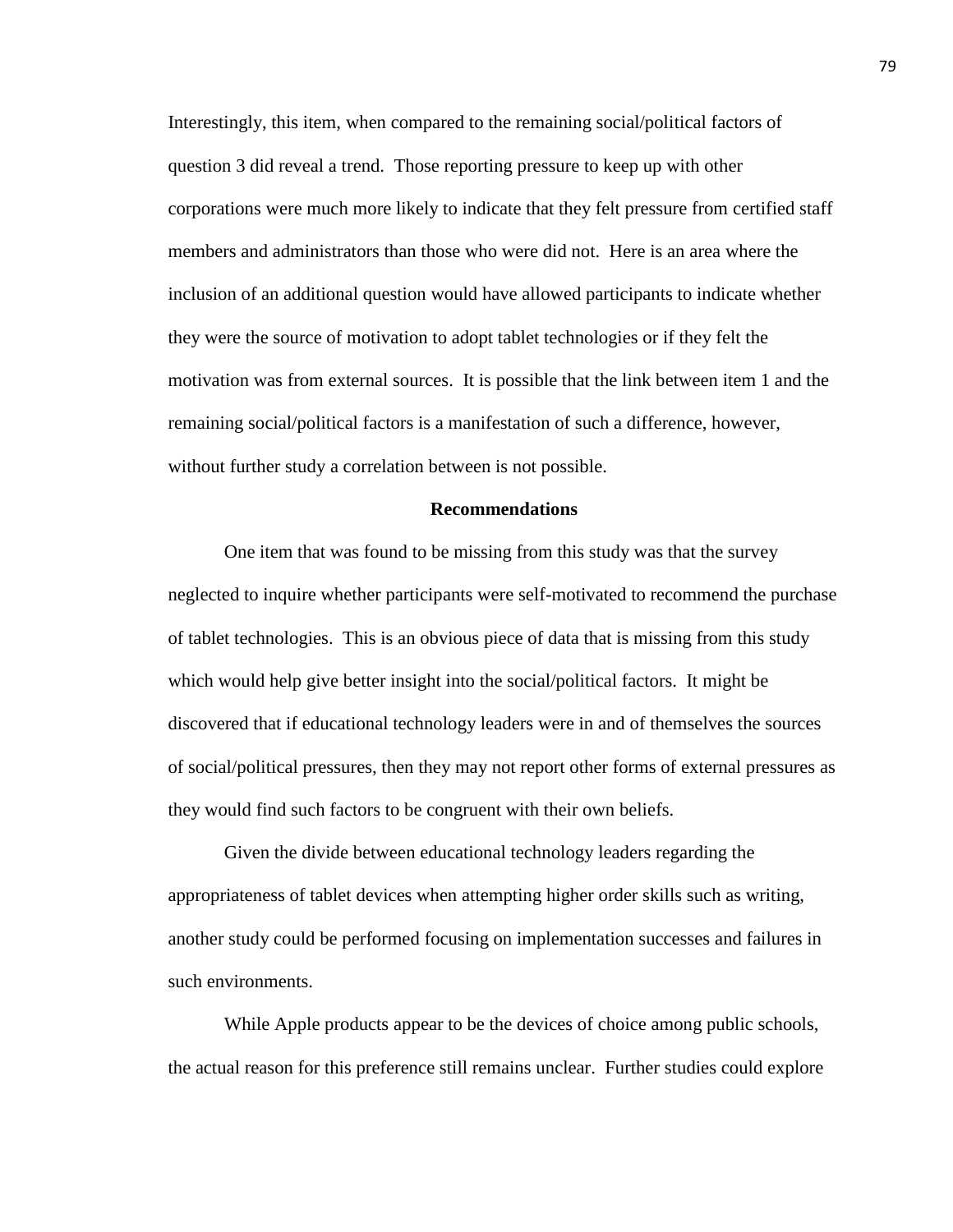this from a holistic point of view including device familiarity, ease of use, software, capabilities and cost. A detailed examination of the software applications being leveraged and a cross matrix of whether those titles, or comparable offerings, are available for Android could prove to be very useful to decision makers.

Study of other technologies such as the Google Chromebook should be explored and contrasted. This study did not provide for the ordering of preference between existing forms of technology including notebooks, netbooks, and desktops and allow for the comparison based upon cost, features, portability and usability when compared to tablets and other new technological offerings.

It is recommended that a study of tablet acquisitions be conducted in conjunction with the status of school corporations' financial statuses. Examining the purchase habits of schools that have experienced funding limitations due to the property tax caps to those who have not experienced such issues may provide additional insights into the factors influencing such acquisitions.

#### **Summary**

Following a review of the results, there were differences found between the social/political pressure sources, perceived educational benefits and lastly hardware and software attributes. Additionally, when combined with school corporation size, the data revealed differences in the participant responses in all categorical areas except for the attributes listed as educational benefits of tablet technologies. Further research should be conducted to better understand the sources of social/political pressures allowing for the educational decision makers to also be cited as the sources of the perceived influence impacting the selection process.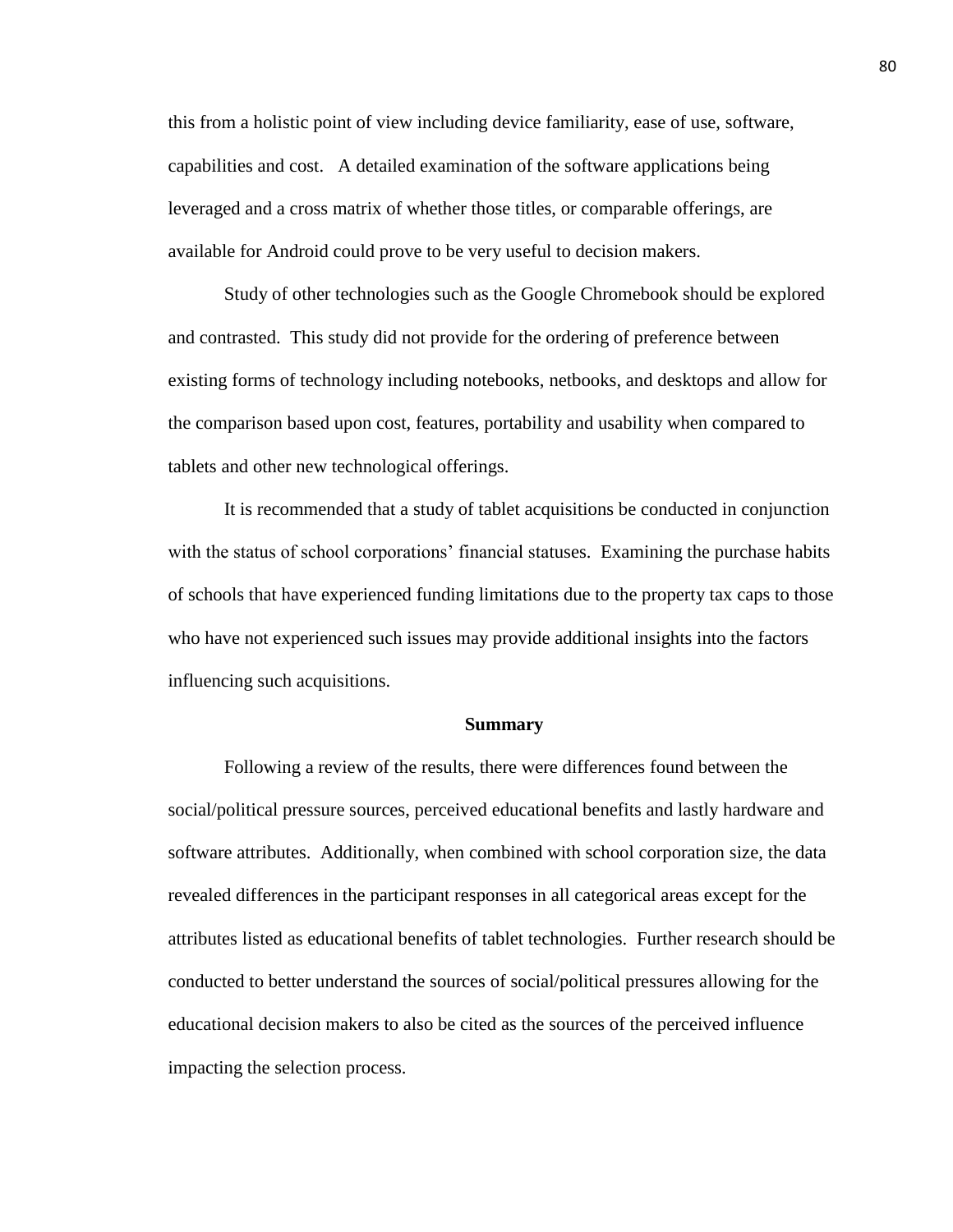## References

- Alavi, M., & Joachimsthaler, E. A. (1992). Revisiting DSS implementation research: A meta-analysis of the literature and suggestions for researchers. *Mis Quarterly*, 95– 116.
- Ashcraft, D., Treadwell, T., & Kumar, V. (2008). Collaborative online learning: A constructivist example. *MERLOT Journal of Online Learning and Teaching*, *4*(1), 109–117.
- Ayabe, B. S., Chander, S. S., & Mizikovsky, S. B. (2000). *Short message service*. Google Patents.
- Bagozzi, R. P., Davis, F. D., & Warshaw, P. R. (1992). Development and test of a theory of technological learning and usage. *Human Relations*, *45*(7), 659–686.
- Bjerede, M., Atkins, K., & Dede, C. (2010). Ubiquitous Mobile Technologies and the Transformation of Schooling. *Educational Technology*, *50*(2), 3–7.
- Botelho, S. (2012). HTML5: Assessing the Promise. *Folio: The Magazine for Magazine Management*, *41*(2), 8–9.
- Brown, E., Börner, D., Sharples, M., Glahn, C., de Jong, T., & Specht, M. (2010). *Location-based and contextual mobile learning*. Retrieved from http://hal.archives-ouvertes.fr/hal-00704065
- Chang, H. H., Rizal, H., & Amin, H. (2013). The determinants of consumer behavior towards email advertisement. *Internet Research*, *23*(3), 316–337.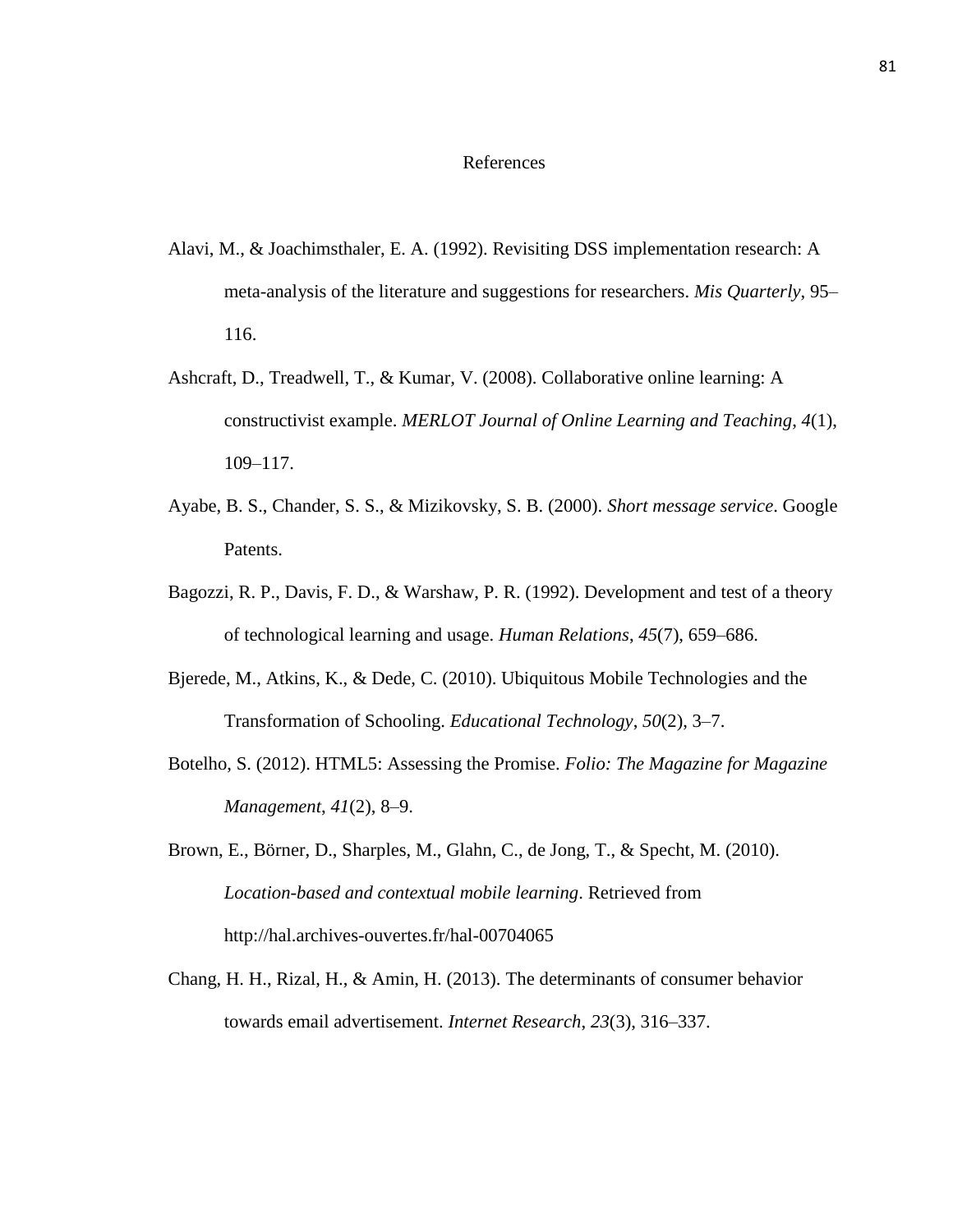Cochrane, T. D. (2010). Beyond the Yellow Brick Road: Mobile Web 2.0 Informing a New Institutional E-Learning Strategy. *ALT-J: Research in Learning Technology*, *18*(3), 221–231.

Cromity, J. (2011). Tablet Computers. *Online*, *35*(1), 25–28.

- Elias, T. (2011). Universal Instructional Design Principles for Mobile Learning. *International Review of Research in Open and Distance Learning*, *12*(2), 143– 156.
- Ertmer, P. A. (2005). Teacher Pedagogical Beliefs: The Final Frontier in Our Quest for Technology Integration? *Educational Technology Research and Development*, *53*(4), 25–39.
- Fies, C., & Marshall, J. (2006). Classroom Response Systems: A Review of the Literature. *Journal of Science Education and Technology*, *15*(1), 101–109.

Fingas, J. (2012, June 27). Google Play hits 600,000 apps, 20 billion total installs. *Engadget*. Retrieved October 6, 2012, from http://www.engadget.com/2012/06/27/google-play-hits-600000-apps/

Finkel, E. (2011). How Much Computing Power Do You Need? *District Administration*, *47*(9), 92–98.

- Fullan, M. G., & Miles, M. B. (1992). Getting Reform Right: What Works and What Doesn't. *Phi Delta Kappan*, 745–752.
- Galagan, P. (2012). From Pie in the Sky to the Palm of Your Hand: The Proliferation of Devices Spurs More Mobile Learning. *T+D*, *66*(3), 29–31.
- Gay, L. R., Mills, G. E., & Airasian, P. W. (2006). Educational research: Competencies for analysis and applications.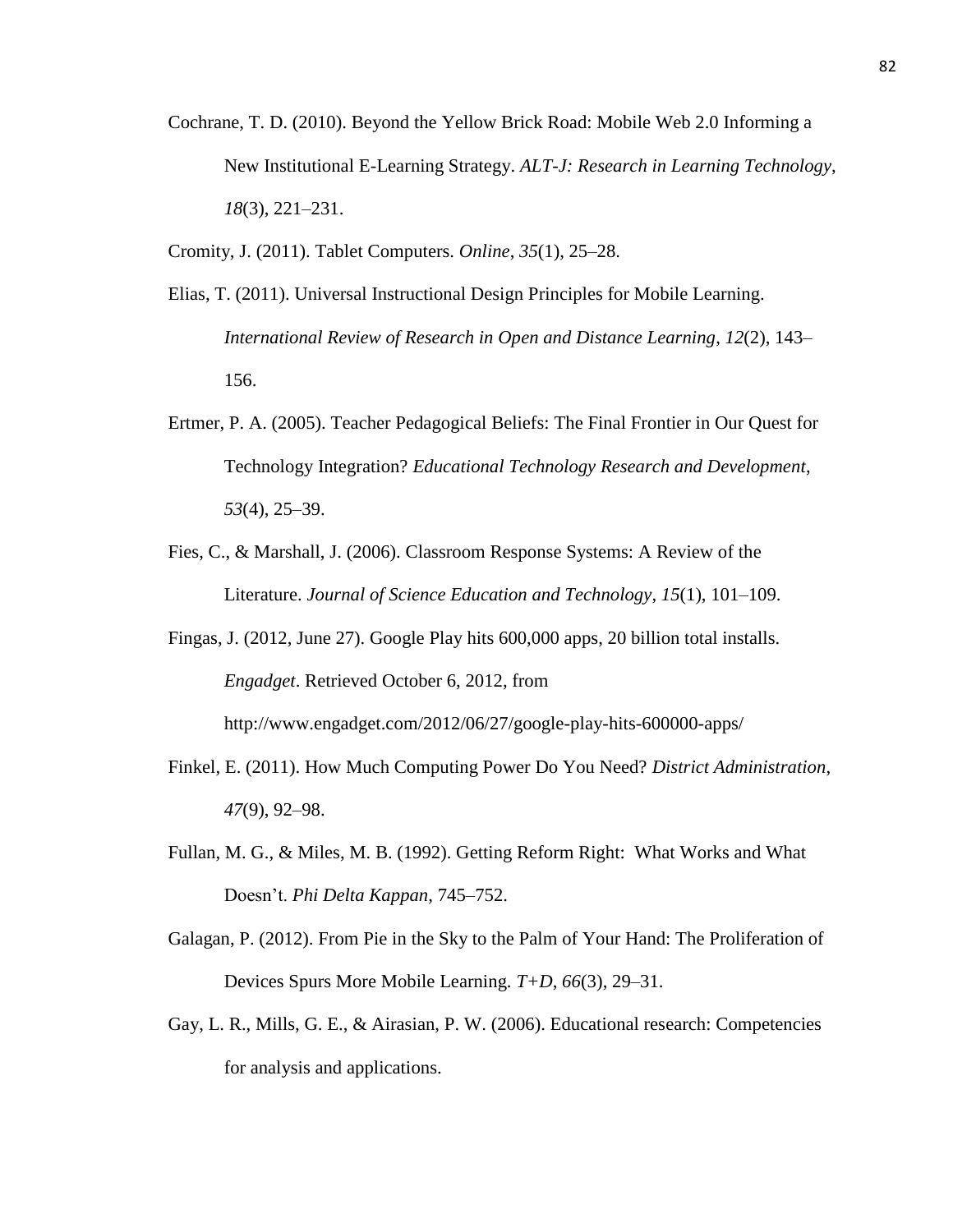- Geist, E. (2011). The Game Changer: Using iPads in College Teacher Education Classes. *College Student Journal*, *45*(4), 758–768.
- Gregor, K., Terry, J., Anna Churchward, Kathleen, G., & Kerri-Lee, K. (2008). First year students' experiences with technology: Are they really digital natives? *Australasian Journal of Educational Technology*, *24(1)*, 108–122.
- Hall, S. O. H., Brandon. (2004). A GUIDE TO Learning Content Management Systems. *Training*, *41*(11), 33–37.
- Hamblen, M. (2008). iPhone: OneYear Later. (Cover story). *Computerworld*, *42*(23), 24– 29.
- Hassan, M., Hamdan, Z., & Al-Sadi, J. (2012). A New Mobile Learning Content Design Process. *International Journal of Academic Research*, *4*(1), 23–28.
- Hew, K., & Brush, T. (2007). Integrating technology into K-12 teaching and learning: current knowledge gaps and recommendations for future research. *Educational Technology Research & Development*, *55*(3), 223–252.
- Hew, K., Hur, J., Jang, H., & Tian, L. (2004). The Eight Events of Instruction: An Instructional Method based on the Constructivist Paradigm. *Society for Information Technology & Teacher Education International Conference 2004*, *2004*(1), 4110–4115.
- Hinsdale, B. A. (1898). *Horace Mann and the common school revival in the United States*. C. Scribner's sons.
- Holden, H., & Rada, R. (2011). Understanding the Influence of Perceived Usability and Technology Self-Efficacy on Teachers' Technology Acceptance. *Journal of Research on Technology in Education*, *43*(4), 343–367.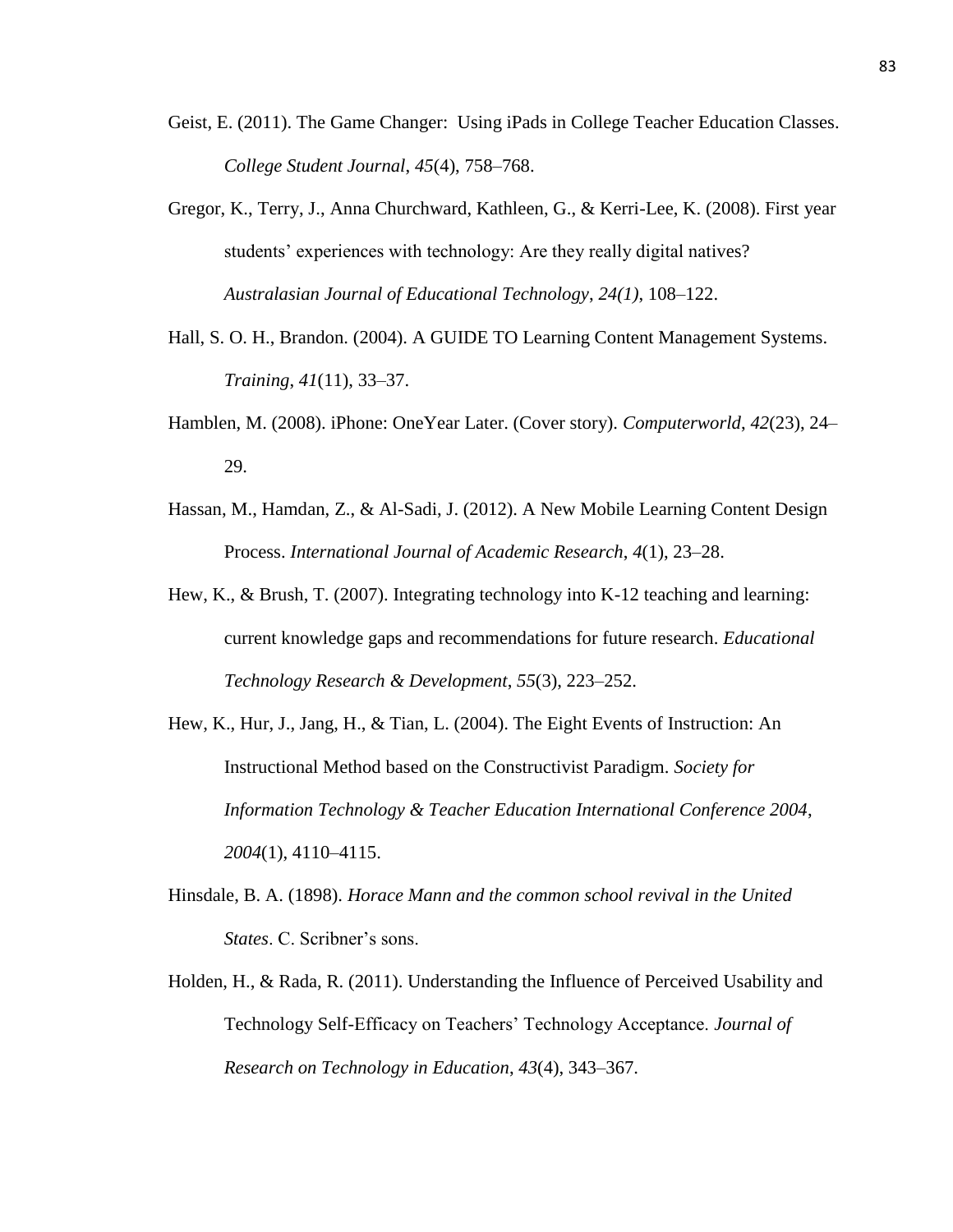- Hubbell, E. R. (2011). Before Adopting a Laptop Initiative. *School Administrator*, *68*(2), 36–37.
- Hunger, G., & Hodges, C. (2009). Using Tablets for Collaborative Problem-Based Learning in a Mathematics Specialist Program. *Society for Information Technology & Teacher Education International Conference 2009*, *2009*(1), 386– 388.
- Imel, S. (2002). E-Learning. Trends and Issues Alert. Retrieved from http://www.eric.ed.gov/ERICWebPortal/detail?accno=ED469265
- Index, C.V.N. (2013, 6). Cisco Visual Networking Index: Global Mobile Data Traffic Forecast Update, 2012–2017, white paper. Retrieved from http://www.cisco.com/en/US/solutions/collateral/ns341/ns525/ns537/ns705/ns827 /white\_paper\_c11-520862.html
- Jeng, Y.-L., Wu, T.-T., Huang, Y.-M., Tan, Q., & Yang, S. J. H. (2010). The Add-On Impact of Mobile Applications in Learning Strategies: A Review Study. *Educational Technology & Society*, *13*(3), 3–11.
- Jensen Schau, H., & Muñiz, A. (2006). A tale of tales: the Apple Newton narratives. *Journal of Strategic Marketing*, *14*(1), 19–33.

Kerr, D. (2012, September 4). Apple's iPad overtaking PC sales in schools | Apple - CNET News. *CNET*. Retrieved February 4, 2013, from http://news.cnet.com/8301-13579\_3-57506171-37/apples-ipad-overtaking-pcsales-in-schools/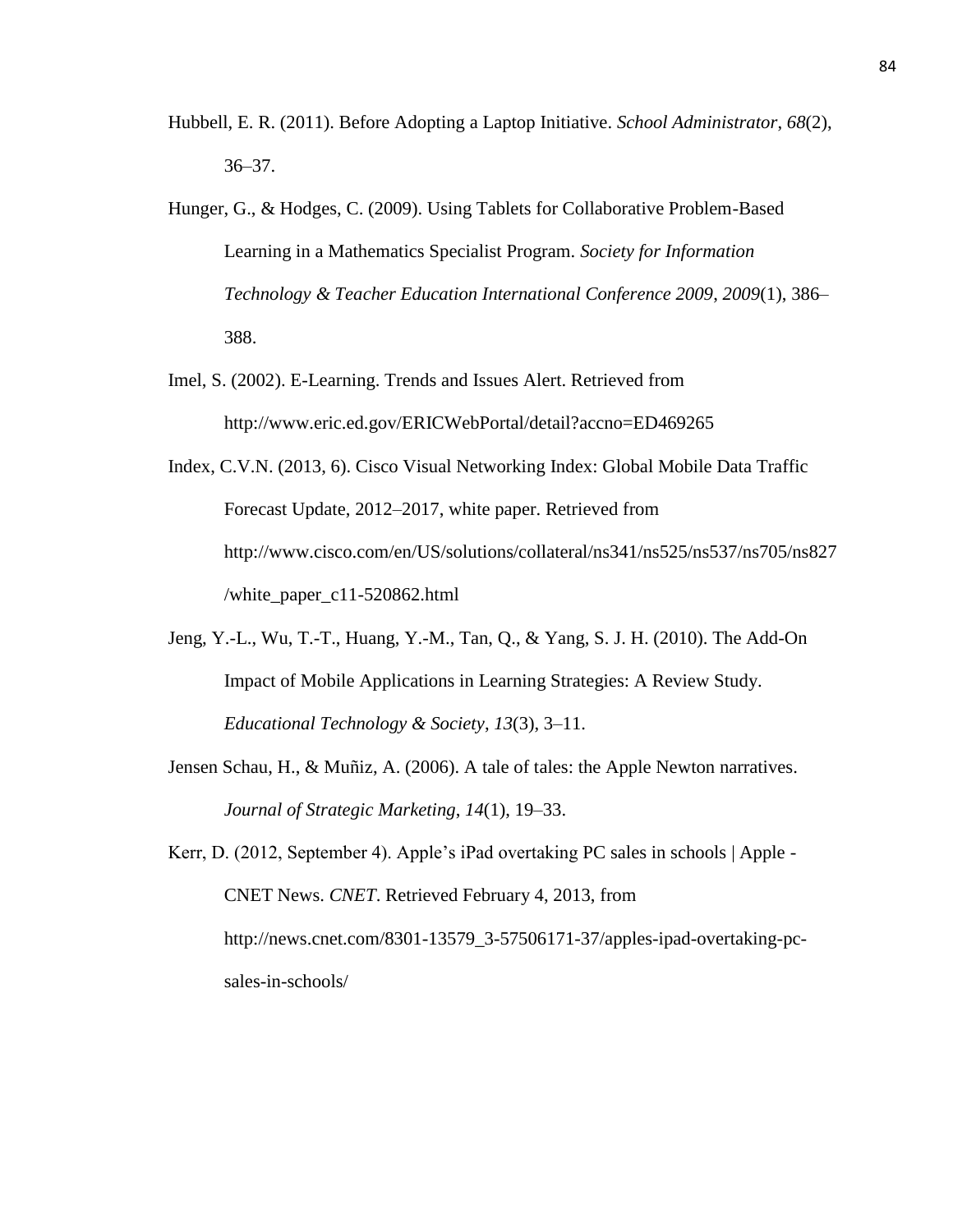- Kolakowski. (2009, November 9). Barnes and Noble's Nook E-Reader Delayed. *eWeek*. Retrieved October 29, 2013, from http://www.eweek.com/c/a/Mobile-and-Wireless/Barnes-and-Nobles-Nook-EReader-Delayed-268593
- Korkmaz, B., Christian, K., & Jean-Hubert, L. (2012). Cyberboom: Why tablet domination has only just begun. *McKinsey&Company*. Retrieved April 6, 2013, from

http://csi.mckinsey.com/knowledge\_by\_topic/digital\_consumer/why\_tablet\_domi nation\_has\_only\_just\_begun

- Koulopoulos, T. M. (2012). *Cloud Surfing: A New Way to Think About Risk, Innovation, Scale and Success*. Bibliomotion.
- Kroenke, D., & Nilson, D. (2011). *Office 365 in Business*. John Wiley & Sons.

Latamore, G. B. (2006). PDAs. *Computerworld*, *40*(42), 44–44.

- Levy, F., & Murnane, R. J. (2004). *The New Division of Labor: How Computers Are Creating the Next Job Market*. Princeton University Press.
- Liu, M., Horton, L., Olmanson, J., & Toprac, P. (2011). A study of learning and motivation in a new media enriched environment for middle school science. *Educational Technology Research & Development*, *59*(2), 249–265.
- Lovell, M., & Phillips, L. (2009). Commercial Software Programs Approved for Teaching Reading and Writing in the Primary Grades: Another Sobering Reality. *Journal of Research on Technology in Education*, *42*(2), 197–216.
- Lytle, R. (2012, September 3). Tablets Trump Laptops in High School Classrooms US News and World Report. *US News and World Report*. Retrieved October 19,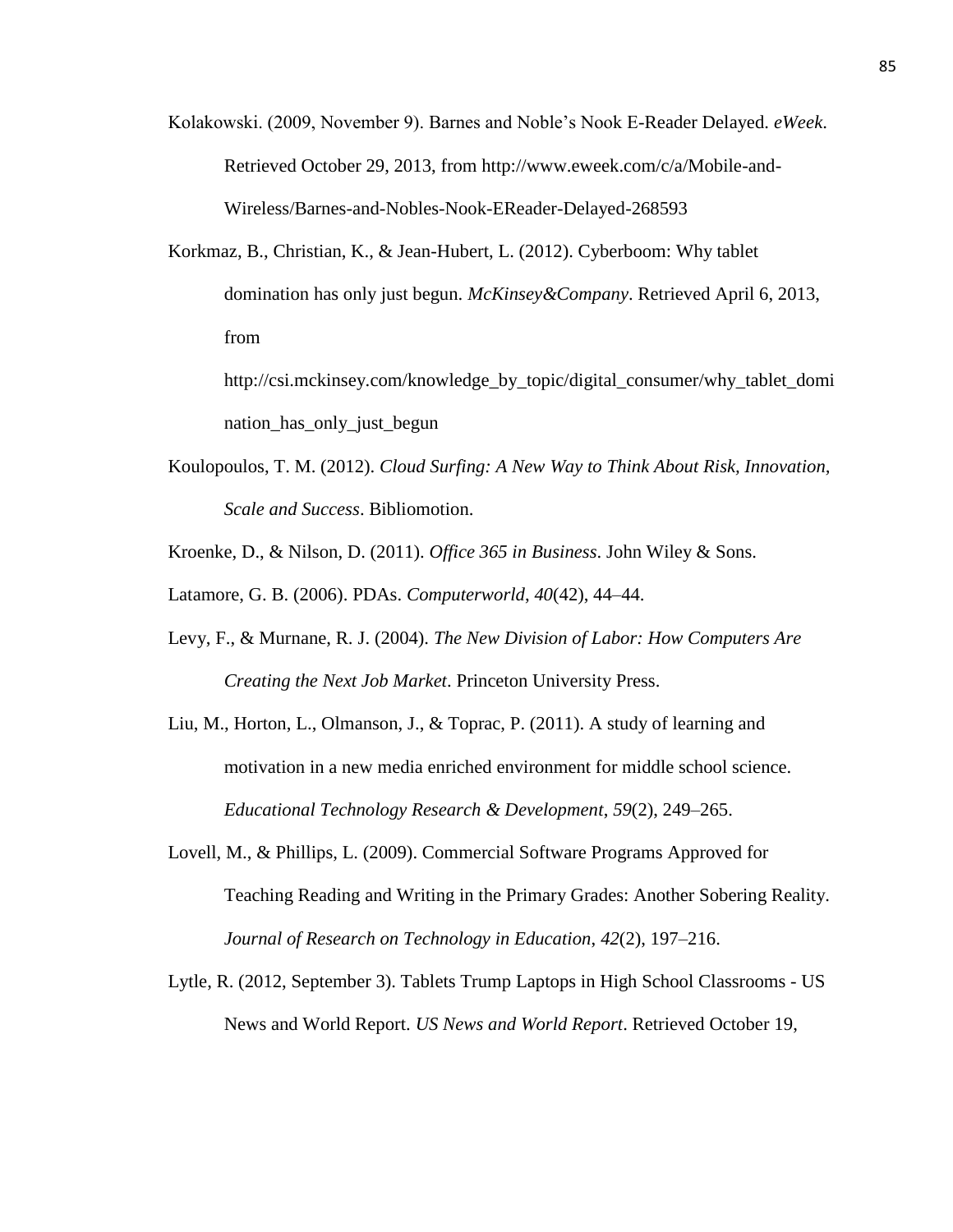2012, from http://www.usnews.com/education/high-

schools/articles/2012/08/03/tablets-trump-laptops-in-high-school-classrooms

- Mainka, C. (2007). Putting staff first in staff development for the effective use of technology in teaching. *British Journal of Educational Technology*, *38*(1), 158– 160.
- Manyika, J. (2008). Google's view on the future of business: An interview with CEO Eric Schmidt. *McKinsey Quarterly*.
- Marie, B., & Tzaddi, B. (2012). *Learning is Personal: Stories of Android Tablet Use in the 5th Grade* (p. 47). Retrieved from http://www.learninguntethered.com/wpcontent/uploads/2012/08/Learning-is-Personal.pdf
- Marx, R. G., Menezes, A., Horovitz, L., Jones, E. C., & Warren, R. F. (2003). A comparison of two time intervals for test-retest reliability of health status instruments. *Journal of Clinical Epidemiology*, *56*(8), 730–735.
- McLeod, S. (2009). Jean Piaget | Cognitive Theory. *Simply Psychology*. Retrieved from http://www.simplypsychology.org/piaget.html
- McLester, S. (2012). One Tablet Per Child? *District Administration*, *48*(6), 58–67.
- Means, B. (1994). *Technology and education reform : the reality behind the promise*. San Francisco: Jossey-Bass.
- Meister, J. C., Kaganer, E., & Von Feldt, R. (2011). 2011: The Year of the Media Tablet As a Learning Tool. *T+D*, *65*(4), 28–31.
- Mell, P., & Grance, T. (2011). The NIST definition of cloud computing (draft). *NIST Special Publication*, *800*, 145.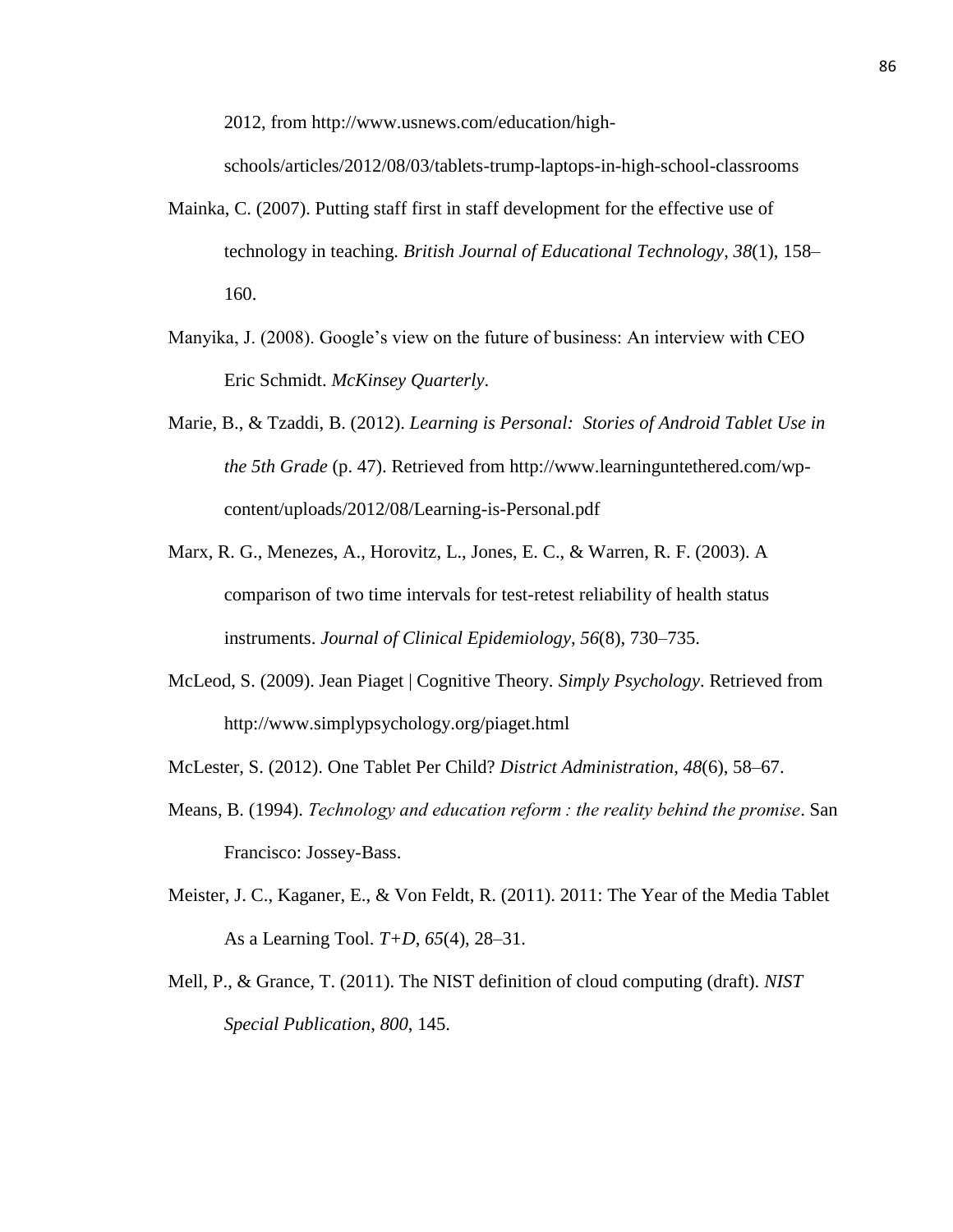- Mergel, B. (1998, May). Instructional design and learning theory. Retrieved from http://members.iinet.net.au/~aamcarthur/11\_March\_2008\_files/Learning\_Theorie s of Instructional Design.pdf
- Merrick, A. (2010, June 30). Indiana Embraces Tax Caps Despite Hit to City Services. *The Wall Street Journal*. Retrieved October 28, 2013, from http://online.wsj.com/news/articles/SB10001424052748704194504575031192182 383762
- Middleton, J. A., Flores, A., & Knaupp, J. (1997). Shopping for Technology. *Educational Leadership*, *55*(3), 20–23.
- Moren, D., Caldwell, S., Frakes, D., & Friedman, L. (2012). UP CLOSE WITH IOS 5. *Macworld*, *29*(1), 36–52.
- Murray, O., & Olcese, N. (2011). Teaching and Learning with iPads, Ready or Not? *TechTrends: Linking Research & Practice to Improve Learning*, *55*(6), 42–48.
- Nooriafshar, M. (2011). New and emerging applications of tablet computers such as iPad in mathematics and science education. In *Proceedings of the 11th International Conference of the Mathematics Education into the 21st Century Project (ME21)* (pp. 242–247).
- Norman, N. (2011). Mobile Learning Made Easy. *T+D*, *65*(12), 52–55.
- Norris, C., & Soloway, E. (2011). Learning in the Age of Mobilism. *District Administration*, *47*(8), 96–96.
- November, A. (2013, January 29). Why schools must move beyond "one-to-one computing." *eSchool News*. Retrieved February 4, 2013, from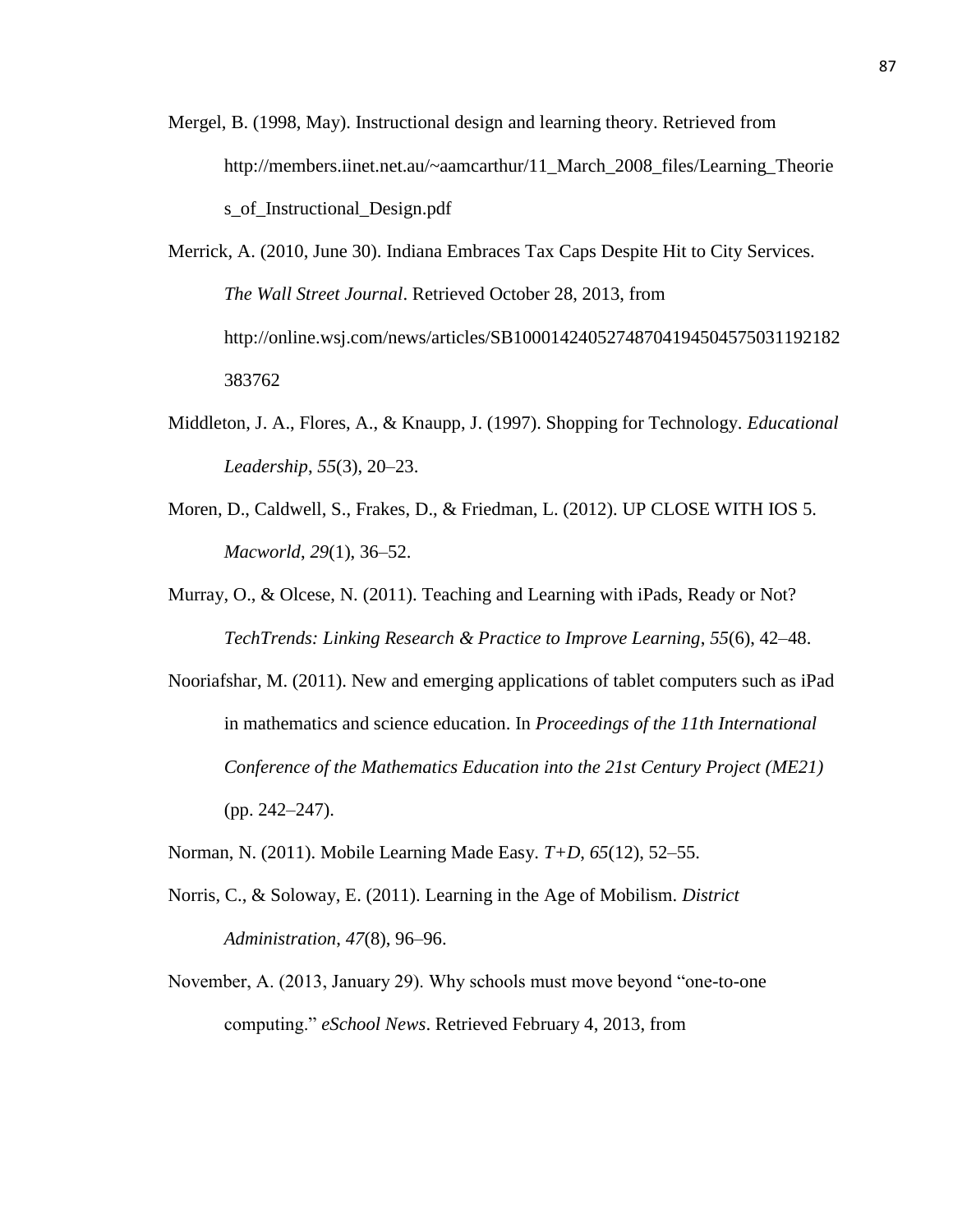http://www.eschoolnews.com/2013/01/29/why-schools-must-move-beyond-oneto-one-computing/print/

- Oehler, R. L., Smith, K., & Toney, J. F. (2010). Infectious Diseases Resources for the iPhone. *Clinical Infectious Diseases*, *50*(9), 1268–1274.
- Oppenheimer, T. (2007). *The flickering mind: Saving education from the false promise of technology*. Random House.
- Ostashewski, N., & Reid, D. (20100629). iPod, iPhone, and now iPad: The evolution of multimedia access in a mobile teaching context. *World Conference on Educational Multimedia, Hypermedia and Telecommunications 2010*, *2010*(1), 2862–2864.
- Perenson, M. J. (2012). Android Tablets: Finally Ready? *PC World*, *30*(1), 58–63.

Rapp, D. (2011). CES 2011: Tablet Crazy. *Library Journal*, *136*(3), 42–44.

- River, V. (2010). 21st-Century Learning in 2010: A Global Imperative. In *MultiMedia & Internet@Schools* (Vol. 17, pp. 11–14). Information Today Inc.
- Roberts, C. M. (2010). *The dissertation journey: A practical and comprehensive guide to planning, writing, and defending your dissertation*. Corwin Press.
- Rosell-Aguilar, F. (2007). Top of the Pods In Search of a Podcasting "Podagogy" for Language Learning. *Computer Assisted Language Learning*, *20*(5), 471–492.
- Sagers, G., Kasliwal, S., Vila, J., & Lim, B. (2010). Geo-Terra: Location-based Learning Using Geo-Tagged Multimedia. *Global Learn Asia Pacific 2010*, *2010*(1), 205– 211.
- Shaikh, Z. A., & Khoja, S. A. (2012). Role of Teacher in Personal Learning Environments. *Digital Education Review*.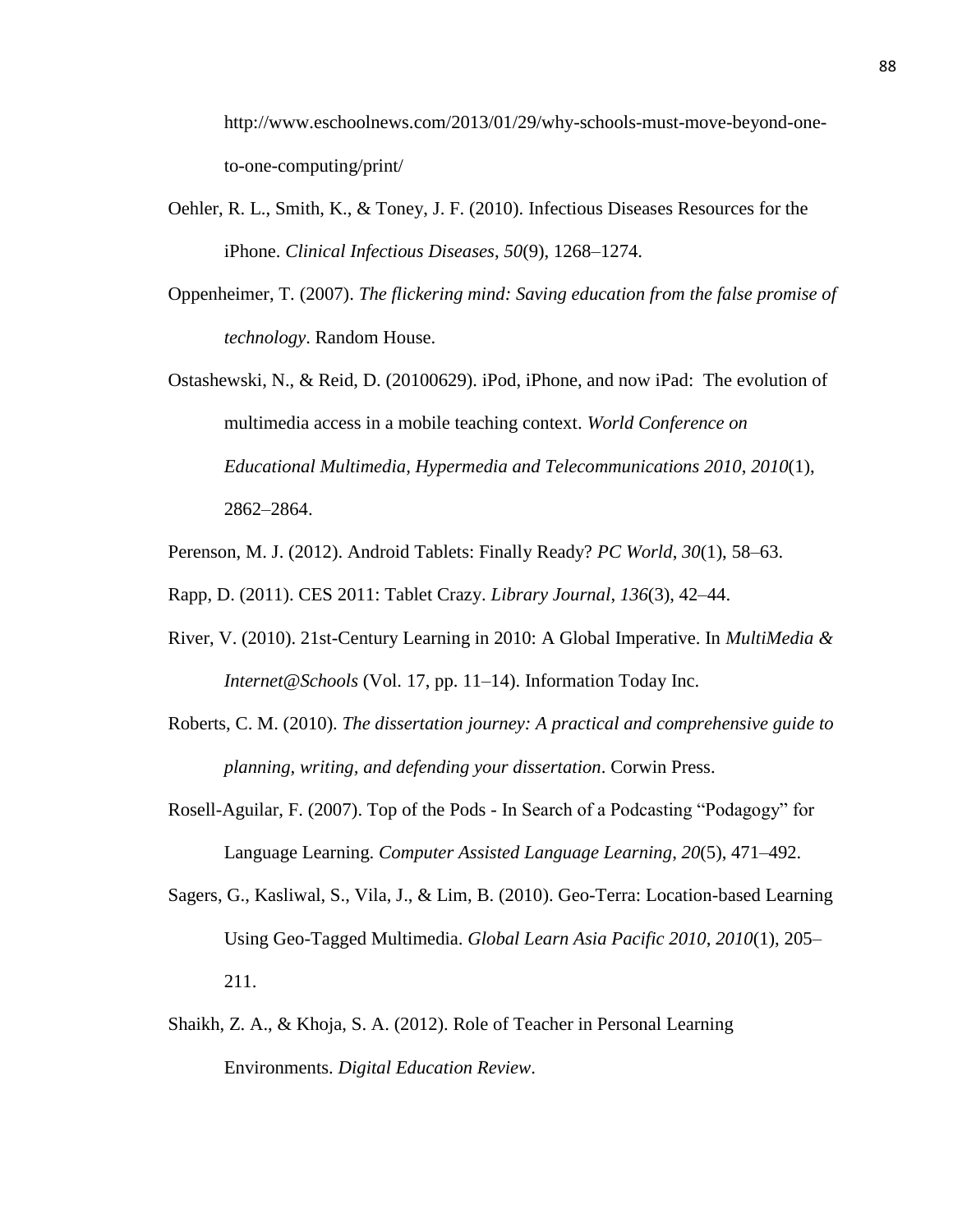- Siemens, G. (2005). Connectivism: A Learning Theory for the Digital Age. *International Journal of Instructional Technology & Distance Learning*, *2*. Retrieved from http://itdl.org/journal/jan\_05/index.htm
- Sparks, S. D. (2012). Panel Parses Out Skills Needed for 21st-century Workplace. *Education Week*, *31*(36), 7–7.

Speelman, P., Gore, D., & Catarino, J. (2012). Cloud Computing and Creativity in Education. *Society for Information Technology & Teacher Education International Conference 2012*, *2012*(1), 921–924.

- Staples, A., Pugach, M. C., & Himes, D. (2005). Rethinking the Technology Integration Challenge: Cases from Three Urban Elementary Schools. *Journal of Research on Technology in Education*, *37*(3), 285–311.
- Stokes, K. (2012, October 9). Why Some Worry Property Tax Caps Will Lead To "Inequities" In School Funding. *StateImpact Indiana*. Retrieved March 26, 2013, from http://stateimpact.npr.org/indiana/2012/10/09/why-some-worry-propertytax-caps-will-lead-to-inequities-in-school-funding/
- Straub, E. T. (2009). Understanding Technology Adoption: Theory and Future Directions for Informal Learning. *Review of Educational Research*, *79*(2), 625–649.
- Thomas, A. (1994). Conversational Learning. *Oxford Review of Education*, *20*(1), 131– 142.
- Ting, Y.-L. (2012). The Pitfalls of Mobile Devices in Learning: A Different View and Implications for Pedagogical Design. *Journal of Educational Computing Research*, *46*(2), 119–134.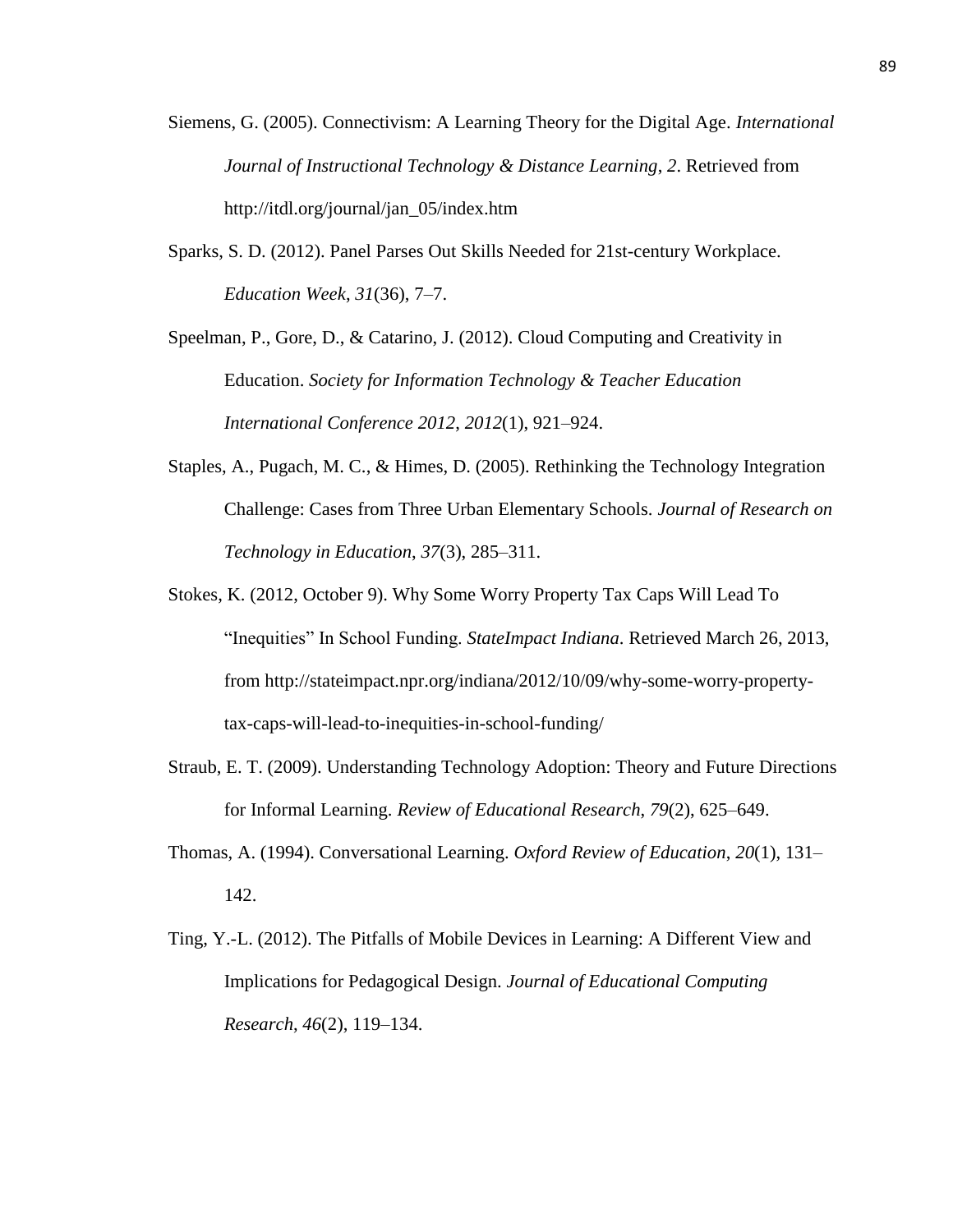- Trifonova, A., & Ronchetti, M. (2003). Where is Mobile Learning Going? *World Conference on E-Learning in Corporate, Government, Healthcare, and Higher Education 2003*, *2003*(1), 1794–1801.
- Van der Veen, J., van Riemsdijk, M., Jones, V., & Collis, B. (2000). "Theory Repositories" via the Web for Problem-Based Learning. *Interactive Learning Environments*, *8*(3), 257–277.
- Vaughan-Nichols, S. J. (2012). Can Android Tablets Finally Take On the iPad? *Computerworld*, *46*(14), 32–32.
- Warschauer, M. (1997). Computer-Mediated Collaborative Learning: Theory and Practice. *The Modern Language Journal*, *81*(4), 470–481.
- White, N. (2007). The Accidental Technology Steward: Or, How You Can Gamble Very Little and Gain a Lot. *Knowledge Quest*, *35*(4), 32–35.
- Wu, W.-H., Jim Wu, Y.-C., Chen, C.-Y., Kao, H.-Y., Lin, C.-H., & Huang, S.-H. (2012). Review of trends from mobile learning studies: A meta-analysis. *Computers & Education*, *59*(2), 817–827.
- Young, J. R. (2011). Top Smartphone Apps to Improve Teaching, Research, and Your Life. *Education Digest: Essential Readings Condensed for Quick Review*, *76*(9), 12–15.
- Zheng, Y., Li, L., Hiroaki, O., & Yano, Y. (2005). Using Context-Awareness to Support Peer Recommendation. *World Conference on Educational Multimedia, Hypermedia and Telecommunications 2005*, *2005*(1), 2367–2373.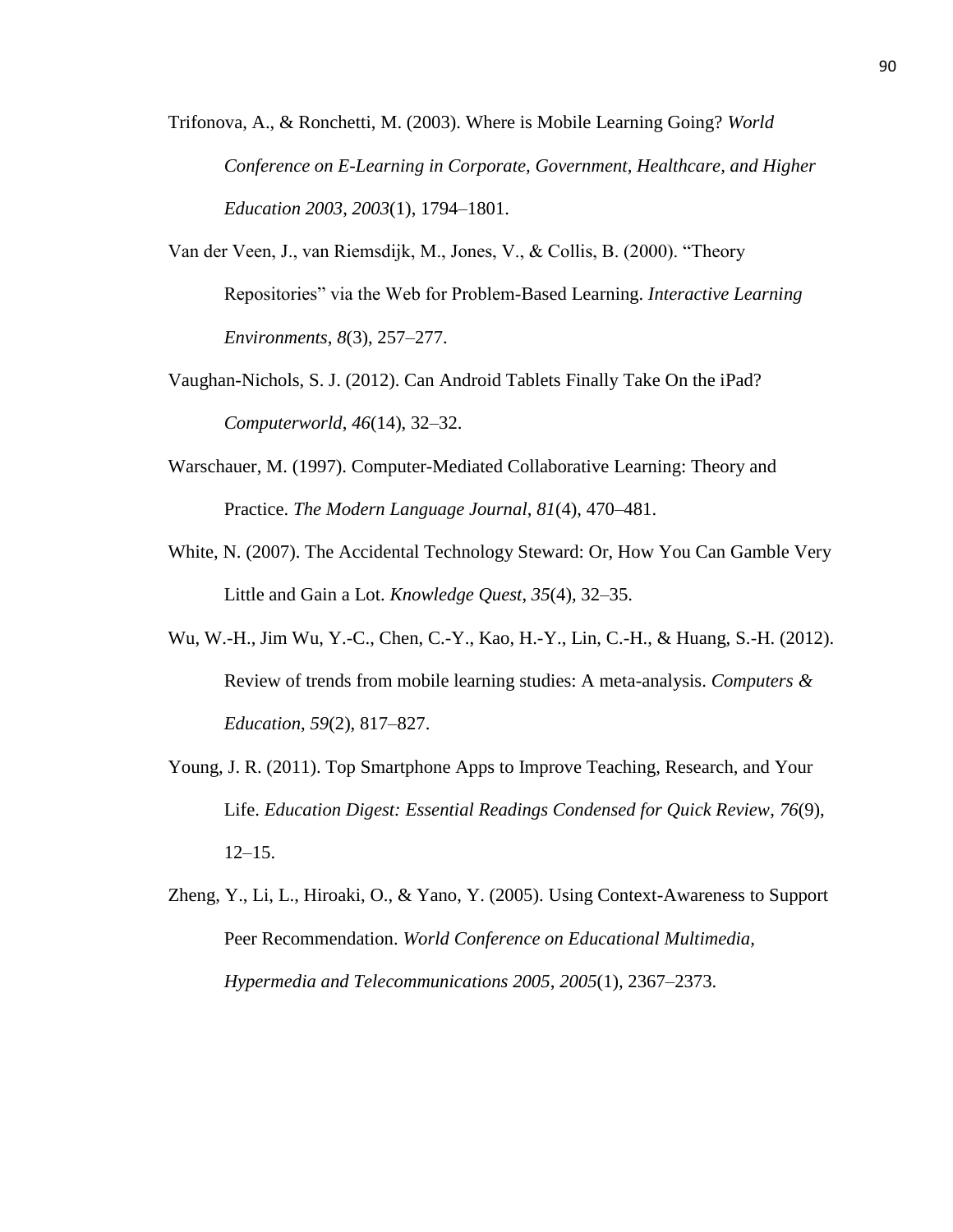# Appendix A: Survey instrument export from Qualtrics

Q1. Corporation Demographic Information: Please indicate the total student enrollment of your school corporation?

Q2. Please indicate your e-rate (Universal Service Fund) discount percentage

Q3. Social and political influences: To what degree do you agree with the following statements:

|                                                                                                        | Strongly<br>Disagree |            | Disagree   | Disagree Somewhat Somewhat Agree Strongly<br>Agree |            | Agree    |
|--------------------------------------------------------------------------------------------------------|----------------------|------------|------------|----------------------------------------------------|------------|----------|
| I perceived pressure to "keep up<br>with other corporations"<br>regarding tablet implementation        | $\bigcirc$           | $\Omega$   | $\bigcirc$ | $\overline{O}$                                     | $\bigcirc$ | $\Omega$ |
| I perceived pressure from certified<br>staff members to implement tablet<br>devices                    | $\bigcirc$           | ∩          | ∩          | $\bigcirc$                                         | $\bigcirc$ | ∩        |
| I perceived pressure from building<br>administrators to implement tablet<br>devices                    | $\bigcirc$           | $\Omega$   | $\bigcirc$ | $\bigcirc$                                         | $\bigcirc$ | $\Omega$ |
| I perceived pressure from the<br>curriculum department to<br>implement tablet devices                  | $\Omega$             | $\Omega$   | $\Omega$   | $\Omega$                                           | $\Omega$   | ∩        |
| I perceived pressure from students<br>to implement tablet devices                                      | $\overline{O}$       | $\Omega$   | ∩          | $\Omega$                                           | $\Omega$   | ∩        |
| I perceived pressure from parents<br>to implement tablet devices                                       | $\overline{O}$       | $\Omega$   | ∩          | ∩                                                  | $\bigcirc$ | ∩        |
| I perceived pressure from school<br>board members to implement<br>tablet devices                       | $\bigcirc$           | $\bigcirc$ | $\bigcirc$ | $\bigcirc$                                         | $\bigcirc$ | $\Omega$ |
| I perceived pressure from the<br><b>Indiana Department of Education</b><br>to implement tablet devices | $\bigcirc$           | $\Omega$   | $\bigcirc$ | $\overline{O}$                                     | $\bigcirc$ | ∩        |
| I perceived pressure from<br>Advocates for Special to<br>Education to implement tablet<br>devices      | $\overline{O}$       | $\bigcirc$ | $\bigcirc$ | $\Omega$                                           | $\bigcirc$ | ∩        |
| I perceived pressure from my<br>superintendent to implement<br>tablet devices                          | $\bigcirc$           | O          | O          | $\bigcirc$                                         | $\bigcirc$ | ∩        |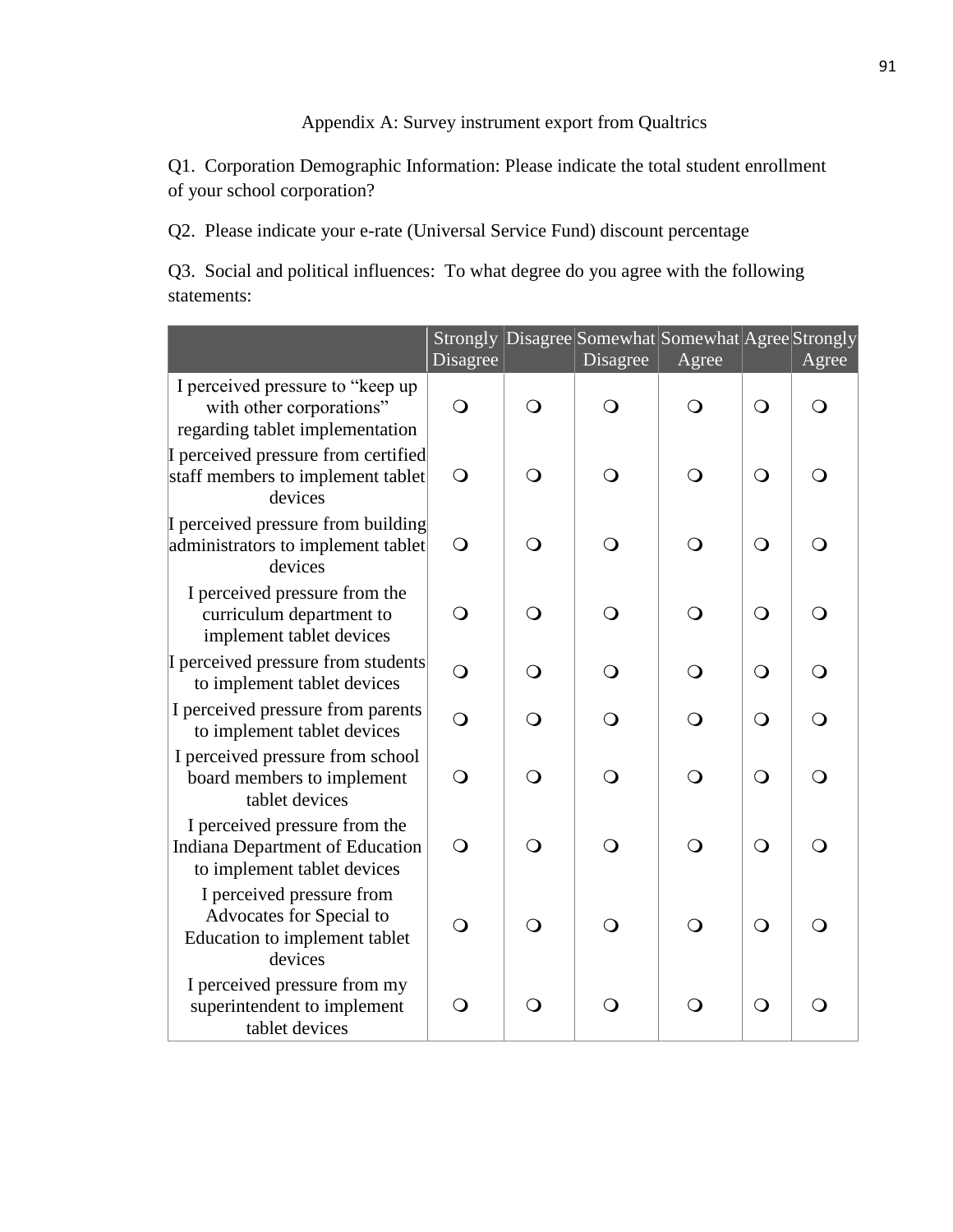|                                                                                              | Strongly<br>Disagree | Disagree       | Somewhat Somewhat Agree Strongly<br>Disagree | Agree      |            | Agree          |
|----------------------------------------------------------------------------------------------|----------------------|----------------|----------------------------------------------|------------|------------|----------------|
| Tablet technologies improve<br>student productivity                                          | $\overline{O}$       | $\bigcirc$     | $\bigcirc$                                   | $\bigcirc$ | $\bigcirc$ | $\bigcirc$     |
| Tablet technologies improve<br>teacher productivity                                          | $\bigcirc$           | $\mathsf{O}$   | O                                            | $\bigcirc$ | $\bigcirc$ | $\bigcirc$     |
| Tablet technologies improve<br>classroom instruction                                         | $\bigcirc$           | $\bigcirc$     | $\bigcirc$                                   | $\bigcirc$ | $\bigcirc$ | $\bigcirc$     |
| Tablet technologies increase the<br>differentiation of instruction                           | $\bigcirc$           | $\bigcirc$     | $\mathsf{O}$                                 | $\bigcirc$ | $\bigcirc$ | $\bigcirc$     |
| Tablet technologies improve test<br>scores                                                   | $\bigcirc$           | $\bigcirc$     | $\mathsf{O}$                                 | $\bigcirc$ | $\bigcirc$ | $\bigcirc$     |
| Implementing tablet technologies<br>lowers printing costs                                    | $\overline{O}$       | $\bigcirc$     | $\mathsf{O}$                                 | $\bigcirc$ | $\bigcirc$ | $\bigcirc$     |
| Implementing tablet technologies<br>improves teacher-student<br>communication                | $\overline{O}$       | $\overline{O}$ | $\bigcirc$                                   | $\bigcirc$ | $\bigcirc$ | $\overline{O}$ |
| Implementing tablet technologies<br>improves teacher-parent<br>communication                 | $\Omega$             | $\bigcirc$     | $\Omega$                                     | $\bigcirc$ | $\bigcirc$ | $\overline{O}$ |
| Implementing tablet technologies<br>improves student-student<br>communication                | O                    | $\Omega$       | $\mathsf{O}$                                 | $\bigcirc$ | $\bigcirc$ | $\overline{O}$ |
| Implementing tablet technologies<br>improves student collaboration                           | $\bigcirc$           | $\bigcirc$     | $\bigcirc$                                   | $\bigcirc$ | $\bigcirc$ | $\overline{O}$ |
| Implementing tablet technologies<br>increases student involvement in<br>classroom activities | $\Omega$             |                |                                              |            | $\cap$     |                |
| Implementing tablet technologies<br>lowers district expenditures on<br>technology            |                      |                |                                              |            | $\bigcirc$ |                |
| Implementing tablet technologies<br>eliminates the need to adopt and<br>purchase textbooks   | $\Omega$             |                |                                              | $\Omega$   | $\bigcirc$ | $\Omega$       |

Q4. Perceived benefits of tablet technologies: (Page 2 of 3) To what degree do you agree with the following statements: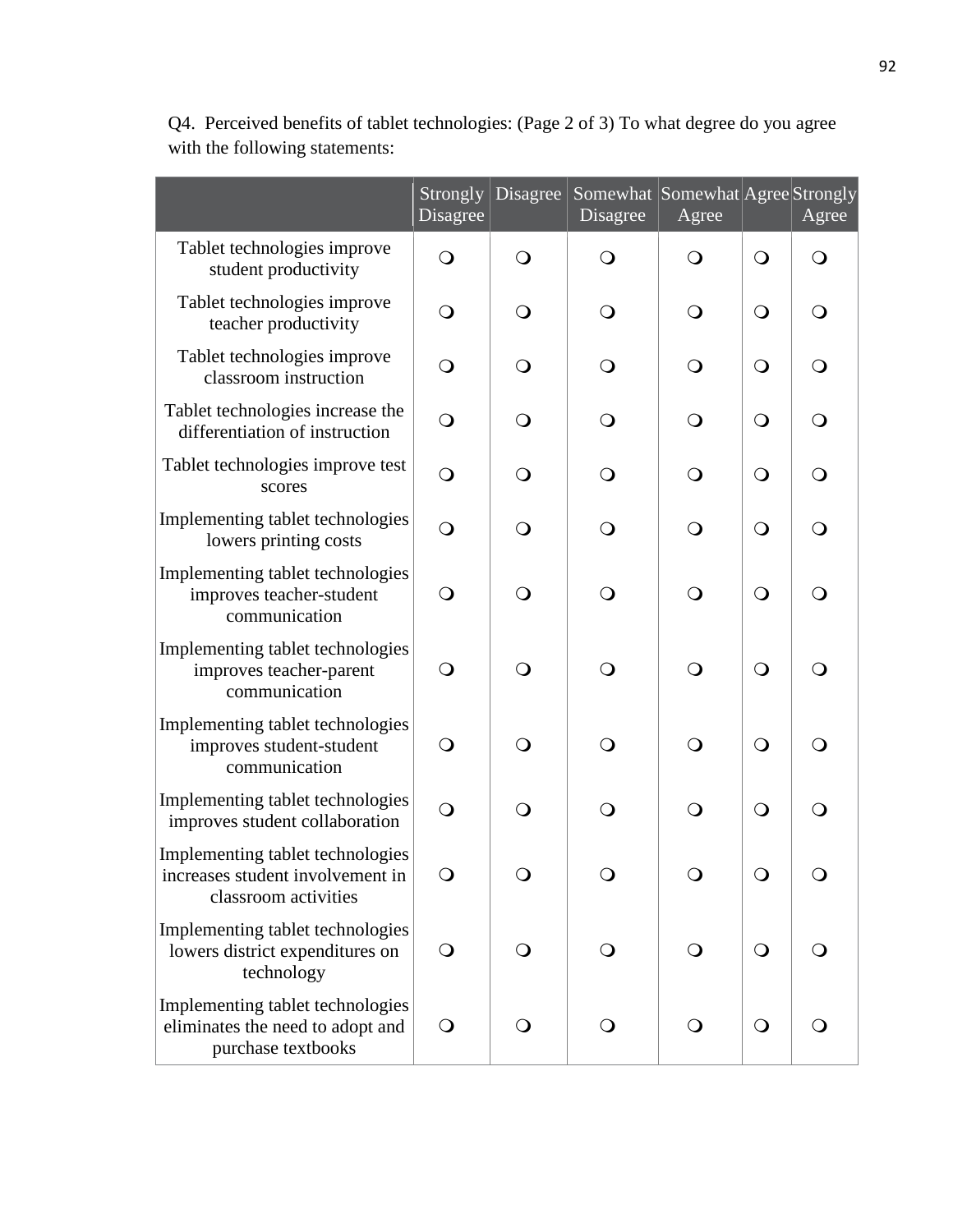| Tablet technologies receive<br>positive public responses                                                                                                      |   |  | ∩ |  |
|---------------------------------------------------------------------------------------------------------------------------------------------------------------|---|--|---|--|
| Tablet technologies are essential<br>to the adoption of digital<br>textbooks                                                                                  | ∩ |  | ∩ |  |
| Tablet technologies increase<br>student learning outside of school<br>hours                                                                                   | ∩ |  | ∩ |  |
| Tablet technologies are well<br>suited to student tasks regarding<br>the viewing of media and basic<br>research (examples: watching)<br>videos, web browsing) | ∩ |  | ∩ |  |
| Tablet technologies are well<br>suited to student tasks regarding<br>synthesis and authoring<br>(examples: writing original<br>papers or presentations)       |   |  | ∩ |  |

Q5. Hardware/ Software/OS influences: Reflecting on the purchasing process, to what degree do you agree with the following statements:

|                                                                                           | Strongly<br>Disagree | Disagree | Somewhat<br>Disagree | Somewhat<br>Agree | Agree | Strongly<br>Agree |
|-------------------------------------------------------------------------------------------|----------------------|----------|----------------------|-------------------|-------|-------------------|
| Public perception of<br>the brand of tablet<br>device influences my<br>purchase decisions |                      |          |                      |                   |       |                   |
| Screen resolution of<br>the tablet device<br>influences my<br>purchase decisions          |                      |          |                      |                   |       |                   |
| Processor speed of the<br>tablet device<br>influences my<br>purchases decisions           |                      |          |                      |                   |       |                   |